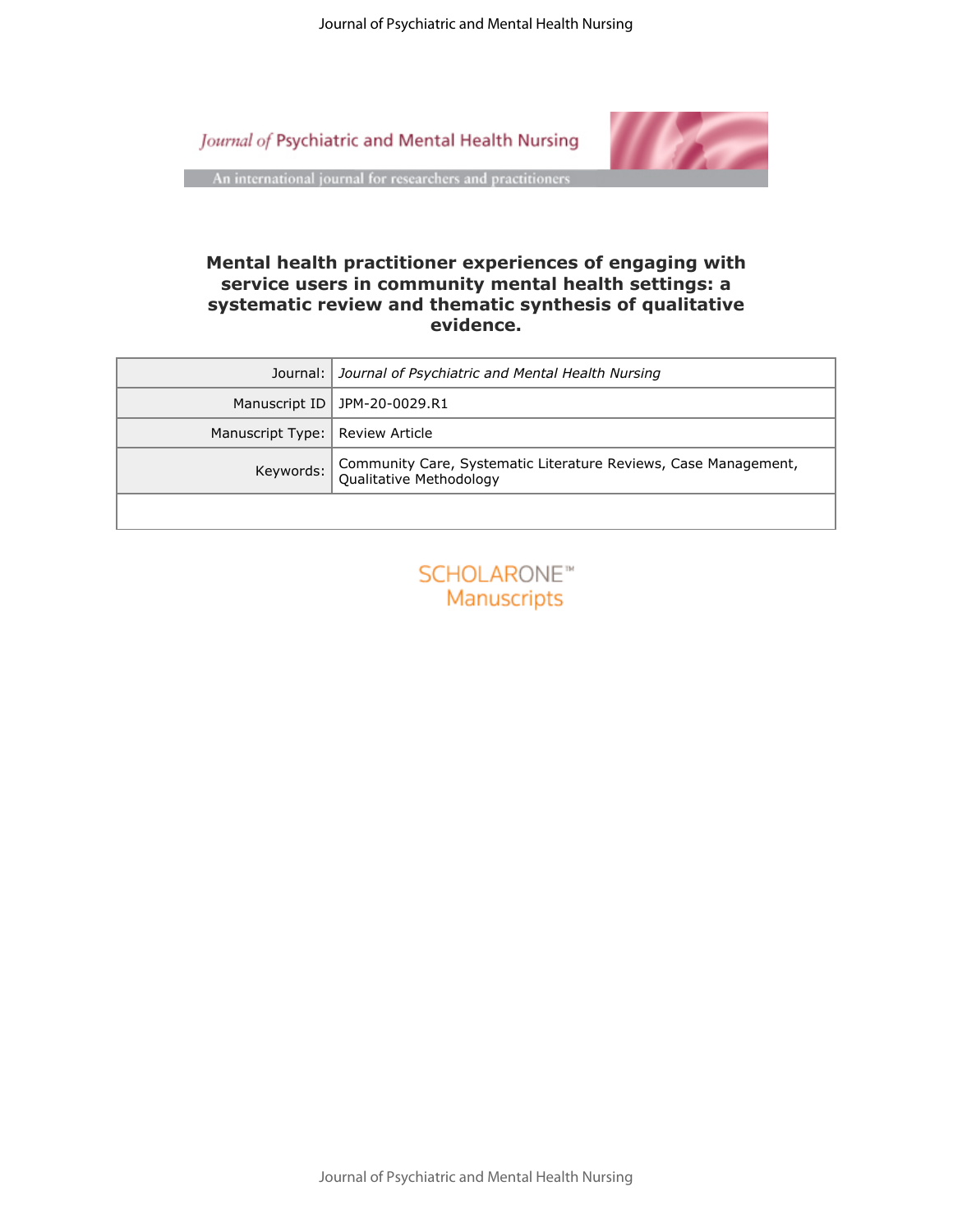# **Mental health practitioner experiences of engaging with service users in community mental health settings: a systematic review of qualitative evidence**

# **Accessible summary**

# **What is known on the subject?**

- Engagement is regarded as important and beneficial for service users and mental health services
- A universal definition of engagement is not yet fully agreed upon.

# **What this paper adds to existing knowledge?**

- Based upon their experience, mental health staff use varied engagement approaches to fit with the changeable and unique needs of people who use services (service users).
- Mental health staff demonstrate qualities such as persistence and adaptability to successfully engage with service users.

## **What are the implications for practice?**

- experience, mental health staff use varied<br>
ingeable and unique needs of people who<br>
ff demonstrate qualities such as persisten<br>
ge with service users.<br> **ns for practice?**<br>
ofessional background, the role of commu<br>
inny si • Irrespective of professional background, the role of community mental health staff is not restricted to any single approach. Practical help and social support are as seen as important as clinical treatment to establish successful engagement.
- Little is known about the engagement experiences of mental health staff working in early intervention settings as most studies in this review focused on the perspectives of staff based in assertive outreach or community mental health teams. There is a need to further understand staff experiences of engagement with service users in early intervention settings.
- Role descriptions and expectations of community mental health workers should account for the wide ranging flexible approach required in order to deliver appropriate interventions. This may involve a focus on engagement in training programmes.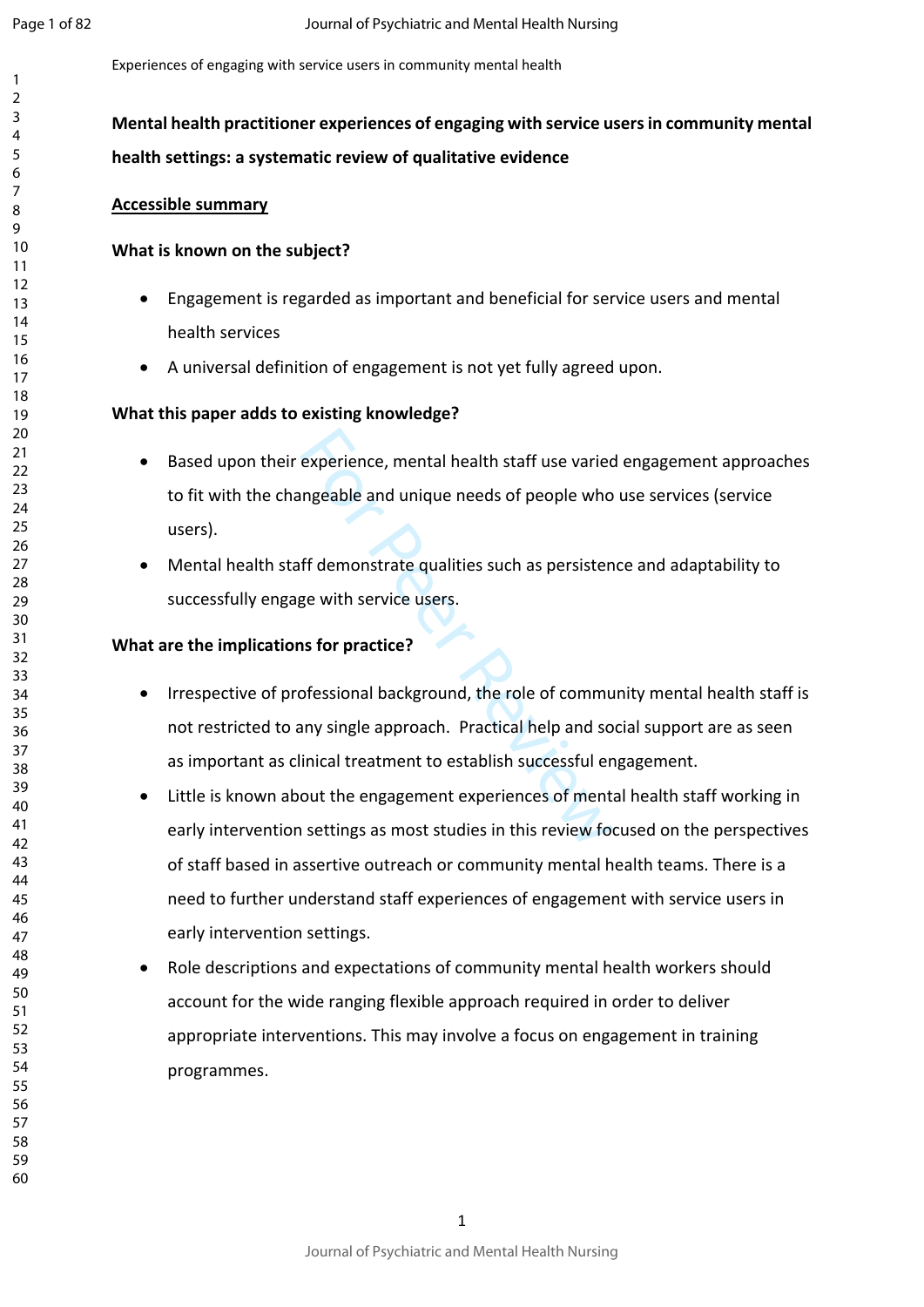# **Abstract**

**Introduction:** Effective mental health care is dependent on engaging service users, but some individuals do not actively attend appointments, and may stop engaging with mental health services. Quantitative studies reveal some salient factors that seem to predict engagement but these studies miss the nuances of good clinical practice in this area. A number of qualitative studies of health professionals' experiences and understanding of effective engagement have been published.

**Aim:** This review aimed to systematically identify, evaluate and synthesise results from these studies with a view to informing effective practice in this area.

tabases Medline, EMBASE, CINAHL, Psy<br>tematic review protocol registry (www.crospectrual protocol registry (www.crospectrual based on the CASP checklist and data<br>ncluded studies examining mental health<br>unity mental health s **Methods**: Electronic databases Medline, EMBASE, CINAHL, PsychINFO and AMED were searched (PROSPERO systematic review protocol registry (www.crd.york.ac.uk/prospero/; ID CRD42017083976). Of 799 records, ten papers met the inclusion criteria. All papers were subjected to quality appraisal based on the CASP checklist and data systematically extracted. A thematic synthesis of included studies examining mental health practitioners' experiences of engagement in community mental health settings was conducted.

**Results**: Mental health practitioners see engaging service users as depending upon complex, multi-dimensional phenomena which should include individualised person-centred approaches as well as practical, social and clinical support. Mental health practitioners demonstrate qualities such as determination and adaptability to establish and maintain engagement with service users.

**Implications for practice:** As a core aspect of nurse education, registered mental health nurses and other professionals would benefit from systematic guidance regarding engagement strategies. Most studies in this review focused on assertive outreach or community mental health teams, more clarification is needed of practitioner's engagement experiences in early intervention settings.

# **Key words**

Systematic Literature Reviews, Staff Perceptions, Qualitative Methodology, Therapeutic Relationships, Social Support.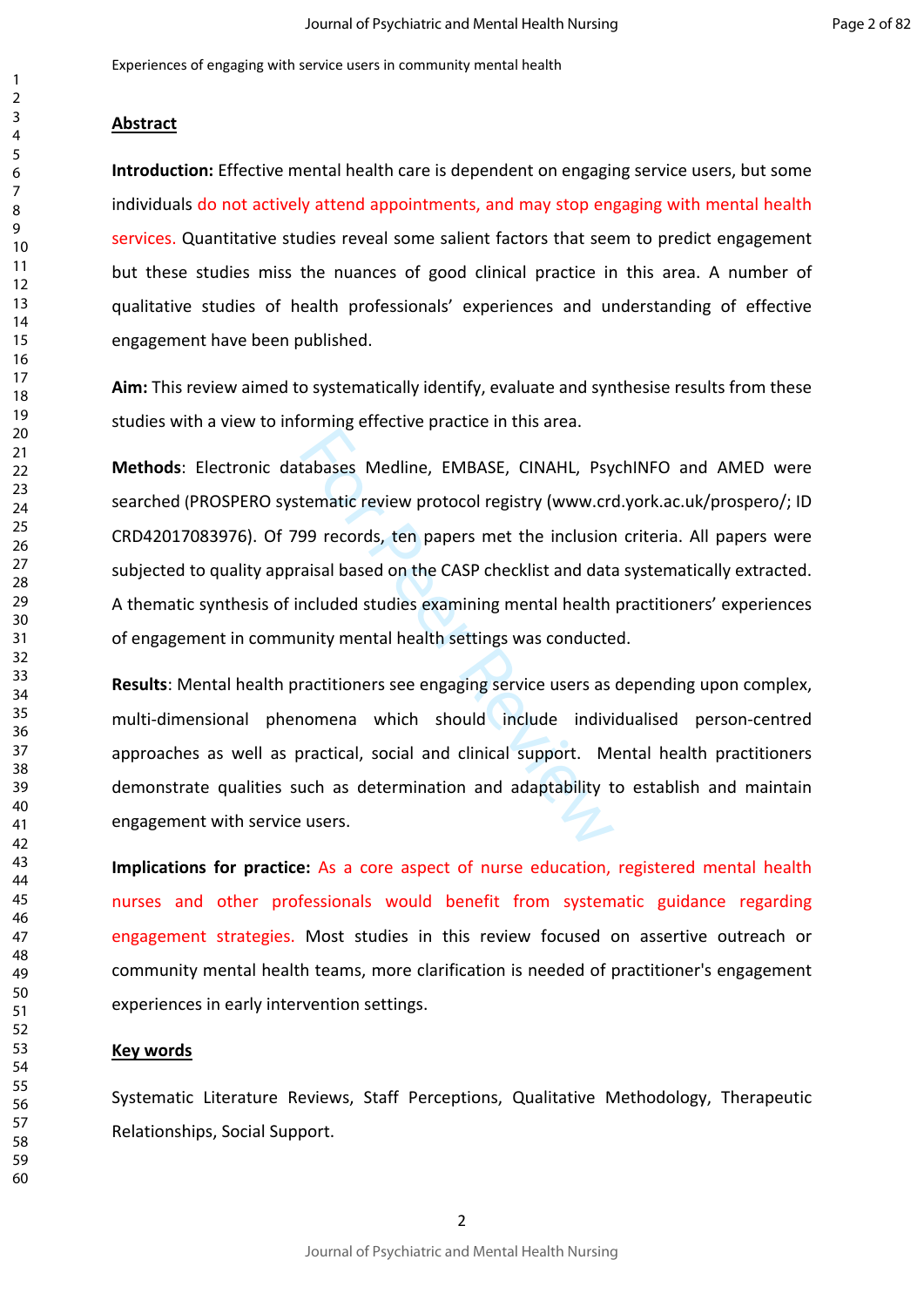$\mathbf{1}$  $\overline{2}$  $\overline{4}$  $\overline{7}$ 

Experiences of engaging with service users in community mental health

#### **Relevance statement**

Engagement is central to everything that mental health nurses and other professionals do and in fact specific types of services (assertive outreach and early intervention) have been developed with an explicit view to enhancing engagement. Establishing engagement with some service users can be challenging. Service users may periodically engage, disengage and re-engage with services. Therefore, the task for mental health staff is to address barriers to engagement by enabling services to be as accessible as possible for individuals, thereby

**PRANCES** 

optimising outcomes.

 Journal of Psychiatric and Mental Health Nursing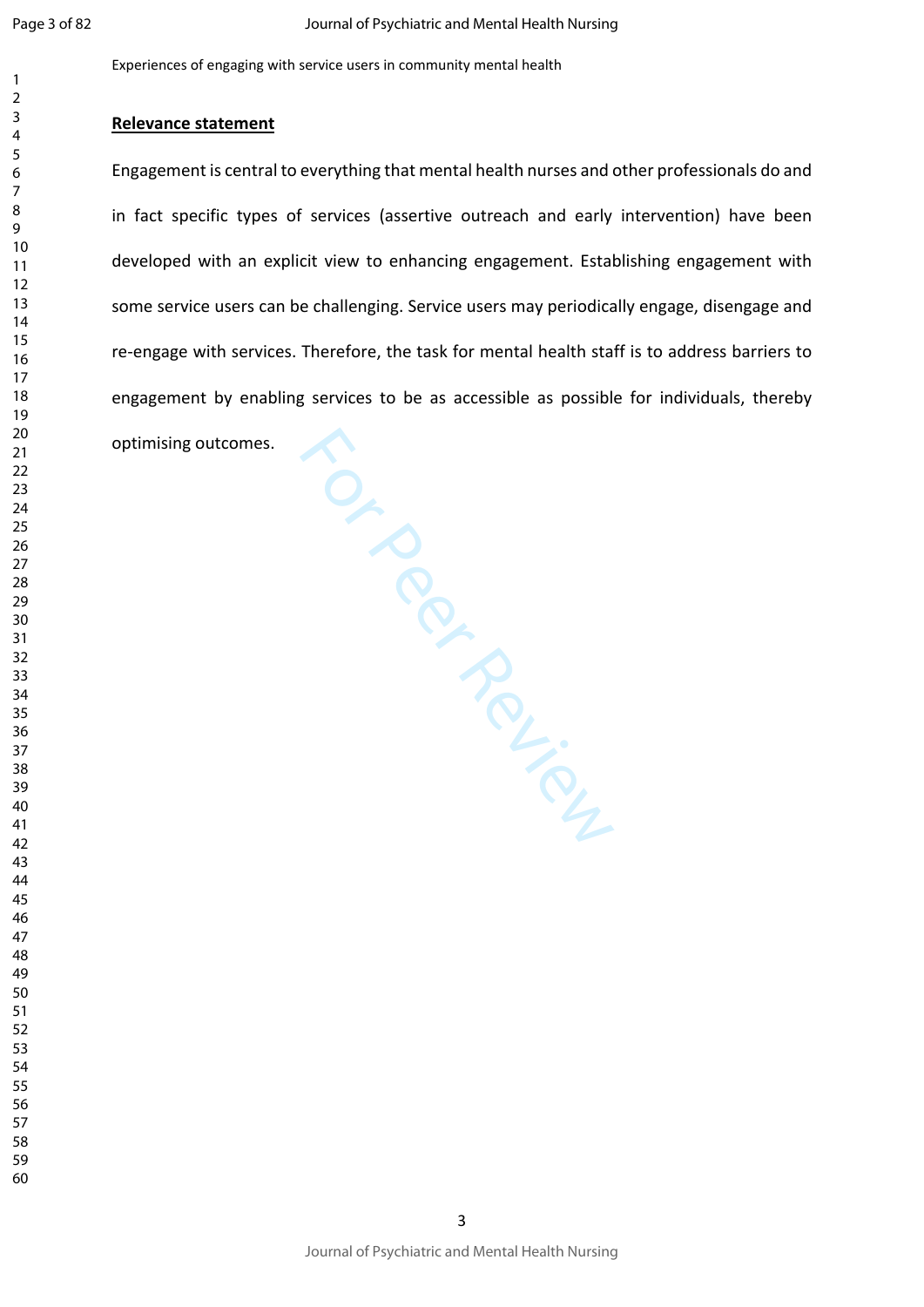## **1. Introduction and background**

rther developments have seen a shift to<br>rvices via a single point of access to er<br>partment of Health, 2019). Moreover, son<br>oped Recovery Colleges to compliment (<br>ging people with lived experiences of men<br>ry-based intervent Mental health services are largely community oriented and a variety of specialist community services for those with long-term mental health problems have developed over recent years. These include early intervention services (Bertolote & McGorry, 2005), focusing of psychosis and its prevention; community mental health teams (Sayce, Craig & Boardman, 1991), focusing on those who need enduring support and assertive outreach teams, which specifically target individuals who are otherwise difficult to engage (Sainsbury Centre for Mental Health 1998). Further developments have seen a shift towards generic referral to specialist community services via a single point of access to ensure timely, appropriate, recovery-based care (Department of Health, 2019). Moreover, some National Health Service (NHS) Trusts have developed Recovery Colleges to compliment community mental health services by actively engaging people with lived experiences of mental health problems in the co-production of recovery-based interventions (Gilburt, 2015; Ebrahim, Glascott, Mayer & Gair, 2018).

For interventions to be effective, they need to be delivered to relevant service users. However, a significant number of those who experience psychosis or other serious mental illnesses and use services (service users) are often challenging to engage (Tait, Birchwood & Trower, 2003; O'Brien, Fahmy & Singh, 2009; Doyle et al., 2014; Tindall, Francey & Hamilton, 2015). Disengagement rates in mental health services are higher than other health services (Mitchell & Selmes, 2007). Up to 50% of individuals who use mental health services disengage, with adolescents and young people being at particularly high risk (Lal & Malla, 2015). Young people may find it difficult coming to terms with a psychiatric diagnosis due to the associated stigma that surrounds mental ill health and may doubt the usefulness of professional help (O'Brien et al., 2009; Gulliver, Griffiths & Christensen, 2010). Moreover,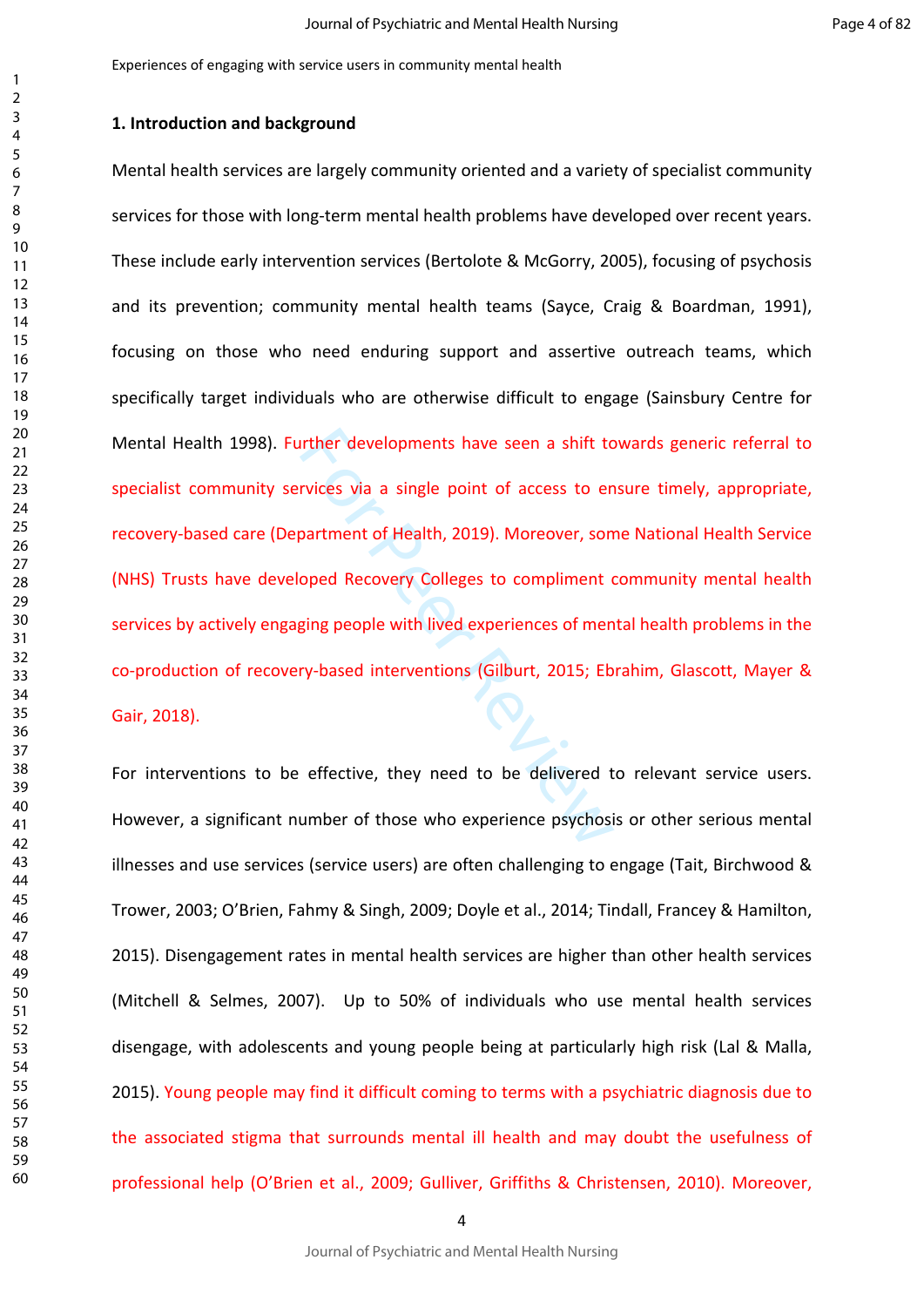$\mathbf{1}$  $\overline{2}$  $\overline{4}$  $\overline{7}$ 

Experiences of engaging with service users in community mental health

research has shown that medication side-effects impact upon an individual's willingness to engage (Stanhope, Henwood & Padgett, 2009). Some individuals may disengage from services due to perceiving that medication is being enforced and sustaining mental ill health (Priebe, Watts, Chase & Matanov, 2005). Similarly, individuals may avoid contact with mental health services for fear of being compulsorily detained and treated (Sweeney, Gillard, Wykes & Rose, 2015). However, engagement with specialist services such as Early Intervention Services has also been found to have positive impacts upon a service user's social sense of identity in terms of re-integrating back into society and viewing themselves as a member of a wider community (Loughlin et al., 2020).

o society and viewing themselves as a men<br>
s a concept lacks a clear definition (O'Brier<br>
ight, Kayes, Worrall & McPherson, 2015; D<br>
en used in a number of ways, including ac<br>
asm and self-management, service prov<br>
d healt However, engagement as a concept lacks a clear definition (O'Brien et al., 2009) and the term is used inconsistently (Bright, Kayes, Worrall & McPherson, 2015; Doyle et al, 2014). Thus the term *engagement* has been used in a number of ways, including accessing services, retention within services, enthusiasm and self-management, service provision and the interaction between the patient and healthcare provider. Burns and Firn (2002) have suggested that engagement involves a contact between mental health service providers and service users with both parties agreeing that this contact is beneficial. Tait, Birchwood and Trower (2002) developed a Service Engagement Scale (SES) purporting to measure engagement. Items were based on clinical experience and a review of the literature. Although these authors do not define engagement in explicit terms, the SES focusses on availability (client available for arranged appointments), collaboration (client actively participating in the management of mental health problem), help seeking (client seeking help) and treatment adherence (attitude toward taking medication). The SES is a useful, valid and reliable tool for practitioners to identify key areas of concern in terms of service user engagement (Roeg, van de Goor &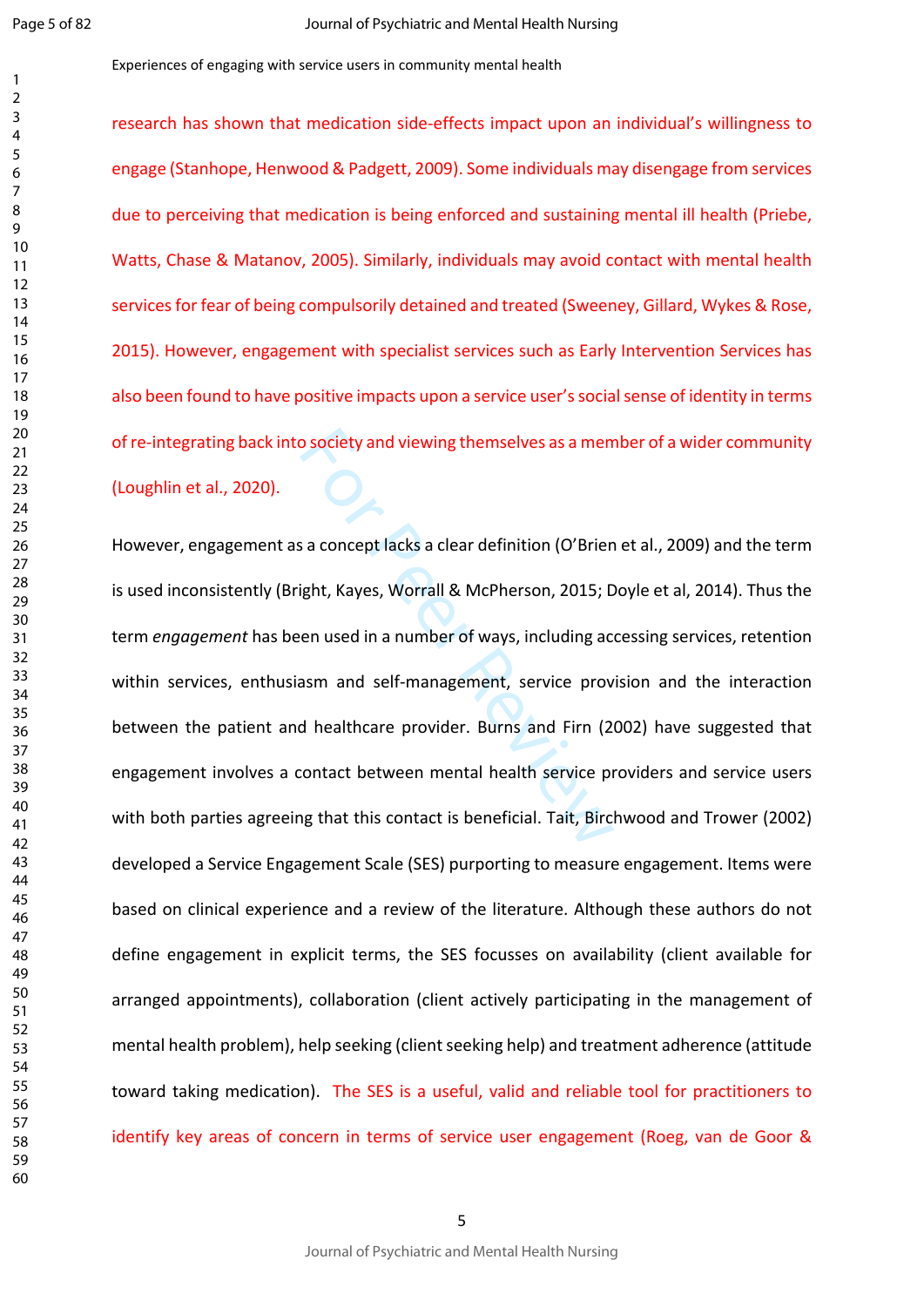# Garretsen, 2015). It is within the broad terms outlined within the SES that the present study should be considered.

2005; Stewart, 2012). This is consistent<br>
e service user and practitioner being a c<br>
eatment, both as a stand-alone intervent<br>
tions (McCabe & Priebe, 2004). A trustin<br>
te communication, developing rapport, de<br>
illey & Pol Quantitative studies reveal that poor engagement is associated with being male, unemployment, substance misuse, forensic history or family breakdown (Tait et al., 2003; Tait, Ryles & Sidwell, 2010; Stowkowy, Addington, Liu, Hollowell & Addington, 2012). Furthermore, service users are less likely to engage if the relationship with their service provider is perceived as non-collaborative, negative or patronising (Buston, 2002; Mattson et al., 2005; Priebe et al., 2005; Stewart, 2012). This is consistent with the idea that the relationship between the service user and practitioner being a central tenet for a service user's engagement in treatment, both as a stand-alone intervention and as a platform for delivering other interventions (McCabe & Priebe, 2004). A trusting therapeutic relationship depends upon appropriate communication, developing rapport, demonstrating empathy and instilling hope (Adam, Tilley & Pollock, 2003; Shattell, Starr & Thomas, 2007; Stanhope, Henwood & Padgett, 2009). The importance of this two-way relationship as a foundation for engagement is further corroborated by Bright et al., (2015, p.651), in which engagement was 'co-constructed through interpersonal connection' and thus challenging the notion that engagement was only dependent on the service user. Engagement can thus be viewed as a complex, multi-dimensional process that emphasises the relationship between service users and practitioners to work in collaboration towards goals as opposed to just physical attendance at appointments (Tait et al., 2002; Kreyenbuhl, Nossel & Dixon, 2009; O'Brien et al., 2009; Tait et al., 2010; Tindall et al., 2015). Such aspects of the therapeutic alliance in influencing engagement within mental health care must be considered**.**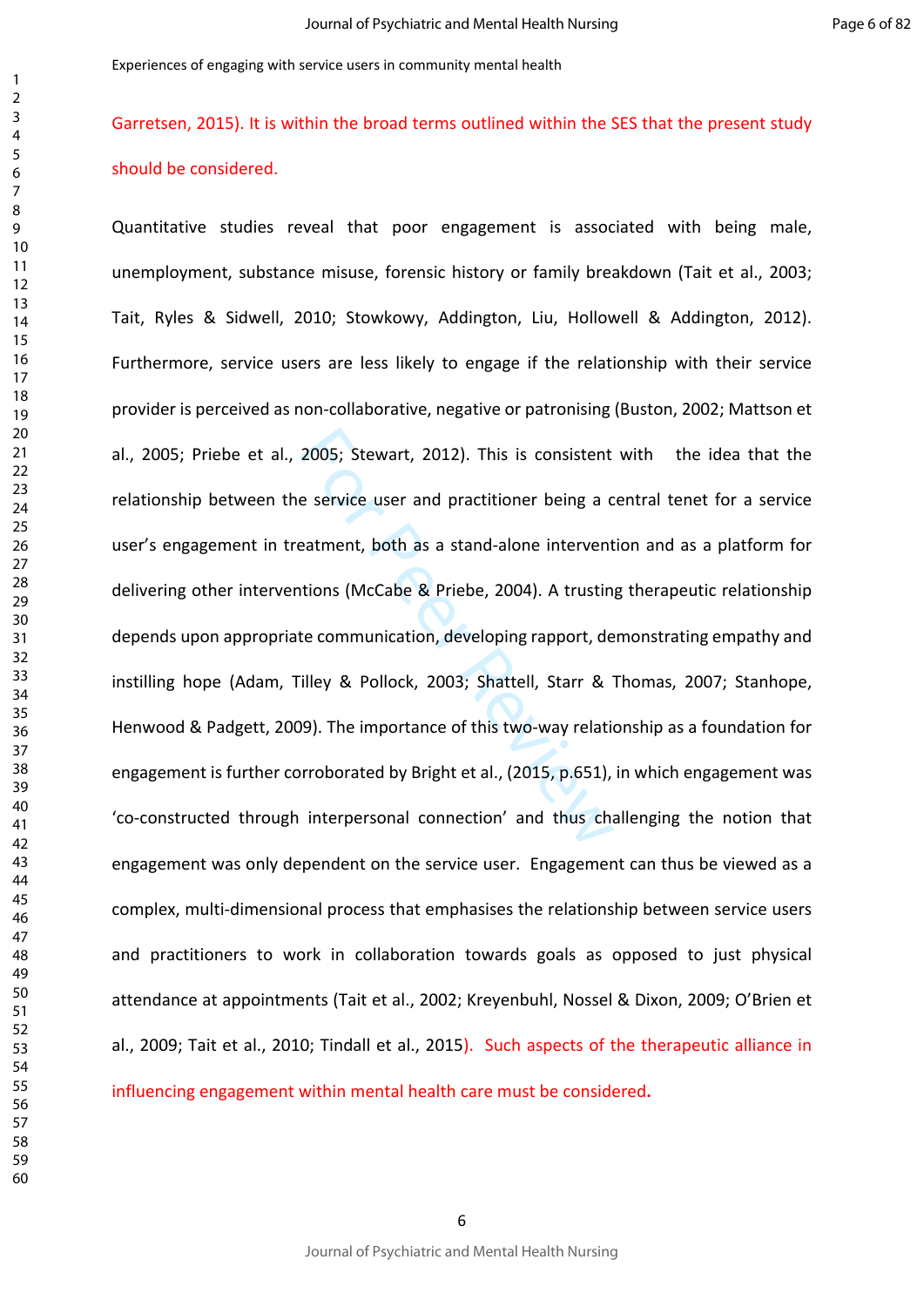Page 7 of 82

 $\mathbf{1}$  $\overline{2}$  Experiences of engaging with service users in community mental health

Doyle et al., (2014) point out that individuals with psychosis are at a high risk of disengaging from services irrespective of types of provision. Several factors influencing engagement within early psychosis populations are concurrent with issues reported in the broader mental health literature such as forensic history, substance misuse and limited insight (O' Brien et al,, 2009). Both Doyle et al., (2014) and Lall and Malla (2015) indicate a clear need for more qualitative work to further understand what factors enhance or hinder engagement. Moreover, Lall and Malla (2015) specifically recommend that the wider perspectives of relevant stakeholders such as service providers should be accounted for to further inform strategies to enhance service engagement.

ch as service providers should be account<br>
intervice engagement.<br>
Indicated that some qualitative studies has<br>
practitioners' perspectives of engageme<br>
views were identified that synthesised th<br>
bic. Systematic reviews of Early scoping searches indicated that some qualitative studies have been undertaken to explore mental health practitioners' perspectives of engagement. However, no known qualitative systematic reviews were identified that synthesised the findings from individual studies around this topic. Systematic reviews of qualitative literature are increasingly regarded as important in evaluating the efficacy of therapeutic approaches in mental health settings (Wood, Burke & Morrison, 2015). Moreover, Thomas and Harden (2008) state that qualitative studies provide important perspectives and should be subject to the same rigour as quantitative studies to examine a specific evidence base. Therefore, this paper presents a systematic review of qualitative studies to further understand mental health practitioner's experiences of engagement with service users across a range of community mental health settings.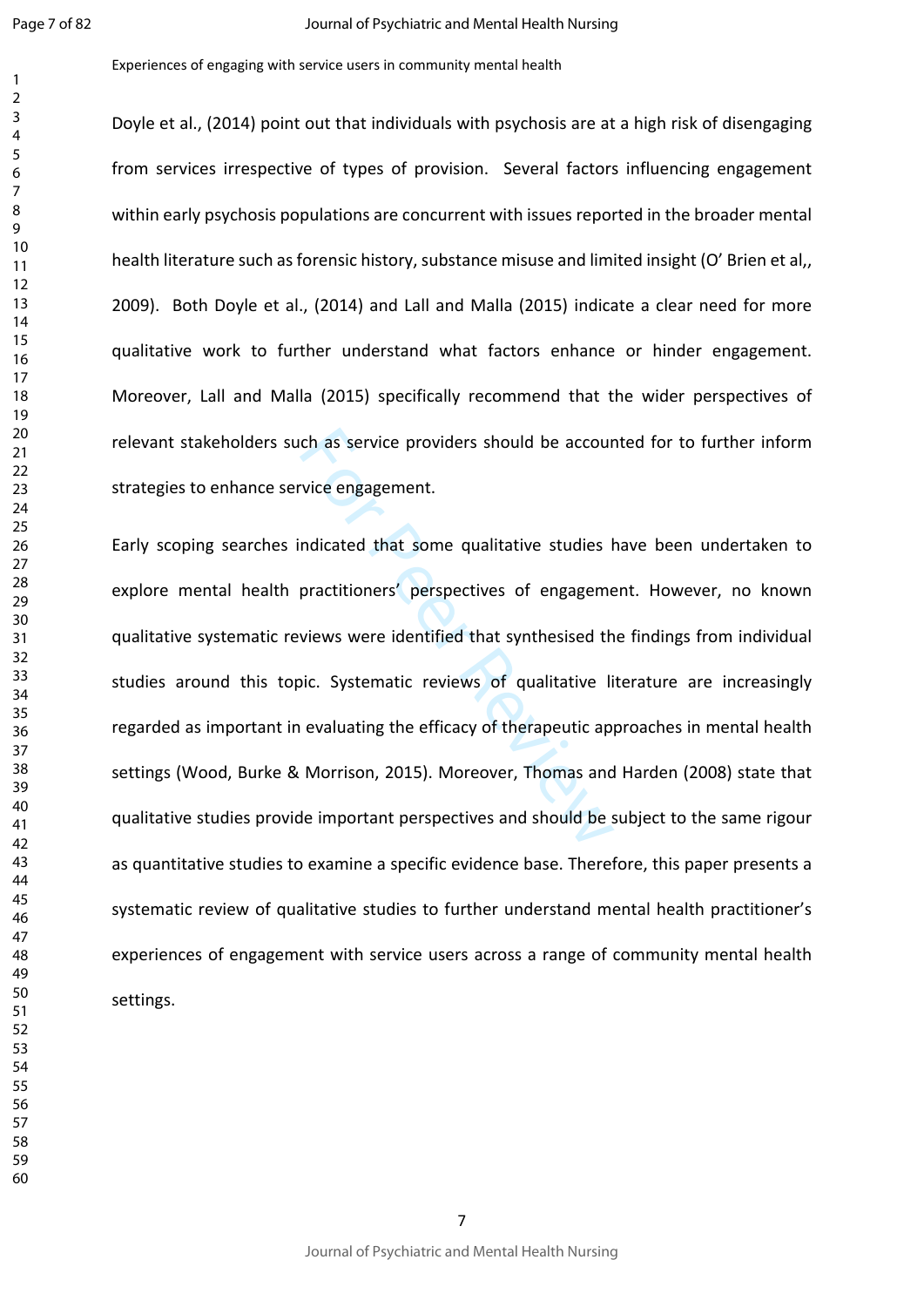## **2. Aims**

This review aimed to synthesise qualitative evidence regarding mental health practitioners' experiences of engagement. The research question was:

*'What are the experiences of mental health practitioners in relation to engaging with service users in community mental health settings?'*

The SPICE components (**S**etting, **P**erspective, **I**ntervention/interest, **C**omparison, **E**valuation) were used to develop the review question (Booth, Papaioannou & Sutton, 2012). A protocol was registered with the PROSPERO systematic review protocol registry ([www.crd.york.ac.uk/prospero/;](http://www.crd.york.ac.uk/prospero/) ID CRD42017083976). A search of the PROSPERO database showed no previous or present reviews on this topic.

#### **3. Methods/design**

## **3.1 Inclusion and exclusion criteria**

the PROSPERO systematic rev<br>
Spero/; ID CRD42017083976). A search c<br>
resent reviews on this topic.<br> **on criteria**<br>
they were reported in English and pub<br>
examine mental health practitioners' explity mental health settings Studies were included if they were reported in English and published in a peer-reviewed journal. Studies had to examine mental health practitioners' experiences of engaging with service users in community mental health settings by using interviews and/or focus groups and utilise qualitative methods of analysis. Studies which used quantitative methods or mixed-method studies where qualitative data could not be separated were excluded. Conference abstracts, reviews, editorials, opinion pieces and grey literature were also excluded.

## **3.2 Search strategy**

A comprehensive search of Medline, EMBASE, PsychINFO, CINAHL and AMED was performed in January 2018. The search strategy was developed in consultation with an academic librarian. Given the paucity of qualitative studies focusing on practitioner engagement in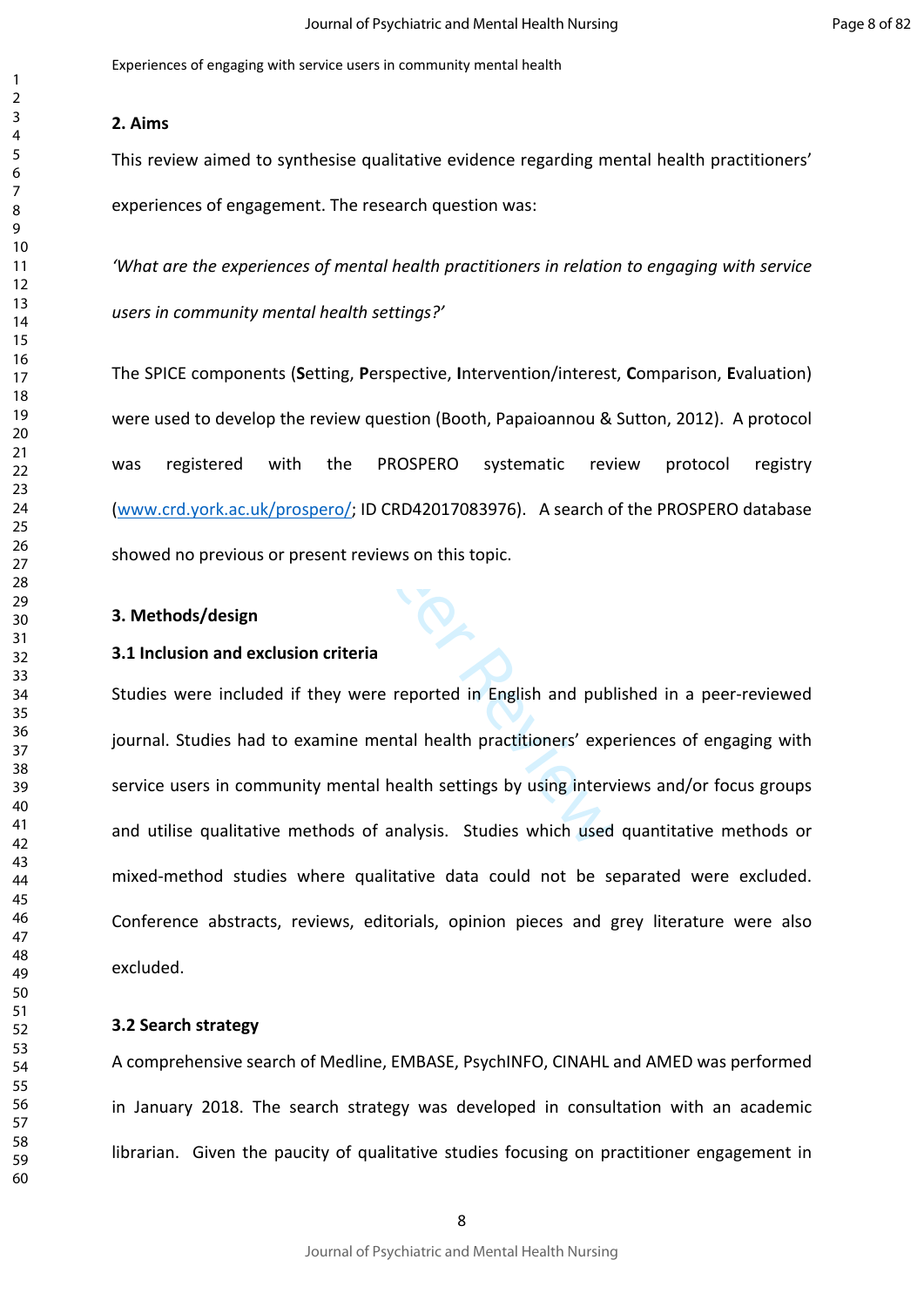$\mathbf{1}$  $\overline{2}$  $\overline{4}$  $\overline{7}$ 

Experiences of engaging with service users in community mental health

community mental health services, the search terms were broad to ensure that no potential studies were missed. Key search terms were based on SPICE components and used symbols such as truncations and wildcards to capture spelling variations across international studies. Boolean operators such as AND, and OR were used to combine key search words. The limits of peer-reviewed journal and English language were applied. The following keywords were used:

"Early Intervention Service\*" OR 'Early<br>am\*" OR 'Assertive Outreach setting"<br>I health professional\*" OR 'Mental Health<br>e Coordinator\*") AND ('Engaging' OR 'Enga<br>Therapeutic alliance\*") AND ('Serious m<br>nos\*" OR 'Psychotic' ('Community Mental health team\*' OR 'Community Mental Health Setting\*' OR 'Early Intervention Team\*' OR 'Early Intervention Service\*' OR 'Early Intervention Setting\*' OR 'Assertive Outreach team\*' OR 'Assertive Outreach setting') AND ('Mental health practitioner\*' OR 'Mental health professional\*' OR 'Mental Health Nurse\*' OR 'Clinician\*' OR 'Case Manager\*' OR 'Care Coordinator\*') AND ('Engaging' OR 'Engagement' OR 'Participation' OR 'Collaboration' OR 'Therapeutic alliance\*') AND ('Serious mental illness' OR 'Severe Mental Illness' OR 'Psychos\*' OR 'Psychotic' OR 'Psychotic disorders' OR 'Schizophrenia' OR 'Bipolar Disorder\*' OR 'Dual Diagnosis') AND ('Experience\*' OR 'Perspective\*' OR 'Staff experience\*' OR 'Lived experience\*' OR 'View\*' OR 'Perception\*' OR 'Understanding\*' OR 'Standpoint\*' OR 'Description\*').

Additional manual searches of reference lists of included papers were conducted through a process of pearl diving to identify further studies (Booth et al., 2012). Specific date ranges were not imposed to maximise the identification of potentially relevant literature.

#### **3.3 Selection of studies**

The search led to the identification of 765 articles. An additional 39 records were identified by searching through NHS databases and reference lists of key papers. After removing duplicates, this resulted in 775 papers. Titles and abstracts were screened, and 31 full-text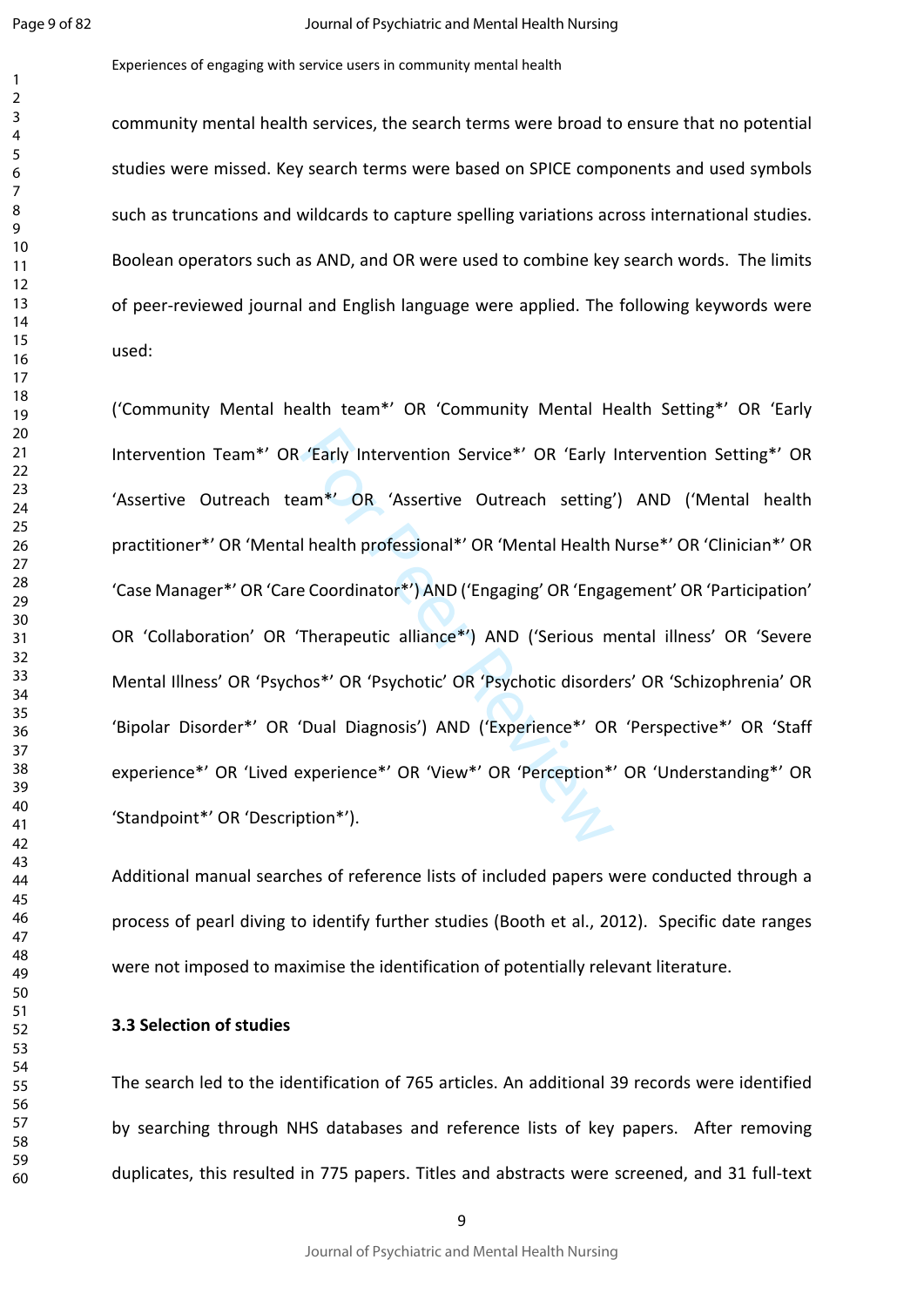studies were assessed against the review question and inclusion criteria. Ten studies were included in the review and this process is summarised in the PRISMA (preferred reporting items for systematic reviews and meta-analyses – Jakimowicz, Stirling & Duddle, 2015) flow chart in Figure 1. P.H. had responsibility for selecting studies for inclusion. J.B. independently reviewed five randomly included papers and five excluded papers to confirm eligibility. There was 100% agreement between these raters regarding papers for inclusion.

INSERT FIGURE 1 ABOUT HERE

## **3.4 Data extraction and quality appraisal**

quality appraisal<br>
the lead reviewer (P.H.) from all section<br>
template provided by the National Inst<br>
titute for Excellence (NICE-SCIE, 2007).<br>
five randomly selected articles for a<br>
titute or Excellence (NICE-SCIE, 2007). Data were extracted by the lead reviewer (P.H.) from all sections of each study into a qualitative data extraction template provided by the National Institute of Clinical Excellence and the Social Care Institute for Excellence (NICE-SCIE, 2007). J.B. reviewed the data extraction process of five randomly selected articles for accuracy. There were no disagreements on information extracted. Included papers were quality appraised using the Critical Appraisal Skills Programme (CASP) tool for qualitative studies (Critical Appraisal Skills Programme, 2002) or where appropriate, an adapted CASP tool for mixed methods studies (Critical Appraisal Skills Programme, 2018). The CASP tools were chosen as the 10-item checklist allows for rapid evaluation and can be applied to diverse methodologies. A 'yes', 'no' or 'can't tell' response was given to indicate how points prompted by the CASP checklists were clearly stated in each paper. Due to the complexity of assessing the quality of primary qualitative studies, there is no one recommended tool or gold standard (Aveyard, Payne & Preston, 2016). However, the CASP tool has been widely and effectively used in previous appraisals of qualitative research (Dixon-Woods et al., 2007). A summary of the outcome of the CASP appraisal process is provided in Table 1. J.B. independently appraised each included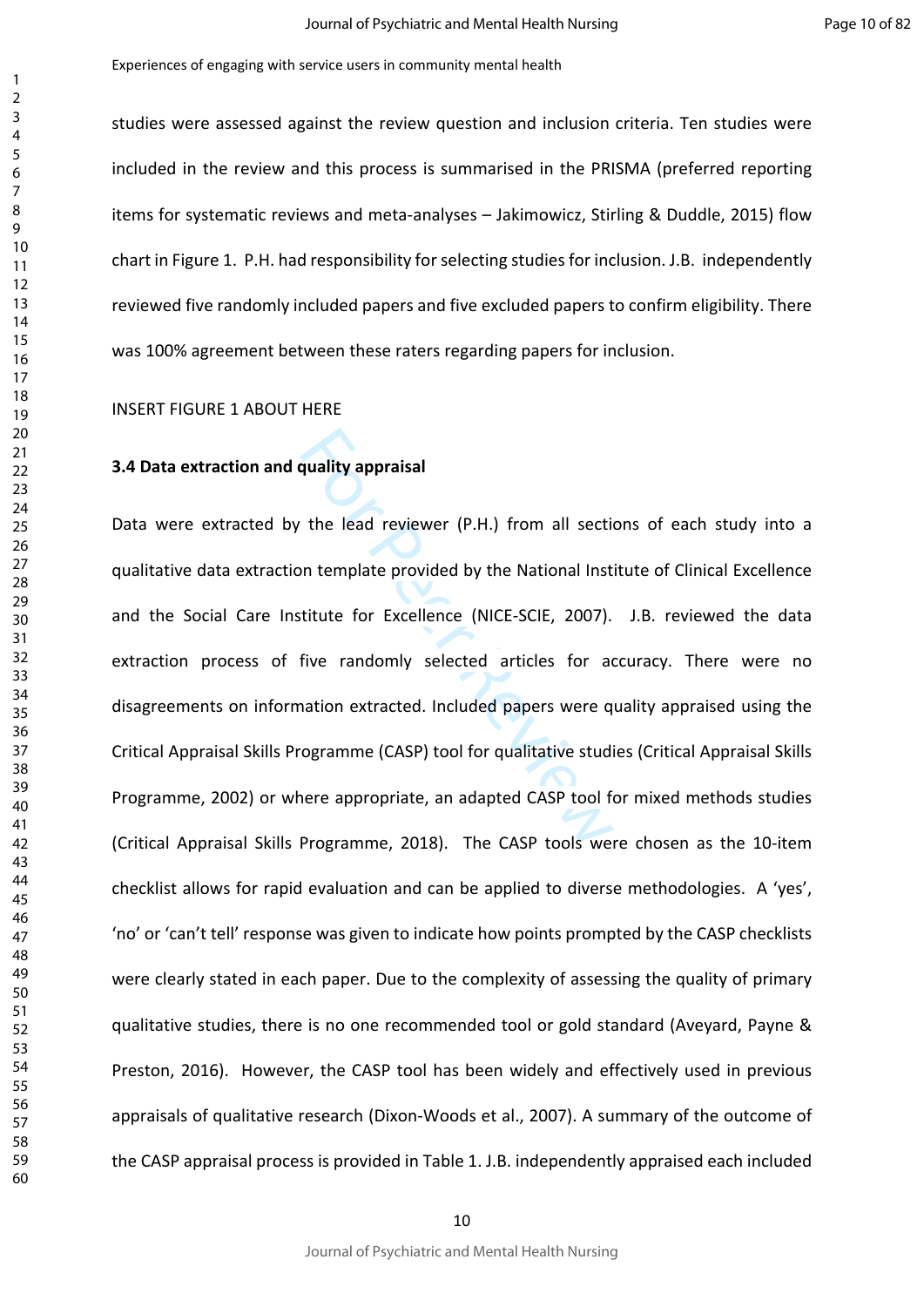$\mathbf{1}$  $\overline{2}$  Experiences of engaging with service users in community mental health

study to ensure greater transparency and rigour of this process with 100% agreement being attained across all studies/categories.

ed. Only two studies openly considered<br>ants. Furthermore, four studies either on<br>cess. Six studies demonstrated a transpare<br>studies presented findings in a clear, exp<br>icipant quotes. Moreover, all studies rece<br>the research Looking across Table 1, the quality of included studies was varied. All studies except for two provided clear and specific aims for their research. Six studies clearly explained their choice of research design to meet the study aims. Four studies did not explicitly discuss why their selected sample were the most appropriate to participate. It is noteworthy that ethical considerations and the relationship between the researcher and participants were the areas that were least discussed. Only two studies openly considered the relationship between researchers and participants. Furthermore, four studies either omitted or only superficially reported the ethical process. Six studies demonstrated a transparent and rigorous approach to analysis. However, all studies presented findings in a clear, explicit way and were further illuminated by using participant quotes. Moreover, all studies received a positive final rating in terms of the value of the research to further enhance knowledge and understanding of engagement across community mental health settings. As a result, weaker studies were not excluded following quality assessment to avoid eliminating potentially valuable insights in the synthesis.

INSERT TABLE 1 ABOUT HERE

## **3.5 Study characteristics**

Characteristics of included studies are provided in Table 2. Published between 2004 and 2016, they had been conducted in three countries: UK ( *n*=6), USA ( *n*=1) and Australia ( *n*=3). Most were purely qualitative ( *n*=8), although two studies used mixed methods. Four were reported from assertive outreach teams (AOTs) (Addis & Gamble, 2004; Hitch, 2009; Wright, Callaghan & Bartlett, 2011; George, Manuel, Gandy-Guedes, McCray & Negatu, 2016), one study was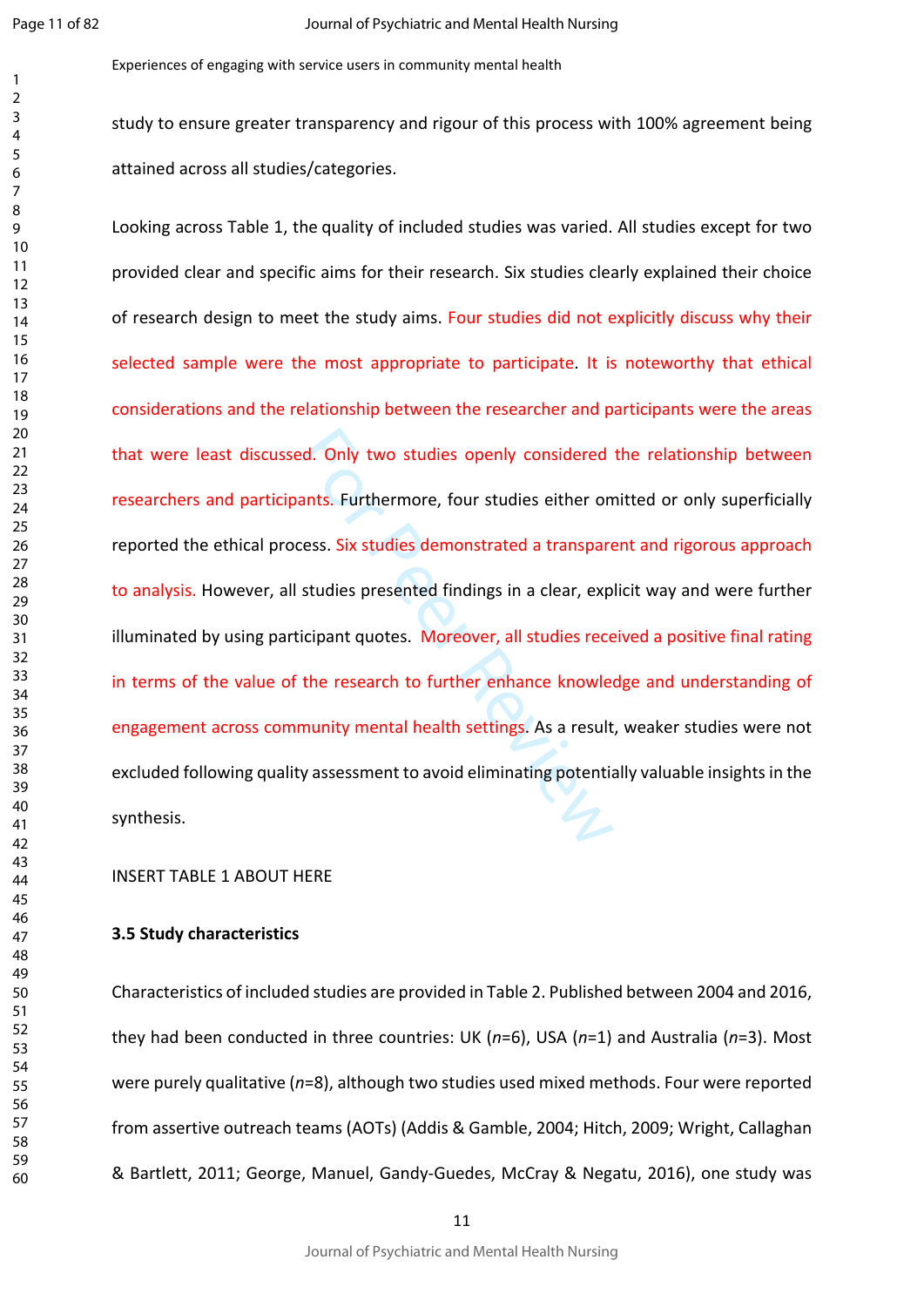from an Early Psychosis Prevention Intervention Centre (Gairns, Alvarez-Jimenez, Hulbert, McGorry & Bendall, 2015) and three were based in community mental health teams (CMHTs); (Coombes & Wratten, 2007; Procter et al., 2015a; Procter et al., 2015b). One study was reported from two assertive community treatment teams and thirteen CMHTs (Killaspy et al., 2009). In another study, participants were drawn from one early intervention service (EIS) and three AOTs (Clutterbuck et al., 2009).

INSERT TABLE 2 ABOUT HERE

## **3.6 Data synthesis**

mas and Harden, 2008) was used to analy<br>od has been used in systematic reviews tha<br>et al., 2012). Due to the multi-disciplinary<br>tic synthesis was deemed as suitable given<br>re-literature into common themes for<br>man, 2012). In Thematic synthesis (Thomas and Harden, 2008) was used to analyse and synthesise content across studies. This method has been used in systematic reviews that address questions about lived experiences (Booth et al., 2012). Due to the multi-disciplinary nature of studies included within this review, thematic synthesis was deemed as suitable given its ability to translate the findings across disparate literature into common themes for comparison and analysis (Thomas, Harden & Newman, 2012). In line with guidance set out by Thomas and Harden (2008), this method followed three steps:

The first stage of the thematic synthesis conducted by P.H. involved free line-by-line coding of the findings section of every included study. Each sentence and paragraph were carefully read with a view to identify underpinning themes and concepts. Text was highlighted if it was considered to represent mental health practitioner experiences of engagement with service users, with a code being created to summarise its content. A code was represented as a single word (such as 'empathy') or a short phrase ('being person-centred') to summarise and describe a sentence or paragraph of text. In total, forty-five initial codes were developed .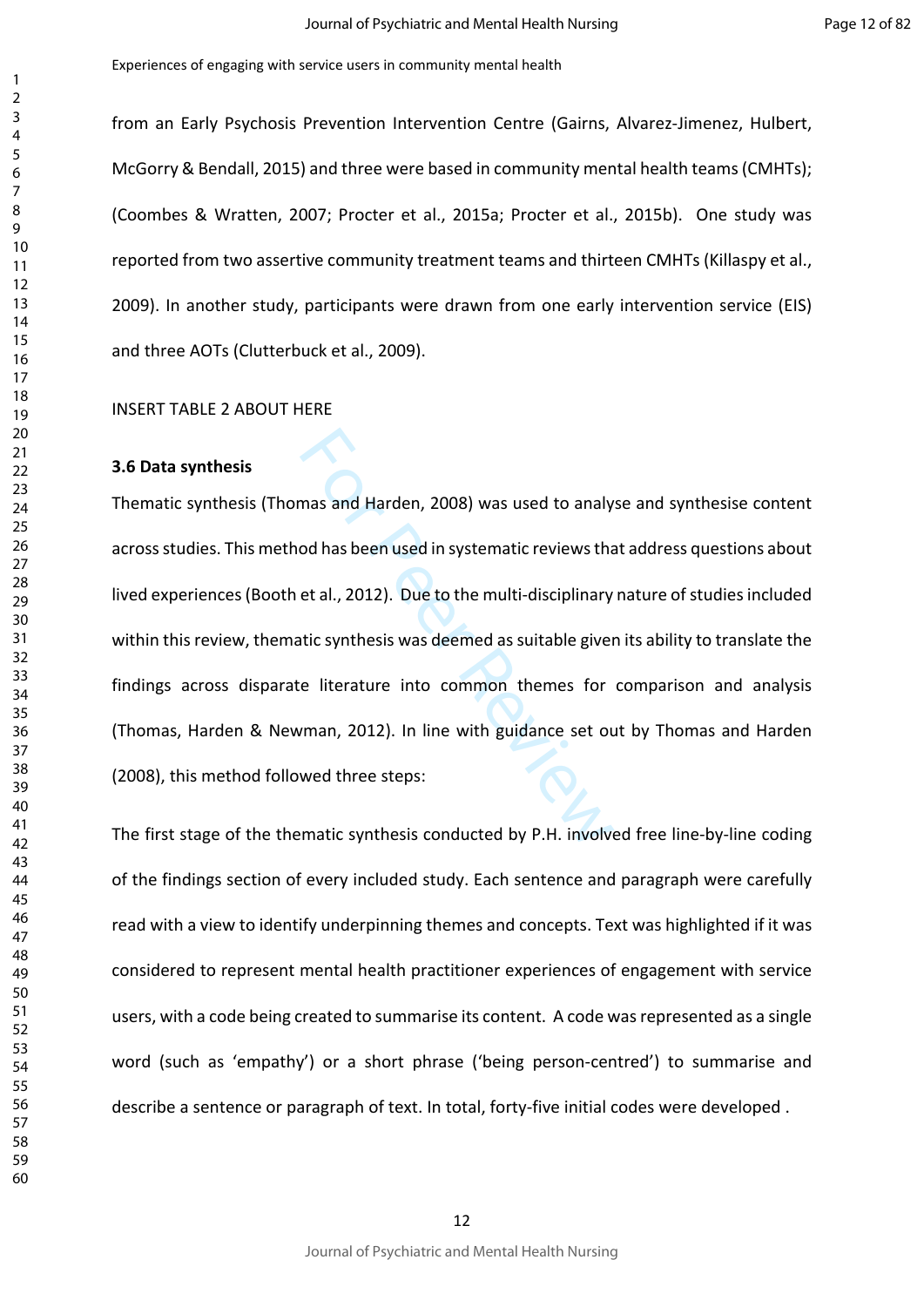Page 13 of 82

 $\mathbf{1}$  $\overline{2}$  $\overline{4}$  $\overline{7}$ 

Experiences of engaging with service users in community mental health

In the second stage, conducted by P.H., codes were juxtaposed and cross-compared across studies with similarities being grouped together to construct descriptive themes. Practitioner quotes were taken from included studies to further support the descriptive themes. The third stage involved the development of analytical themes by collapsing of the descriptive themes. Descriptive themes with clear commonalities were merged to develop analytical themes.

#### **3.7 Reflexivity**

For Peer Review of the process of the magagement work has been gained which is<br>negagement work has been gained which is<br>nessis, reflexive notes were kept identifying<br>the research team allowed for assumption. This review was primarily conducted by P.H. who has previously worked as a mental health nurse in several community mental health teams. By virtue of this extensive background, a wealth of experience in engagement work has been gained which is a notable strength for the focus of this review. However, to address the potential influence of prior experiences on the data extracted and synthesis, reflexive notes were kept identifying biases and assumptions. Regular discussions with the research team allowed for assumptions to be scrutinised and facilitated ongoing reflection.

## **4. Results**

Findings from this review indicate that engagement is seen by practitioners as a multi-faceted and complex phenomenon. Nine descriptive themes were identified: 1) "Building rapport so that they can feel safe" 2) "And I go with their choices, because they've got right too" 3) "Showing a more human side to myself" 4) "You actually have to show that person that you are interested in helping them and in what they've got to say" 5) "You can't force someone to like you" "6) "I have got a time restriction I have got to go and see someone else" 7) Anxiety and fear about the unknowingness of engagement work 8) "You mustn't give up on them" 9) "It's about the things you do alongside them". Further development generated three analytical themes which are discussed below: 1) Being authentic based on real dialogue and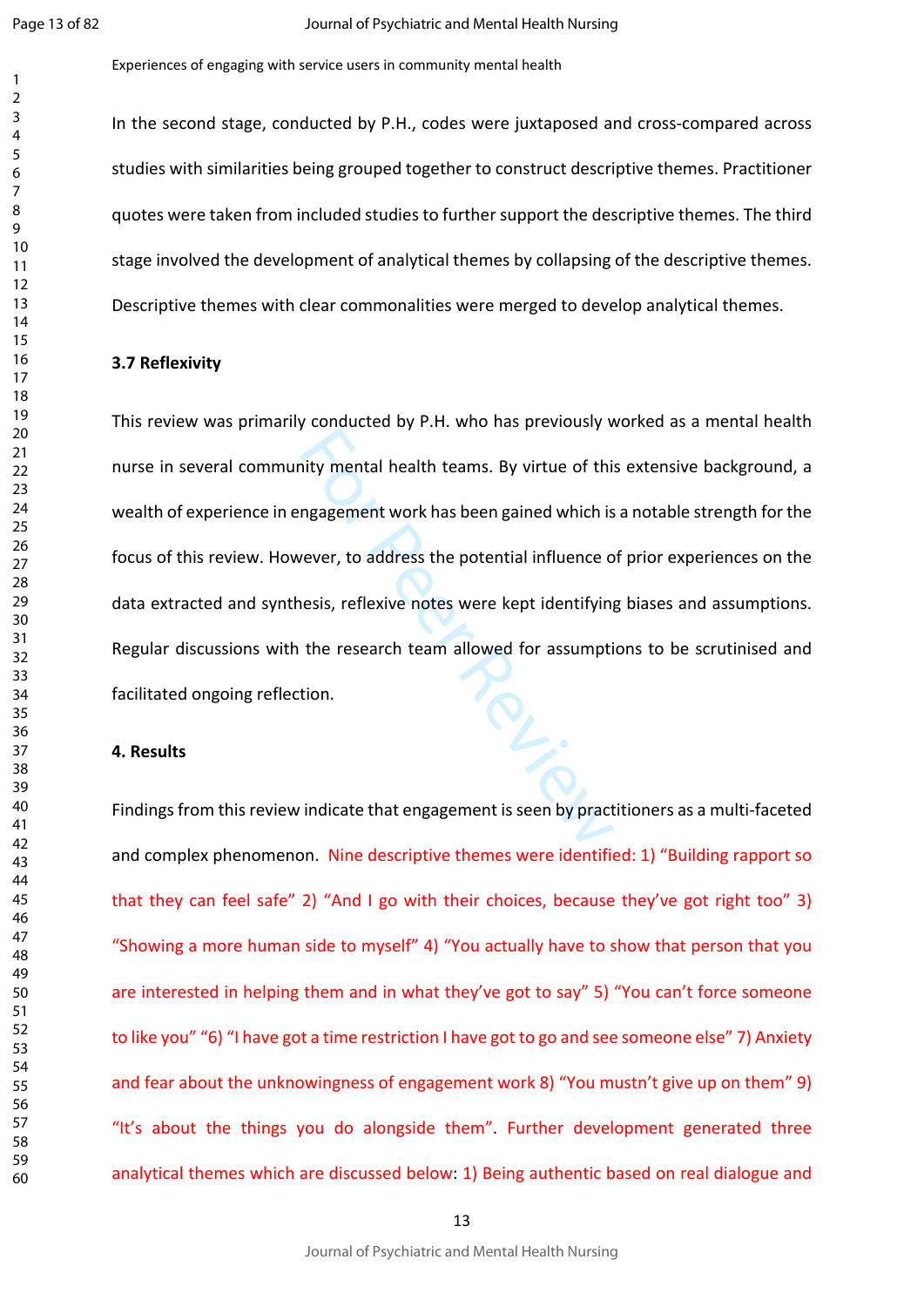collaboration 2) Pushing against barriers- engaging against all odds. 3) The chameleon effectthe skill of being adaptable. The findings are structured below according to the analytical themes, along with the descriptive themes. Although the three analytical themes are identified as distinct categories, some overlap was evident. Figure 2 indicates the level of overlap between the three themes.

INSERT FIGURE 2 ABOUT HERE

## **Being authentic based on real dialogue and collaboration**

a on real analogue and conductate<br>as the largest analytical theme as this was<br>"Building rapport so that they can feel s<br>got rights too", "Showing a more human<br>at person that you are interested in helping<br>fied that practiti The first theme emerged as the largest analytical theme as this was informed from four of the nine descriptive themes "Building rapport so that they can feel safe", "And I go with their choices, because they've got rights too", "Showing a more human side to myself" and "You actually have to show that person that you are interested in helping them and in what they've got to say".

It was consistently identified that practitioners attached a high value to engaging as a person rather than a practitioner to facilitate this process. An important finding within this theme is that engaging service users is experienced as more successful when relationships are open, honest and respectful, where collaborative approaches are the norm and where there is mutual trust. Interestingly, concepts of trust and rapport were strong, recurring descriptions throughout all the reviewed studies and perceived as fundamental for increased engagement.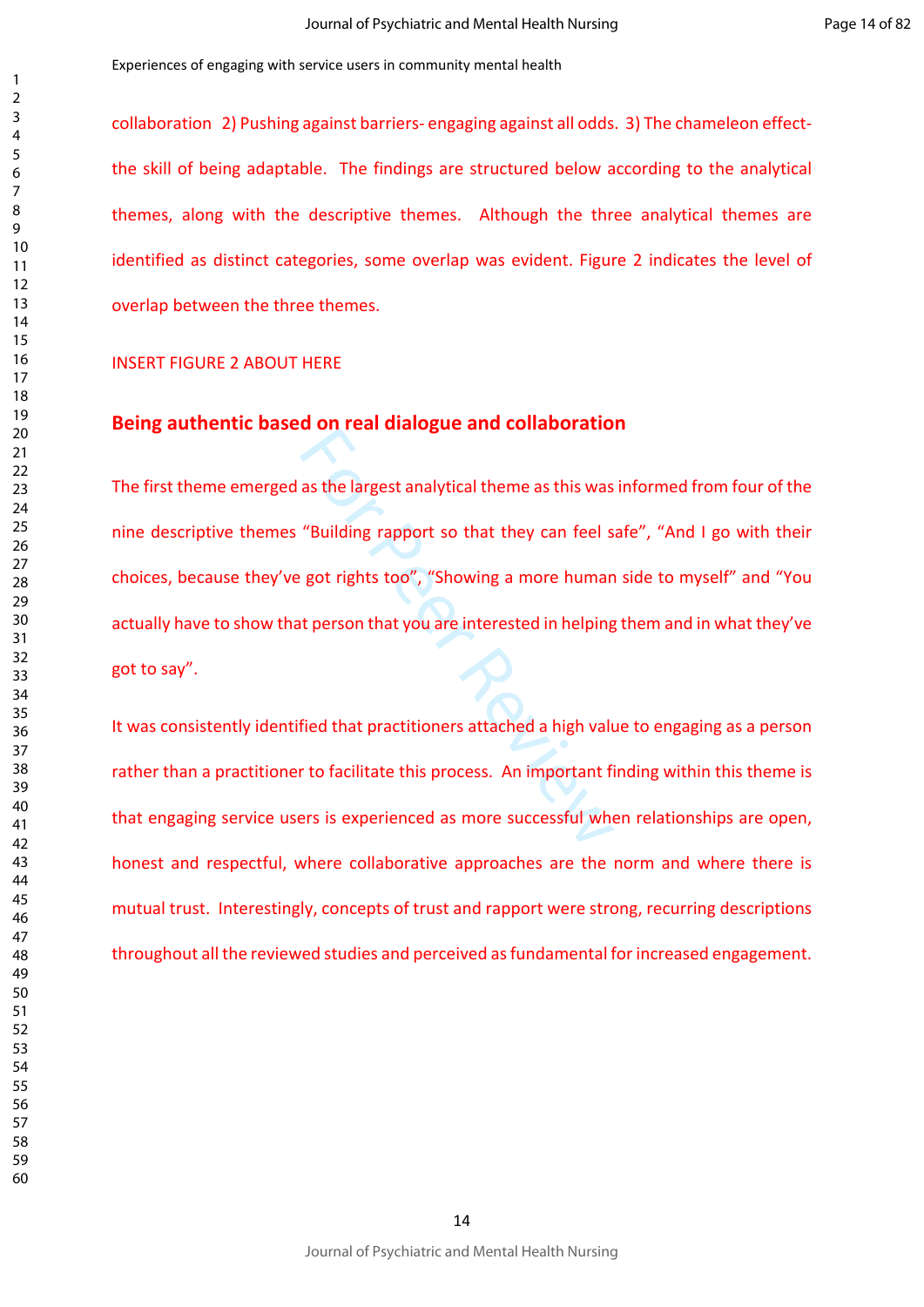$\mathbf{1}$  $\overline{2}$  $\overline{4}$  $\overline{7}$ 

 

Experiences of engaging with service users in community mental health

## **"Building rapport so that they can feel safe"**

Building rapport was identified as an integral process for engagement. One practitioner stated:

Building rapport so that they can feel safe, so that you're a safe person for them to be with, so that they can start telling you more. Because if they don't feel safe they're not going to tell you hardly anything. (Procter et al. 2015a, p.431).

Three studies demonstrated that when time was invested to build trust and develop rapport, there was evidence of greater help seeking and engagement from service users (Hitch, 2009; Procter et al., 2015a; George et al., 2016).

#### **"And I go with their choices, because they've got rights too"**

ted that when time was invested to build<br>
eater help seeking and engagement from<br>
orge et al., 2016).<br> **ces, because they've got rights too"**<br>
how person-centred qualities such as<br>
s to engagement (Addis & Gamble, 2004;<br>
1 Five studies described how person-centred qualities such as trust and rapport aided collaborative approaches to engagement (Addis & Gamble, 2004; Hitch, 2009; Procter et al., 2015a; Wright et al., 2011; George et al., 2016). Practitioners identified that working at a service user's pace and respecting their choices were essential for successful engagement, exemplified by the following quote: "This person that you are working for, you are working for them you are not deciding on what they should be doing" (Wright et al., 2011, p.828). Moreover, the latter description 'working for' gave emphasis to engagement being a service user-led process rather than necessarily directed by the practitioner.

However, one study found that respecting choices and pacing work also meant that active engagement could be experienced as a lengthy, time-consuming process depending on the service user's perception of time and immediate priorities (Addis & Gamble, 2004).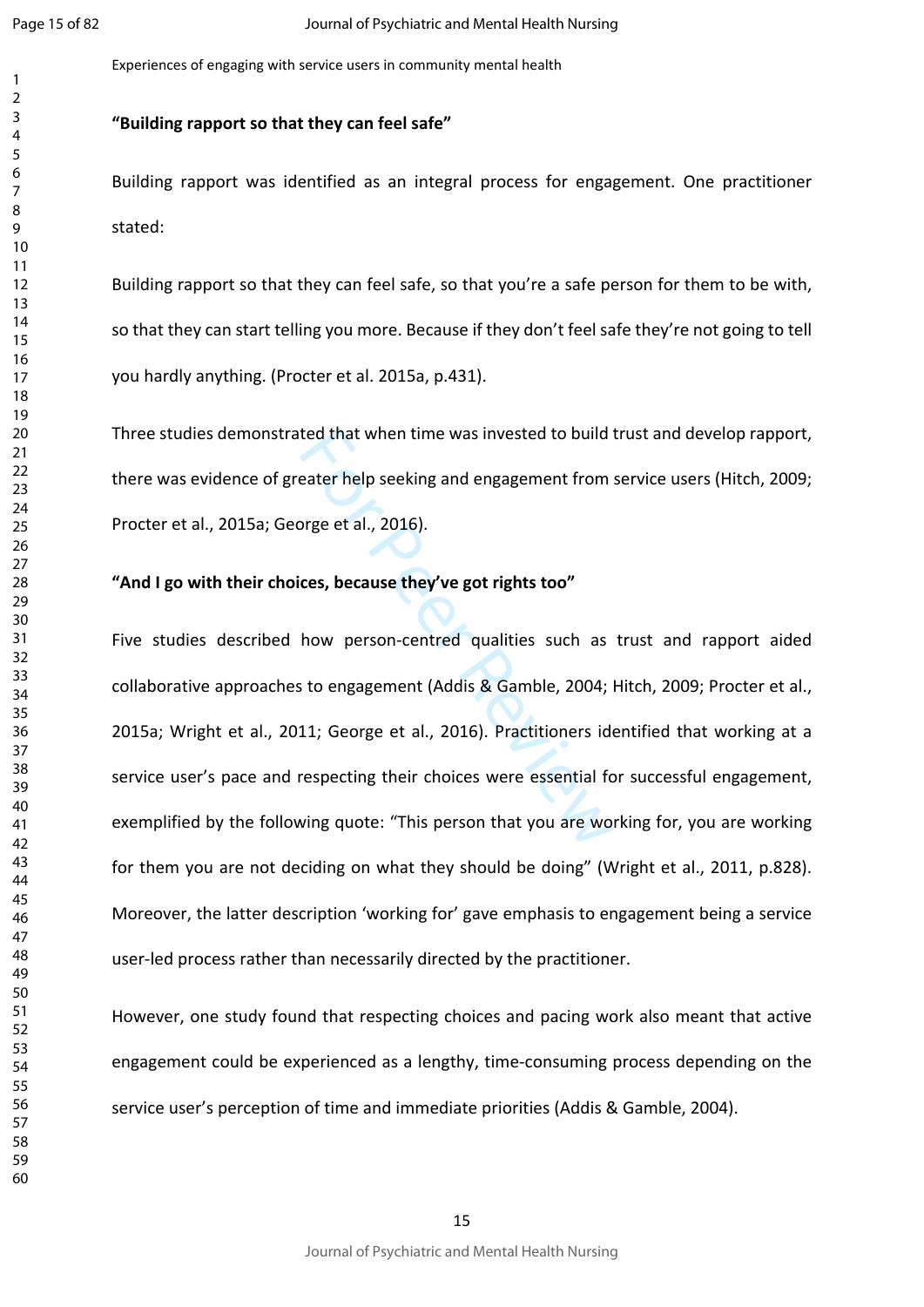## **"Showing a more human side to myself"**

Three studies emphasised that being human as well as professional would further encourage greater rapport and trust and influence future engagement (Addis & Gamble, 2004; Procter et al., 2015b; George et al., 2016). One practitioner described: "There's still professional objectives, but I have to be consciously more human with people and let them see a different side of myself" (Addis & Gamble, 2004, p.456). Some practitioners further humanised interactions by providing normalising explanations for mental health experiences which in turn, instilled greater levels of hope and optimism and encouraged greater engagement (Procter et al., 2015b; George et al., 2016).

# **"You actually have to show that person that you are interested in helping them and in what they've got to say"**

vels of hope and optimism and encoura<br>
orge et al., 2016).<br> **Solution is ally convert to the interested in**<br>
I how person-centred qualities such as be<br>
ard facilitated engagement (Killaspy et al.,<br>
cter et al., 2015b). One Four studies emphasised how person-centred qualities such as being warm, understanding, sincere and straightforward facilitated engagement (Killaspy et al., 2009; Wright et al., 2011; Procter et al., 2015a; Procter et al., 2015b). One practitioner identified that engagement was optimised by listening: "I think you have to show interest. That's the big one. You actually have to show that person that you are interested in helping them and in what they've got to say" (Procter et al., 2015b, p.355). Displaying a warm, genuine interest in the service user was also viewed as pivotal to developing a trusting relationship and further engagement.

## **Pushing against barriers- engaging against all odds**

The second theme was the next largest analytical theme being informed from three of the nine descriptive themes "You can't force someone to like you", "I have got a time restriction I have got to go and see someone else", "Anxiety and fear and the unknowingness of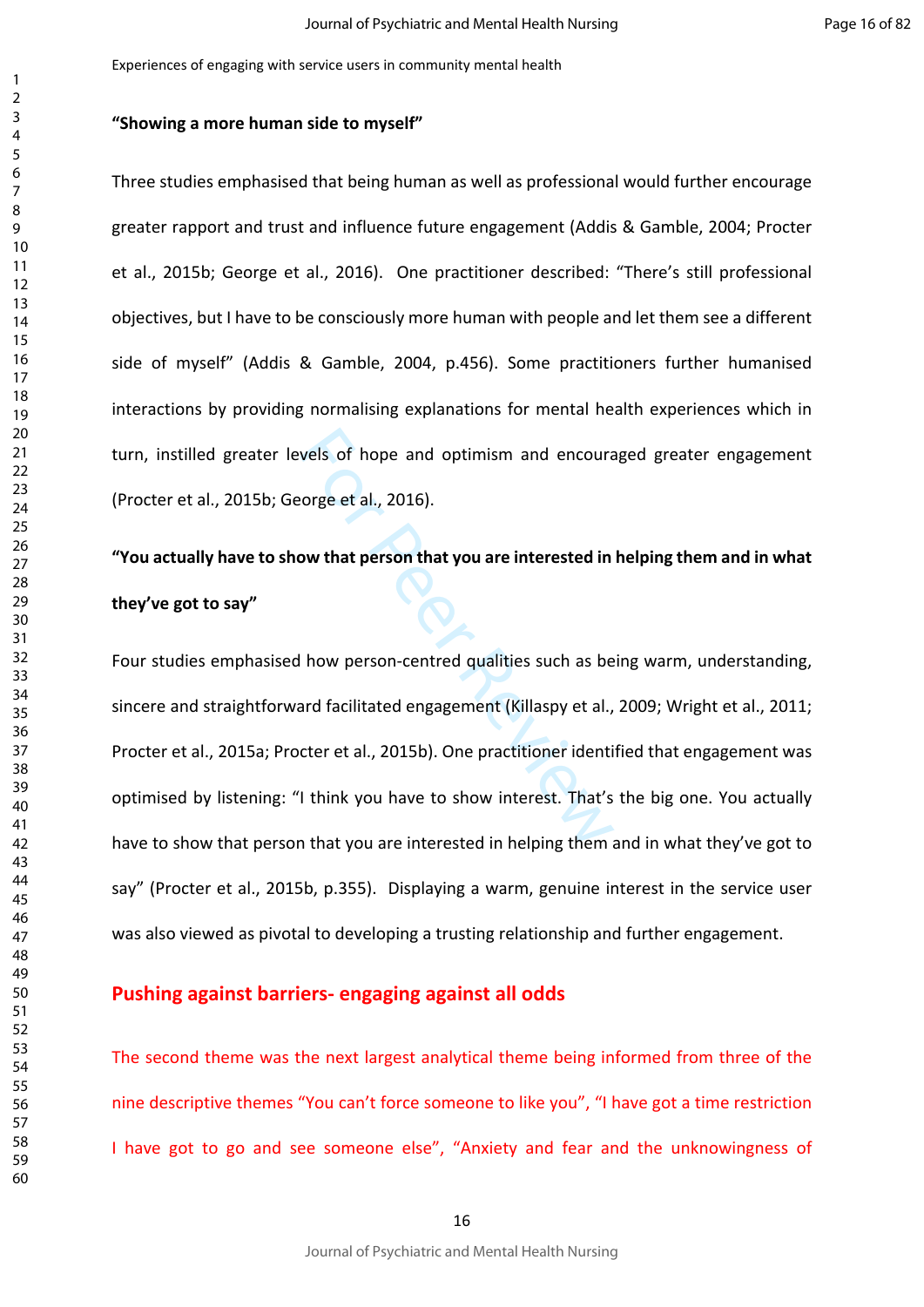engagement work". This theme illustrated that engagement was influenced by several external pressures. It was noted throughout the reviewed literature that practitioners faced organisational pressures to engage with service users which could be perceived as artificial or forced. Similarly, organisational requirements to engage service users, would suggest that this was to the expense of engendering person-centred approaches such as service user choice and autonomy.

### **"You can't force someone to like you"**

d hostility, ambivalence or rejection in en<br>Killaspy et al., 2009). Furthermore, they d<br>ngage for reasons including fear, anger, s<br>99; Killaspy et al., 2009; Clutterbuck et al., 2<br>eover, two studies emphasised that a servi Practitioners experienced hostility, ambivalence or rejection in engaging some service users (Addis & Gamble, 2004; Killaspy et al., 2009). Furthermore, they described the reluctance of some service users to engage for reasons including fear, anger, stigma or shame (Addis & Gamble, 2004; Hitch, 2009; Killaspy et al., 2009; Clutterbuck et al., 2009; Procter et al., 2015b; Gairns et al., 2015). Moreover, two studies emphasised that a service user's engagement was hindered by past negative experiences of mental health services rather than being attributable to the practitioners working alongside them (Hitch, 2009; Gairns et al., 2015). However, one study identified how persistent efforts to engage service users placed pressure on staff to form artificial relationships as described by the following quote: "Just because I'm working in assertive outreach…. you can't force someone to like you, and I think sometimes you've got to wrestle with that" (Hitch, 2009, p.487). Equally, another study reported how organisational pressures to engage with service users would lead to practitioners experiencing self-criticism or doubt if engagement was unsuccessful (Addis & Gamble, 2004).

#### **"I have got a time restriction I have got to go and see someone else"**

Five studies described how time pressures were regarded to be a major hurdle in terms of engagement (Addis & Gamble, 2004; Coombes & Wratten, 2007; Killaspy et al., 2009; Wright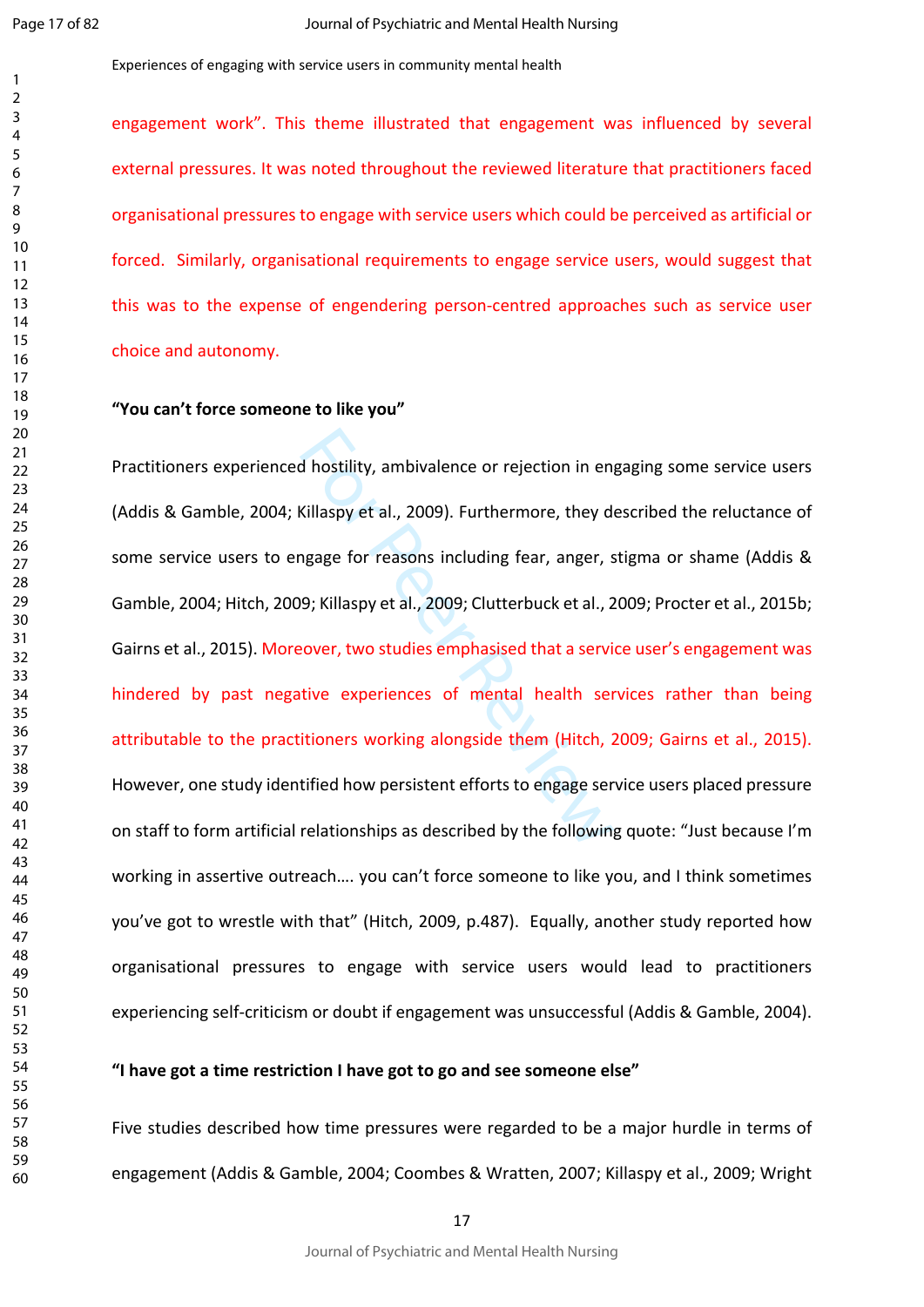et al., 2011; Gairns et al., 2015). Various workload demands were perceived to impact upon the frequency of engagement with service users as described by the following statement: "I think that you're seeing people fortnightly, but there are people like xx who need more that, and you're just not able to offer it due to time constraints placed on you by large caseloads, chronic caseloads and all the rest" (Killaspy et al., 2009, p.537).

unsuccessful (Addis & Gamble, 2004; K<br>akes me feel pretty useless at times" (Add<br>ith service users with dual diagnoses co<br>nge due to the length of time taken to e:<br>more, the issue of practitioner fatigue w<br>gage service use Engaging hard-to-reach service users was also experienced as emotionally demanding. Two studies identified that staff experienced feelings of frustration, despondence or hopelessness when engagement was unsuccessful (Addis & Gamble, 2004; Killaspy et al., 2009). One practitioner stated: "It makes me feel pretty useless at times" (Addis & Gamble, 2004, p.455) Similarly, engagement with service users with dual diagnoses could be experienced as an almost impossible challenge due to the length of time taken to establish trust (Coombes & Wratten, 2007). Furthermore, the issue of practitioner fatigue was also experienced after working intensively to engage service users (Addis & Gamble, 2004).

## **Anxiety and fear about the unknowingness of engagement work**

One study described how possible risk in community settings could trigger anxiety which could create barriers to further engagement with service users (Clutterbuck et al., 2009). Similarly, another study described the management of risk and the impact upon engagement as highlighted by the following quote:

You don't often have (police) or other clinicians...so I guess the risk assessment is really important then, to make sure that when you do engage with someone that you do have some kind of backup or…you might have to leave the person just where they are, until that support can come along (Procter et al., 2015b, p.354).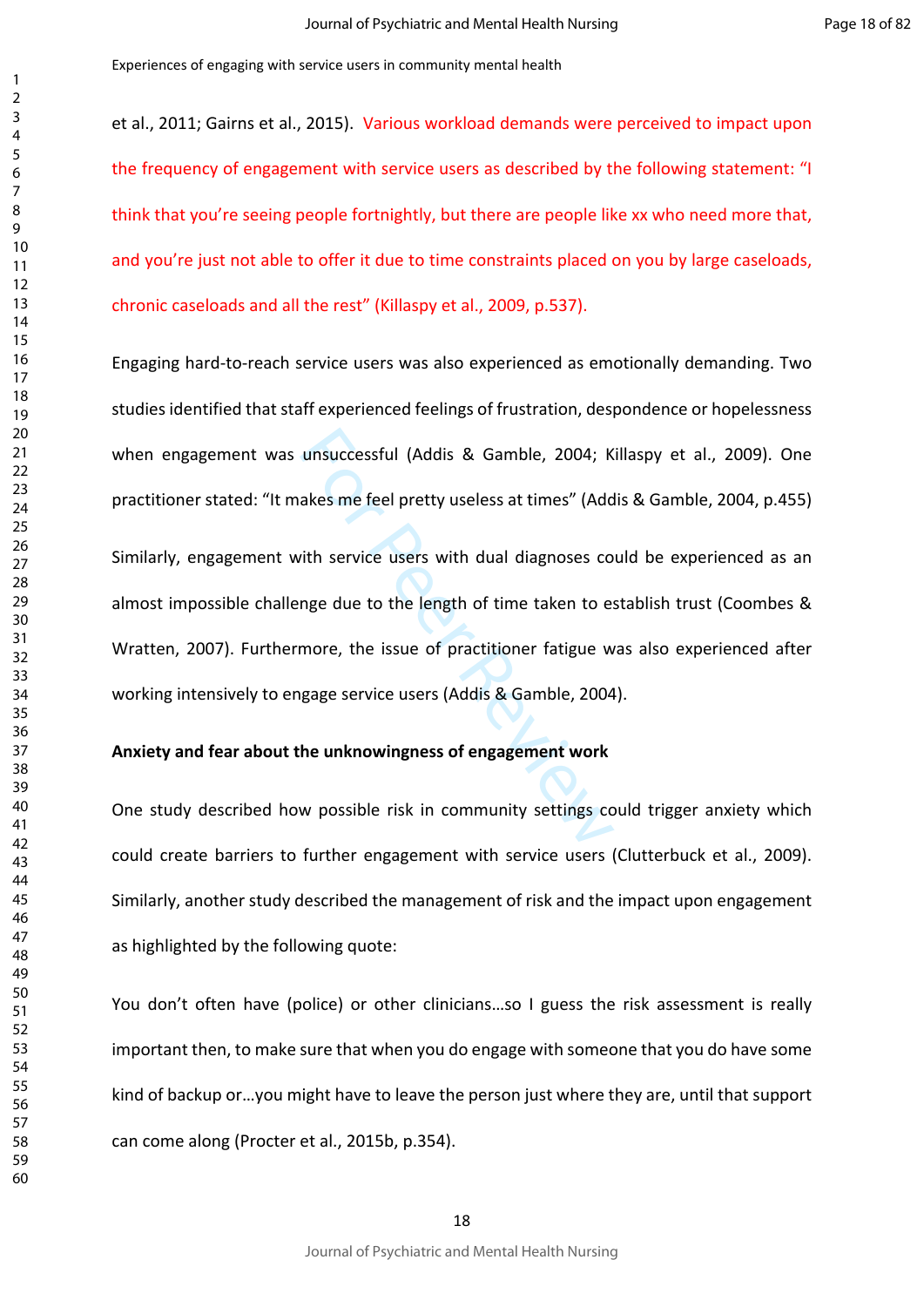$\mathbf{1}$  $\overline{2}$  Experiences of engaging with service users in community mental health

In one study, practitioners expressed anxiety about the potential negative consequences of engagement due to a service user's 'past bad experiences' of mental health services (Hitch 2009, p.486). Moreover, two studies described that risks associated with engagement due to a service user's increased mental health symptoms (Gairns et al., 2015; George et al., 2016). Some practitioners identified that constant vigilance was key prior to and during visits to manage potential risks (George et al., 2016). Such descriptions also emphasise the empathy and sensitivity expressed by practitioners in relation to service user tensions and worries.

# **The chameleon effect- the skill of being adaptable**

t- the skill of being adaptable<br>least weighted analytical theme being info<br>mustn't give up on them", "It's about th<br>curring thread throughout the reviewed<br>ve in engaging service users as the proces<br>table. This theme indica The third theme was the least weighted analytical theme being informed from two of the nine descriptive themes "You mustn't give up on them", "It's about the things you do alongside them". There was a recurring thread throughout the reviewed literature to indicate that practitioners were creative in engaging service users as the process could be experienced as challenging and unpredictable. This theme indicated that engagement with service users was not experienced as a single discrete phenomenon.

### **"You mustn't give up on them"**

Four studies described how using ordinary human qualities and getting to know the service user as a person were viewed as invaluable to engage hard-to-reach service users (Addis & Gamble, 2004; Killaspy et al. 2009; Wright et al., 2011; George et al., 2016). Some practitioners described that there was an element of being human but persistent to allow for active connections. For example: "With a lot of our clients, initially, they don't want any kind of contact with us whatsoever, and we come out regardless of how many times they slam the door in our face. We do it consistently" (George et al., 2016, p.884).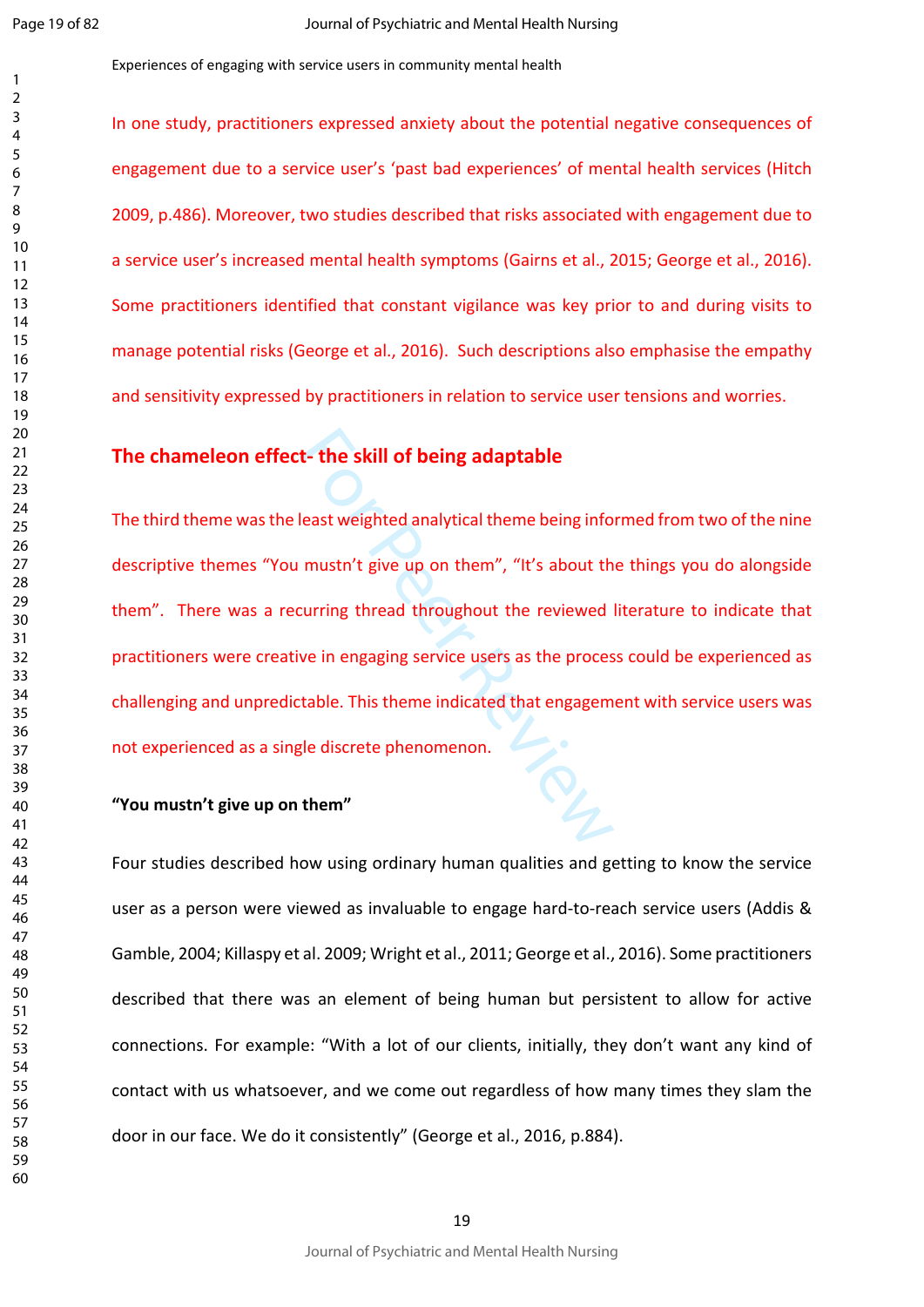Conversely, one study reported how persistent efforts to engage service users was experienced as "forced" at times due to organisational pressures to maintain contact (Hitch, 2009, p.486). Furthermore, this was perceived to pressure staff to engage with service users who may not want services (Hitch, 2009).

#### **"It's about the things you do alongside them"**

For Peer Review of Peer Review of Peer Review of Peer Review of their other relevant needs beyond than tengagement strategy. For example: "<br>dical ways of engaging her. Going to the Review of Peer Review of Beeting to see h Five studies highlighted how practitioners used creative, flexible and sometimes unconventional methods to engage (Addis & Gamble, 2004; Hitch, 2009; Killaspy et al., 2009; Procter et al., 2015a; George et al., 2016). Working alongside service users to provide practical assistance for their other relevant needs beyond their mental health was emphasised as an important engagement strategy. For example: "Really we've used a lot of non-nursing and non-medical ways of engaging her. Going to the cinema…. getting a pair of trainers…one of the really good ways of getting to see her is going to cafes" (Killaspy et al., 2009, p.535).

Highlighted was how practitioners actively worked alongside family members to engage service users as described by the following quote:

'He agreed to go to hospital with his sister, she'd pop inside and talk to us. And it was a rather unusual way of engaging…It was much better than getting the ambulance and police of course. (Procter et al., 2015a, p.432)

#### **5. Discussion**

From the outset, we aimed to consolidate practitioners' experiences of engagement in community mental health settings. We identified ten papers for this review and inductively developed three analytical themes. Mental health practitioners identified several barriers and facilitators associated with engagement. However, the review finds that humanistic, person-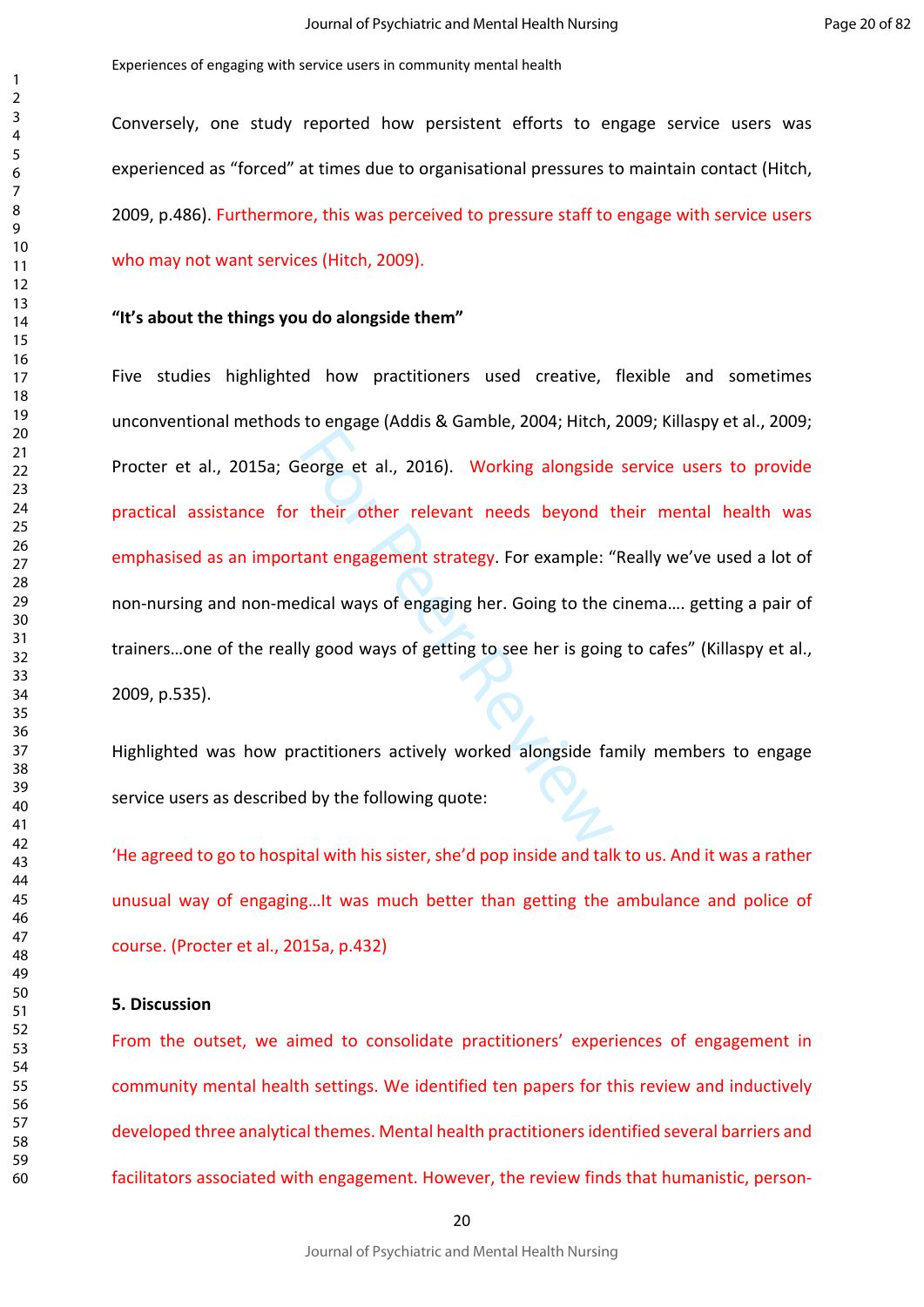$\mathbf{1}$  $\overline{2}$  $\overline{4}$  $\overline{7}$ 

Experiences of engaging with service users in community mental health

The first theme suggests the emphasis<br>
ere also aware that their efforts to main<br>
d be perceived as coercive or pressuring.<br>
tanding of such pressures and how the<br>
nd services.<br>
sed by the Tidal Model is that genuinene<br>
er centred relationships are key to successful engagement. This is in line with the 'Tidal Model' wherein mental health recovery is built upon a genuine human alliance. To engage with an individual rather than *manage*, *treat* or otherwise *fix* their problem is integral to good outcomes (Barker & Buchanan-Barker, 2005). Within the first overarching theme, a trusting, collaborative relationship was identified as the single most important factor in determining whether engagement between practitioners and service users was positive or negative as illustrated by the descriptive theme" And I go with their choices, because they've got rights too". However, although the first theme suggests the emphasis given to the therapeutic alliance, practitioners were also aware that their efforts to maintain contact particularly within AOT contexts could be perceived as coercive or pressuring. This increases the need to further improve understanding of such pressures and how they affect the relationship between service users and services.

A further concept proposed by the Tidal Model is that genuineness is an important feature within engagement (Barker & Buchanan-Barker, 2005). This was paralleled within theme one in which authenticity was central to successful engagement. However, there was a lack of clarification in the reviewed literature about how practitioners maintained professional boundaries. For example, three of the ten studies highlighted how practitioners adopted role duality by sharing aspects of their personal self (Addis & Gamble, 2004; Procter et al., 2015b; George et al., 2016). It could be argued that some practitioners based on previous experiences may place more emphasis to the human aspect of their interactions with service users to establish a more common ground and encourage successful engagement. This is consistent with Egan (2014) who argues that practitioners are more effective when they adopt a position of being themselves. However, whilst maintaining professional boundaries are necessary in mental health settings, purposeful human interactions are regarded as key qualities to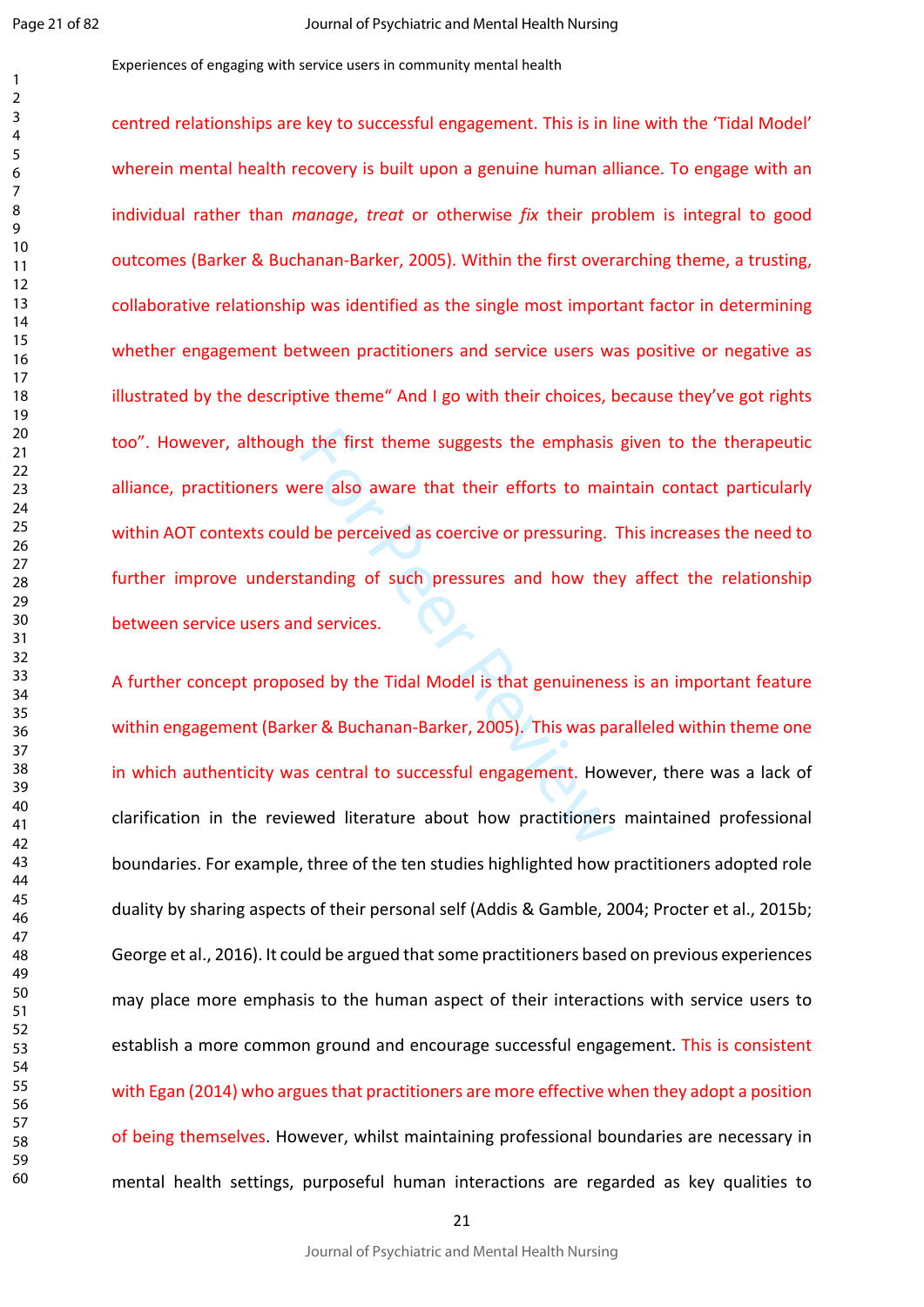effectively engage service users in meaningful partnerships (Clarke & Walsh, 2009). Likewise, the emphasis on ordinary conversation taking place between the professional and the service user may re-shape the relationship, enabling engagement to be transformative and generate new trains of thought rather than just exchanging facts (Zeldin, 2000).

Model further re-iterates the importance<br>
experience their human qualities rather than their<br>
& Buchanan-Barker, 2005). This is an c<br>
th practices as within the second overarc<br>
lustrated by its descriptive theme "I have<br>
o The Tidal Model acknowledges the emotional challenges faced by some practitioners in that he/she may risk subconsciously addressing his/her own feelings rather than those of the service user which may lead to distant forms of care and engagement (Barker & Buchanan-Barker, 2005). The Tidal Model further re-iterates the importance of practitioners accessing debriefing to re-evaluate their human qualities rather than their skills to effectively engage with individuals (Barker & Buchanan-Barker, 2005). This is an ongoing consideration for community mental health practices as within the second overarching theme, practitioners often felt pressured as illustrated by its descriptive theme "I have a got a time restriction, I have got to go and see someone else". Although practitioners had the skills to engage, levels of anxiety and worry due to time pressures, larger caseloads, and risk management considerations could hinder engagement. This is consistent with Kielhofner et al. (2002) in that emotions are important to understanding engagement experiences. However, although 'pushing against barriers' identified varying pressures that practitioners faced to engage service users, it was also perceived to result in engagement that was more outcomeorientated than collaborative. It is suggested that this approach may place further pressure on service users to engage with services with subsequent loss of autonomy and feelings of powerlessness (Priebe et al., 2005). Consequently, further research has suggested that individuals with mental health problems may disengage if they cannot see benefit from the service or if there is a sense of loss of control over their own lives (Kreyenbuhl et al., 2009). Moreover, although practitioners in the reviewed studies did not explicitly describe mandated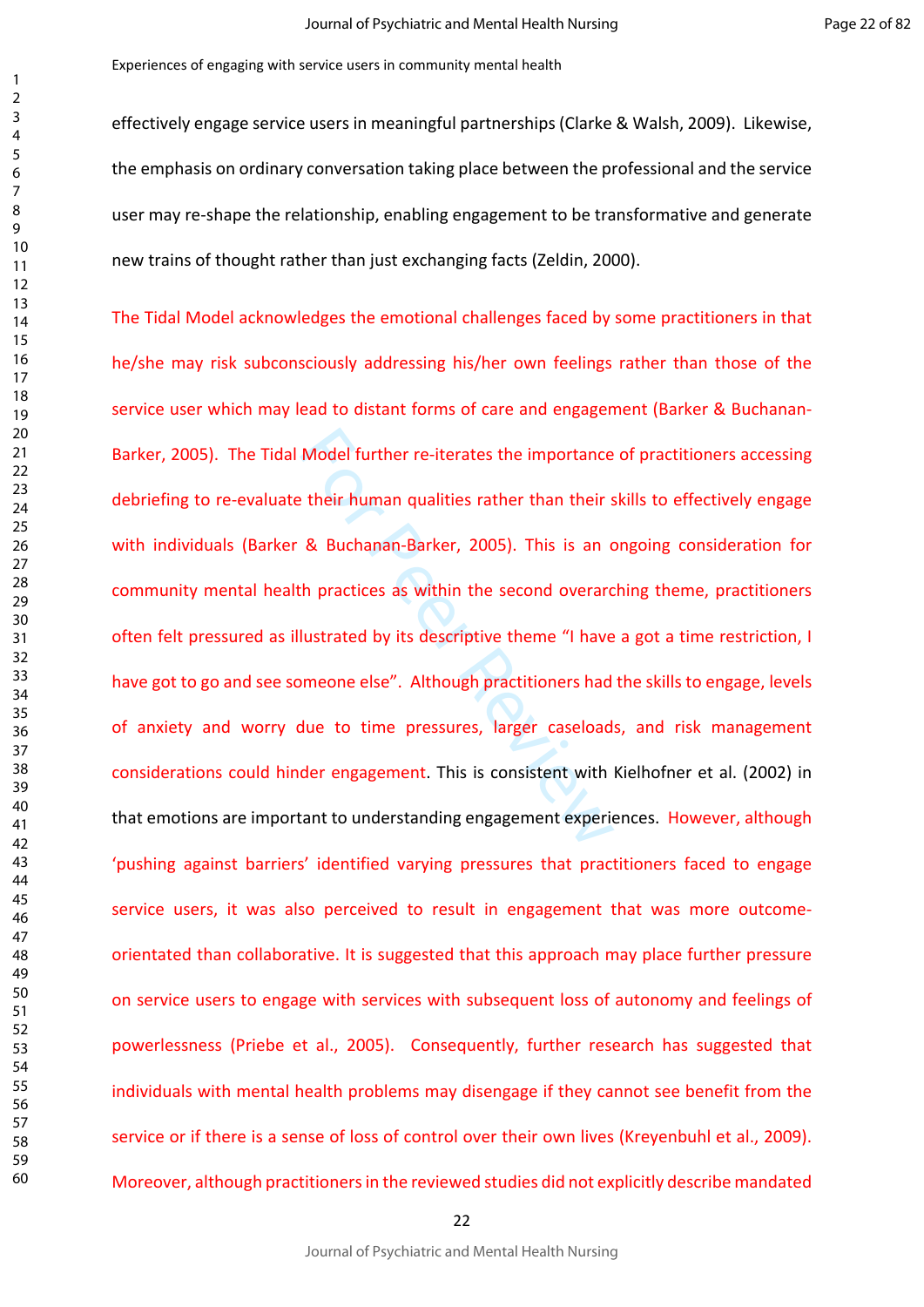$\mathbf{1}$  $\overline{2}$  $\overline{4}$  $\overline{7}$ 

Experiences of engaging with service users in community mental health

community treatment such as Community Treatment Orders, it is claimed that such approaches can create further barriers to contact with services (Sweeney et al., 2015). In contrast, mental health practices that embrace service user autonomy and decision making are suggested to facilitate greater engagement (Priebe et al., 2005).

ce user's immediate needs. Furthermore<br>
ience as a fluid, dynamic process that ackr<br>
eds as well as longer-term developmenta<br>
rker, 2010). However, there was no exp<br>
efined within the reviewed literature. Not<br>
egarded to b A further consideration within the Tidal Model is its notion of the 'helpful helper' (Barker & Buchanan-Barker, 2005, p.134). In this instance, it is argued that the practitioner as 'helpful helper' is aware that there is not a one-size-fits-all approach and to only do what needs to be done to meet the service user's immediate needs. Furthermore, this practical approach recognises human experience as a fluid, dynamic process that acknowledges the importance of critical, short-term needs as well as longer-term developmental care to support recovery (Barker & Buchanan-Barker, 2010). However, there was no explicit discussion of how a practitioner's role was defined within the reviewed literature. Notwithstanding, a role within mental health teams is regarded to be a multi-dimensional one with practitioners taking on several different roles that overlap with those of other professional groups (Newbigging, 2004). Indeed, it was consistent within the third theme that engagement was experienced as successful when practitioners were flexible whether it be the social, practical, economic or clinical needs of the service user. The latter point is supported by Repper and Perkins (2003) in that practitioners are pivotal to linking service users to other services or providing practical help to reduce social exclusion. Practitioners working within AOT contexts would take on multiple positions/roles that appeared to be similar to advocacy, family work and social support depending on individual needs of service users (Addis & Gamble, 2004; Hitch, 2009; Wright et al., 2011; George et al., 2016).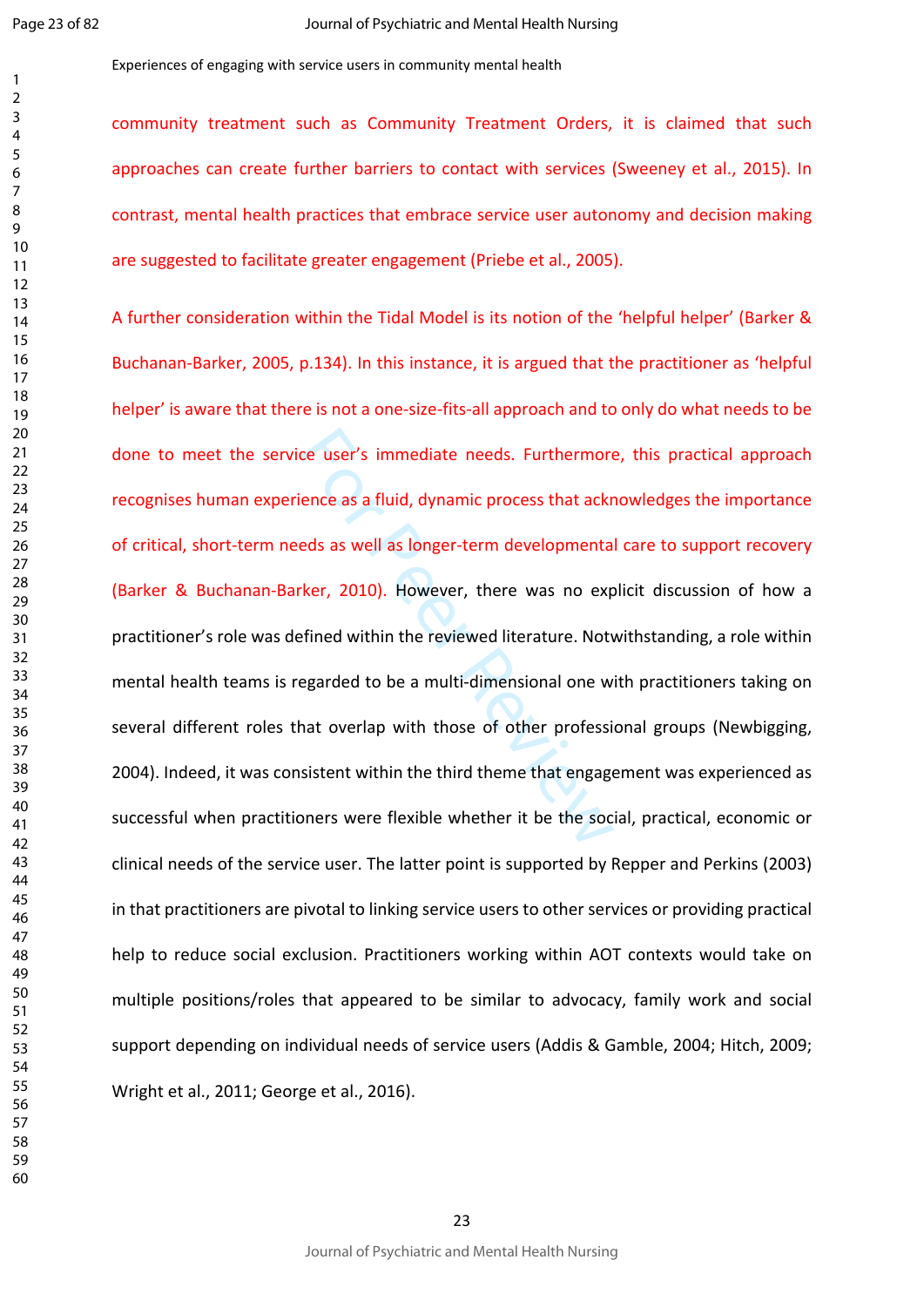rceived as pressuring staff to make conners (Hitch, 2009). Hence, there is a potentiansed on mutual trust with the need to maximum<br>ised on mutual trust with the need to maximum<br>immunity treatment orders. The latter portion AOTs have been found to be more successful than CMHTs in engaging service users due to smaller caseloads (Killaspy, 2007; Killaspy et al., 2009). However, some care must be taken in considering the wider organisational impacts of such services. Although AOTs have been mostly welcomed by service users and their families, it could be argued by their 'assertive' nature that this leads to different engagement strategies being used including persuasion to compulsion (Molodynski, Rugkasa & Burns, 2010). Within the descriptive theme "You mustn't give up on them", practitioners were critical of the assertive outreach model on engagement as this was generally perceived as pressuring staff to make connections with service users who may not want services (Hitch, 2009). Hence, there is a potential tension between building a therapeutic alliance based on mutual trust with the need to manage risk and potentially implement mandated community treatment orders. The latter point needs further explicit acknowledgement to allow realistic expectations for mental health staff and service users.

## **6. Limitations**

Upon application of the CASP quality appraisal tool, lower quality studies were included in this review to further allow for richer insights of engagement to be understood as experienced by practitioners across community mental health settings. However, although this review specifically sought to highlight practitioner perspectives, it acknowledged that engagement may be experienced and understood differently by service users. It is possible that practitioners may experience genuineness, flexibility and collaboration as effective qualities when service users are agreeable to engagement. However, many widely held assertions about engagement are not based upon consistent evidence (O' Brien et al., 2009; Doyle et al., 2015). Given that a universal definition of engagement is not fully agreed upon, more detailed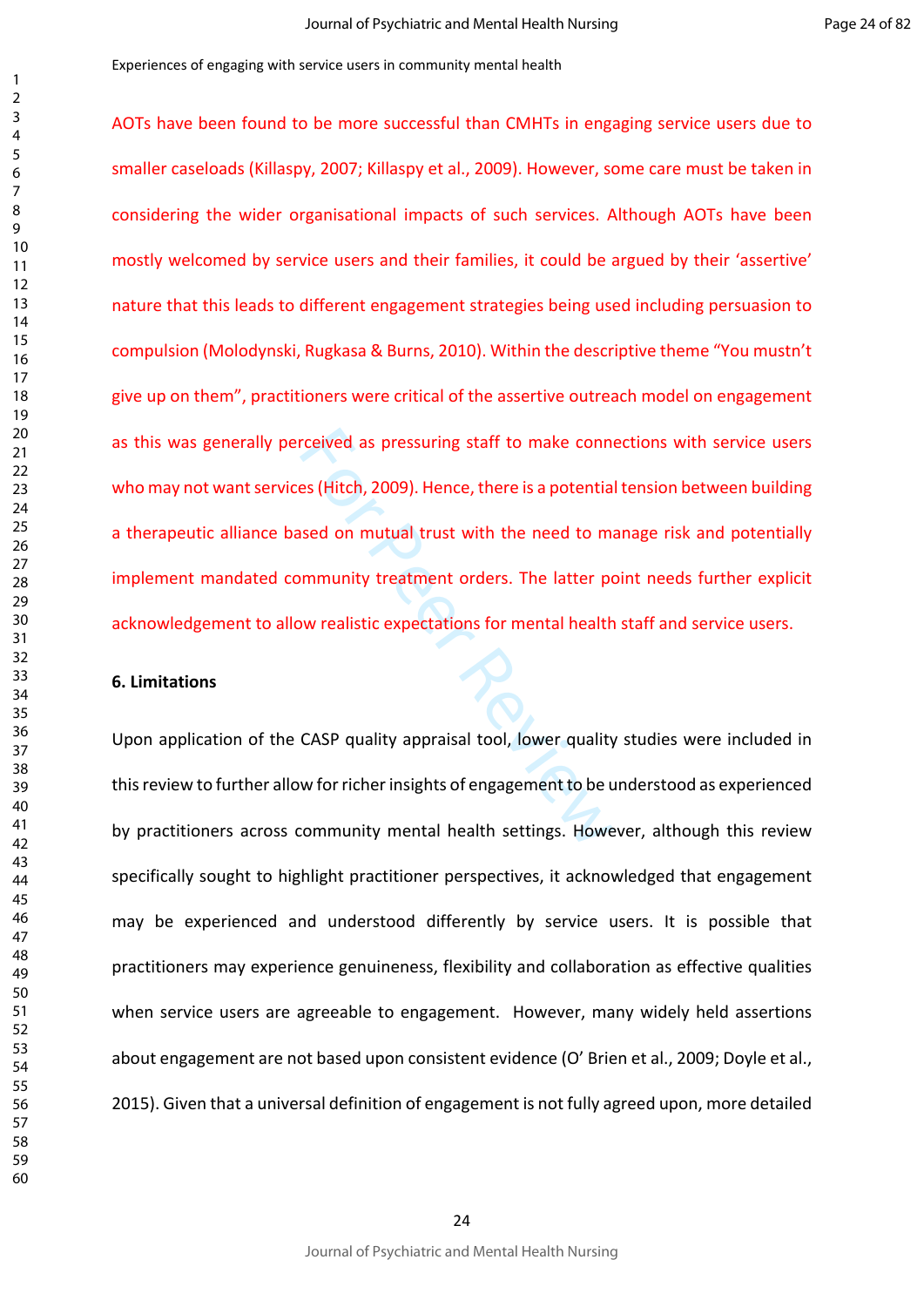$\mathbf{1}$  $\overline{2}$  Experiences of engaging with service users in community mental health

investigation is needed to further understand how engagement works for individuals who do not fully accept services.

It the review process were used to m<br>and biases to influence the review's<br>ber of studies included in the review for the<br>08) state that six to eight studies should<br>r of studies may have provided furthe<br>of qualitative eviden The potential influence of the lead author's experiences as a mental health nurse in community mental health services are acknowledged. The analysis and synthesis of the qualitative evidence being conducted by the first author only is acknowledged as a further limitation of the review process and thus may introduce reviewer's bias. However, regular and frank discussions with the research team, who are from clinical and non-clinical backgrounds, throughout the review process were used to minimise the potential for individual assumptions and biases to influence the review's overall findings. Another limitation is the low number of studies included in the review for thematic synthesis. Although Thomas and Harden (2008) state that six to eight studies should be adequate for such a review, a larger number of studies may have provided further themes. However, this highlights the paucity of qualitative evidence examining mental health practitioner's perspectives of engagement and that the evidence-base needs to be further expanded upon within this topic area. Moreover, although this review used clear inclusion/exclusion criteria and a broad search strategy, services are continuing to change. For example, UK based community mental health services have changed over the last ten years with AOTs being gradually decommissioned or integrated into CMHTs (Gilburt, 2015; Firn, White, Hubbeling & Jones, 2018). It is thus possible that some published reports around more recent community mental health initiatives may have been missed from the searches.

A final limitation is that the engagement experiences of carers, families and other service users within mental health services were not considered. Given the importance of the two-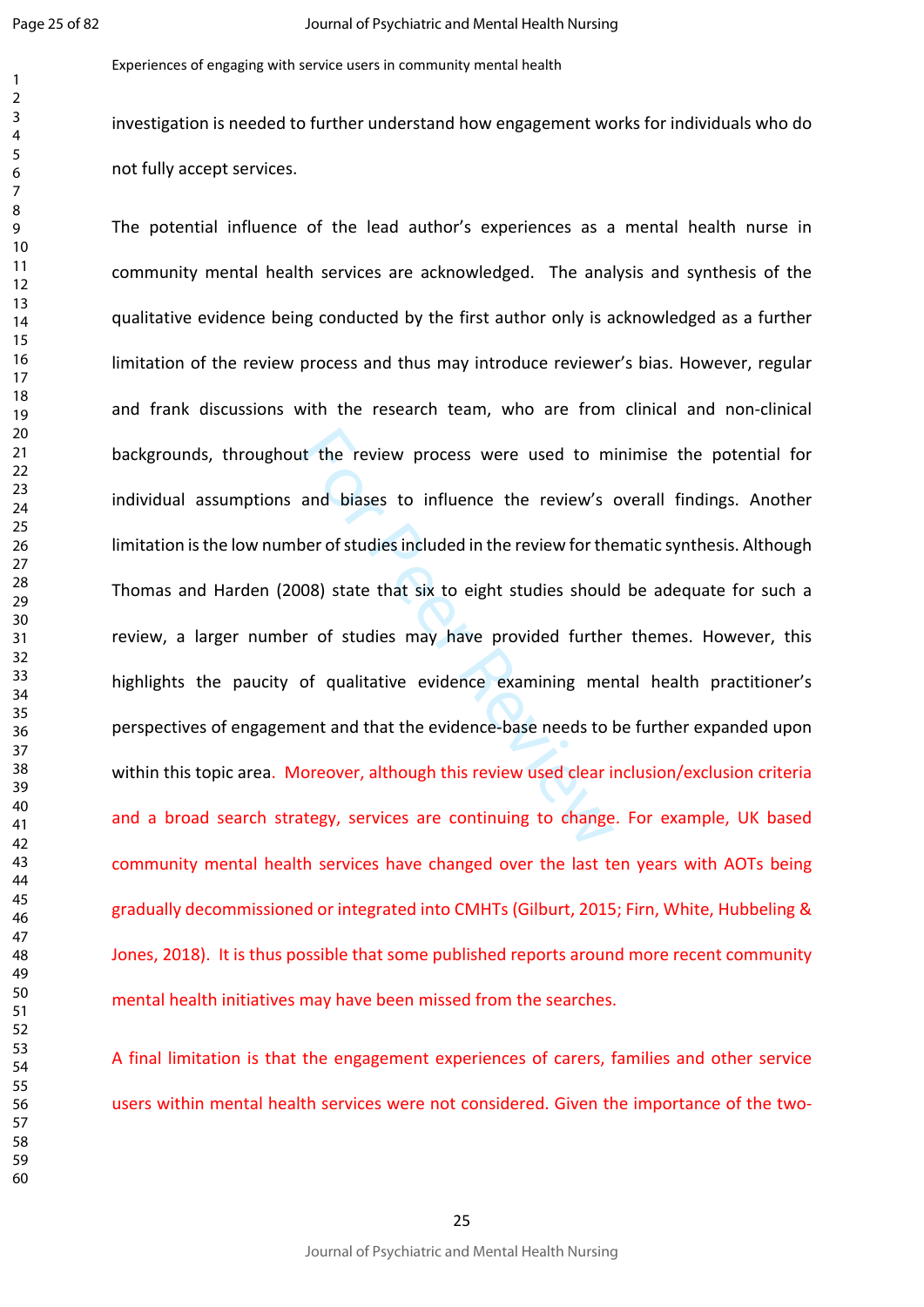way relationship between staff, service users and families/carers, future research could consider integrating findings regarding engagement from these group's perspectives.

#### **6.1 Implications for research and practice**

y Council, 2019), registered mental hefit from further systematic guidance arous<br>portant to be mindful of the applicability<br>s most included studies focused on engancere has been a reduction in the specialist<br>ices or integr The findings indicate that mental health professionals see engagement with service users as complex, multi-dimensional, person-centred and includes practical and social approaches as well as clinical interventions. Due to an increasing emphasis within contemporary nurse education around collaborative, person-centred and relationship building approaches (Nursing and Midwifery Council, 2019), registered mental health nurses and other professionals would benefit from further systematic guidance around engagement strategies. Notwithstanding, it is important to be mindful of the applicability of the review's findings to wider service contexts as most included studies focused on engagement in AOT or CMHT settings. Furthermore, there has been a reduction in the specialist remit of AOTs due to the dismantling of such services or integration of some functions into CMHTs (Firn et al., 2013; Gilburt, 2015). Although EISs have retained a distinct function, some of these services have also been integrated into CMHTs and now provide care for people aged between 14 and 65 years (NHS England, 2016). This has important implications for practitioners working within traditionally youth-focused services such as EIS in utilising engagement skills that best fit with people of varying ages. Additionally, less is known about the engagement experiences of practitioners working within specialist settings such as EIS. Given the paucity of qualitative evidence that focuses on the engagement practices of EIS practitioners (Tindall, Simmons, Allott & Hamilton, 2018), there is a need to gain deeper insights of such experiences within this setting. Future research should aim to qualitatively explore EIS practitioner's experiences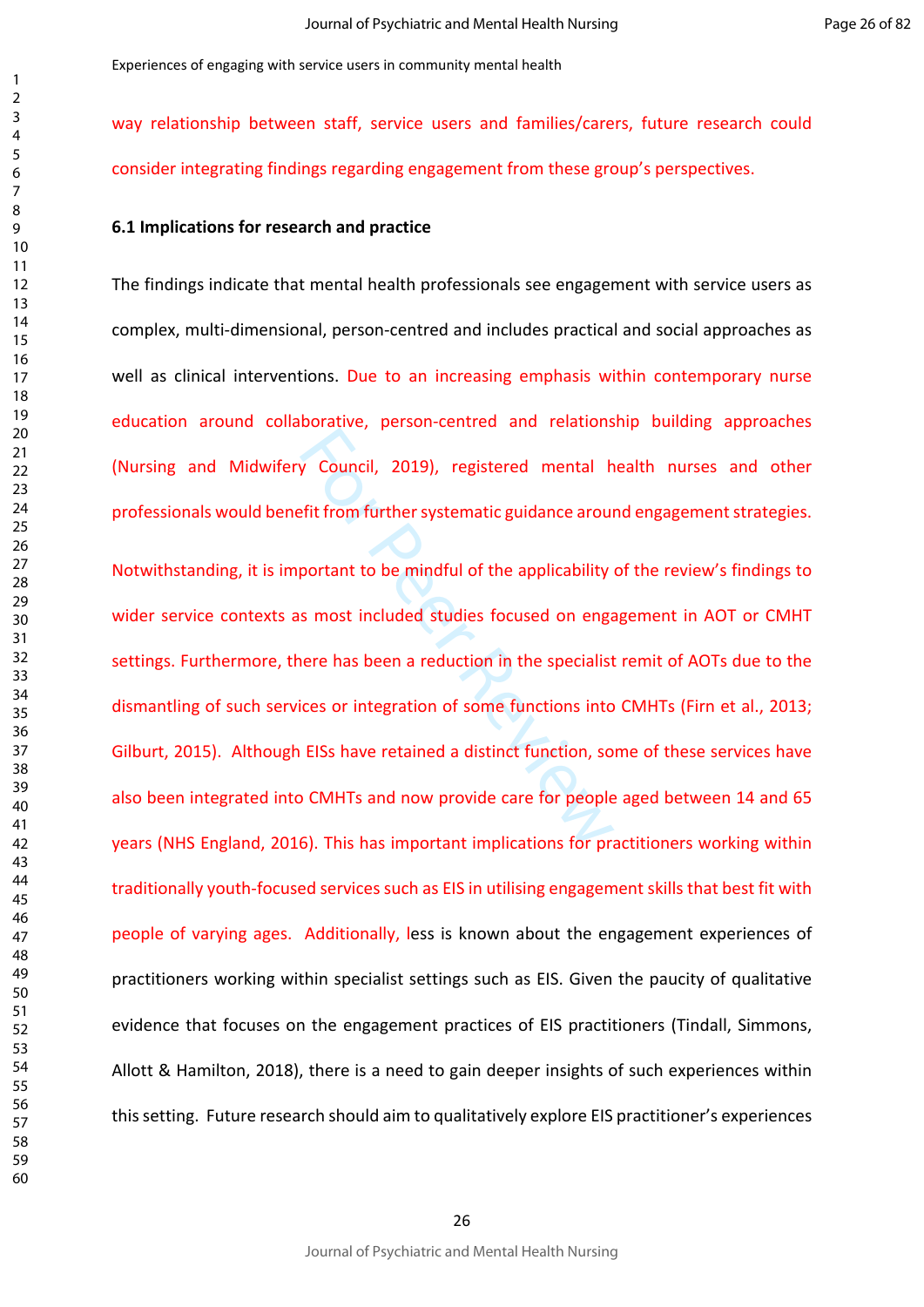$\mathbf{1}$ 

Experiences of engaging with service users in community mental health

of engagement for which it is hoped will add to the knowledge-base about what contributes to successful engagement.

#### **7. Conclusion**

e with service users in a range of commund<br>gagement. Furthermore, it has been ide<br>is not solely focused on clinical interventic<br>ds. However, the professional challenge<br>t characterised by issues including time p<br>nsideration This review has aimed to understand mental health practitioners' experiences of engagement with service users with the intention of providing actionable knowledge for successful engagement approaches across a range of community mental health settings. The findings confirm the importance that mental health practitioners place on being person-centred, collaborative and creative with service users in a range of community mental health settings to enable successful engagement. Furthermore, it has been identified how practitioners ensure that engagement is not solely focused on clinical interventions but that also addresses social and practical needs. However, the professional challenge is being able to maintain engagement in a context characterised by issues including time pressures, larger caseloads and risk management considerations and the service user's perception of time and priorities.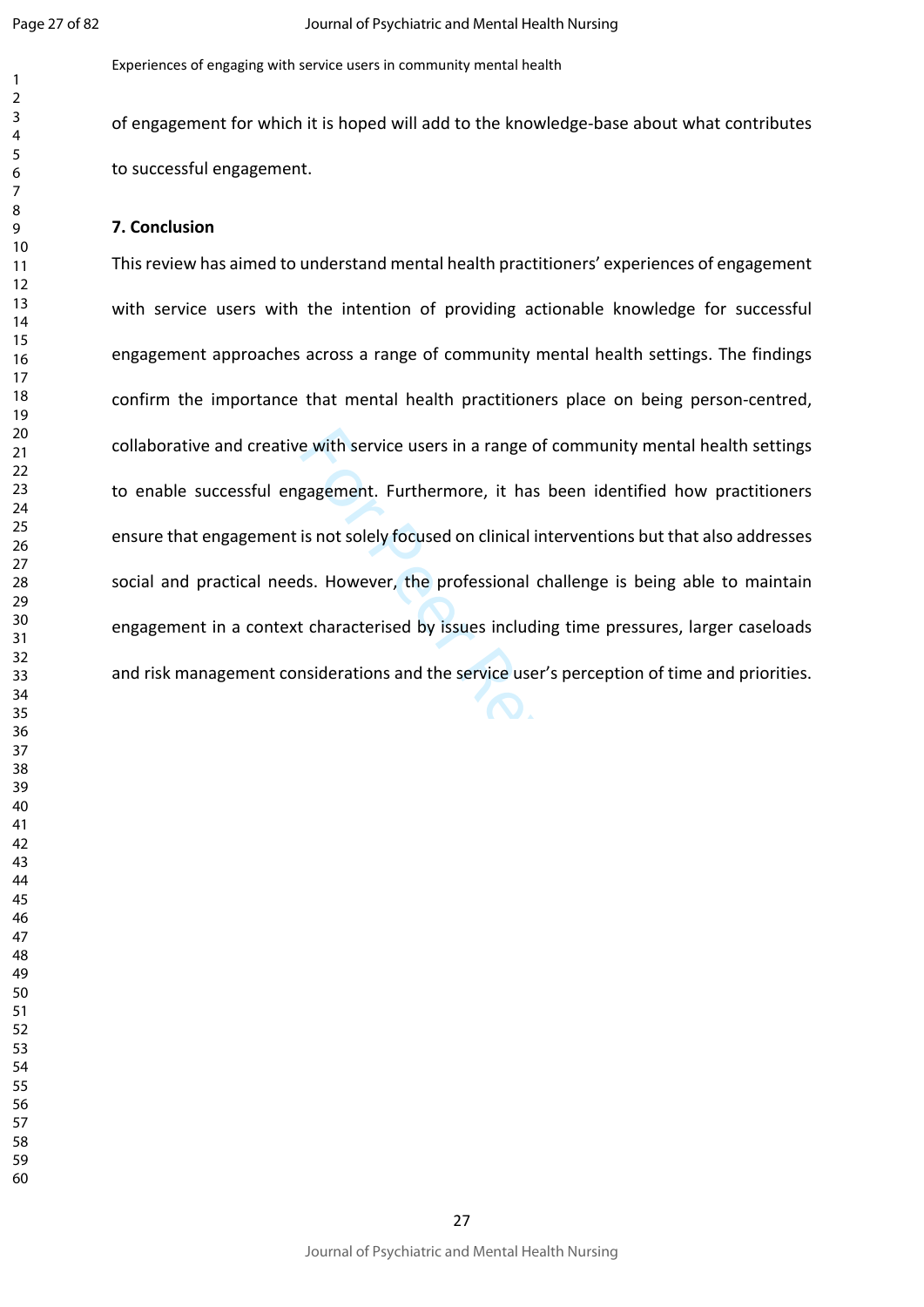## **References**

- Adam, R., Tilley, S. & Pollock, L. (2003). Person first: what people with enduring mental disorders value about community psychiatric nurses and CPN services. *Journal of Psychiatric and Mental Health Nursing, 10,* 203-212.
- Addis, J. & Gamble, C. (2004). Assertive outreach nurses' experience of engagement. *Journal of Psychiatric and Mental Health Nursing, 11*, (4), 452-460.
- Aveyard, H., Payne, S. & Preston, N. (2016). *A post-graduate's Guide to Doing a Literature Review in Health and Social Care.* Berkshire, England: Open University Press.
- Barker, P. & Buchanan-Barker, P. (2005). *The Tidal Model: A Guide for Mental Health Professionals*. London: Routledge.
- Preston, N. (2016). *A post-graduate's Guid*<br>*d Social Care.* Berkshire, England: Open Ur<br>arker, P. (2005). *The Tidal Model: A Guide*<br>m: Routledge.<br>arker, P. (2010). The Tidal Model of Ment.<br>ation in Acute Care Settings. Barker, P. & Buchanan- Barker, P. (2010). The Tidal Model of Mental Health Recovery and Reclamation: Application in Acute Care Settings. *Issues in Mental Health Nursing, 31,* 171-180.
- Bertolote, J. & McGorry, P. (2005) Early intervention and recovery for young people with early psychosis: consensus statement. *British Journal of Psychiatry 187 (ss48)* s116 s119.
- Booth, A., Papaioannou, D. & Sutton, A. (2012). *Systematic Approaches to a Successful Literature Review*. London, United Kingdom: Sage.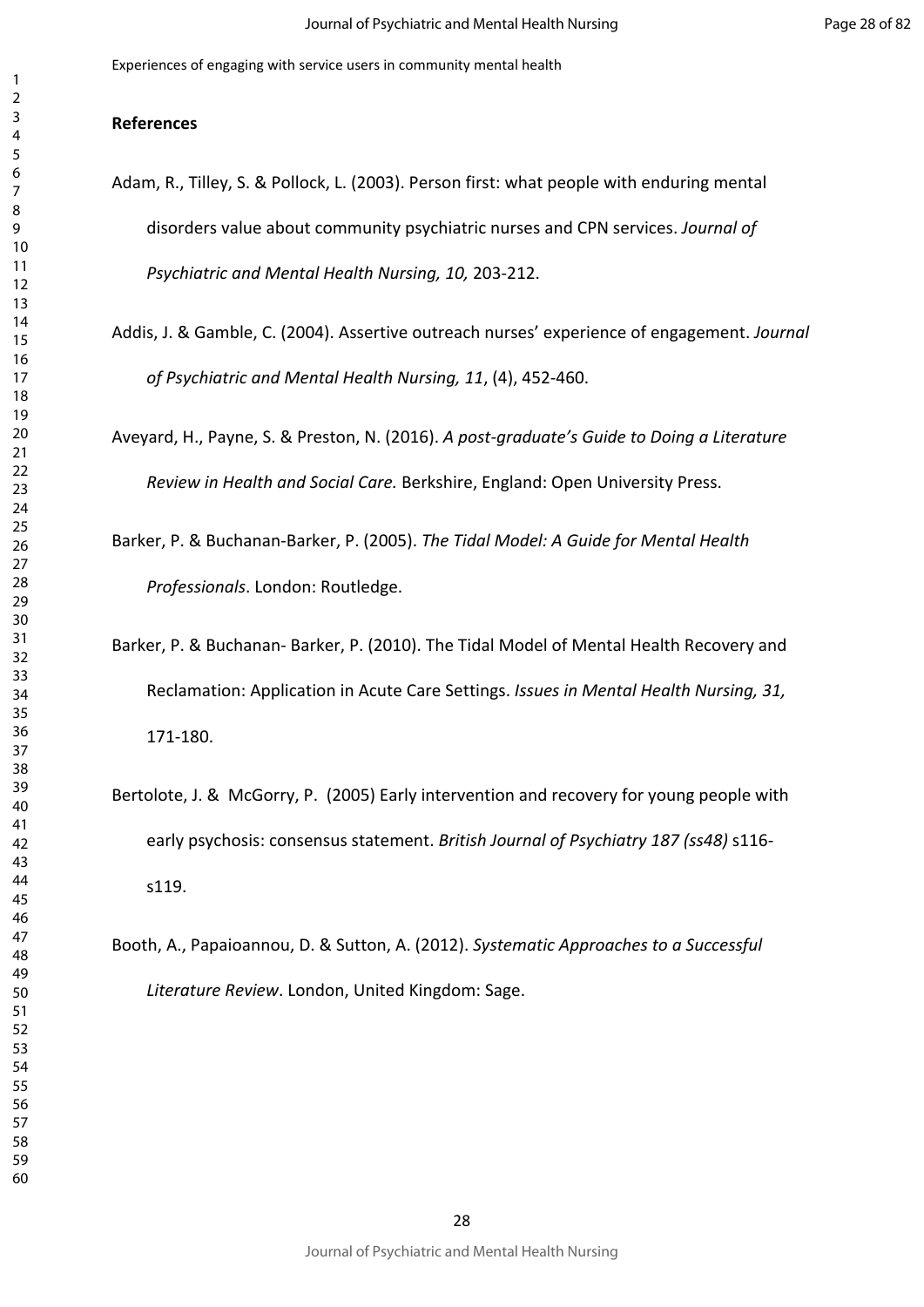$\mathbf{1}$ 

Experiences of engaging with service users in community mental health

- Bright, F.A., Kayes, N.M., Worrall, L. & McPherson, K.M. (2015). A conceptual review of engagement in healthcare and rehabilitation*. Disability and Rehabilitation*, 37 *(8),* 643- 654.
- Burns, T. & Firn, M. (2002). *Assertive Outreach: A Manual for Practitioners*. Oxford, United Kingdom: Oxford University Press.
- Buston, K. (2002). Adolescents with mental health problems: What do they say about health services? *Journal of Adolescence, 25,* 231-242.
- C. G. & Johnstone, E.C. (1999). Suicide and u<br>a case-control study using the psychologi<br>ine, 29, 1141-1149.<br>D. Fundamentals of Mental Health Nurs<br>iversity Press.<br>, Orford, J., Copello, A., Preece, M., Birchy<br>e attitudes of Cavanagh, J.T., Owens, D.G. & Johnstone, E.C. (1999). Suicide and undetermined death in south east Scotland: a case-control study using the psychological autopsy method. *Psychological Medicine, 29,* 1141-1149.
- Clarke, V. & Walsh, A. (2009). *Fundamentals of Mental Health Nursing*. Oxford, United Kingdom: Oxford University Press.
- Clutterbuck, R., Tobin, D., Orford, J., Copello, A., Preece, M., Birchwood, M. & McGovern, D. (2009). Exploring the attitudes of staff working within mental health settings toward clients who use cannabis. *Drugs: Education, Prevention & Policy, 16*(4), 311-327.
- Coombes, L. & Wratten, A. (2007). The lived experience of community mental health nurses working with people who have dual diagnosis: A phenomenological study. *Journal of Psychiatric and Mental Health Nursing, 14*(4), 382-392.

Critical Appraisal Skills Programme (CASP). (2002). *Ten Questions to Help You Make Sense of Qualitative Research*. Oxford, United Kingdom: Critical Appraisal Skills Programme.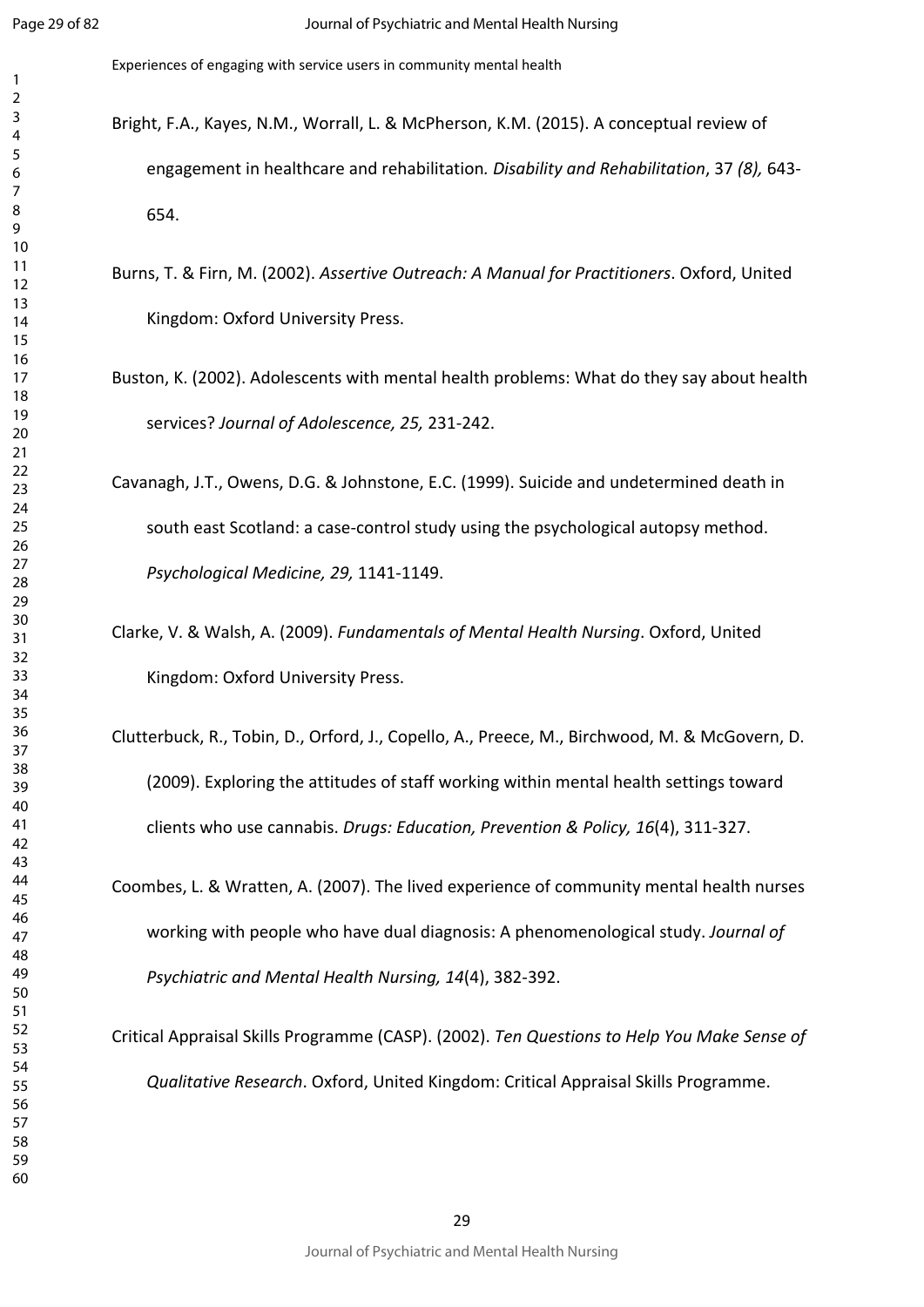Critical Appraisal Skills Programme (CASP). (2018). *CASP Mixed Methods Review Checklist: An Amended Appraisal Tool.* Oxford, United Kingdom: Critical Appraisal Skills Programme.

Department of Health (2019). *The Long-Term NHS Plan*. London: TSO.

- Dixon-Woods, M., Sutton, A., Shaw, R., Miller, T., Smith, J., Young, B. & Jones, D. (2007). Appraising qualitative research for inclusion in systematic reviews: A quantitative and qualitative comparison of three methods. *Journal of Health Services Research and Policy, 12* (1), 42-47.
- on or three incritios, Journal by Inciting Service International Cylical Service Inc.<br>
19 Increment Service Inc.<br>
19 Increment Service Inc.<br>
19 Increment Service Inc.<br>
19 Increment Service Inc.<br>
19 Increment Service Inc.<br> Doyle, R., Turner, N., Fanning, F., Brennan, D., Renwick, L., Lawlor, E. & Clarke, M. (2014). First-Episode Psychosis and Disengagement From Treatment: A Systematic Review*. Psychiatric Services, 65* (5), 603-611.
- Ebrahim, S., Glascott, A., Mayer, H. & Gair, E. (2018). Recovery Colleges; how effective are they? *The Journal of Mental Health Training, Education and Practice, 13* (4), 209-218.
- Egan, G. (2014). *The Skilled Helper: A Client-Centred Approach*. (10<sup>th</sup> ed). Hampshire, UK: Cengage Learning.
- Firn, M., Hindhaugh, K., Hubbeling, D., Davies, G., Jones, B., & White, S.J. (2013). A dismantling study of assertive outreach services: comparing activity and outcomes following replacement with the FACT model. *Social Psychiatry and Psychiatric Epidemiology, 48*, 997–1003.
- Firn, M., White, S.J., Hubbeling, D. & Jones, B. (2018). The replacement of assertive outreach services by reinforcing local community teams: a four-year observational study. *Journal of Mental Health, 27* (1), 4-9.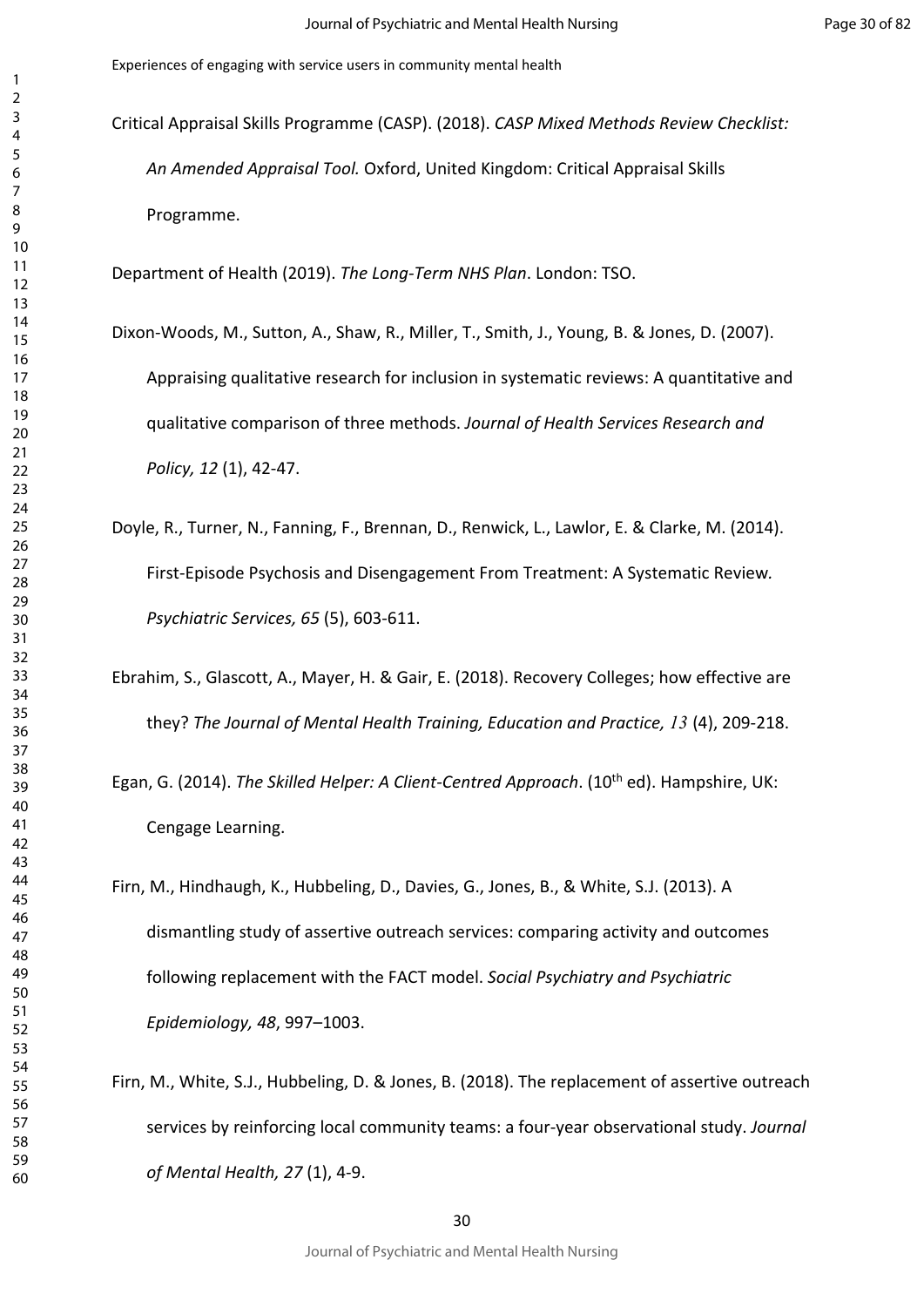$\mathbf{1}$  $\overline{2}$  $\overline{4}$  $\overline{7}$ 

Experiences of engaging with service users in community mental health

- Gairns, S., Alvarez-Jimenez, M., Hulbert, C., McGorry, P., & Bendall, S. (2015). Perceptions of clinicians treating young people with first-episode psychosis for post-traumatic stress disorder. *Early Intervention in Psychiatry, 9*(1), 12-20.
- George, M., Manuel, J., Gandy-Guedes, M., McCray, S., & Negatu, D. (2016). "Sometimes what they think is helpful is not really helpful": Understanding engagement in the program of assertive community treatment (PACT). *Community Mental Health Journal, 52*(8), 882-890.

Gilburt, H. (2015). *Mental Health under Pressure*. London: The King's Fund.

- Il Health under Pressure. London: The King<br>1. & Christensen, H. (2010). Perceived barr<br>seeking in young people: a systematic revi<br>nces of engagement in occupations and as<br>Journal of Occupational Therapy, 72(11), <sup>2</sup><br>8. & D Gulliver, A., Griffiths, K.M. & Christensen, H. (2010). Perceived barriers and facilitators to mental health help-seeking in young people: a systematic review. *BMC Psychiatry, 10:* 113.
- Hitch, D. (2009). Experiences of engagement in occupations and assertive outreach services. *The British Journal of Occupational Therapy, 72*(11), 482-490.
- Jakimowicz, S., Stirling, C. & Duddle, M. (2015). An investigation into factors that impact patients' subjective experiences of nurse led clinics. A qualitative systematic review. *Journal of Clinical Nursing, 24 (*1-2), 19-33.

Kielhofner, G. Borell, L., Friedheim, L., Goldsten, K., Helfrich, C., Jonsson, H., Josephsson, S., Mallison, T. & Nygard, L. (2002). Crafting occupational life: In: G. Kielhofner, (Ed.)., *A model of human occupation: theory and application (3<sup>rd</sup> ed). Baltimore, USA: Lippincott,* Williams & Wilkins.

Killaspy, H. (2007). Assertive treatment in psychiatry. *British Medical Journal, 335,* 311-312.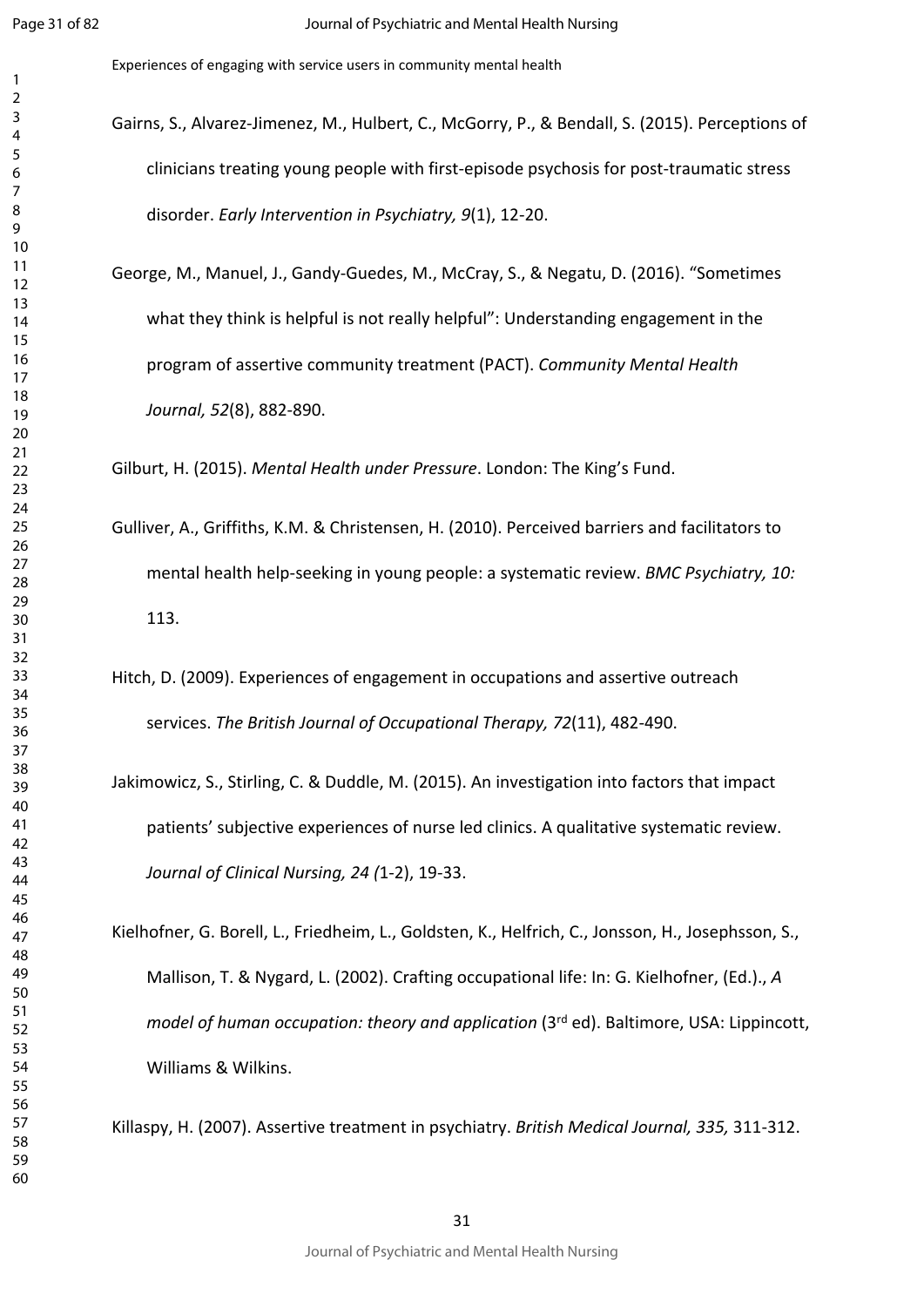- Killaspy, H., Johnson, S., Pierce, B., Bebbington, P., Pilling, S., Nolan, F. & King, M. (2009). Successful engagement: a mixed methods study of the approaches of assertive community treatment and community mental health team in the REACT trial. *Social Psychiatry Epidemiology, 44,* 532-540.
- Kreyenbuhl, J. Nossel, I.R. & Dixon, L.B. (2009). Disengagement from mental health treatment among individuals with schizophrenia and strategies for facilitating connections to care: a review of the literature. *Schizophrenia Bulletin, 35*, 696-703.
- Lal, S. & Malla, A. (2015). Service Engagement in First-Episode Psychosis: Current Issues and Future Directions. *Canadian Journal of Psychiatry, 60* (8), 341-345.
- Service Engagement in First-Episode Psyc<br>
anadian Journal of Psychiatry, 60 (8), 341-<br>
rooks, J. & Berry, K. (2020). Service users' a<br>
intervention services: A meta-synthesis re<br>
-36.<br>
Cullberg, J. Olsson, U., Hansson, L. Loughlin, M., Bucci, S., Brooks, J. & Berry, K. (2020). Service users' and carers' experiences of engaging with early intervention services: A meta- synthesis review. *Early Intervention in Psychiatry, 14,* 20-36.
- Mattson, M., Lawoko, S., Cullberg, J. Olsson, U., Hansson, L. & Forsell, Y. (2005). Background factors as determinants of satisfaction with care among first-episode psychosis patients. *Social Psychiatry and Psychiatric Epidemiology, 40,* 749-754.
- McCabe, R. & Priebe, S. (2004). The therapeutic relationship in the treatment of severe mental illness: A review of methods and findings. *International Journal of Social Psychiatry*, *50* (2), 115-128.

Mitchell, A.J. & Selmes, T. (2007). Why don't patients attend their appointments? Maintaining engagement with psychiatric services. *Advances in Psychiatric Treatment,*  (6), 423-434.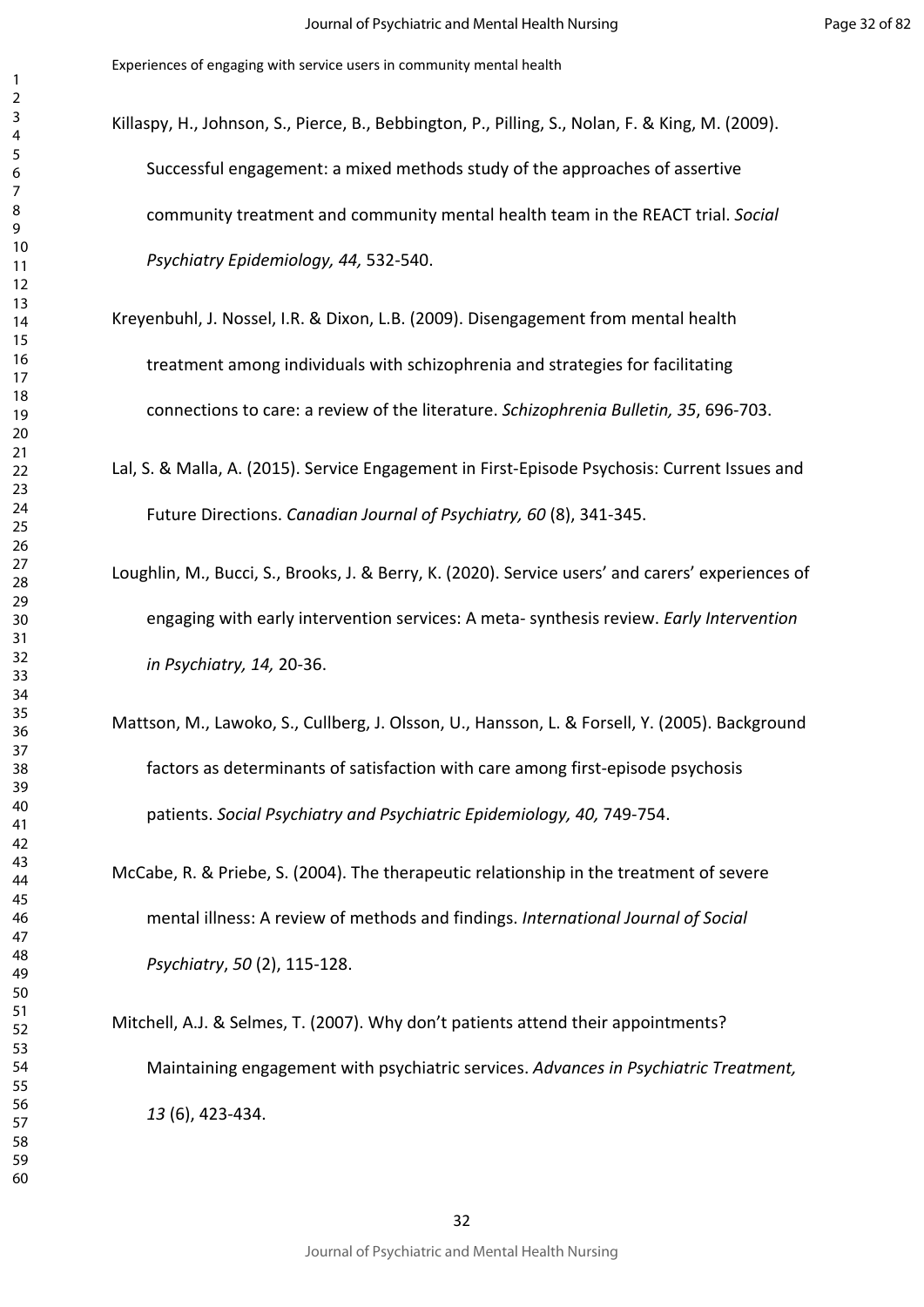$\mathbf{1}$ 

Experiences of engaging with service users in community mental health

- Molodynski, A., Rugkasa, J. & Burns, T. (2010). Coercion and compulsion in community mental health care. *British Medical Bulletin, 95*, 105-119.
- Newbigging, K. (2004). Multidisciplinary teamworking and the roles of members In: T. Ryan & J. Pritchard (Eds.), *Good Practice in Adult Mental Health* (pp.145-163). London, United Kingdom: Jessica Kingsley Publishers.
- NHS England. (2016). *Implementing the Early Intervention in Psychosis Access and Waiting Time Standard: Guidance*. London: NHS England.
- rance: Esheon: With England:<br>
Figure 2016 and social care: National Clinical Practice<br>
dom: British Psychological Society & Gask<br>
pouncil (2019). Future nurse: Standards of p<br>
C.<br>
Singh, S.P. (2009). Disengagement from m<br> NICE-SCIE (2007). *Dementia: A NICE\_SCIE Guideline on supporting people with dementia and their carers in health and social care: National Clinical Practice Guideline Number 42.* London, United Kingdom: British Psychological Society & Gaskell.
- Nursing and Midwifery Council (2019). *Future nurse: Standards of proficiency for registered nurses.* London: NMC.
- O'Brien, A., Fahmy, R. & Singh, S.P. (2009). Disengagement from mental health services: A literature review. *Social Psychiatry & Psychiatric Epidemiology, 44,* 558-568.
- Priebe, S., Watts, J., Chase, M. & Matanov, A. (2005). Processes of disengagement and engagement in assertive outreach patients: qualitative study. *The British Journal of Psychiatry, 187*, 438-443.

Procter, N., Backhouse, J., Cother, I., Ferguson, M., Fielder, A., Jackson, A., & Reilly, J. (2015a). Engaging consumers in the Australian emergency mental health context: A qualitative perspective from clinicians working in the community. *Health & Social Care in the Community, 23*(4), 428-436.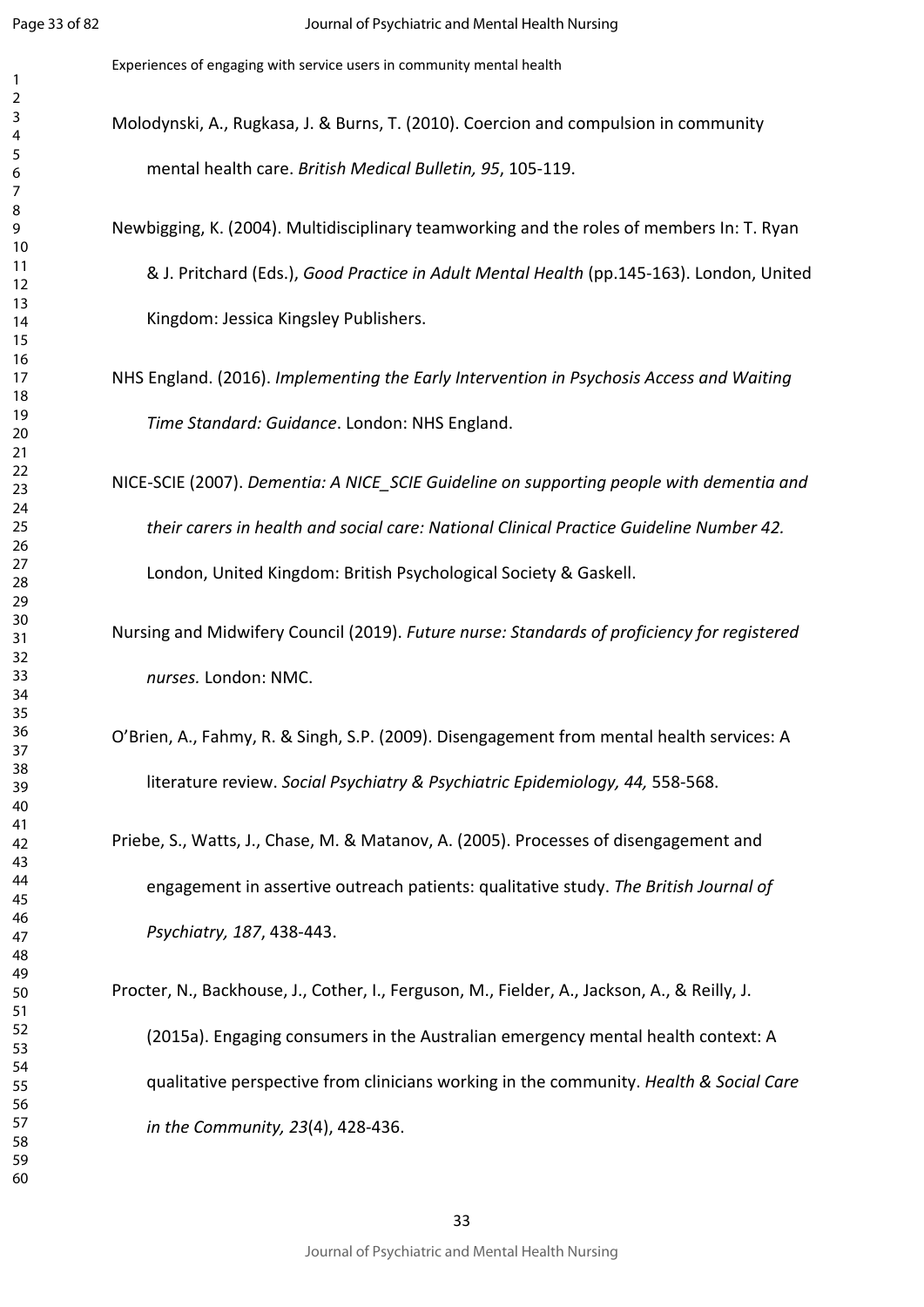- Procter, N., Ferguson, M., Backhouse, J., Cother, I., Jackson, A., Murison, J., & Reilly, J. (2015b). Face to face, person to person: Skills and attributes deployed by rural mental health clinicians when engaging with consumers. *Australian Journal of Rural Health, 23*(6), 352-358.
- Repper, J. & Perkins, R. (2003). *Social Inclusion and Recovery: A Model for Mental Health Practice.* London, United Kingdom: Balliere Tindall.
- Roeg, D., van de Goor, I. & Garretsen, H (2015). Predicting Initial Client Engagement with Community Mental Health Services by Routinely Measured Data. *Community Mental Health Journal*, *51*, 71-78.
- Health Services by Routinely Measured Da<br>
1-78.<br>
Interaction (1998) *Keys to Engagement: Rellness who are hard to engage with service*<br>
ealth.<br>
Boardman, A. P. (1991) The development<br>
e U.K. *Social Psychiatry and Psychiat* Sainsbury Centre for Mental Health (1998) *Keys to Engagement: Review of care for people with severe mental illness who are hard to engage with services*. London: Sainsbury Centre for Mental Health.
- Sayce, L. Craig, T.K.J. and Boardman, A. P. (1991) The development of Community Mental Health Centres in the U.K. *Social Psychiatry and Psychiatric Epidemiology*, 26, 14-20.
- Shattell, M.M., Starr, S.S. & Thomas, S.P. (2007). 'Take my hand, help me out',: mental health service recipients' experiences of the therapeutic relationship. *International Journal of Mental Health Nursing, 16,* 274-284.
- Stanhope, V.,Henwood, B.F. & Padgett, D.K. (2009). Understanding service disengagement from the perspective of case managers, *Psychiatric Services, 60,* 459-464.
- Stewart, K.D. (2012). Factors Contributing to Engagement During the Initial Stages of Treatment for Psychosis. *Qualitative Health Research, 23* (3) 336-347.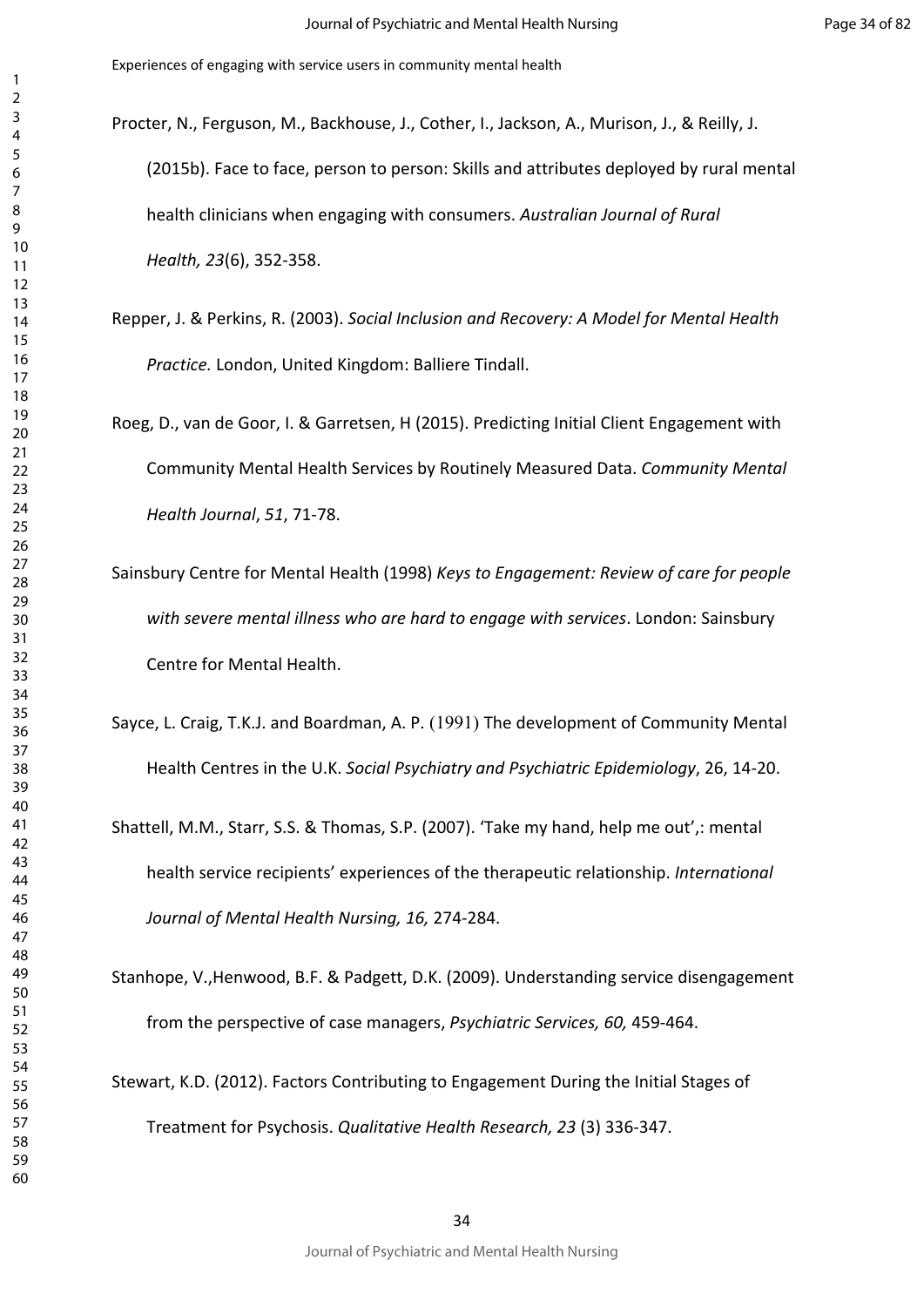$\mathbf{1}$  $\overline{2}$  $\overline{4}$  $\overline{7}$ 

Experiences of engaging with service users in community mental health

- Stowkowy, J., Addington, D., Liu, L., Hollowell, B. & Addington, J. (2012). Predictors of disengagement from treatment in an early psychosis program. *Schizophrenia Research, 136,* 7-12.
- Sweeney, A., Gillard, S., Wykes, T. & Rose, D. (2015). The role of fear in mental health service users' experiences: a qualitative exploration. *Social Psychiatry and Psychiatric Epidemiology, 50*, 1079-1087.
- Tait, L., Birchwood, M. & Trower, P. (2002). A new scale (SES) to measure engagement with community mental health services. *Journal of Mental Health, 11* (2), 191-198.
- Tait, L., Birchwood, M. & Trower, P. (2003). Predicting engagement with services for psychosis: Insight, symptoms and recovery style. *British Journal of Psychiatry, 182,* 123- 128.
- Frower, CESSEY: A The Search (SESE) to The<br>nealth services. Journal of Mental Health,<br>Trower, P. (2003). Predicting engagement<br>proportions and recovery style. British Journal<br>III, A. (2010). Strategies for engagement In<br>M. Tait, L., Ryles, D. & Sidwell, A. (2010). Strategies for engagement In: P. French, J.Smith, D.Shiers, M. Reed & M. Rayne. (Eds.), *Promoting Recovery in Early Psychosis: A Practice Manual* (pp.35-44). Chichester, United Kingdom: Wiley-Blackwell.
- Thomas, J. & Harden, A. (2008). Methods for the thematic synthesis of qualitative research in systematic reviews. *BMC Medical Research Methodology, 8* (45).
- Thomas, J., Harden, A. & Newman, M. (2012). Synthesis: combining results systematically and appropriately. In: D. Gough, S. Oliver & J. Thomas.(Eds.), *An Introduction to Systematic Reviews* (pp. 179-226). London, United Kingdom: Sage.
- Tindall, R., Francey, S. & Hamilton, B. (2015). Factors influencing engagement with case managers: Perspectives of young people with a diagnosis of first-episode psychosis. *International Journal of Mental Health Nursing,* early online, 1-9.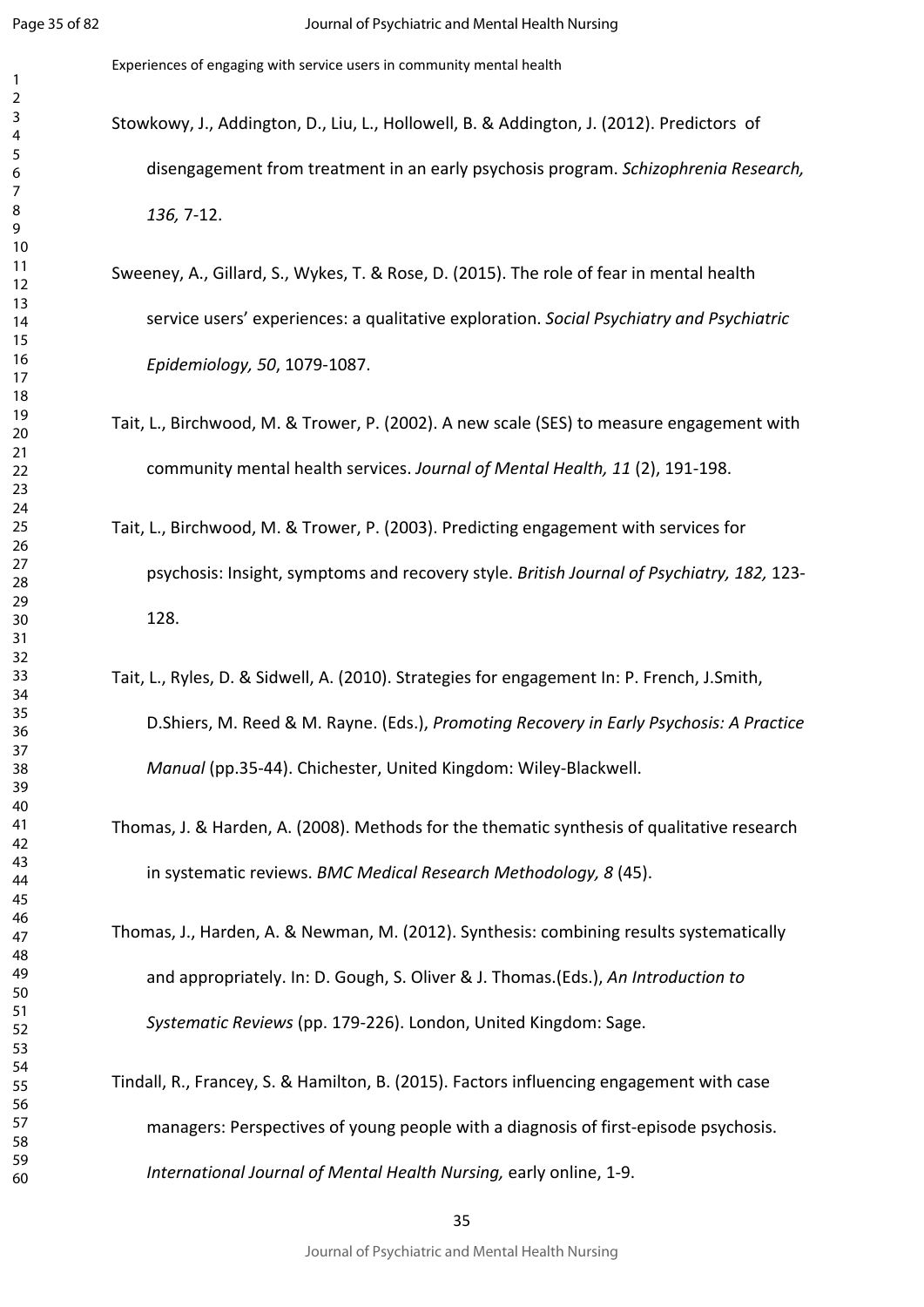- Tindall, R.M., Simmons, M.B., Allott, K. & Hamilton, B. E. (2018). Essential ingredients of engagement when working alongside people after their first episode of psychosis: A qualitative meta-synthesis*. Early Intervention in Psychiatry,* 1-12.
- Wood, L., Burke, E. & Morrison, A. (2015). Individual Cognitive Behavioural Therapy for Psychosis (CBTp): A Systematic Review of Qualitative Literature. *Behavioural and Cognitive Psychotherapy,* 43, 285-297.
- Wright, N., Callaghan, P. & Bartlett, P. (2011). Mental health service users' and practitioners' experiences of engagement in assertive outreach: A qualitative study. *Journal of Psychiatric and Mental Health Nursing, 18*(9), 822-832.

Zeldin, T. (2000). *Conversation: How Talk Can Change Our lives.* Mahwah, NJ: Paulist Press.

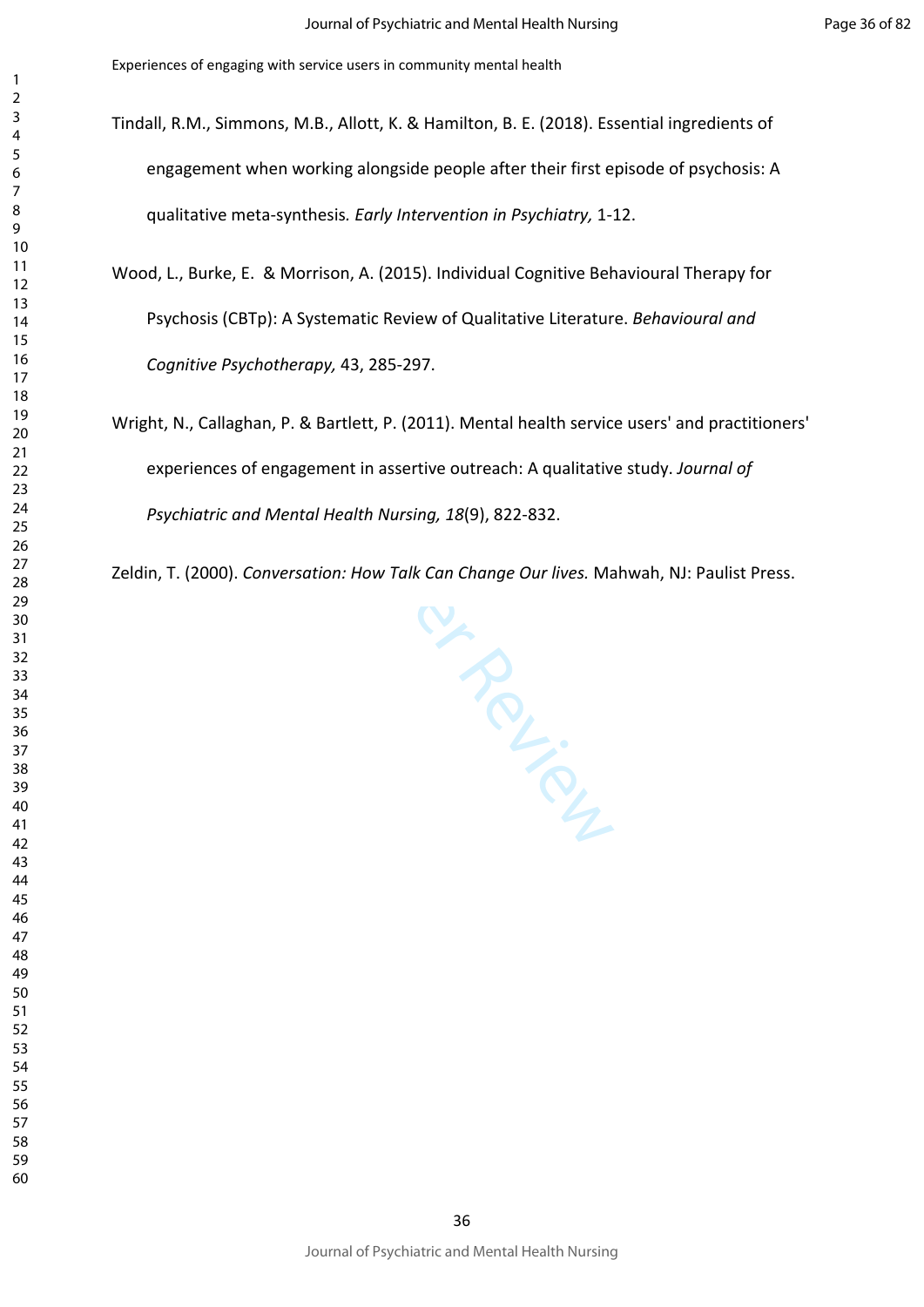$\mathbf{1}$ 

#### Experiences of engaging with service users in community mental health

**Table 1**. Quality assessment of included studies 1

| Qualitative<br>studies             |                           |                         | <b>CASP</b><br>quality<br>criteria<br>met |                           |                                  |                           |                                  |                           |                                  |                                  |
|------------------------------------|---------------------------|-------------------------|-------------------------------------------|---------------------------|----------------------------------|---------------------------|----------------------------------|---------------------------|----------------------------------|----------------------------------|
|                                    | $\overline{\mathbf{1}}$   | $\overline{\mathbf{2}}$ | $\overline{\mathbf{3}}$                   | 4                         | $\overline{\mathbf{5}}$          | 6                         | $\overline{\mathbf{z}}$          | $\bf 8$                   | 9                                | ${\bf 10}$                       |
| Addis &<br>Gamble (2004)           | $\mathsf{V}$              | $\sqrt{ }$              | $\ensuremath{\mathsf{v}}\xspace$          | $\sqrt{ }$                | $\ensuremath{\mathsf{v}}\xspace$ |                           | $\sqrt{ }$                       | $\sqrt{ }$                | $\ensuremath{\mathsf{v}}\xspace$ | $\ensuremath{\mathsf{v}}\xspace$ |
| Coombes &<br><b>Wratten (2007)</b> |                           | $\mathsf{V}$            | $\sqrt{ }$                                | $\ensuremath{\mathsf{V}}$ | $\sqrt{ }$                       | $\pmb{\mathsf{X}}$        |                                  |                           | $\sqrt{ }$                       | $\sqrt{ }$                       |
| Clutterbuck et<br>al. (2009)       | $\sqrt{ }$                | $\sqrt{ }$              | $\sqrt{ }$                                |                           | $\ensuremath{\mathsf{V}}$        | $\mathsf X$               | $\pmb{\times}$                   | $\sqrt{ }$                | $\ensuremath{\mathsf{V}}$        | $\sqrt{ }$                       |
| George et al.<br>(2016)            | $\ensuremath{\mathsf{V}}$ | V                       |                                           |                           |                                  | X                         |                                  | $\overline{a}$            | $\sqrt{ }$                       | V                                |
| Hitch (2009)                       | $\sqrt{ }$                | $\mathsf{V}$            |                                           | $\sqrt{ }$                | $\sqrt{ }$                       | $\blacksquare$            | $\sqrt{ }$                       | $\sqrt{ }$                | $\mathbf{v}$                     | $\sqrt{ }$                       |
| Procter et al.<br>(2015a)          | $\ensuremath{\mathsf{V}}$ | $\mathsf{V}$            |                                           |                           | $\overline{\phantom{a}}$         | $\pmb{\mathsf{X}}$        | $\ensuremath{\mathsf{v}}\xspace$ | $\overline{\phantom{a}}$  | $\ensuremath{\mathsf{V}}$        | $\sqrt{ }$                       |
| Procter et al.<br>(2015b)          | $\sqrt{ }$                | $\sqrt{ }$              | $\sqrt{ }$                                | V                         | $\ensuremath{\mathsf{v}}\xspace$ | $\mathsf X$               | $\sqrt{ }$                       | $\ensuremath{\mathsf{V}}$ | $\ensuremath{\mathsf{V}}$        | $\sqrt{ }$                       |
| Wright et al.<br>(2011)            | $\ensuremath{\mathsf{V}}$ | $\sqrt{ }$              | $\ensuremath{\mathsf{v}}\xspace$          |                           | $\sqrt{ }$                       | $\ensuremath{\mathsf{V}}$ | $\sqrt{ }$                       | $\sqrt{ }$                | $\ensuremath{\mathsf{V}}$        | $\sqrt{ }$                       |
| <b>Mixed method</b><br>studies     |                           |                         |                                           |                           |                                  |                           |                                  |                           |                                  |                                  |
| Gairns et al.<br>(2015)            | $\ensuremath{\mathsf{V}}$ | $\mathsf{V}$            |                                           |                           | ν                                | $\sqrt{ }$                | V                                |                           | $\sqrt{ }$                       | $\sqrt{ }$                       |
| Killaspy et al.<br>(2009)          |                           |                         |                                           | $\mathsf{V}$              | $\ensuremath{\mathsf{V}}$        |                           |                                  | $\mathsf{v}$              | $\ensuremath{\mathsf{V}}$        | $\mathsf{V}$                     |

<sup>1</sup> **Key**: Yes (√) No (x) Can't tell (-)

**CASP questions** (qualitative & mixed method studies) **1**: Aims clearly stated; **2**: Appropriate methodology; **3**: Appropriate research design; **4:** Appropriate recruitment strategy; **5:** Data collection methods; **6**: Consideration of the relationship between researcher and participants; **7**: Ethical issues & considerations; **8**: Data analysis methods sufficiently rigorous **9**: Clear statement of findings; **10**: How valuable is the research?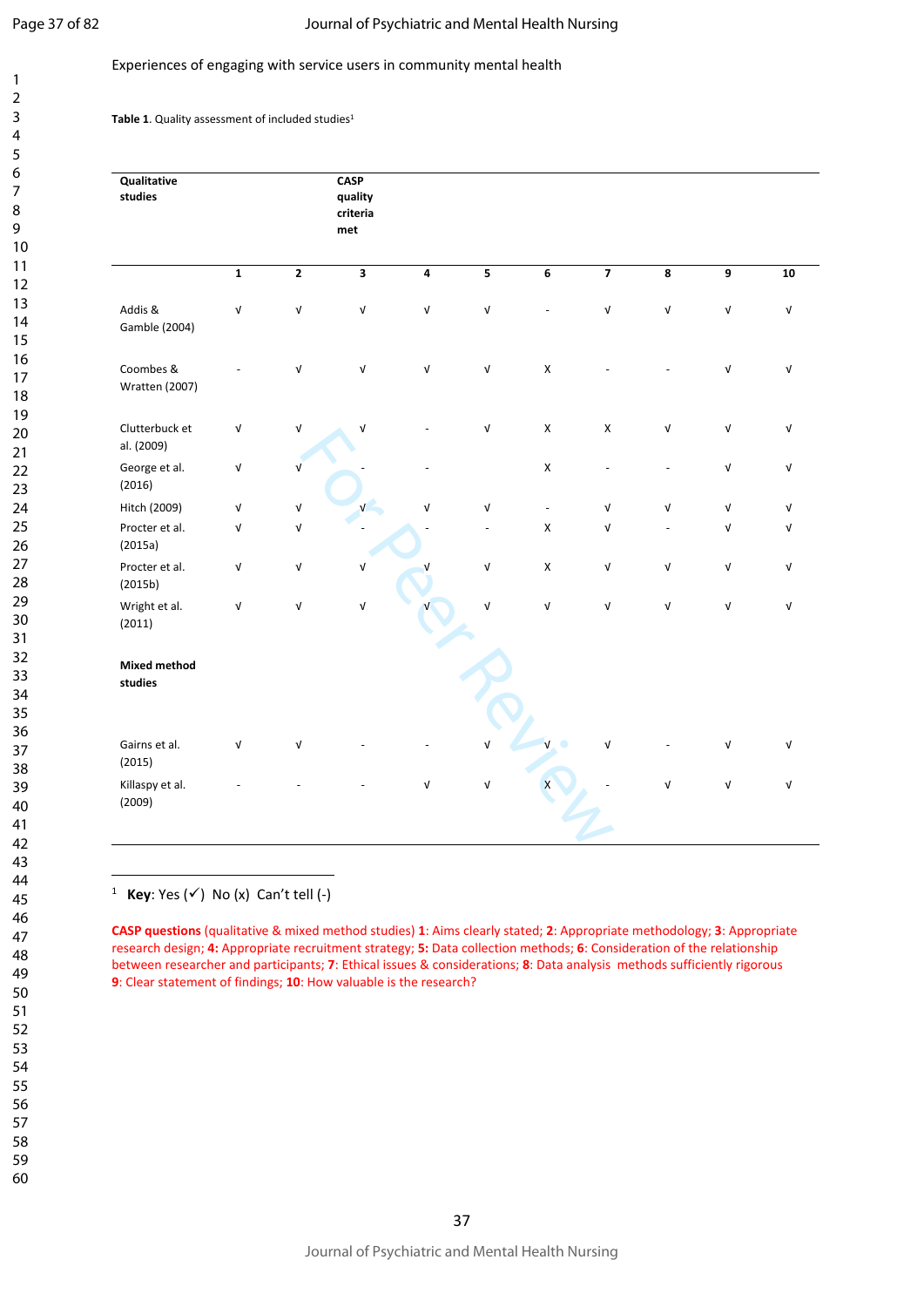#### **Table 2**. Summary of included studies

| Study          | Author(s) and year         | <b>Study research question/aims</b>                                                                                                                                                        | Sample                                                                                                            | <b>Data collection methods</b>                                                                       | Type of analysis                                |
|----------------|----------------------------|--------------------------------------------------------------------------------------------------------------------------------------------------------------------------------------------|-------------------------------------------------------------------------------------------------------------------|------------------------------------------------------------------------------------------------------|-------------------------------------------------|
|                | Addis & Gamble (2004)      | Aim: To provide a constructed<br>view that captures nurses'<br>experiences of assertive<br>engagement.                                                                                     | 5 nurses from one AOT setting<br>in the UK.                                                                       | Semi-structured interviews.                                                                          | Hermeneutic philosophical<br>thematic analysis. |
| $\overline{2}$ | Clutterbuck et al., (2009) | Aim: To explore the attitudes of<br>staff working within mental<br>health services toward cannabis<br>in general and cannabis use in<br>individuals with severe mental<br>health problems. | 20 practitioners from 1 Early<br>Intervention Team and 3 AOTs<br>in Birmingham, UK.                               | Semi-structured interviews.                                                                          | Grounded theory.                                |
| 3              | Coombes & Wratten (2007)   | Aim: To describe the lived<br>experiences of community<br>mental health nurses working<br>with people with a dual<br>diagnosis.                                                            | 7 community mental health<br>nurses from 2 NHS Trusts in<br>South of England, UK.                                 | Semi-structured interviews.                                                                          | Colaizzi's (1978) 6 stage<br>method.            |
| 4              | Gairns et al., (2015)      | What treatment barriers are<br>associated with young people<br>with FEP? What supports would<br>be useful to implement PTSD<br>intervention?                                               | 16 (of 20) Case Managers from<br>an Early Psychosis Prevention<br>Intervention Centre in<br>Melbourne, Australia. | 2 focus groups for the<br>qualitative component of the<br>study (8 participated in focus<br>groups). | Grounded theory.                                |
| 5              | George et al., (2016)      | Aim: To explore the perceptions<br>and experiences of clinical staff<br>related to assertive<br>engagement in PACT services.                                                               | 12 clinicians from one assertive<br>community team in Central<br>Virginia, USA.                                   | Semi-structured focus groups.                                                                        | Thematic analysis.                              |

List of abbreviations: AOT= Assertive Outreach Team; CMHT= Community Mental Health Team

Journal of Psychiatric and Mental Health Nursing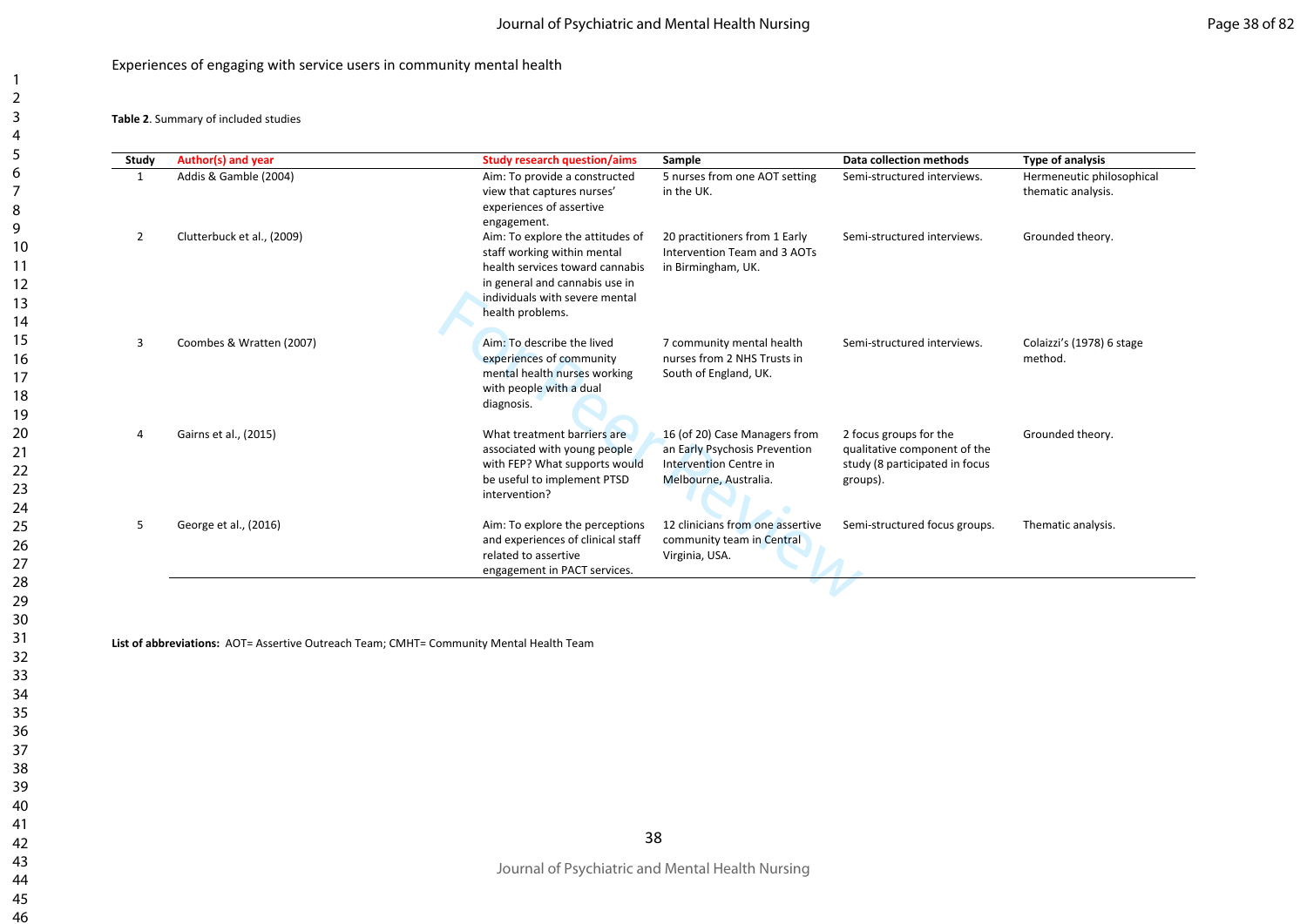#### Experiences of engaging with service users in community mental health

| Study | Author(s) and year      | <b>Study research question/aims</b>                                                                                                                                                                                                                          | Sample                                                                                                                   | <b>Data collection methods</b>                               | Type of analysis                                                                    |
|-------|-------------------------|--------------------------------------------------------------------------------------------------------------------------------------------------------------------------------------------------------------------------------------------------------------|--------------------------------------------------------------------------------------------------------------------------|--------------------------------------------------------------|-------------------------------------------------------------------------------------|
| 6     | Hitch (2009)            | Aim: To describe the experience<br>and meaning of engagement for<br>staff and clients of assertive<br>outreach teams                                                                                                                                         | 5 clinicians and 5 service users<br>from one AOT setting in<br>London, UK.                                               | Semi-structured interviews.                                  | Interpretive Phenomenological<br>Analysis.                                          |
| 7     | Killaspy et al., (2009) | Aim: To investigate if there are<br>differences of care delivered to<br>study participants in terms of<br><b>CMHT</b> interventions and<br><b>Assertive Community</b><br>Treatment (ACT) and why ACT<br>may be more acceptable to<br>clients than CMHT care. | 37 community mental health<br>practitioners from 13 CMHTs<br>and 2 assertive community<br>treatment teams in London, UK. | Semi-structured interviews for<br>the qualitative component. | Qualitative analysis used coding<br>to generate themes plus<br>specialist software. |
| 8     | Procter et al., (2015a) | Aim: To explore the views and<br>experiences of community<br>mental health clinicians with<br>regard to the way that they<br>engage consumers in the<br>emergency context.                                                                                   | 16 mental health clinicians from<br>one emergency community<br>mental health service in<br>Adelaide, Australia.          | Semi-structured focus groups.                                | Thematic analysis.                                                                  |
| 9     | Procter et al., (2015b) | Aim: To identify the skills and<br>attributes deployed by rural<br>mental health clinicians when<br>engaging with consumers in the<br>community mental health<br>context.                                                                                    | 9 mental health clinicians from<br>one rural community mental<br>health service in South<br>Australia.                   | Semi-structured focus groups.                                | Thematic analysis.                                                                  |
| 10    | Wright et al., (2011)   | Aim: To explore the participants<br>perceptions of engagement<br>within one assertive outreach<br>setting.                                                                                                                                                   | 14 mental health practitioners<br>and 13 service users from an<br>AOT Setting in the Midlands,<br>UK.                    | Semi-structured interviews.                                  | Phenomenology informed<br>thematic analysis.                                        |

**Table 2.** Summary of included studies (continued)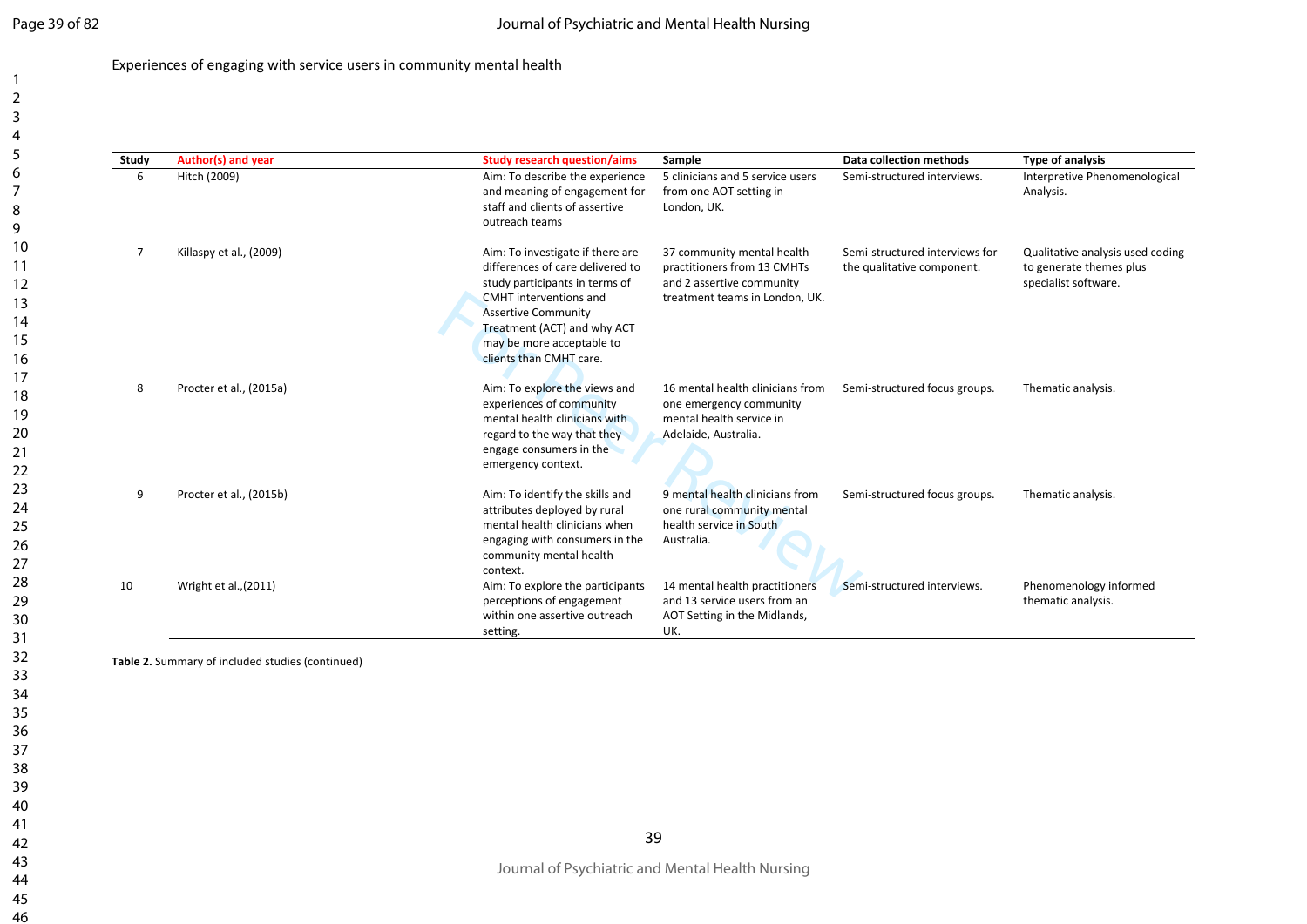$\overline{\phantom{0}}$  $\overline{2}$  $\overline{3}$  $\overline{4}$  $\overline{7}$ 

For Peer Review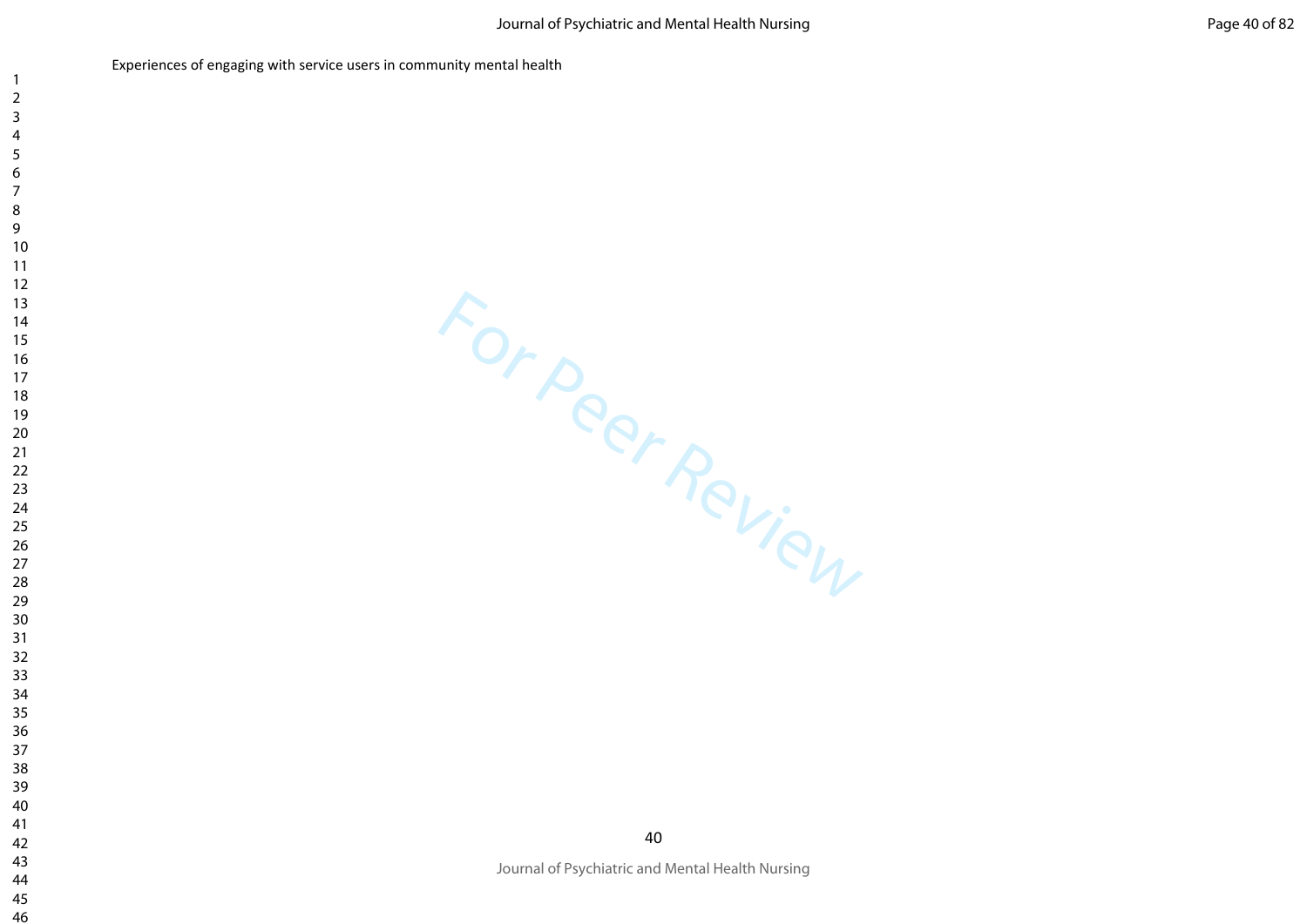# **Mental health practitioner experiences of engaging with service users in community mental health settings: a systematic review of qualitative evidence**

## **Accessible summary**

## **What is known on the subject?**

- Engagement is regarded as important and beneficial for service users and mental health services
- A universal definition of engagement is not yet fully agreed upon.

## **What this paper adds to existing knowledge?**

- Based upon their experience, mental health staff use varied engagement approaches to fit with the changeable and unique needs of people who use services (service users).
- Mental health staff demonstrate qualities such as persistence and adaptability to successfully engage with service users.

## **What are the implications for practice?**

- experience, mental health staff use varied<br>
ingeable and unique needs of people who<br>
ff demonstrate qualities such as persisten<br>
ge with service users.<br> **ns for practice?**<br>
ofessional background, the role of commu<br>
inny si • Irrespective of professional background, the role of community mental health staff is not restricted to any single approach. Practical help and social support are as seen as important as clinical treatment to establish successful engagement.
- Little is known about the engagement experiences of mental health staff working in early intervention settings as most studies in this review focused on the perspectives of staff based in assertive outreach or community mental health teams. There is a need to further understand staff experiences of engagement with service users in early intervention settings.
- Role descriptions and expectations of community mental health workers should account for the wide ranging flexible approach required in order to deliver appropriate interventions. This may involve a focus on engagement in training programmes.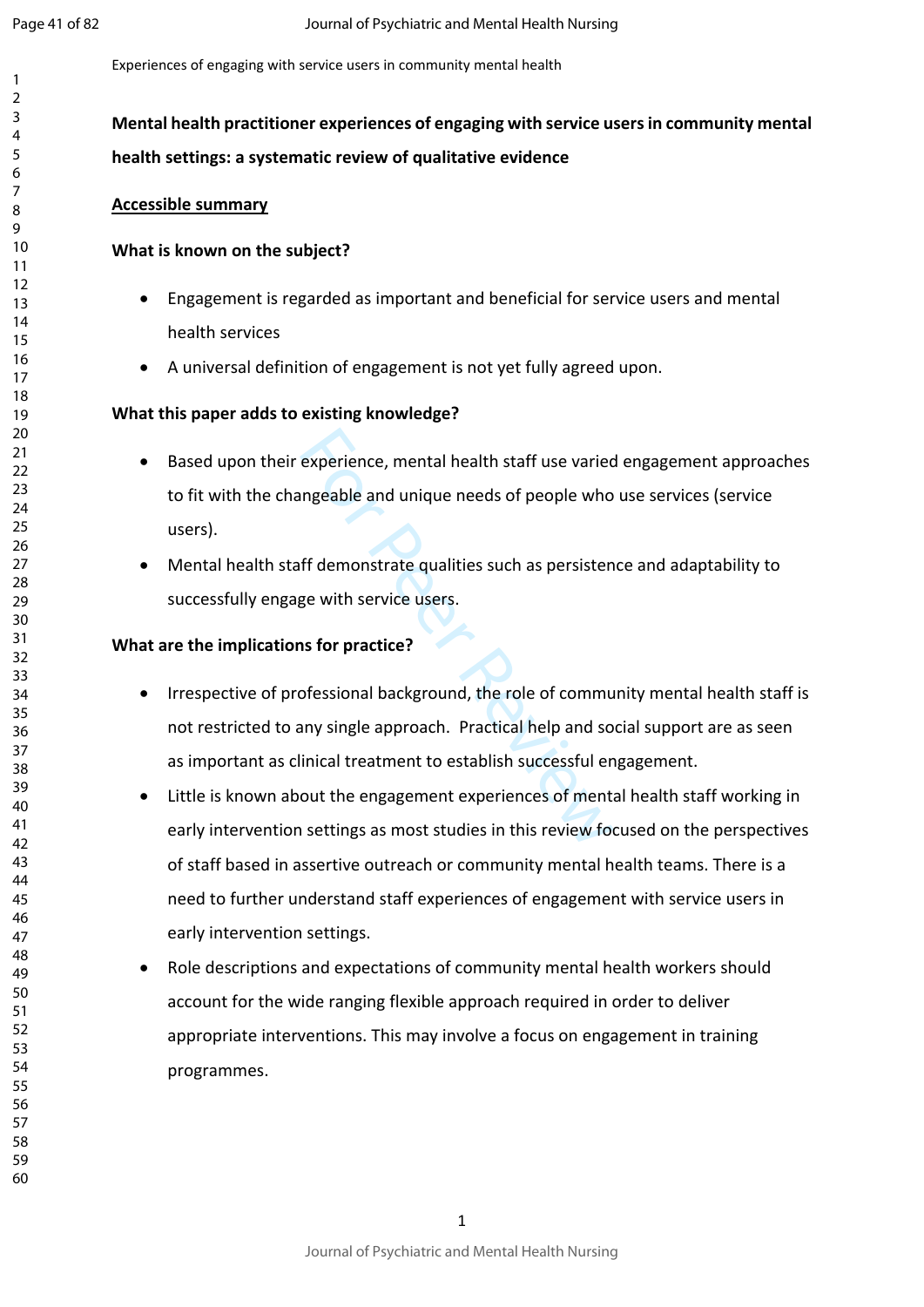## **Abstract**

**Introduction:** Effective mental health care is dependent on engaging service users, but some individuals do not actively attend appointments, and may stop engaging with mental health services. Quantitative studies reveal some salient factors that seem to predict engagement but these studies miss the nuances of good clinical practice in this area. A number of qualitative studies of health professionals' experiences and understanding of effective engagement have been published.

**Aim:** This review aimed to systematically identify, evaluate and synthesise results from these studies with a view to informing effective practice in this area.

tabases Medline, EMBASE, CINAHL, Psy<br>tematic review protocol registry (www.crospectrual protocol registry (www.crospectrual based on the CASP checklist and data<br>ncluded studies examining mental health<br>unity mental health s **Methods**: Electronic databases Medline, EMBASE, CINAHL, PsychINFO and AMED were searched (PROSPERO systematic review protocol registry (www.crd.york.ac.uk/prospero/; ID CRD42017083976). Of 799 records, ten papers met the inclusion criteria. All papers were subjected to quality appraisal based on the CASP checklist and data systematically extracted. A thematic synthesis of included studies examining mental health practitioners' experiences of engagement in community mental health settings was conducted.

**Results**: Mental health practitioners see engaging service users as depending upon complex, multi-dimensional phenomena which should include individualised person-centred approaches as well as practical, social and clinical support. Mental health practitioners demonstrate qualities such as determination and adaptability to establish and maintain engagement with service users.

**Implications for practice:** As a core aspect of nurse education, registered mental health nurses and other professionals would benefit from systematic guidance regarding engagement strategies. Most studies in this review focused on assertive outreach or community mental health teams, more clarification is needed of practitioner's engagement experiences in early intervention settings.

#### **Key words**

Systematic Literature Reviews, Staff Perceptions, Qualitative Methodology, Therapeutic Relationships, Social Support.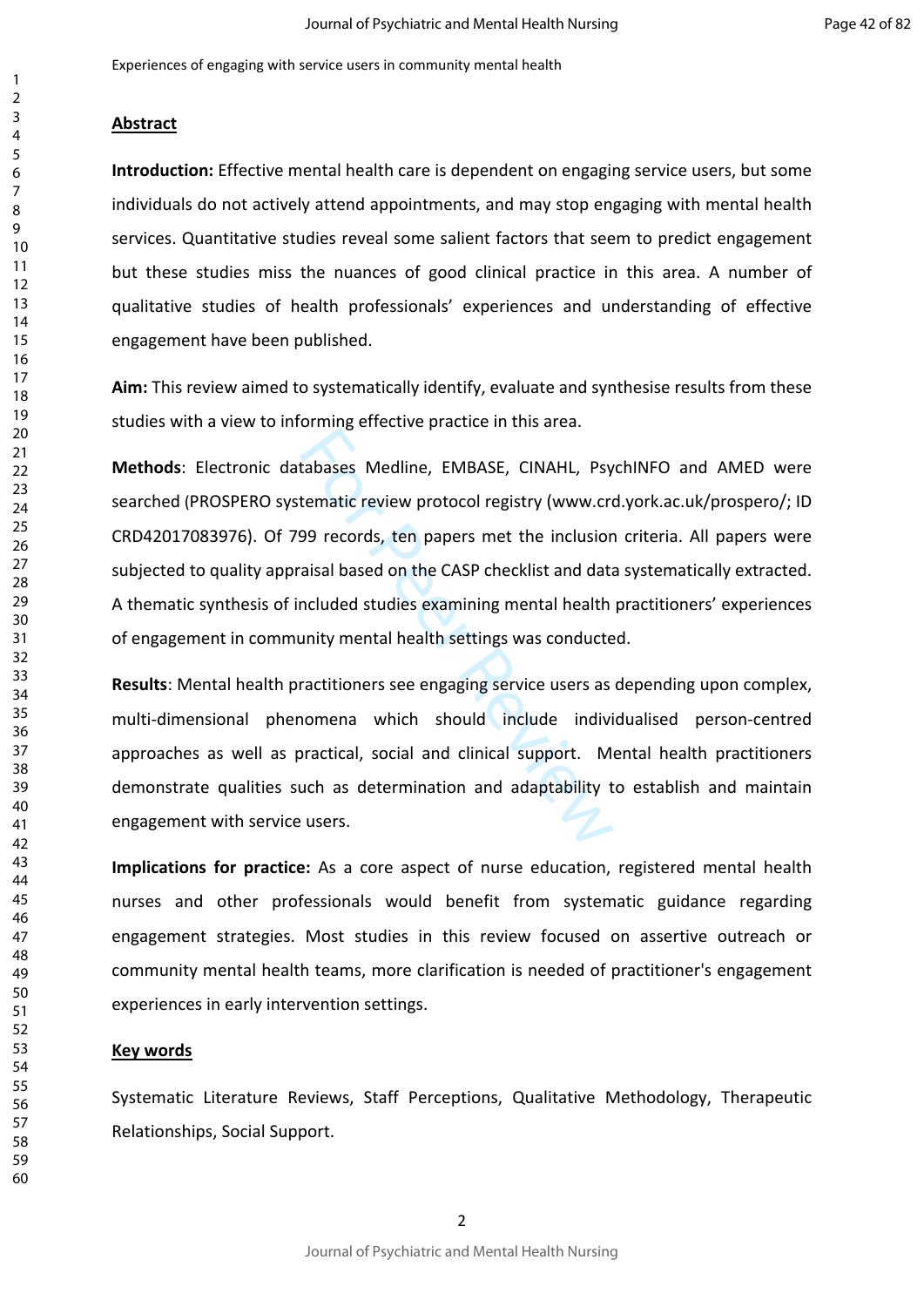$\mathbf{1}$  $\overline{2}$  $\overline{4}$  Experiences of engaging with service users in community mental health

#### **Relevance statement**

Engagement is central to everything that mental health nurses and other professionals do and in fact specific types of services (assertive outreach and early intervention) have been developed with an explicit view to enhancing engagement. Establishing engagement with some service users can be challenging. Service users may periodically engage, disengage and re-engage with services. Therefore, the task for mental health staff is to address barriers to engagement by enabling services to be as accessible as possible for individuals, thereby

**PRANCES** 

optimising outcomes.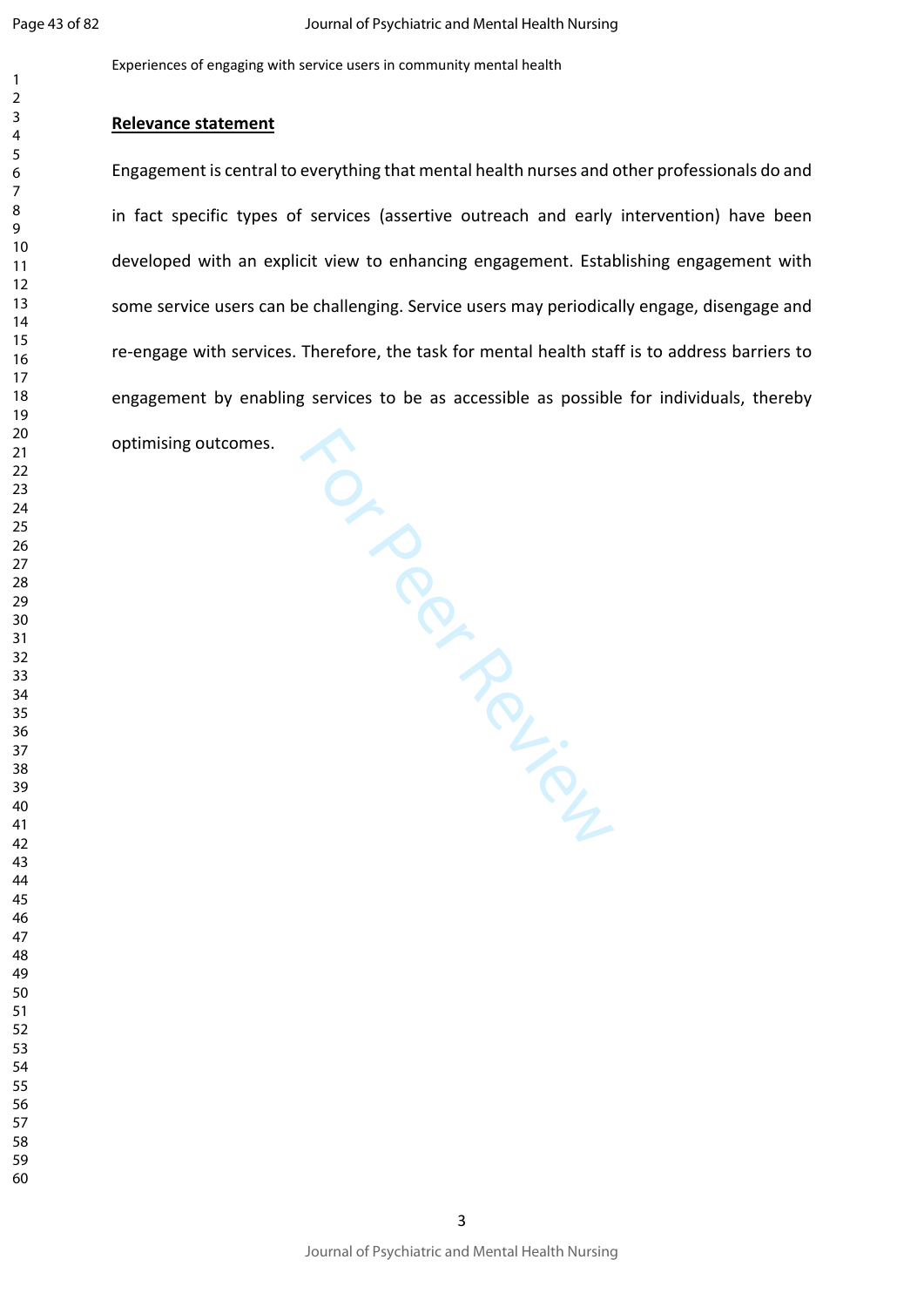#### **1. Introduction and background**

rther developments have seen a shift to<br>rvices via a single point of access to er<br>partment of Health, 2019). Moreover, son<br>oped Recovery Colleges to compliment (<br>ging people with lived experiences of men<br>ry-based intervent Mental health services are largely community oriented and a variety of specialist community services for those with long-term mental health problems have developed over recent years. These include early intervention services (Bertolote & McGorry, 2005), focusing of psychosis and its prevention; community mental health teams (Sayce, Craig & Boardman, 1991), focusing on those who need enduring support and assertive outreach teams, which specifically target individuals who are otherwise difficult to engage (Sainsbury Centre for Mental Health 1998). Further developments have seen a shift towards generic referral to specialist community services via a single point of access to ensure timely, appropriate, recovery-based care (Department of Health, 2019). Moreover, some National Health Service (NHS) Trusts have developed Recovery Colleges to compliment community mental health services by actively engaging people with lived experiences of mental health problems in the co-production of recovery-based interventions (Gilburt, 2015; Ebrahim, Glascott, Mayer & Gair, 2018).

For interventions to be effective, they need to be delivered to relevant service users. However, a significant number of those who experience psychosis or other serious mental illnesses and use services (service users) are often challenging to engage (Tait, Birchwood & Trower, 2003; O'Brien, Fahmy & Singh, 2009; Doyle et al., 2014; Tindall, Francey & Hamilton, 2015). Disengagement rates in mental health services are higher than other health services (Mitchell & Selmes, 2007). Up to 50% of individuals who use mental health services disengage, with adolescents and young people being at particularly high risk (Lal & Malla, 2015). Young people may find it difficult coming to terms with a psychiatric diagnosis due to the associated stigma that surrounds mental ill health and may doubt the usefulness of professional help (O'Brien et al., 2009; Gulliver, Griffiths & Christensen, 2010). Moreover,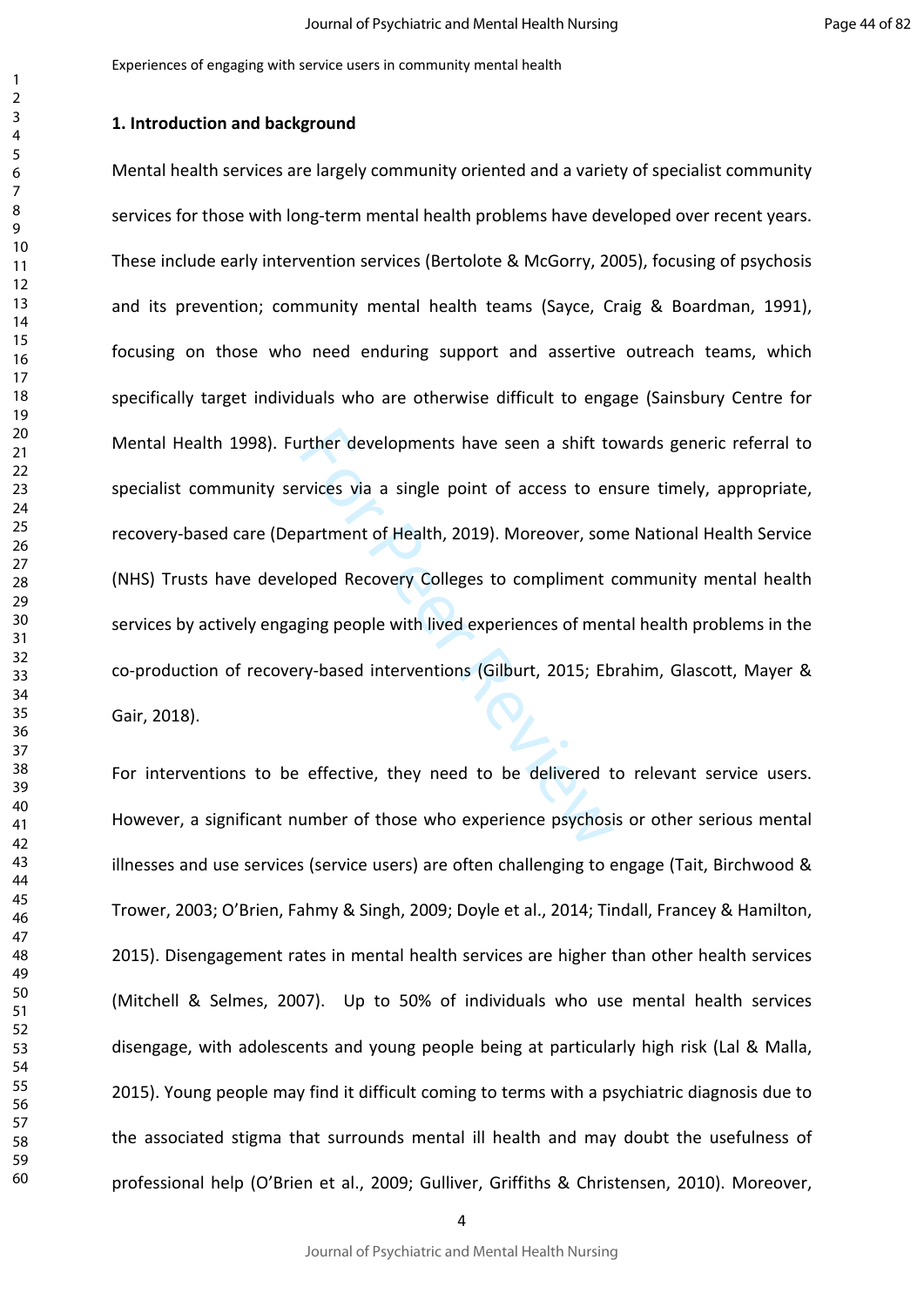Page 45 of 82

 $\mathbf{1}$  $\overline{2}$  $\overline{4}$  $\overline{7}$  Experiences of engaging with service users in community mental health

research has shown that medication side-effects impact upon an individual's willingness to engage (Stanhope, Henwood & Padgett, 2009). Some individuals may disengage from services due to perceiving that medication is being enforced and sustaining mental ill health (Priebe, Watts, Chase & Matanov, 2005). Similarly, individuals may avoid contact with mental health services for fear of being compulsorily detained and treated (Sweeney, Gillard, Wykes & Rose, 2015). However, engagement with specialist services such as Early Intervention Services has also been found to have positive impacts upon a service user's social sense of identity in terms of re-integrating back into society and viewing themselves as a member of a wider community (Loughlin et al., 2020).

o society and viewing themselves as a men<br>
s a concept lacks a clear definition (O'Brier<br>
ight, Kayes, Worrall & McPherson, 2015; D<br>
en used in a number of ways, including ac<br>
asm and self-management, service prov<br>
d healt However, engagement as a concept lacks a clear definition (O'Brien et al., 2009) and the term is used inconsistently (Bright, Kayes, Worrall & McPherson, 2015; Doyle et al, 2014). Thus the term *engagement* has been used in a number of ways, including accessing services, retention within services, enthusiasm and self-management, service provision and the interaction between the patient and healthcare provider. Burns and Firn (2002) have suggested that engagement involves a contact between mental health service providers and service users with both parties agreeing that this contact is beneficial. Tait, Birchwood and Trower (2002) developed a Service Engagement Scale (SES) purporting to measure engagement. Items were based on clinical experience and a review of the literature. Although these authors do not define engagement in explicit terms, the SES focusses on availability (client available for arranged appointments), collaboration (client actively participating in the management of mental health problem), help seeking (client seeking help) and treatment adherence (attitude toward taking medication). The SES is a useful, valid and reliable tool for practitioners to identify key areas of concern in terms of service user engagement (Roeg, van de Goor &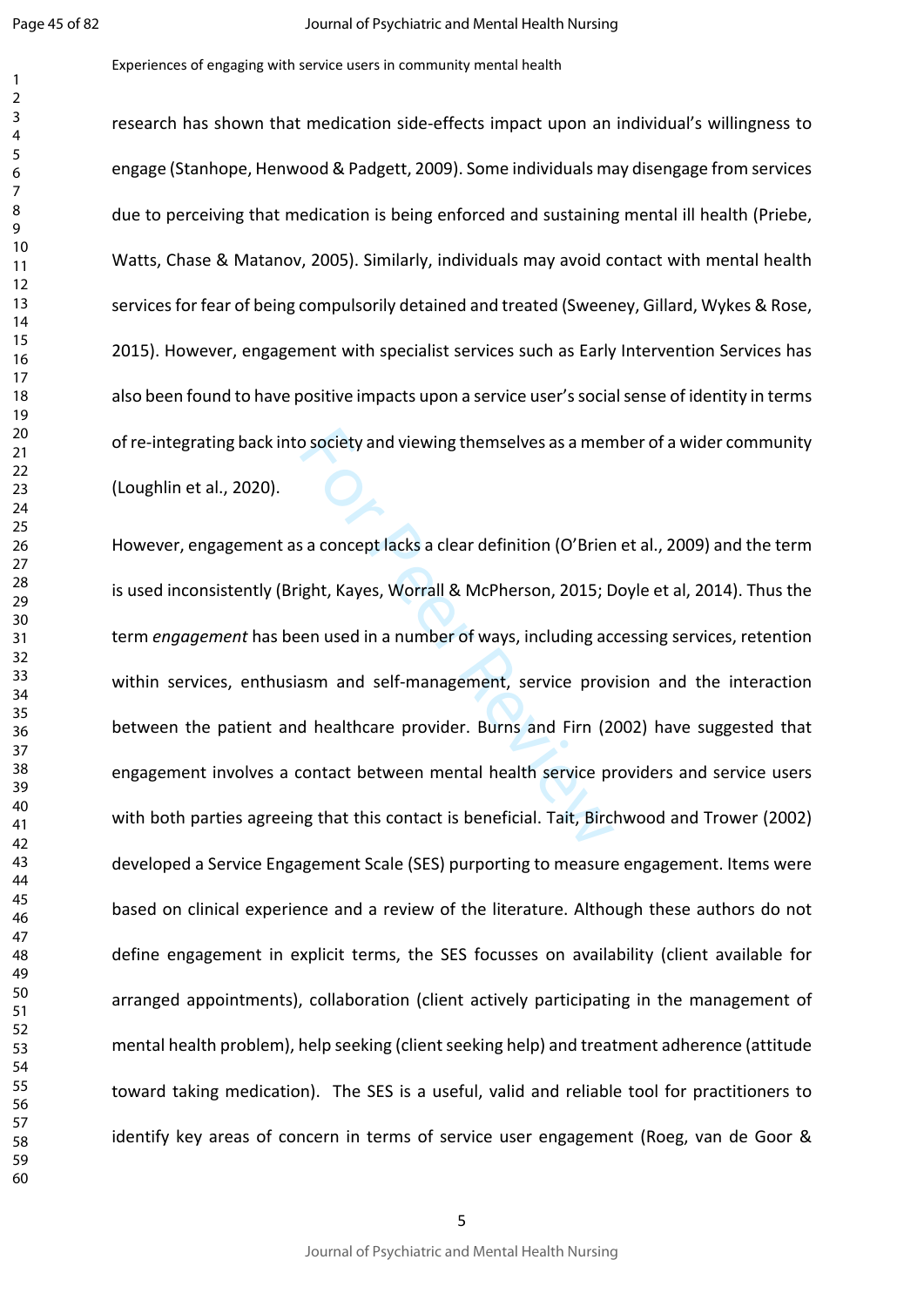Garretsen, 2015). It is within the broad terms outlined within the SES that the present study should be considered.

2005; Stewart, 2012). This is consistent<br>
e service user and practitioner being a c<br>
eatment, both as a stand-alone intervent<br>
tions (McCabe & Priebe, 2004). A trustin<br>
te communication, developing rapport, de<br>
illey & Pol Quantitative studies reveal that poor engagement is associated with being male, unemployment, substance misuse, forensic history or family breakdown (Tait et al., 2003; Tait, Ryles & Sidwell, 2010; Stowkowy, Addington, Liu, Hollowell & Addington, 2012). Furthermore, service users are less likely to engage if the relationship with their service provider is perceived as non-collaborative, negative or patronising (Buston, 2002; Mattson et al., 2005; Priebe et al., 2005; Stewart, 2012). This is consistent with the idea that the relationship between the service user and practitioner being a central tenet for a service user's engagement in treatment, both as a stand-alone intervention and as a platform for delivering other interventions (McCabe & Priebe, 2004). A trusting therapeutic relationship depends upon appropriate communication, developing rapport, demonstrating empathy and instilling hope (Adam, Tilley & Pollock, 2003; Shattell, Starr & Thomas, 2007; Stanhope, Henwood & Padgett, 2009). The importance of this two-way relationship as a foundation for engagement is further corroborated by Bright et al., (2015, p.651), in which engagement was 'co-constructed through interpersonal connection' and thus challenging the notion that engagement was only dependent on the service user. Engagement can thus be viewed as a complex, multi-dimensional process that emphasises the relationship between service users and practitioners to work in collaboration towards goals as opposed to just physical attendance at appointments (Tait et al., 2002; Kreyenbuhl, Nossel & Dixon, 2009; O'Brien et al., 2009; Tait et al., 2010; Tindall et al., 2015). Such aspects of the therapeutic alliance in influencing engagement within mental health care must be considered**.**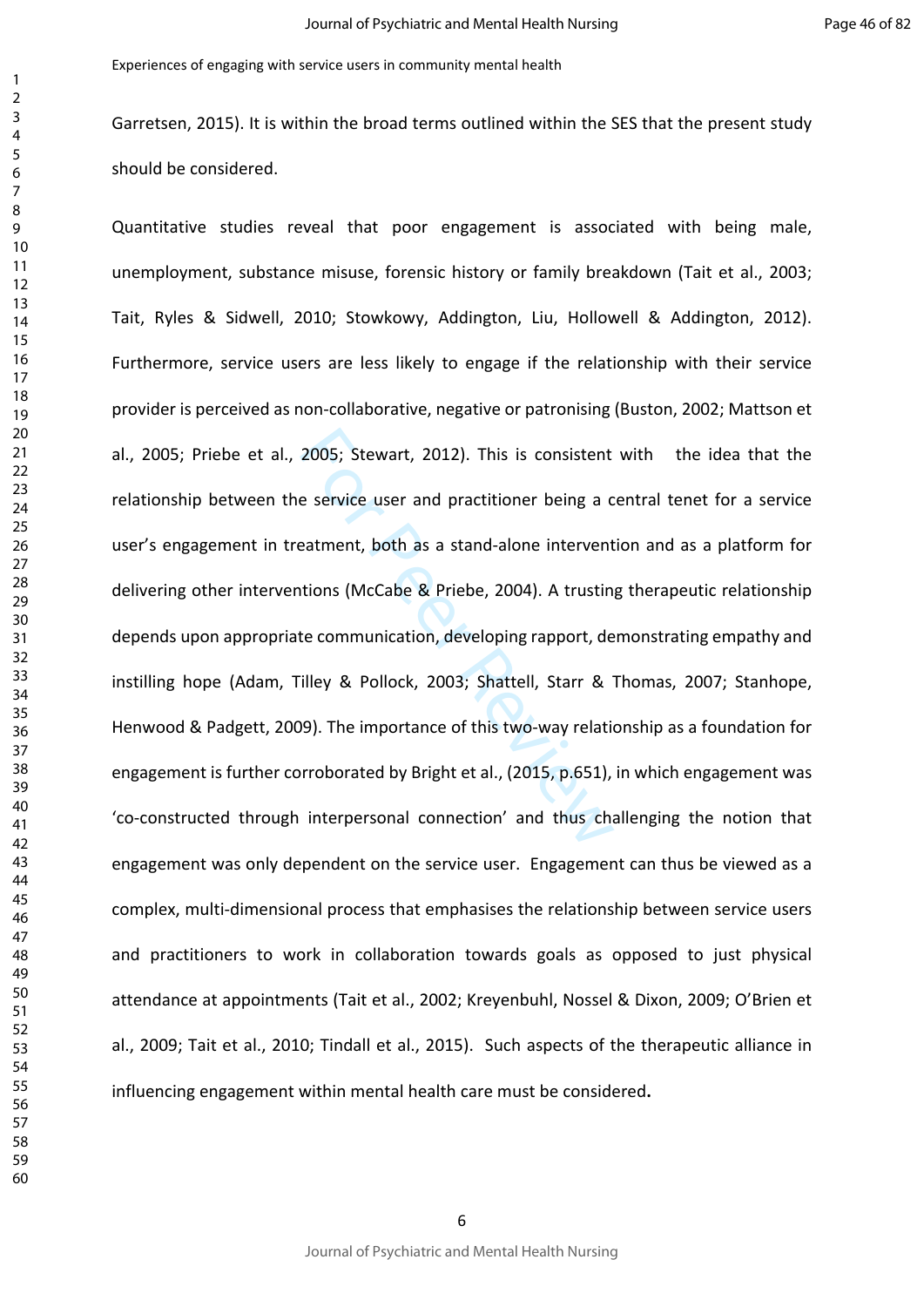Page 47 of 82

 $\mathbf{1}$  $\overline{2}$  $\overline{4}$  Experiences of engaging with service users in community mental health

Doyle et al., (2014) point out that individuals with psychosis are at a high risk of disengaging from services irrespective of types of provision. Several factors influencing engagement within early psychosis populations are concurrent with issues reported in the broader mental health literature such as forensic history, substance misuse and limited insight (O' Brien et al,, 2009). Both Doyle et al., (2014) and Lall and Malla (2015) indicate a clear need for more qualitative work to further understand what factors enhance or hinder engagement. Moreover, Lall and Malla (2015) specifically recommend that the wider perspectives of relevant stakeholders such as service providers should be accounted for to further inform strategies to enhance service engagement.

ch as service providers should be account<br>
intervice engagement.<br>
Indicated that some qualitative studies has<br>
practitioners' perspectives of engageme<br>
views were identified that synthesised th<br>
bic. Systematic reviews of Early scoping searches indicated that some qualitative studies have been undertaken to explore mental health practitioners' perspectives of engagement. However, no known qualitative systematic reviews were identified that synthesised the findings from individual studies around this topic. Systematic reviews of qualitative literature are increasingly regarded as important in evaluating the efficacy of therapeutic approaches in mental health settings (Wood, Burke & Morrison, 2015). Moreover, Thomas and Harden (2008) state that qualitative studies provide important perspectives and should be subject to the same rigour as quantitative studies to examine a specific evidence base. Therefore, this paper presents a systematic review of qualitative studies to further understand mental health practitioner's experiences of engagement with service users across a range of community mental health settings.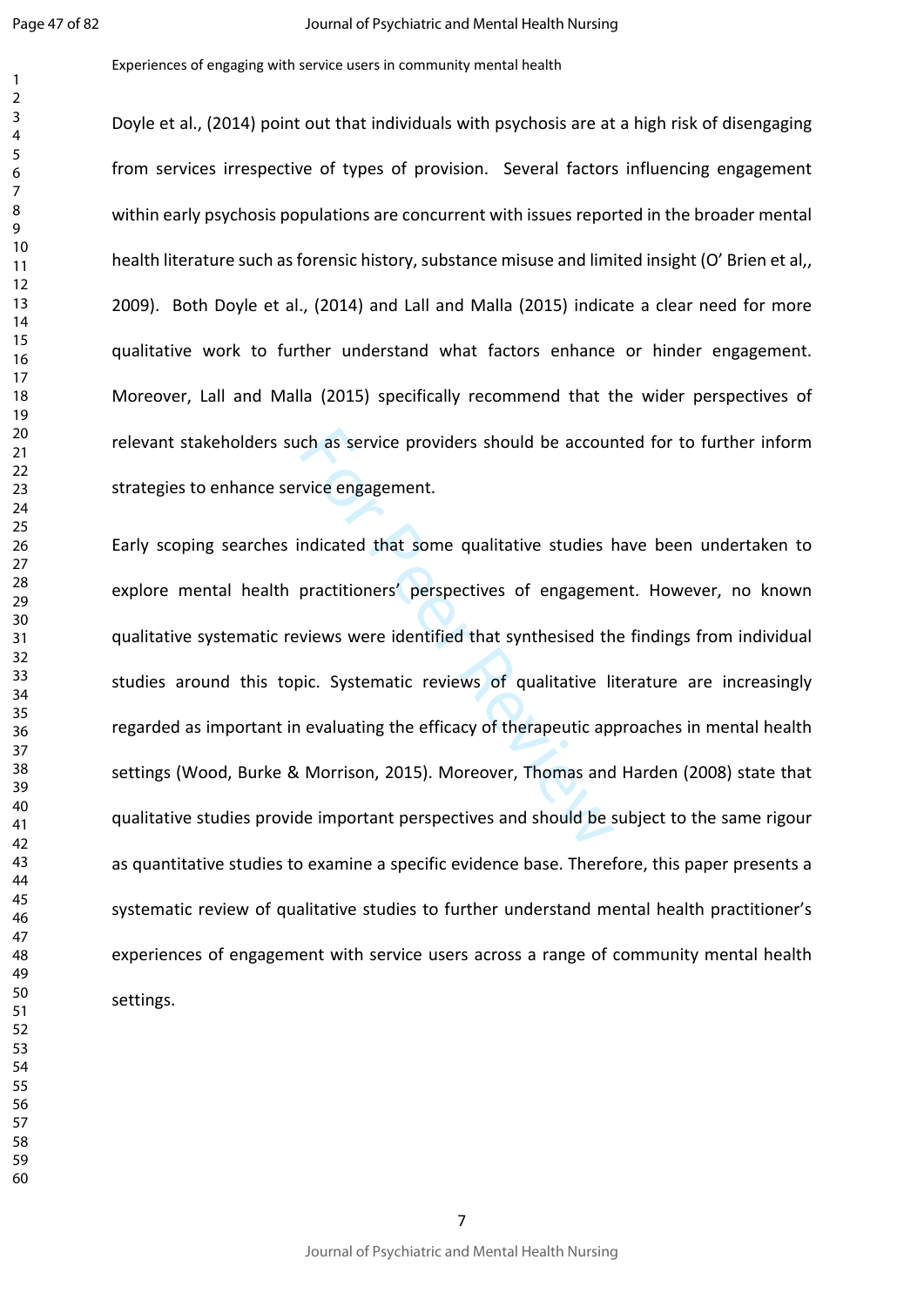#### **2. Aims**

This review aimed to synthesise qualitative evidence regarding mental health practitioners' experiences of engagement. The research question was:

*'What are the experiences of mental health practitioners in relation to engaging with service users in community mental health settings?'*

The SPICE components (**S**etting, **P**erspective, **I**ntervention/interest, **C**omparison, **E**valuation) were used to develop the review question (Booth, Papaioannou & Sutton, 2012). A protocol was registered with the PROSPERO systematic review protocol registry ([www.crd.york.ac.uk/prospero/;](http://www.crd.york.ac.uk/prospero/) ID CRD42017083976). A search of the PROSPERO database showed no previous or present reviews on this topic.

#### **3. Methods/design**

#### **3.1 Inclusion and exclusion criteria**

the PROSPERO systematic rev<br>
Spero/; ID CRD42017083976). A search c<br>
resent reviews on this topic.<br> **on criteria**<br>
they were reported in English and pub<br>
examine mental health practitioners' explity mental health settings Studies were included if they were reported in English and published in a peer-reviewed journal. Studies had to examine mental health practitioners' experiences of engaging with service users in community mental health settings by using interviews and/or focus groups and utilise qualitative methods of analysis. Studies which used quantitative methods or mixed-method studies where qualitative data could not be separated were excluded. Conference abstracts, reviews, editorials, opinion pieces and grey literature were also excluded.

#### **3.2 Search strategy**

A comprehensive search of Medline, EMBASE, PsychINFO, CINAHL and AMED was performed in January 2018. The search strategy was developed in consultation with an academic librarian. Given the paucity of qualitative studies focusing on practitioner engagement in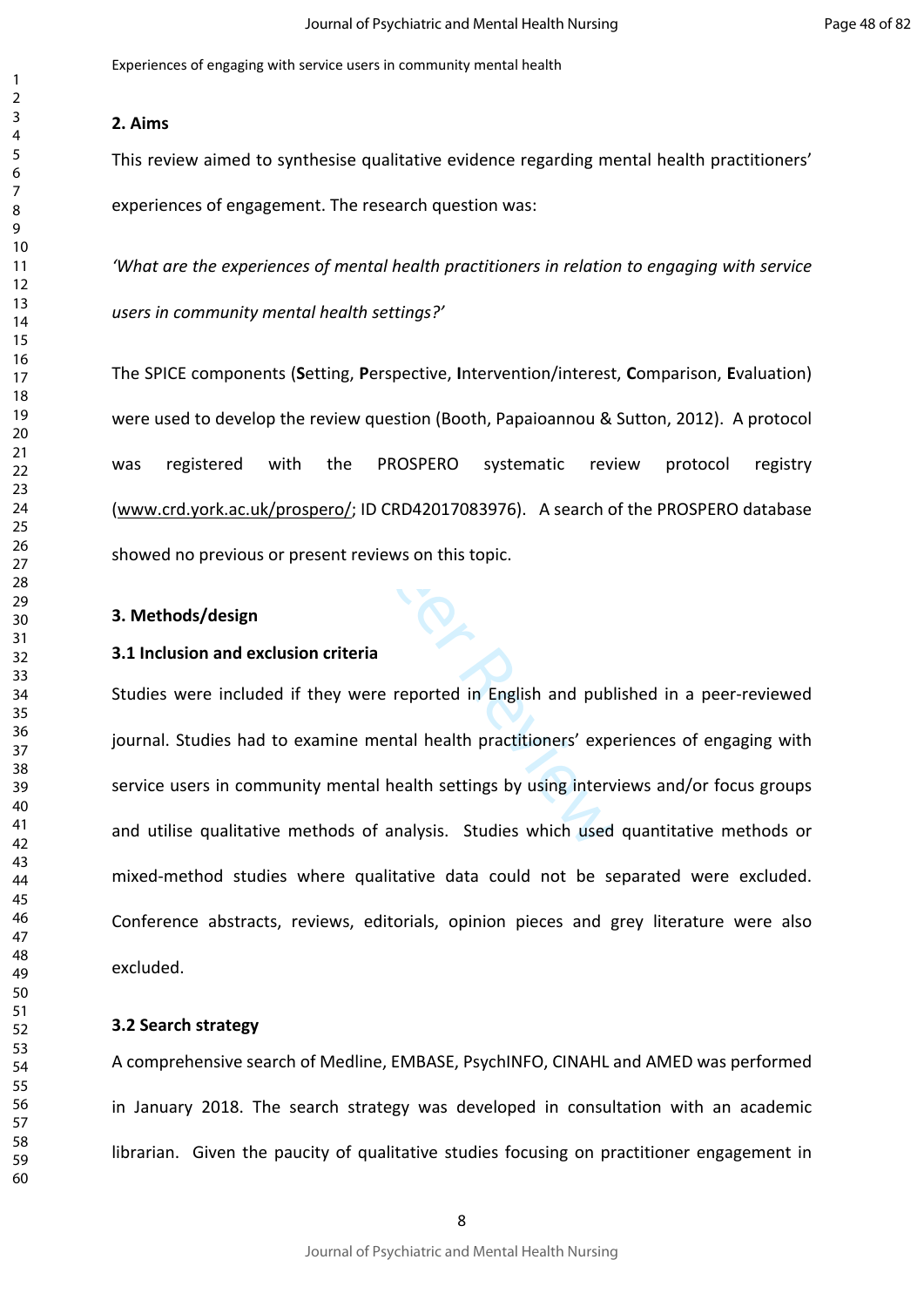$\mathbf{1}$  $\overline{2}$  $\overline{4}$  $\overline{7}$ 

Experiences of engaging with service users in community mental health

community mental health services, the search terms were broad to ensure that no potential studies were missed. Key search terms were based on SPICE components and used symbols such as truncations and wildcards to capture spelling variations across international studies. Boolean operators such as AND, and OR were used to combine key search words. The limits of peer-reviewed journal and English language were applied. The following keywords were used:

"Early Intervention Service\*" OR 'Early<br>am\*" OR 'Assertive Outreach setting"<br>I health professional\*" OR 'Mental Health<br>e Coordinator\*") AND ('Engaging' OR 'Enga<br>Therapeutic alliance\*") AND ('Serious m<br>nos\*" OR 'Psychotic' ('Community Mental health team\*' OR 'Community Mental Health Setting\*' OR 'Early Intervention Team\*' OR 'Early Intervention Service\*' OR 'Early Intervention Setting\*' OR 'Assertive Outreach team\*' OR 'Assertive Outreach setting') AND ('Mental health practitioner\*' OR 'Mental health professional\*' OR 'Mental Health Nurse\*' OR 'Clinician\*' OR 'Case Manager\*' OR 'Care Coordinator\*') AND ('Engaging' OR 'Engagement' OR 'Participation' OR 'Collaboration' OR 'Therapeutic alliance\*') AND ('Serious mental illness' OR 'Severe Mental Illness' OR 'Psychos\*' OR 'Psychotic' OR 'Psychotic disorders' OR 'Schizophrenia' OR 'Bipolar Disorder\*' OR 'Dual Diagnosis') AND ('Experience\*' OR 'Perspective\*' OR 'Staff experience\*' OR 'Lived experience\*' OR 'View\*' OR 'Perception\*' OR 'Understanding\*' OR 'Standpoint\*' OR 'Description\*').

Additional manual searches of reference lists of included papers were conducted through a process of pearl diving to identify further studies (Booth et al., 2012). Specific date ranges were not imposed to maximise the identification of potentially relevant literature.

#### **3.3 Selection of studies**

The search led to the identification of 765 articles. An additional 39 records were identified by searching through NHS databases and reference lists of key papers. After removing duplicates, this resulted in 775 papers. Titles and abstracts were screened, and 31 full-text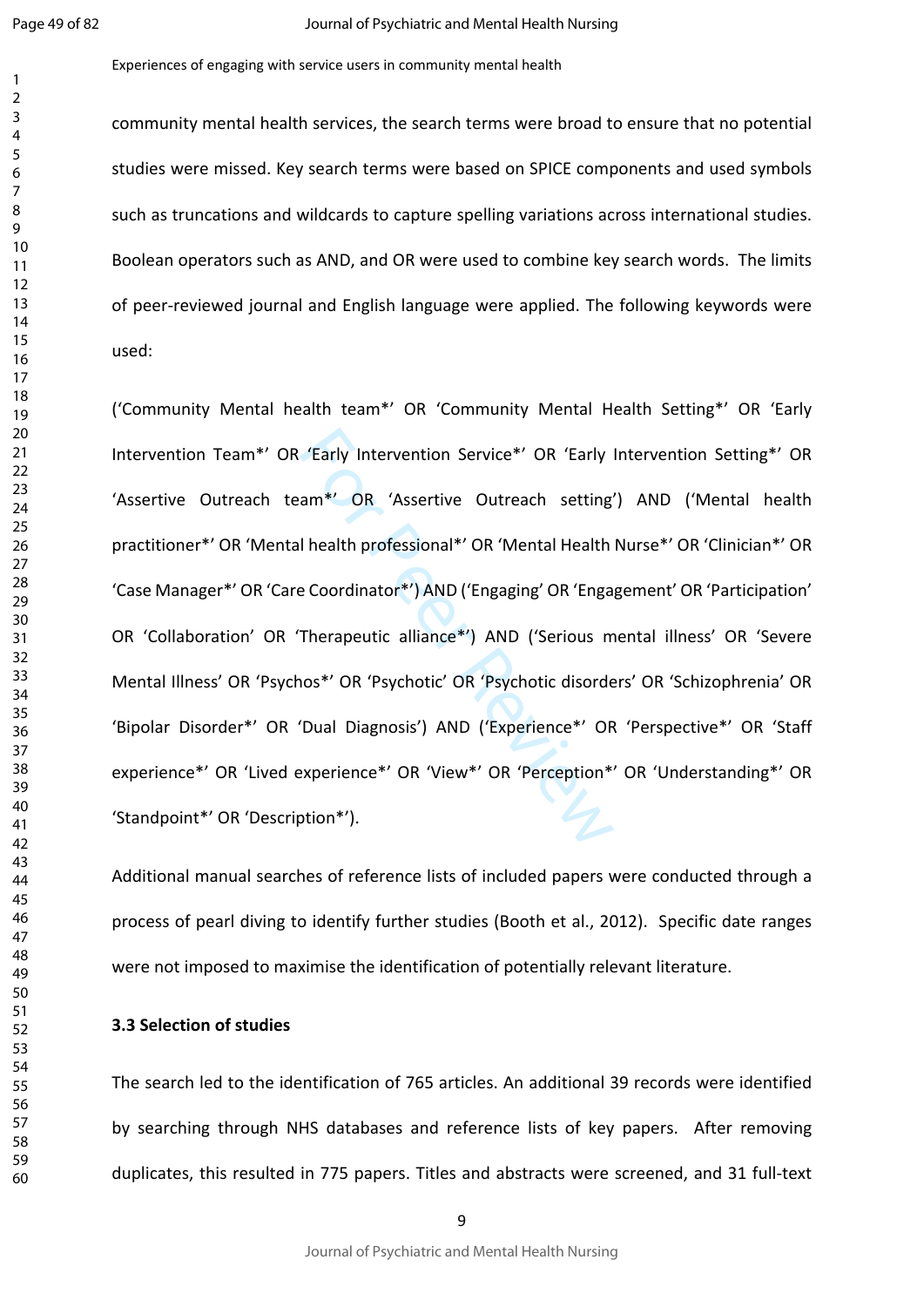studies were assessed against the review question and inclusion criteria. Ten studies were included in the review and this process is summarised in the PRISMA (preferred reporting items for systematic reviews and meta-analyses – Jakimowicz, Stirling & Duddle, 2015) flow chart in Figure 1. P.H. had responsibility for selecting studies for inclusion. J.B. independently reviewed five randomly included papers and five excluded papers to confirm eligibility. There was 100% agreement between these raters regarding papers for inclusion.

INSERT FIGURE 1 ABOUT HERE

### **3.4 Data extraction and quality appraisal**

quality appraisal<br>
the lead reviewer (P.H.) from all section<br>
template provided by the National Inst<br>
titute for Excellence (NICE-SCIE, 2007).<br>
five randomly selected articles for a<br>
titute or Excellence (NICE-SCIE, 2007). Data were extracted by the lead reviewer (P.H.) from all sections of each study into a qualitative data extraction template provided by the National Institute of Clinical Excellence and the Social Care Institute for Excellence (NICE-SCIE, 2007). J.B. reviewed the data extraction process of five randomly selected articles for accuracy. There were no disagreements on information extracted. Included papers were quality appraised using the Critical Appraisal Skills Programme (CASP) tool for qualitative studies (Critical Appraisal Skills Programme, 2002) or where appropriate, an adapted CASP tool for mixed methods studies (Critical Appraisal Skills Programme, 2018). The CASP tools were chosen as the 10-item checklist allows for rapid evaluation and can be applied to diverse methodologies. A 'yes', 'no' or 'can't tell' response was given to indicate how points prompted by the CASP checklists were clearly stated in each paper. Due to the complexity of assessing the quality of primary qualitative studies, there is no one recommended tool or gold standard (Aveyard, Payne & Preston, 2016). However, the CASP tool has been widely and effectively used in previous appraisals of qualitative research (Dixon-Woods et al., 2007). A summary of the outcome of the CASP appraisal process is provided in Table 1. J.B. independently appraised each included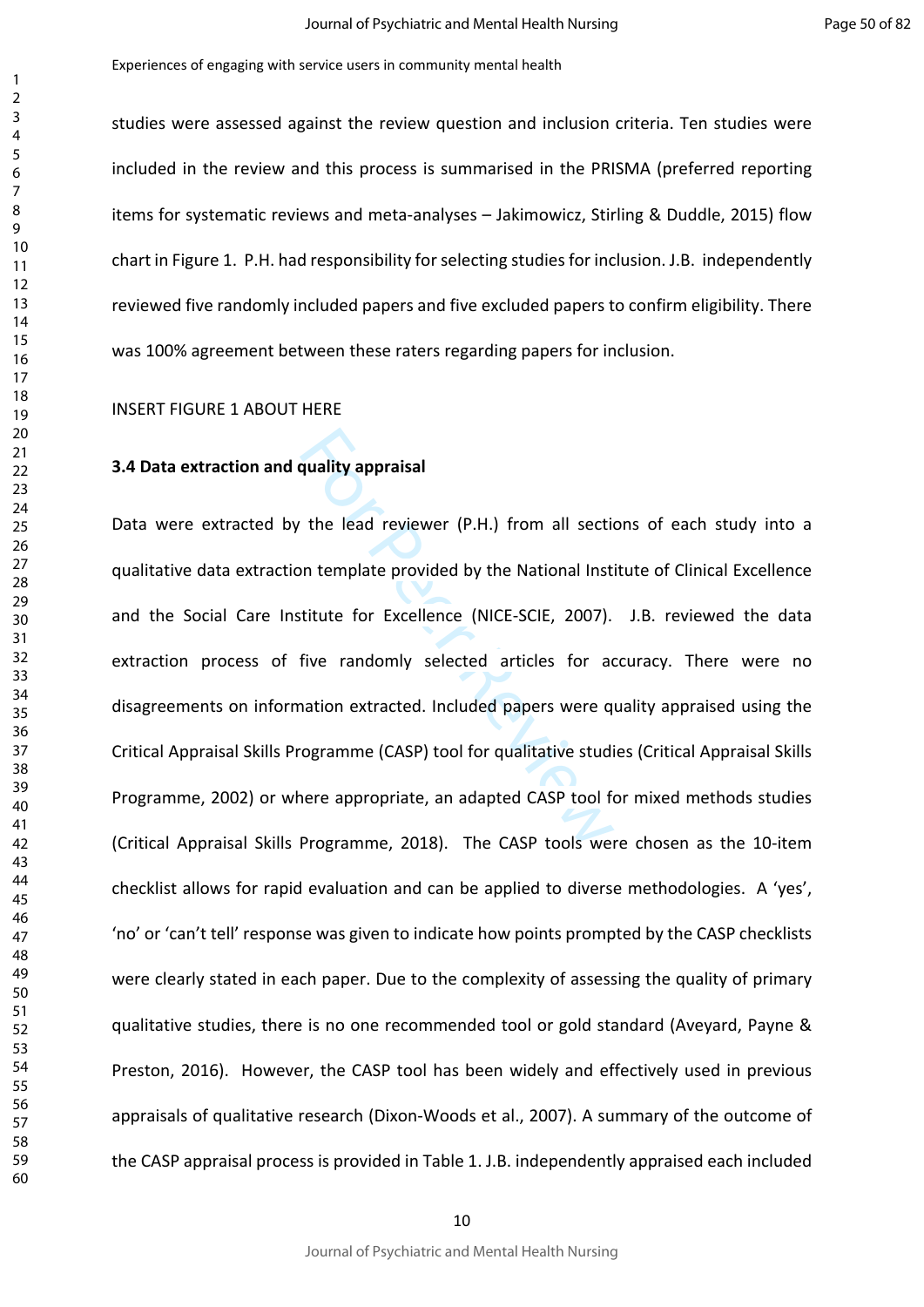Page 51 of 82

 $\mathbf{1}$  $\overline{2}$  $\overline{4}$  Experiences of engaging with service users in community mental health

study to ensure greater transparency and rigour of this process with 100% agreement being attained across all studies/categories.

red. Only two studies openly considered<br>ants. Furthermore, four studies either on<br>cess. Six studies demonstrated a transpare<br>studies presented findings in a clear, exp<br>icipant quotes. Moreover, all studies rece<br>the researc Looking across Table 1, the quality of included studies was varied. All studies except for two provided clear and specific aims for their research. Six studies clearly explained their choice of research design to meet the study aims. Four studies did not explicitly discuss why their selected sample were the most appropriate to participate. It is noteworthy that ethical considerations and the relationship between the researcher and participants were the areas that were least discussed. Only two studies openly considered the relationship between researchers and participants. Furthermore, four studies either omitted or only superficially reported the ethical process. Six studies demonstrated a transparent and rigorous approach to analysis. However, all studies presented findings in a clear, explicit way and were further illuminated by using participant quotes. Moreover, all studies received a positive final rating in terms of the value of the research to further enhance knowledge and understanding of engagement across community mental health settings. As a result, weaker studies were not excluded following quality assessment to avoid eliminating potentially valuable insights in the synthesis.

INSERT TABLE 1 ABOUT HERE

## **3.5 Study characteristics**

Characteristics of included studies are provided in Table 2. Published between 2004 and 2016, they had been conducted in three countries: UK ( *n*=6), USA ( *n*=1) and Australia ( *n*=3). Most were purely qualitative ( *n*=8), although two studies used mixed methods. Four were reported from assertive outreach teams (AOTs) (Addis & Gamble, 2004; Hitch, 2009; Wright, Callaghan & Bartlett, 2011; George, Manuel, Gandy-Guedes, McCray & Negatu, 2016), one study was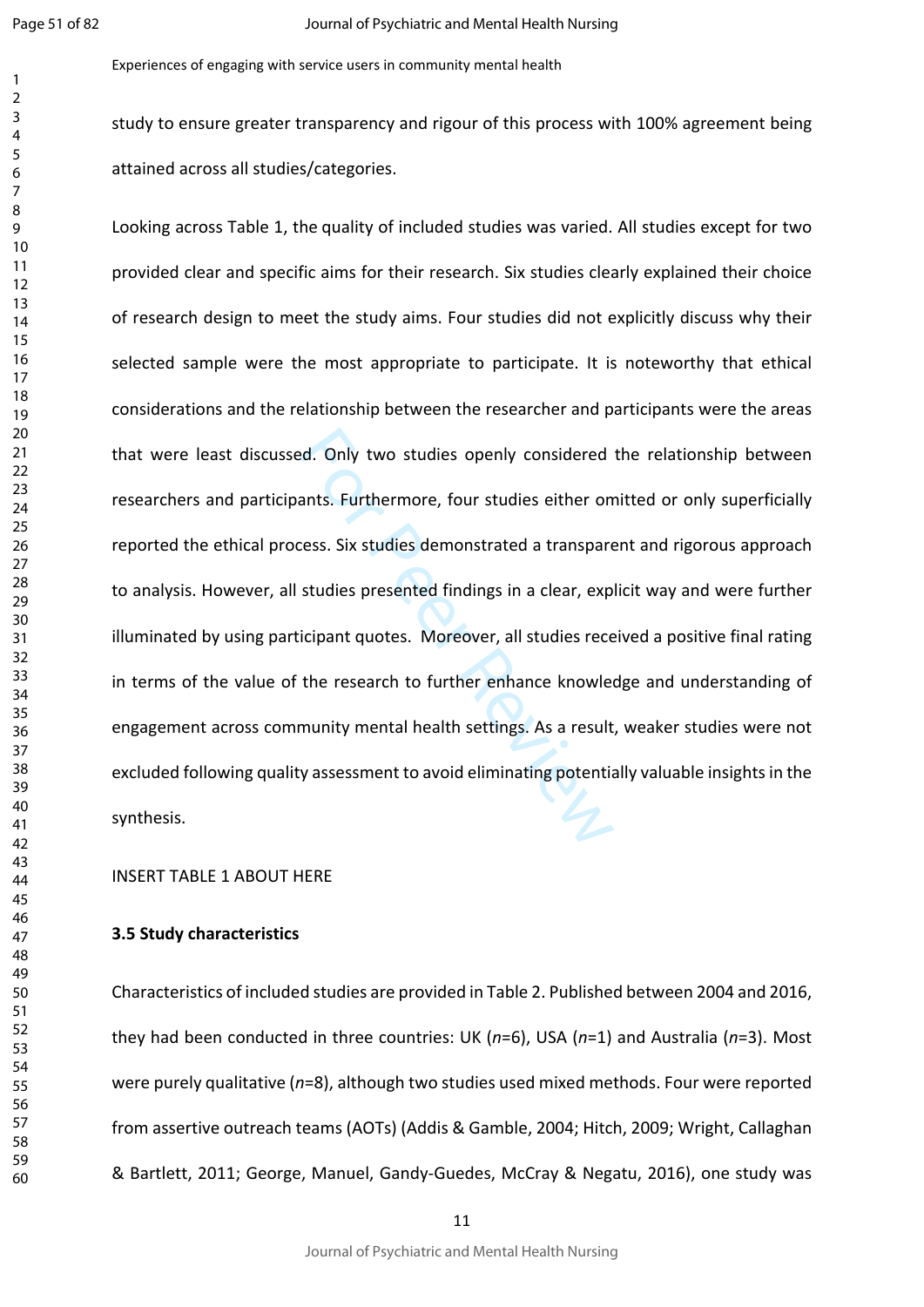from an Early Psychosis Prevention Intervention Centre (Gairns, Alvarez-Jimenez, Hulbert, McGorry & Bendall, 2015) and three were based in community mental health teams (CMHTs); (Coombes & Wratten, 2007; Procter et al., 2015a; Procter et al., 2015b). One study was reported from two assertive community treatment teams and thirteen CMHTs (Killaspy et al., 2009). In another study, participants were drawn from one early intervention service (EIS) and three AOTs (Clutterbuck et al., 2009).

INSERT TABLE 2 ABOUT HERE

#### **3.6 Data synthesis**

mas and Harden, 2008) was used to analy<br>od has been used in systematic reviews tha<br>et al., 2012). Due to the multi-disciplinary<br>tic synthesis was deemed as suitable given<br>re-literature into common themes for<br>man, 2012). In Thematic synthesis (Thomas and Harden, 2008) was used to analyse and synthesise content across studies. This method has been used in systematic reviews that address questions about lived experiences (Booth et al., 2012). Due to the multi-disciplinary nature of studies included within this review, thematic synthesis was deemed as suitable given its ability to translate the findings across disparate literature into common themes for comparison and analysis (Thomas, Harden & Newman, 2012). In line with guidance set out by Thomas and Harden (2008), this method followed three steps:

The first stage of the thematic synthesis conducted by P.H. involved free line-by-line coding of the findings section of every included study. Each sentence and paragraph were carefully read with a view to identify underpinning themes and concepts. Text was highlighted if it was considered to represent mental health practitioner experiences of engagement with service users, with a code being created to summarise its content. A code was represented as a single word (such as 'empathy') or a short phrase ('being person-centred') to summarise and describe a sentence or paragraph of text. In total, forty-five initial codes were developed .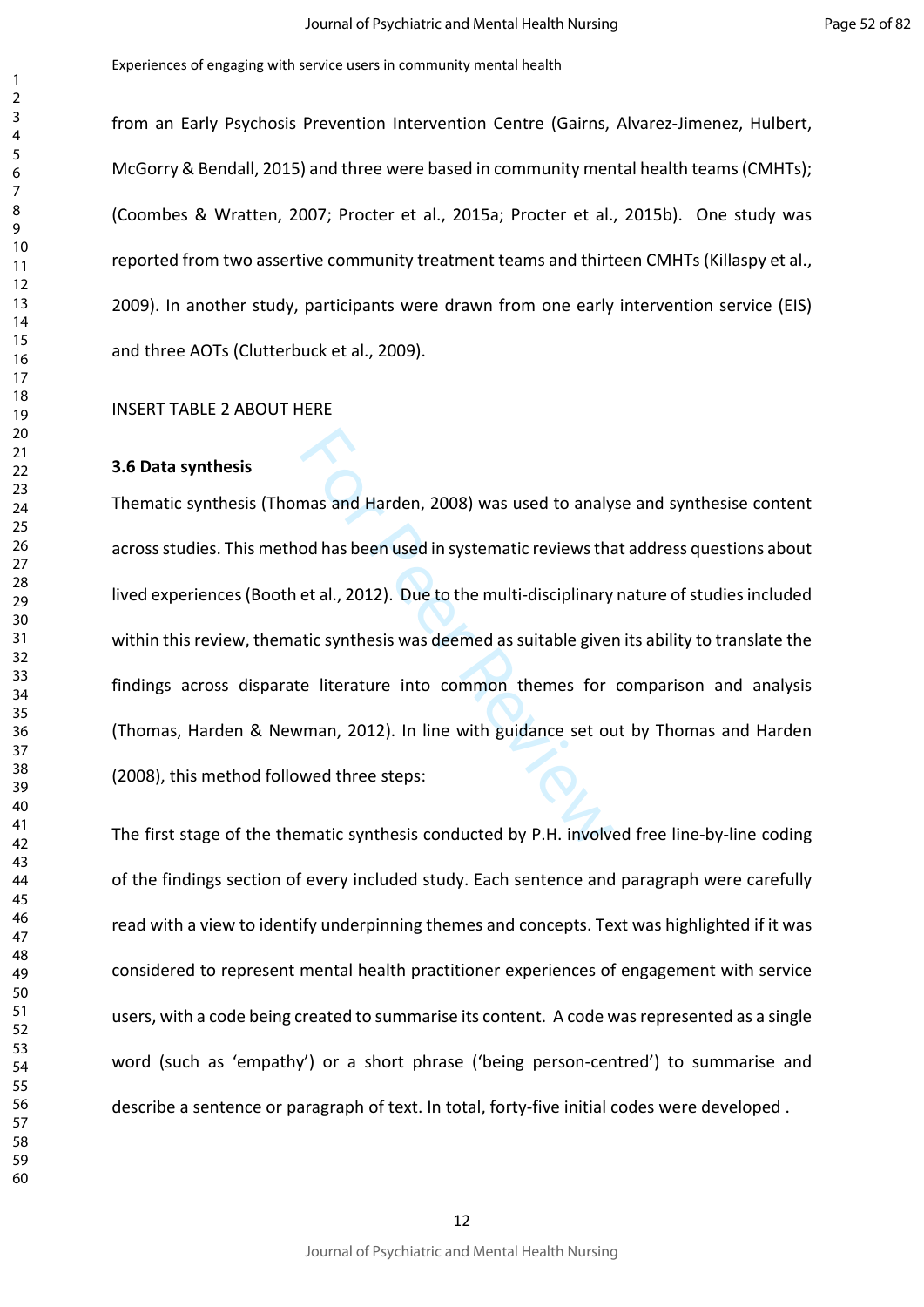Page 53 of 82

Experiences of engaging with service users in community mental health

In the second stage, conducted by P.H., codes were juxtaposed and cross-compared across studies with similarities being grouped together to construct descriptive themes. Practitioner quotes were taken from included studies to further support the descriptive themes. The third stage involved the development of analytical themes by collapsing of the descriptive themes. Descriptive themes with clear commonalities were merged to develop analytical themes.

#### **3.7 Reflexivity**

For Peer Review of the process of the magagement work has been gained which is<br>negagement work has been gained which is<br>nessis, reflexive notes were kept identifying<br>the research team allowed for assumption. This review was primarily conducted by P.H. who has previously worked as a mental health nurse in several community mental health teams. By virtue of this extensive background, a wealth of experience in engagement work has been gained which is a notable strength for the focus of this review. However, to address the potential influence of prior experiences on the data extracted and synthesis, reflexive notes were kept identifying biases and assumptions. Regular discussions with the research team allowed for assumptions to be scrutinised and facilitated ongoing reflection.

#### **4. Results**

Findings from this review indicate that engagement is seen by practitioners as a multi-faceted and complex phenomenon. Nine descriptive themes were identified: 1) "Building rapport so that they can feel safe" 2) "And I go with their choices, because they've got right too" 3) "Showing a more human side to myself" 4) "You actually have to show that person that you are interested in helping them and in what they've got to say" 5) "You can't force someone to like you" "6) "I have got a time restriction I have got to go and see someone else" 7) Anxiety and fear about the unknowingness of engagement work 8) "You mustn't give up on them" 9) "It's about the things you do alongside them". Further development generated three analytical themes which are discussed below: 1) Being authentic based on real dialogue and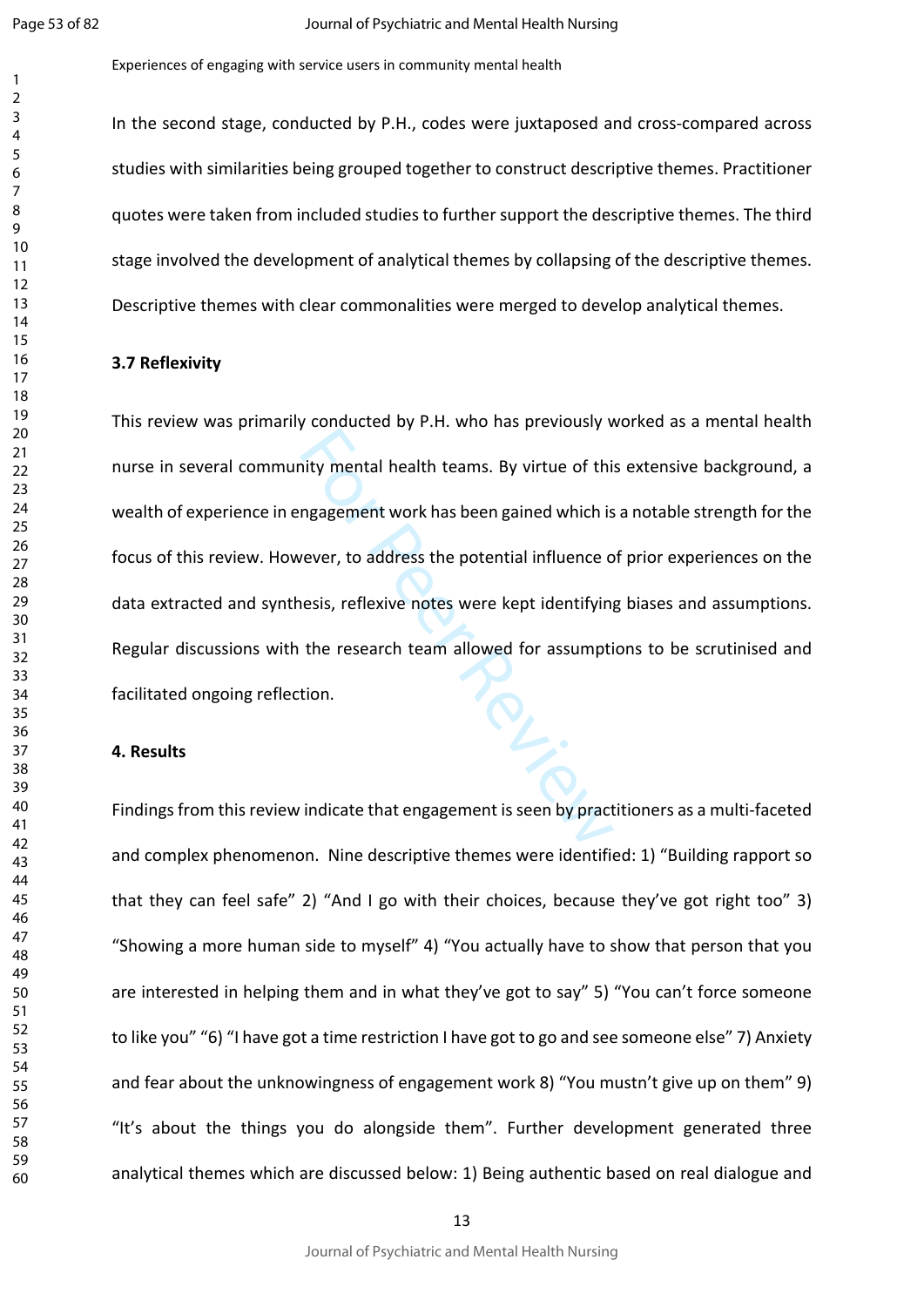collaboration 2) Pushing against barriers- engaging against all odds. 3) The chameleon effectthe skill of being adaptable. The findings are structured below according to the analytical themes, along with the descriptive themes. Although the three analytical themes are identified as distinct categories, some overlap was evident. Figure 2 indicates the level of overlap between the three themes.

INSERT FIGURE 2 ABOUT HERE

## **Being authentic based on real dialogue and collaboration**

a on it can allocate and conductate<br>as the largest analytical theme as this was<br>"Building rapport so that they can feel s<br>got rights too", "Showing a more human<br>at person that you are interested in helping<br>fied that practi The first theme emerged as the largest analytical theme as this was informed from four of the nine descriptive themes "Building rapport so that they can feel safe", "And I go with their choices, because they've got rights too", "Showing a more human side to myself" and "You actually have to show that person that you are interested in helping them and in what they've got to say".

It was consistently identified that practitioners attached a high value to engaging as a person rather than a practitioner to facilitate this process. An important finding within this theme is that engaging service users is experienced as more successful when relationships are open, honest and respectful, where collaborative approaches are the norm and where there is mutual trust. Interestingly, concepts of trust and rapport were strong, recurring descriptions throughout all the reviewed studies and perceived as fundamental for increased engagement.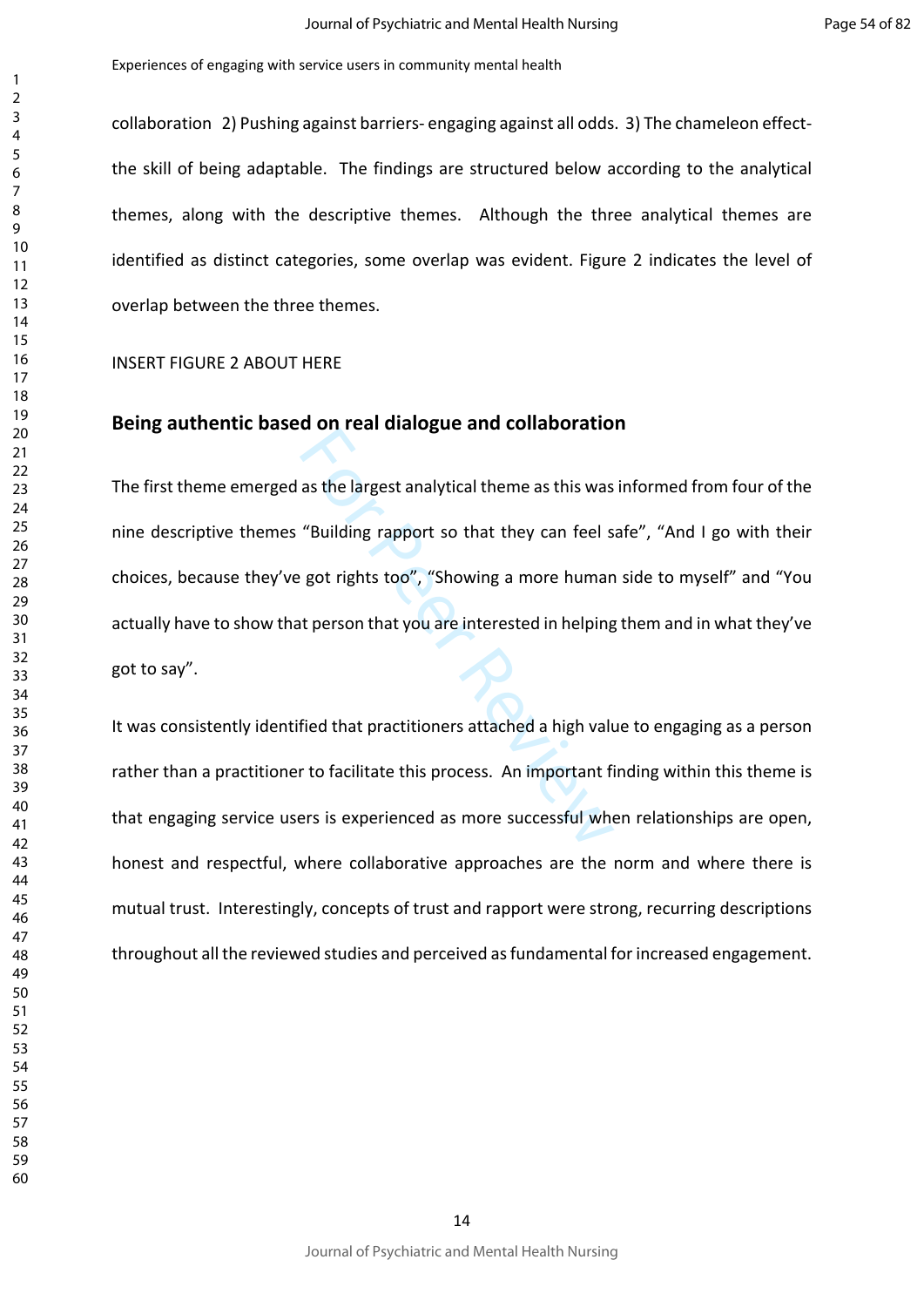$\mathbf{1}$  $\overline{2}$  $\overline{4}$  $\overline{7}$  Experiences of engaging with service users in community mental health

#### **"Building rapport so that they can feel safe"**

Building rapport was identified as an integral process for engagement. One practitioner stated:

Building rapport so that they can feel safe, so that you're a safe person for them to be with, so that they can start telling you more. Because if they don't feel safe they're not going to tell you hardly anything. (Procter et al. 2015a, p.431).

Three studies demonstrated that when time was invested to build trust and develop rapport, there was evidence of greater help seeking and engagement from service users (Hitch, 2009; Procter et al., 2015a; George et al., 2016).

#### **"And I go with their choices, because they've got rights too"**

ted that when time was invested to build<br>
eater help seeking and engagement from<br>
orge et al., 2016).<br> **ces, because they've got rights too"**<br>
how person-centred qualities such as<br>
s to engagement (Addis & Gamble, 2004;<br>
1 Five studies described how person-centred qualities such as trust and rapport aided collaborative approaches to engagement (Addis & Gamble, 2004; Hitch, 2009; Procter et al., 2015a; Wright et al., 2011; George et al., 2016). Practitioners identified that working at a service user's pace and respecting their choices were essential for successful engagement, exemplified by the following quote: "This person that you are working for, you are working for them you are not deciding on what they should be doing" (Wright et al., 2011, p.828). Moreover, the latter description 'working for' gave emphasis to engagement being a service user-led process rather than necessarily directed by the practitioner.

However, one study found that respecting choices and pacing work also meant that active engagement could be experienced as a lengthy, time-consuming process depending on the service user's perception of time and immediate priorities (Addis & Gamble, 2004).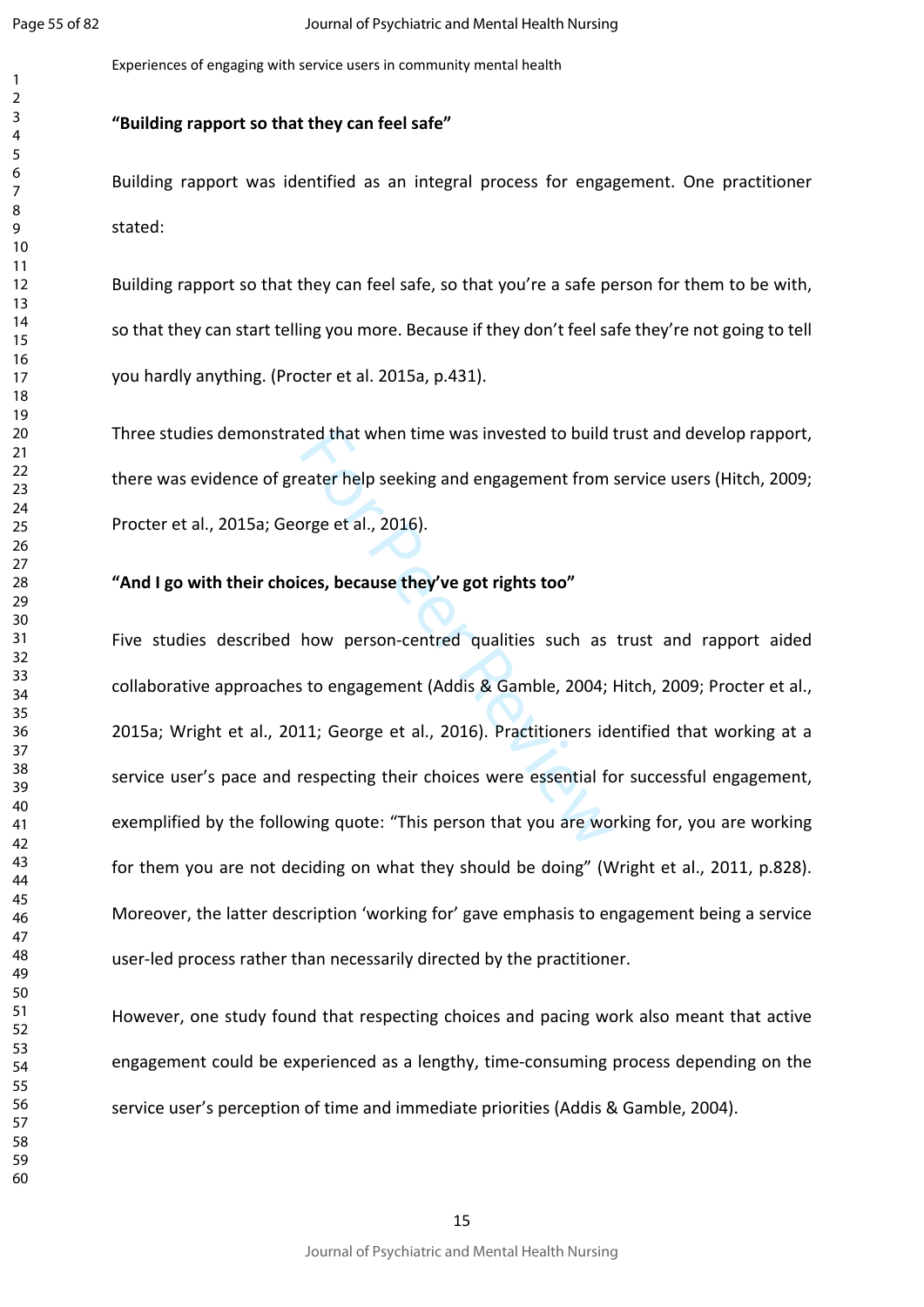#### **"Showing a more human side to myself"**

Three studies emphasised that being human as well as professional would further encourage greater rapport and trust and influence future engagement (Addis & Gamble, 2004; Procter et al., 2015b; George et al., 2016). One practitioner described: "There's still professional objectives, but I have to be consciously more human with people and let them see a different side of myself" (Addis & Gamble, 2004, p.456). Some practitioners further humanised interactions by providing normalising explanations for mental health experiences which in turn, instilled greater levels of hope and optimism and encouraged greater engagement (Procter et al., 2015b; George et al., 2016).

## **"You actually have to show that person that you are interested in helping them and in what they've got to say"**

vels of hope and optimism and encoura<br>
orge et al., 2016).<br> **Solution is ally convert to the interested in**<br>
I how person-centred qualities such as be<br>
ard facilitated engagement (Killaspy et al.,<br>
cter et al., 2015b). One Four studies emphasised how person-centred qualities such as being warm, understanding, sincere and straightforward facilitated engagement (Killaspy et al., 2009; Wright et al., 2011; Procter et al., 2015a; Procter et al., 2015b). One practitioner identified that engagement was optimised by listening: "I think you have to show interest. That's the big one. You actually have to show that person that you are interested in helping them and in what they've got to say" (Procter et al., 2015b, p.355). Displaying a warm, genuine interest in the service user was also viewed as pivotal to developing a trusting relationship and further engagement.

## **Pushing against barriers- engaging against all odds**

The second theme was the next largest analytical theme being informed from three of the nine descriptive themes "You can't force someone to like you", "I have got a time restriction I have got to go and see someone else", "Anxiety and fear and the unknowingness of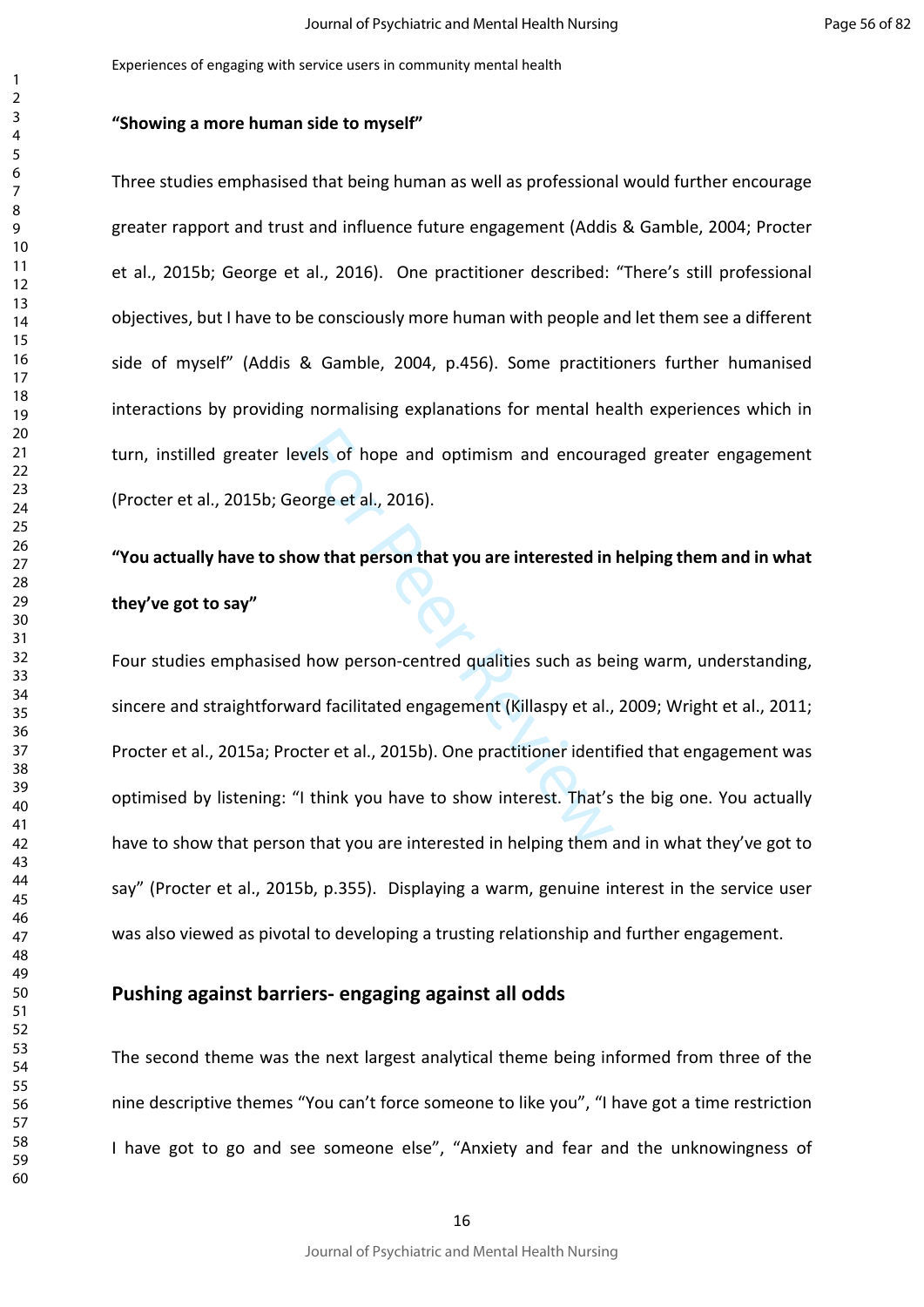$\mathbf{1}$  $\overline{2}$  $\overline{4}$  $\overline{7}$ 

Experiences of engaging with service users in community mental health

engagement work". This theme illustrated that engagement was influenced by several external pressures. It was noted throughout the reviewed literature that practitioners faced organisational pressures to engage with service users which could be perceived as artificial or forced. Similarly, organisational requirements to engage service users, would suggest that this was to the expense of engendering person-centred approaches such as service user choice and autonomy.

#### **"You can't force someone to like you"**

d hostility, ambivalence or rejection in en<br>Killaspy et al., 2009). Furthermore, they d<br>ngage for reasons including fear, anger, s<br>99; Killaspy et al., 2009; Clutterbuck et al., 2<br>eover, two studies emphasised that a servi Practitioners experienced hostility, ambivalence or rejection in engaging some service users (Addis & Gamble, 2004; Killaspy et al., 2009). Furthermore, they described the reluctance of some service users to engage for reasons including fear, anger, stigma or shame (Addis & Gamble, 2004; Hitch, 2009; Killaspy et al., 2009; Clutterbuck et al., 2009; Procter et al., 2015b; Gairns et al., 2015). Moreover, two studies emphasised that a service user's engagement was hindered by past negative experiences of mental health services rather than being attributable to the practitioners working alongside them (Hitch, 2009; Gairns et al., 2015). However, one study identified how persistent efforts to engage service users placed pressure on staff to form artificial relationships as described by the following quote: "Just because I'm working in assertive outreach…. you can't force someone to like you, and I think sometimes you've got to wrestle with that" (Hitch, 2009, p.487). Equally, another study reported how organisational pressures to engage with service users would lead to practitioners experiencing self-criticism or doubt if engagement was unsuccessful (Addis & Gamble, 2004).

#### **"I have got a time restriction I have got to go and see someone else"**

Five studies described how time pressures were regarded to be a major hurdle in terms of engagement (Addis & Gamble, 2004; Coombes & Wratten, 2007; Killaspy et al., 2009; Wright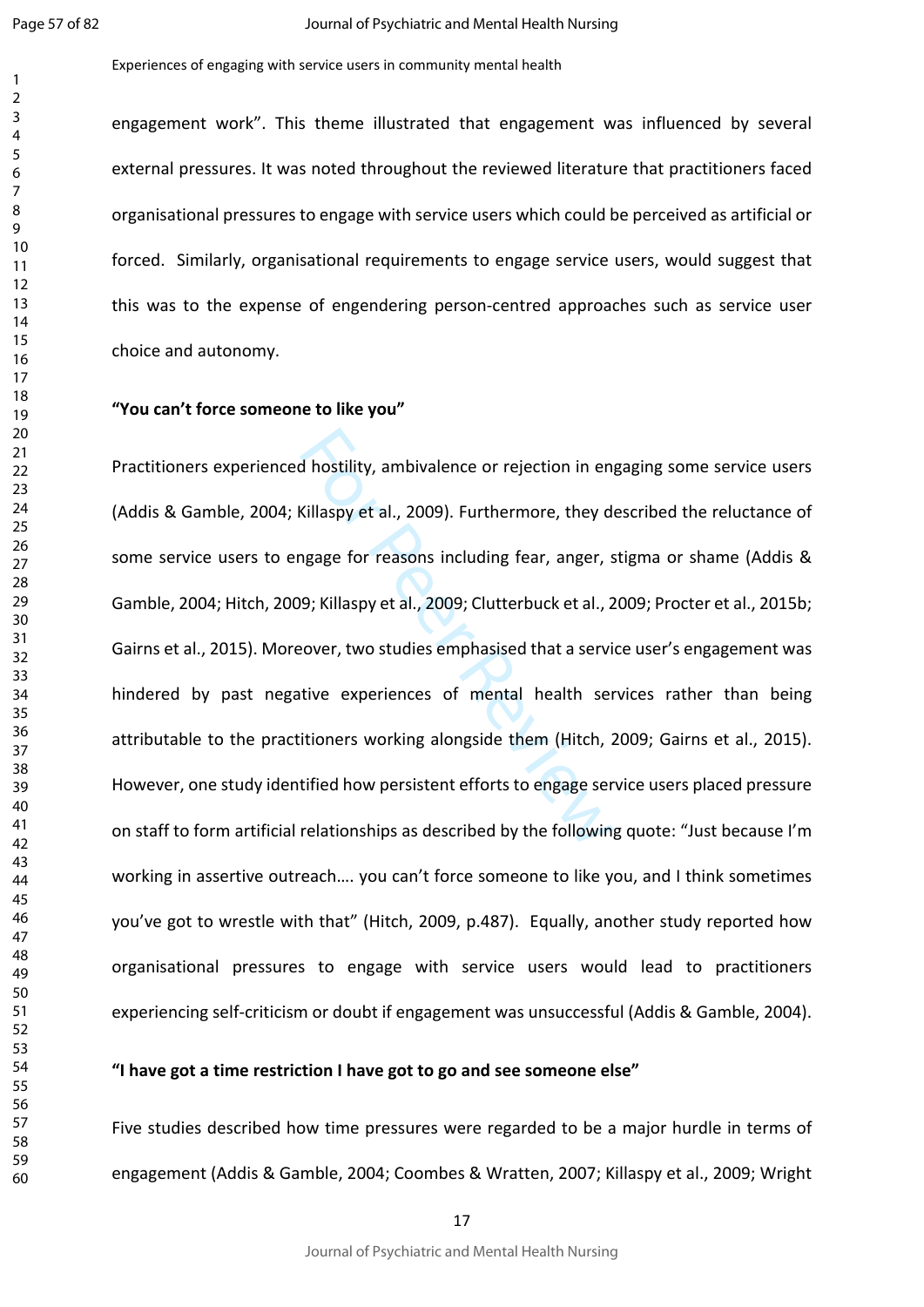et al., 2011; Gairns et al., 2015). Various workload demands were perceived to impact upon the frequency of engagement with service users as described by the following statement: "I think that you're seeing people fortnightly, but there are people like xx who need more that, and you're just not able to offer it due to time constraints placed on you by large caseloads, chronic caseloads and all the rest" (Killaspy et al., 2009, p.537).

unsuccessful (Addis & Gamble, 2004; K<br>akes me feel pretty useless at times" (Add<br>ith service users with dual diagnoses co<br>nge due to the length of time taken to e:<br>more, the issue of practitioner fatigue w<br>gage service use Engaging hard-to-reach service users was also experienced as emotionally demanding. Two studies identified that staff experienced feelings of frustration, despondence or hopelessness when engagement was unsuccessful (Addis & Gamble, 2004; Killaspy et al., 2009). One practitioner stated: "It makes me feel pretty useless at times" (Addis & Gamble, 2004, p.455) Similarly, engagement with service users with dual diagnoses could be experienced as an almost impossible challenge due to the length of time taken to establish trust (Coombes & Wratten, 2007). Furthermore, the issue of practitioner fatigue was also experienced after working intensively to engage service users (Addis & Gamble, 2004).

#### **Anxiety and fear about the unknowingness of engagement work**

One study described how possible risk in community settings could trigger anxiety which could create barriers to further engagement with service users (Clutterbuck et al., 2009). Similarly, another study described the management of risk and the impact upon engagement as highlighted by the following quote:

You don't often have (police) or other clinicians...so I guess the risk assessment is really important then, to make sure that when you do engage with someone that you do have some kind of backup or…you might have to leave the person just where they are, until that support can come along (Procter et al., 2015b, p.354).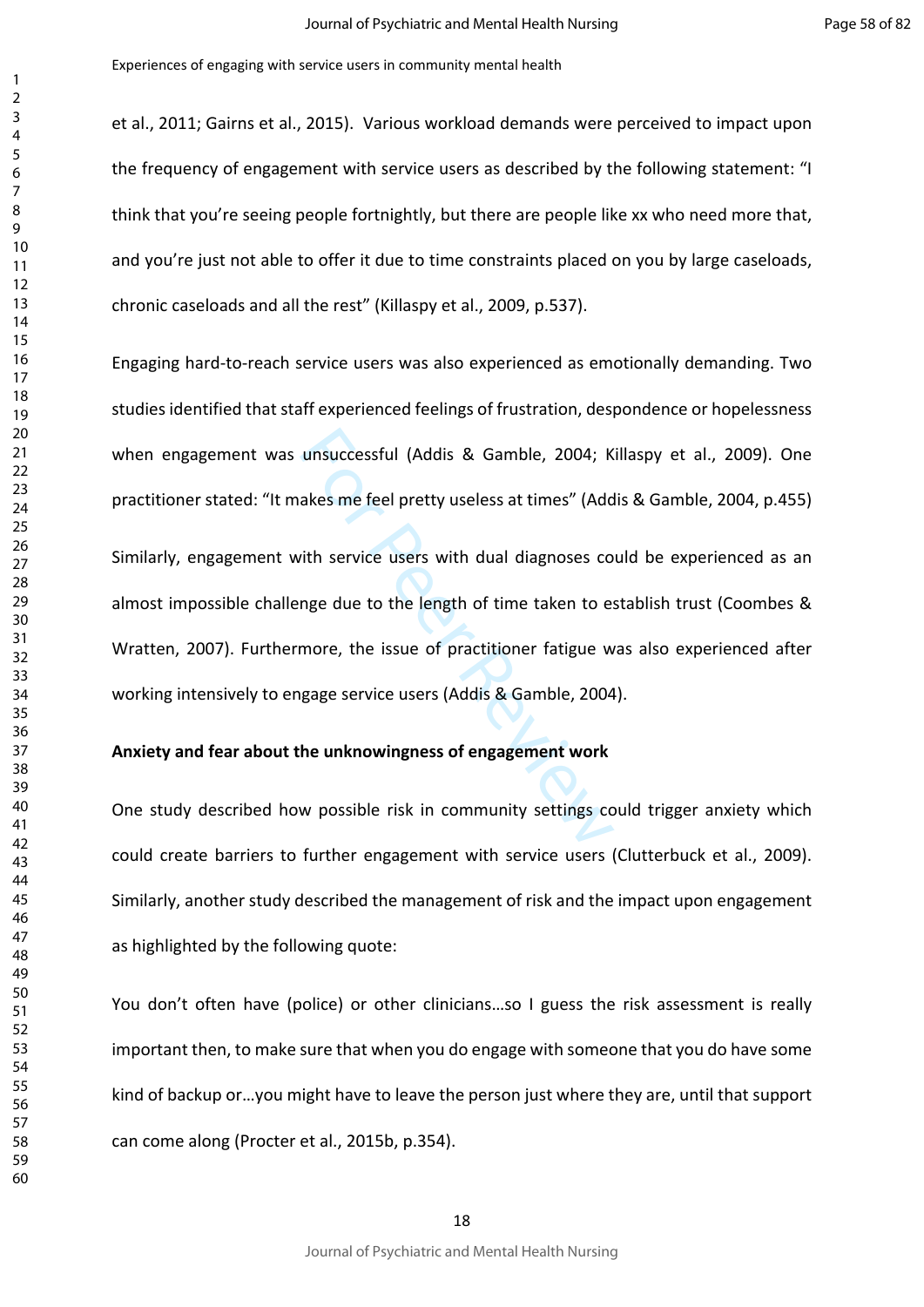$\mathbf{1}$  $\overline{2}$  Experiences of engaging with service users in community mental health

In one study, practitioners expressed anxiety about the potential negative consequences of engagement due to a service user's 'past bad experiences' of mental health services (Hitch 2009, p.486). Moreover, two studies described that risks associated with engagement due to a service user's increased mental health symptoms (Gairns et al., 2015; George et al., 2016). Some practitioners identified that constant vigilance was key prior to and during visits to manage potential risks (George et al., 2016). Such descriptions also emphasise the empathy and sensitivity expressed by practitioners in relation to service user tensions and worries.

## **The chameleon effect- the skill of being adaptable**

t- the skill of being adaptable<br>least weighted analytical theme being info<br>mustn't give up on them", "It's about th<br>curring thread throughout the reviewed<br>we in engaging service users as the proces<br>table. This theme indica The third theme was the least weighted analytical theme being informed from two of the nine descriptive themes "You mustn't give up on them", "It's about the things you do alongside them". There was a recurring thread throughout the reviewed literature to indicate that practitioners were creative in engaging service users as the process could be experienced as challenging and unpredictable. This theme indicated that engagement with service users was not experienced as a single discrete phenomenon.

#### **"You mustn't give up on them"**

Four studies described how using ordinary human qualities and getting to know the service user as a person were viewed as invaluable to engage hard-to-reach service users (Addis & Gamble, 2004; Killaspy et al. 2009; Wright et al., 2011; George et al., 2016). Some practitioners described that there was an element of being human but persistent to allow for active connections. For example: "With a lot of our clients, initially, they don't want any kind of contact with us whatsoever, and we come out regardless of how many times they slam the door in our face. We do it consistently" (George et al., 2016, p.884).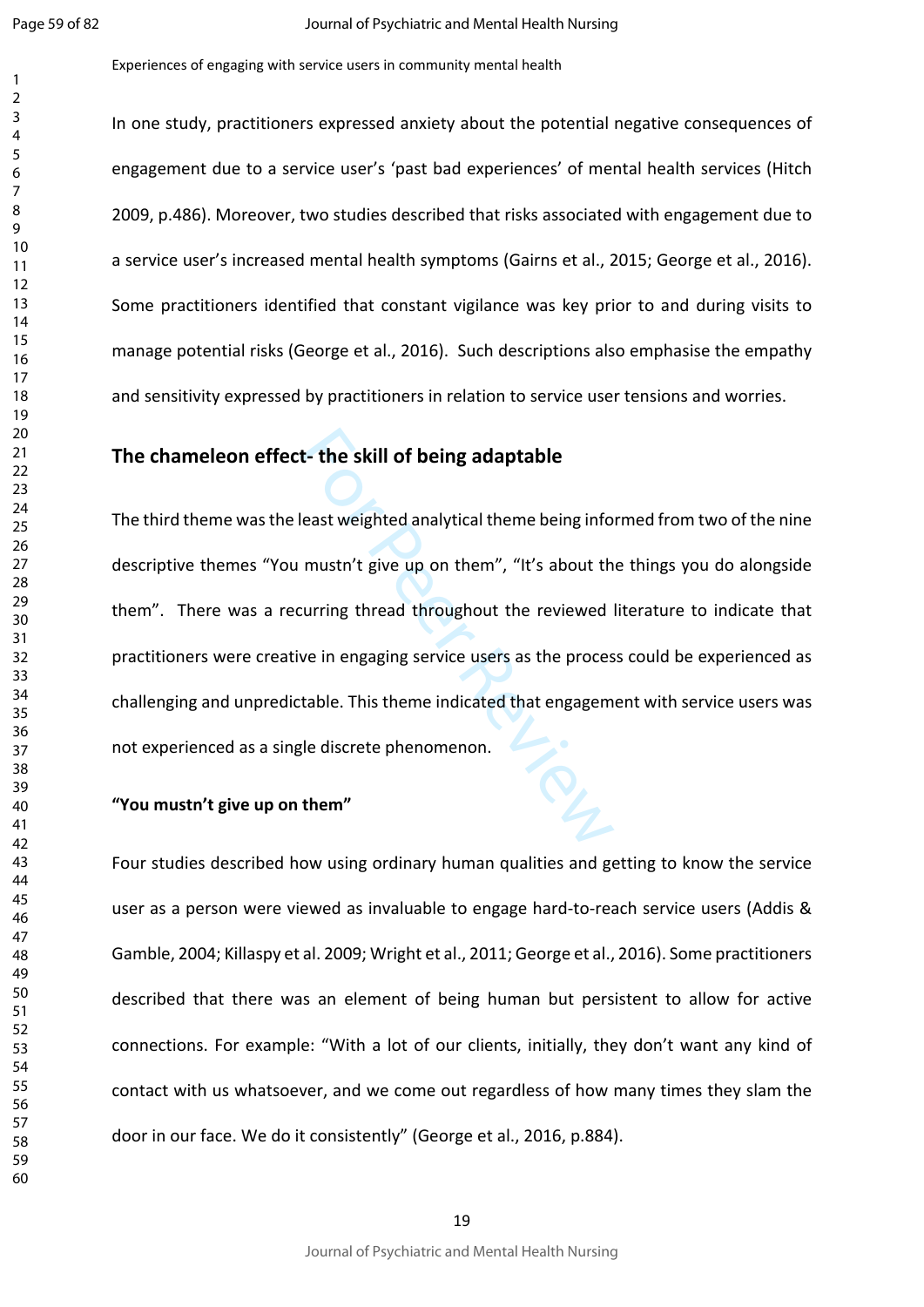Conversely, one study reported how persistent efforts to engage service users was experienced as "forced" at times due to organisational pressures to maintain contact (Hitch, 2009, p.486). Furthermore, this was perceived to pressure staff to engage with service users who may not want services (Hitch, 2009).

#### **"It's about the things you do alongside them"**

eorge et al., 2016). Working alongside<br>their other relevant needs beyond t<br>tant engagement strategy. For example: "<br>dical ways of engaging her. Going to the ely<br>good ways of getting to see her is goin<br>actitioners actively Five studies highlighted how practitioners used creative, flexible and sometimes unconventional methods to engage (Addis & Gamble, 2004; Hitch, 2009; Killaspy et al., 2009; Procter et al., 2015a; George et al., 2016). Working alongside service users to provide practical assistance for their other relevant needs beyond their mental health was emphasised as an important engagement strategy. For example: "Really we've used a lot of non-nursing and non-medical ways of engaging her. Going to the cinema…. getting a pair of trainers…one of the really good ways of getting to see her is going to cafes" (Killaspy et al., 2009, p.535).

Highlighted was how practitioners actively worked alongside family members to engage service users as described by the following quote:

'He agreed to go to hospital with his sister, she'd pop inside and talk to us. And it was a rather unusual way of engaging…It was much better than getting the ambulance and police of course. (Procter et al., 2015a, p.432)

#### **5. Discussion**

From the outset, we aimed to consolidate practitioners' experiences of engagement in community mental health settings. We identified ten papers for this review and inductively developed three analytical themes. Mental health practitioners identified several barriers and facilitators associated with engagement. However, the review finds that humanistic, person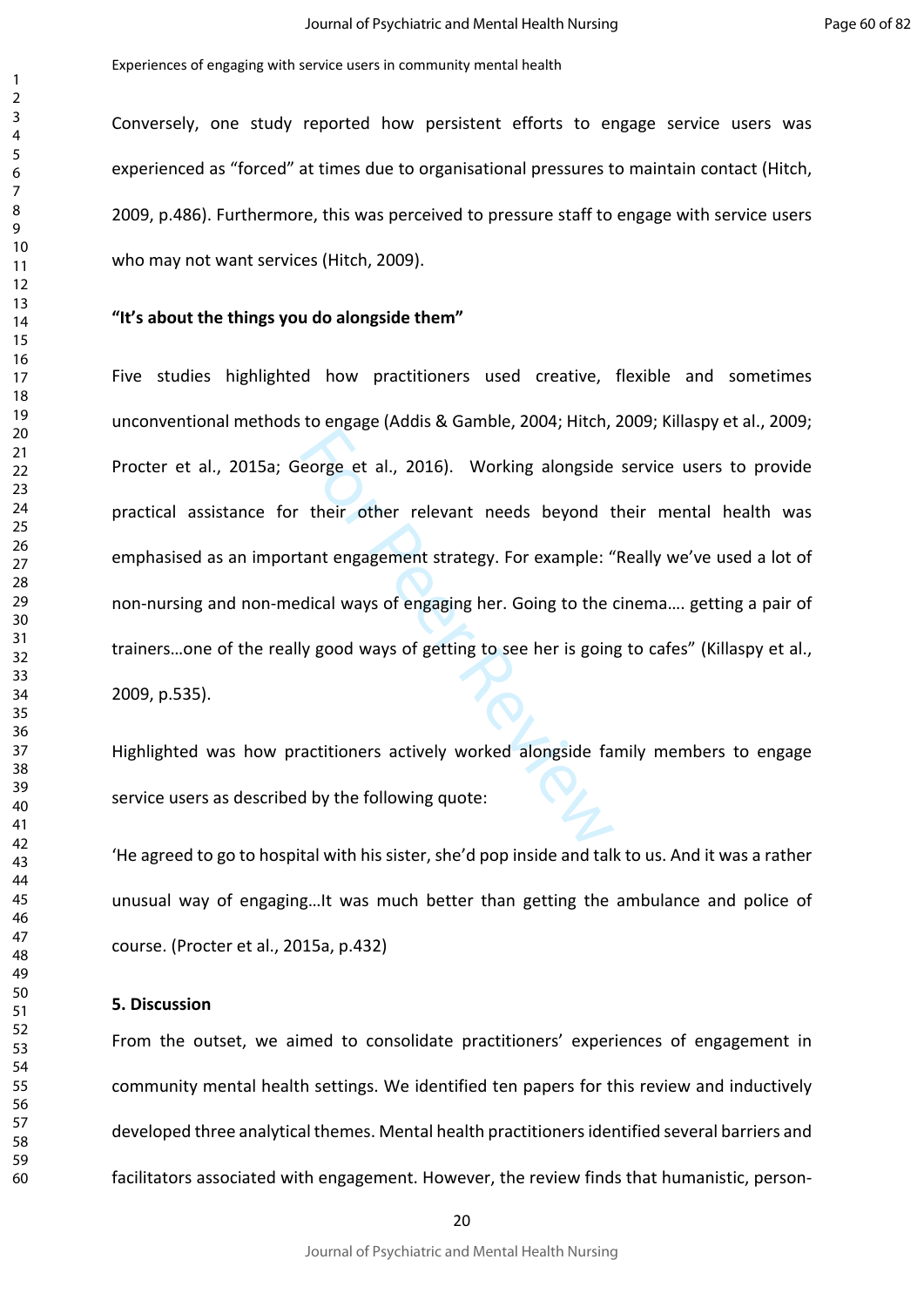Page 61 of 82

 $\mathbf{1}$  $\overline{2}$  $\overline{4}$  $\overline{7}$ 

Experiences of engaging with service users in community mental health

The first theme suggests the emphasis<br>
ere also aware that their efforts to main<br>
d be perceived as coercive or pressuring.<br>
tanding of such pressures and how the<br>
d services.<br>
sed by the Tidal Model is that genuinene<br>
er centred relationships are key to successful engagement. This is in line with the 'Tidal Model' wherein mental health recovery is built upon a genuine human alliance. To engage with an individual rather than *manage*, *treat* or otherwise *fix* their problem is integral to good outcomes (Barker & Buchanan-Barker, 2005). Within the first overarching theme, a trusting, collaborative relationship was identified as the single most important factor in determining whether engagement between practitioners and service users was positive or negative as illustrated by the descriptive theme" And I go with their choices, because they've got rights too". However, although the first theme suggests the emphasis given to the therapeutic alliance, practitioners were also aware that their efforts to maintain contact particularly within AOT contexts could be perceived as coercive or pressuring. This increases the need to further improve understanding of such pressures and how they affect the relationship between service users and services.

A further concept proposed by the Tidal Model is that genuineness is an important feature within engagement (Barker & Buchanan-Barker, 2005). This was paralleled within theme one in which authenticity was central to successful engagement. However, there was a lack of clarification in the reviewed literature about how practitioners maintained professional boundaries. For example, three of the ten studies highlighted how practitioners adopted role duality by sharing aspects of their personal self (Addis & Gamble, 2004; Procter et al., 2015b; George et al., 2016). It could be argued that some practitioners based on previous experiences may place more emphasis to the human aspect of their interactions with service users to establish a more common ground and encourage successful engagement. This is consistent with Egan (2014) who argues that practitioners are more effective when they adopt a position of being themselves. However, whilst maintaining professional boundaries are necessary in mental health settings, purposeful human interactions are regarded as key qualities to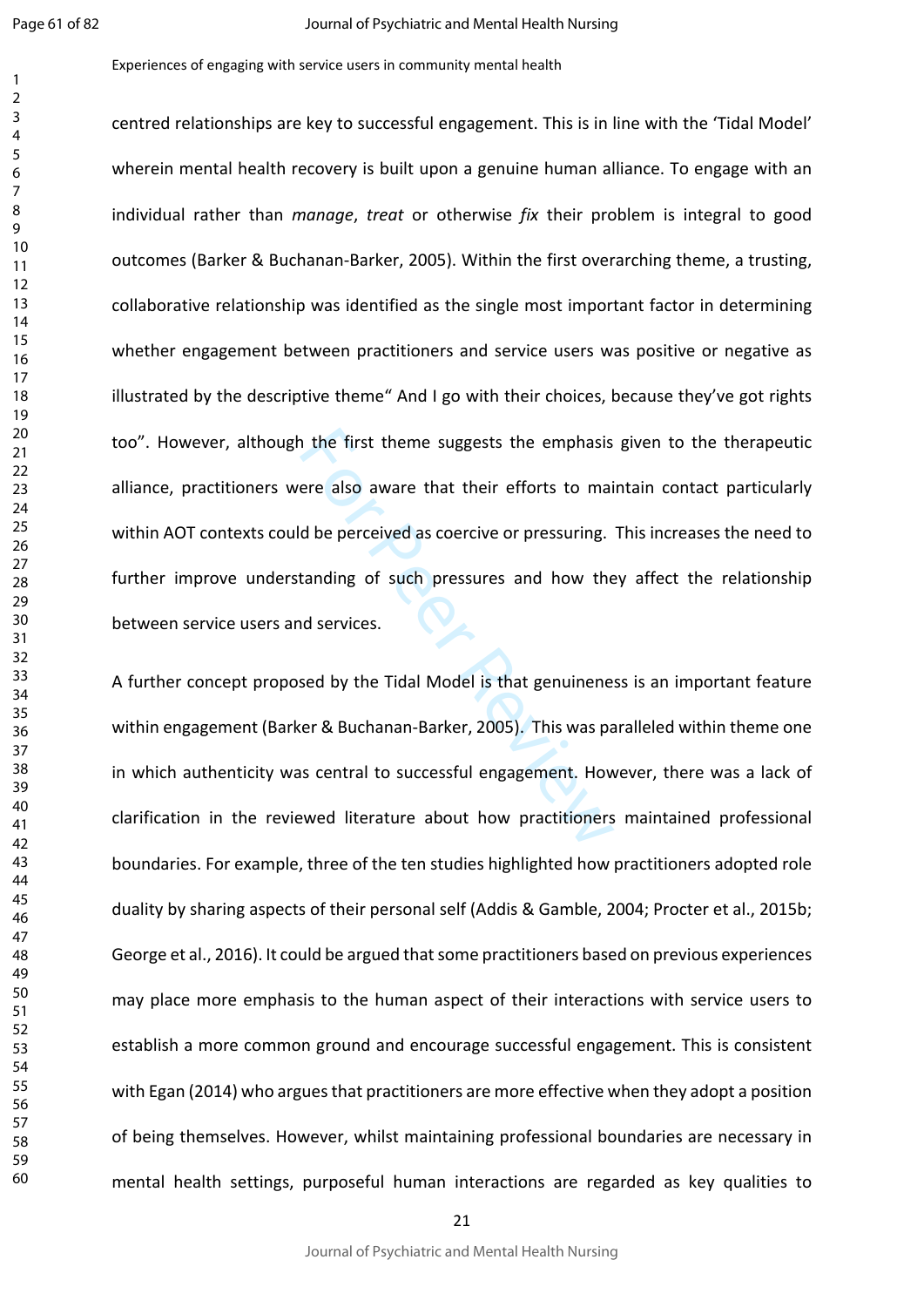effectively engage service users in meaningful partnerships (Clarke & Walsh, 2009). Likewise, the emphasis on ordinary conversation taking place between the professional and the service user may re-shape the relationship, enabling engagement to be transformative and generate new trains of thought rather than just exchanging facts (Zeldin, 2000).

Model further re-iterates the importance<br>
experience their human qualities rather than their<br>
& Buchanan-Barker, 2005). This is an c<br>
th practices as within the second overarc<br>
lustrated by its descriptive theme "I have<br>
o The Tidal Model acknowledges the emotional challenges faced by some practitioners in that he/she may risk subconsciously addressing his/her own feelings rather than those of the service user which may lead to distant forms of care and engagement (Barker & Buchanan-Barker, 2005). The Tidal Model further re-iterates the importance of practitioners accessing debriefing to re-evaluate their human qualities rather than their skills to effectively engage with individuals (Barker & Buchanan-Barker, 2005). This is an ongoing consideration for community mental health practices as within the second overarching theme, practitioners often felt pressured as illustrated by its descriptive theme "I have a got a time restriction, I have got to go and see someone else". Although practitioners had the skills to engage, levels of anxiety and worry due to time pressures, larger caseloads, and risk management considerations could hinder engagement. This is consistent with Kielhofner et al. (2002) in that emotions are important to understanding engagement experiences. However, although 'pushing against barriers' identified varying pressures that practitioners faced to engage service users, it was also perceived to result in engagement that was more outcomeorientated than collaborative. It is suggested that this approach may place further pressure on service users to engage with services with subsequent loss of autonomy and feelings of powerlessness (Priebe et al., 2005). Consequently, further research has suggested that individuals with mental health problems may disengage if they cannot see benefit from the service or if there is a sense of loss of control over their own lives (Kreyenbuhl et al., 2009). Moreover, although practitioners in the reviewed studies did not explicitly describe mandated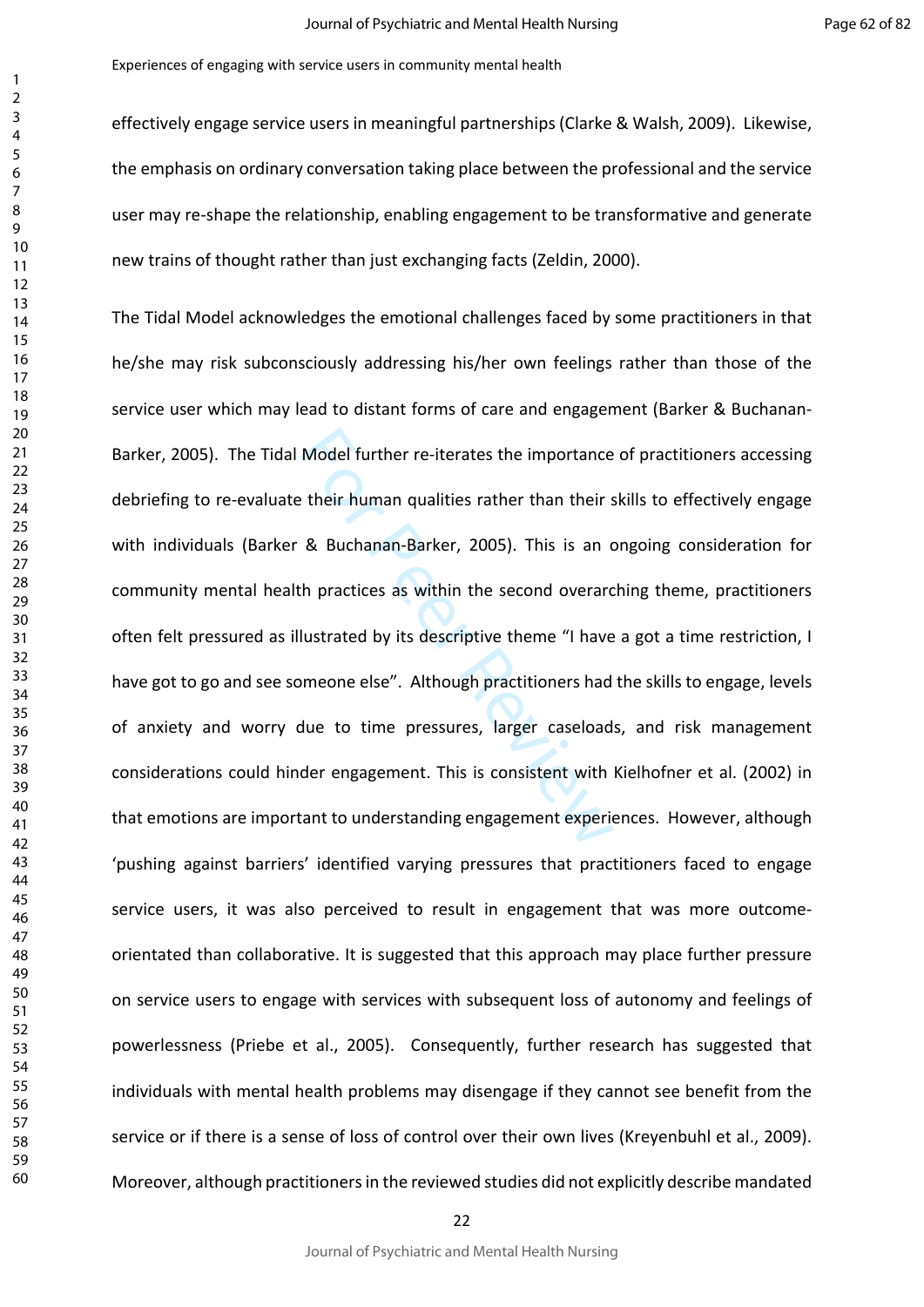Page 63 of 82

 $\mathbf{1}$  $\overline{2}$  $\overline{4}$  $\overline{7}$ 

Experiences of engaging with service users in community mental health

community treatment such as Community Treatment Orders, it is claimed that such approaches can create further barriers to contact with services (Sweeney et al., 2015). In contrast, mental health practices that embrace service user autonomy and decision making are suggested to facilitate greater engagement (Priebe et al., 2005).

ce user's immediate needs. Furthermore<br>
ience as a fluid, dynamic process that ackr<br>
eds as well as longer-term developmenta<br>
rker, 2010). However, there was no exp<br>
efined within the reviewed literature. Not<br>
egarded to b A further consideration within the Tidal Model is its notion of the 'helpful helper' (Barker & Buchanan-Barker, 2005, p.134). In this instance, it is argued that the practitioner as 'helpful helper' is aware that there is not a one-size-fits-all approach and to only do what needs to be done to meet the service user's immediate needs. Furthermore, this practical approach recognises human experience as a fluid, dynamic process that acknowledges the importance of critical, short-term needs as well as longer-term developmental care to support recovery (Barker & Buchanan-Barker, 2010). However, there was no explicit discussion of how a practitioner's role was defined within the reviewed literature. Notwithstanding, a role within mental health teams is regarded to be a multi-dimensional one with practitioners taking on several different roles that overlap with those of other professional groups (Newbigging, 2004). Indeed, it was consistent within the third theme that engagement was experienced as successful when practitioners were flexible whether it be the social, practical, economic or clinical needs of the service user. The latter point is supported by Repper and Perkins (2003) in that practitioners are pivotal to linking service users to other services or providing practical help to reduce social exclusion. Practitioners working within AOT contexts would take on multiple positions/roles that appeared to be similar to advocacy, family work and social support depending on individual needs of service users (Addis & Gamble, 2004; Hitch, 2009; Wright et al., 2011; George et al., 2016).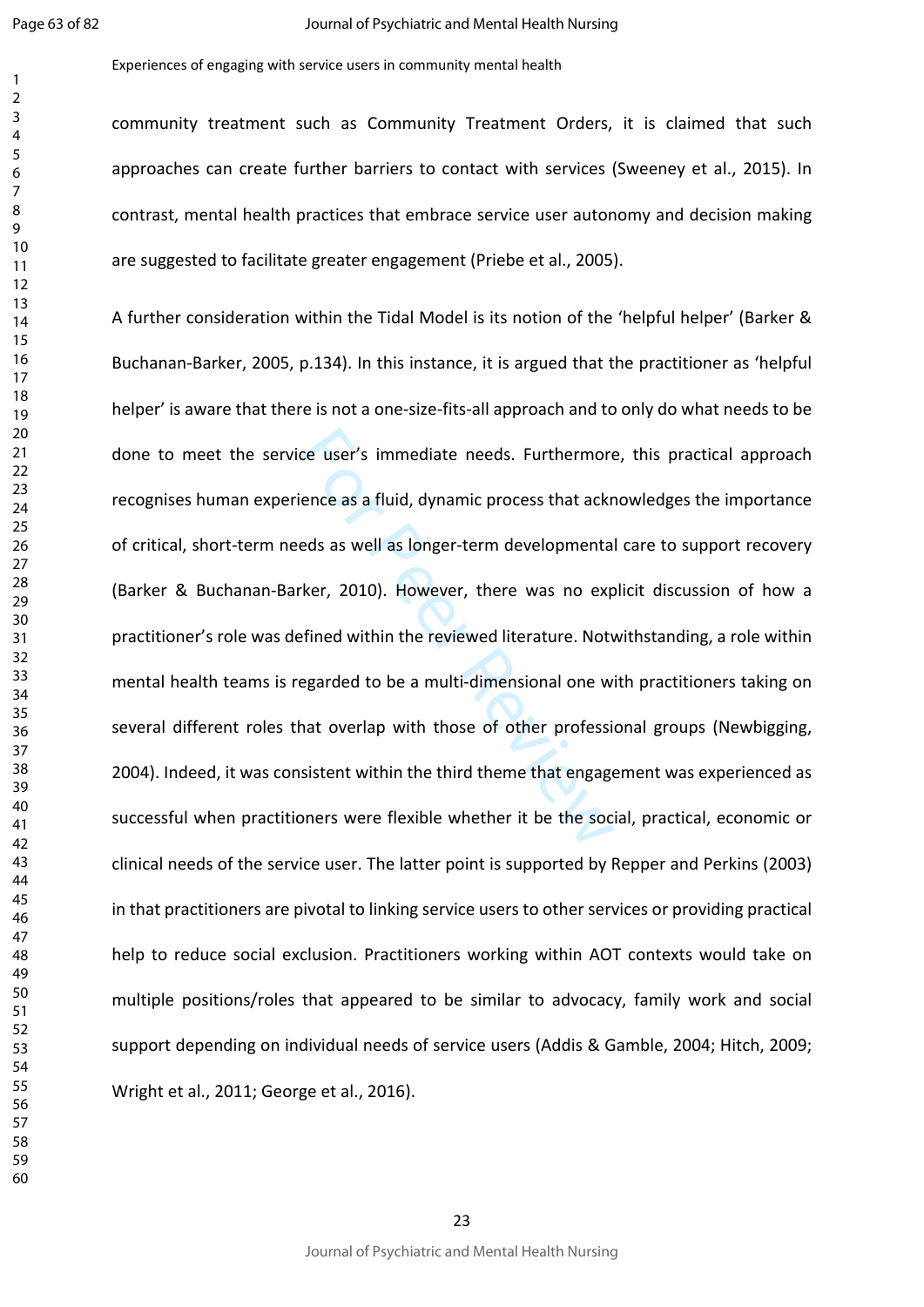rceived as pressuring staff to make conners (Hitch, 2009). Hence, there is a potentiansed on mutual trust with the need to maximum<br>sed on mutual trust with the need to maximum<br>the move realistic expectations for mental hea AOTs have been found to be more successful than CMHTs in engaging service users due to smaller caseloads (Killaspy, 2007; Killaspy et al., 2009). However, some care must be taken in considering the wider organisational impacts of such services. Although AOTs have been mostly welcomed by service users and their families, it could be argued by their 'assertive' nature that this leads to different engagement strategies being used including persuasion to compulsion (Molodynski, Rugkasa & Burns, 2010). Within the descriptive theme "You mustn't give up on them", practitioners were critical of the assertive outreach model on engagement as this was generally perceived as pressuring staff to make connections with service users who may not want services (Hitch, 2009). Hence, there is a potential tension between building a therapeutic alliance based on mutual trust with the need to manage risk and potentially implement mandated community treatment orders. The latter point needs further explicit acknowledgement to allow realistic expectations for mental health staff and service users.

#### **6. Limitations**

Upon application of the CASP quality appraisal tool, lower quality studies were included in this review to further allow for richer insights of engagement to be understood as experienced by practitioners across community mental health settings. However, although this review specifically sought to highlight practitioner perspectives, it acknowledged that engagement may be experienced and understood differently by service users. It is possible that practitioners may experience genuineness, flexibility and collaboration as effective qualities when service users are agreeable to engagement. However, many widely held assertions about engagement are not based upon consistent evidence (O' Brien et al., 2009; Doyle et al., 2015). Given that a universal definition of engagement is not fully agreed upon, more detailed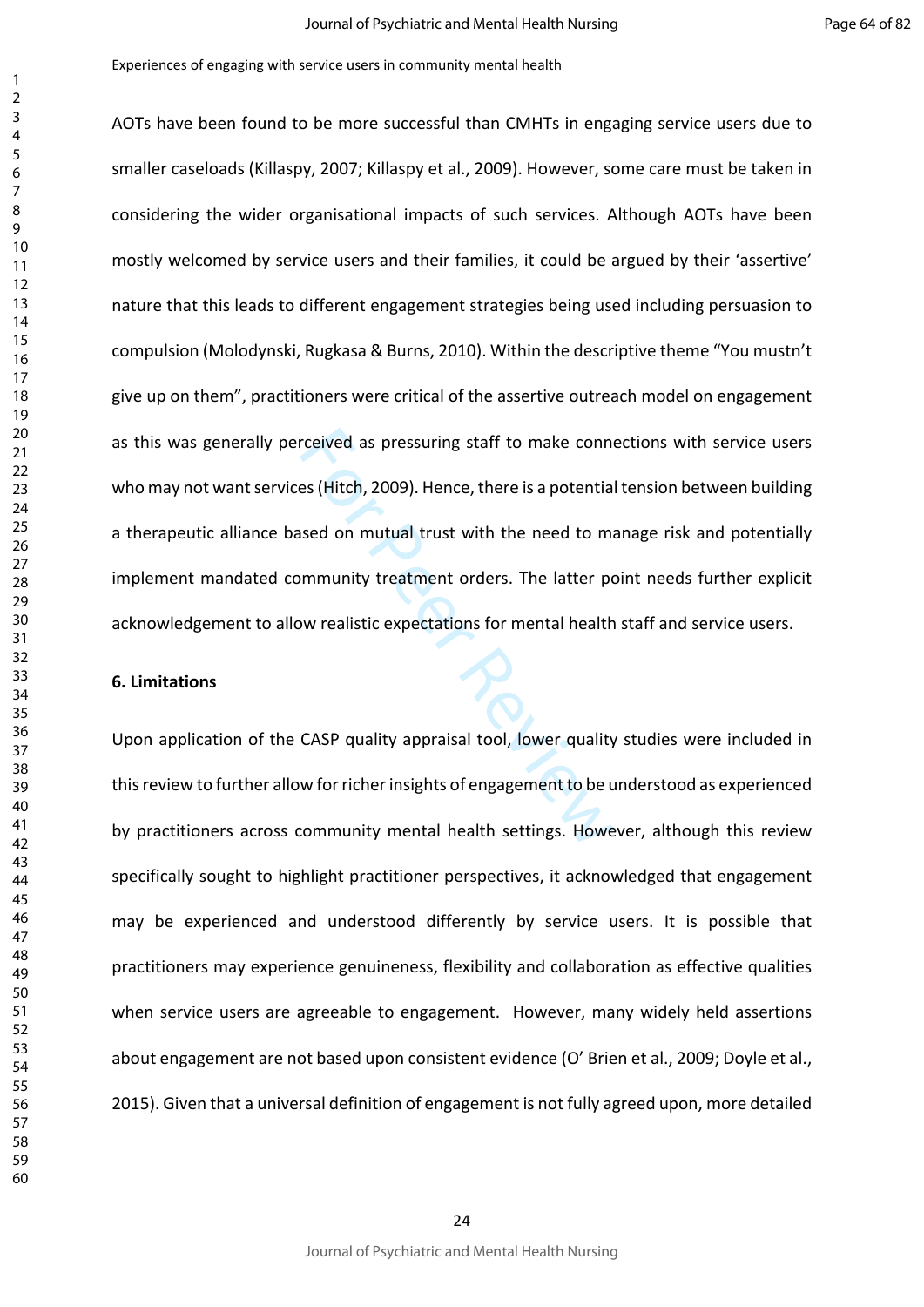$\mathbf{1}$  $\overline{2}$  Experiences of engaging with service users in community mental health

investigation is needed to further understand how engagement works for individuals who do not fully accept services.

It the review process were used to m<br>and biases to influence the review's<br>ber of studies included in the review for the<br>08) state that six to eight studies should<br>r of studies may have provided furthe<br>of qualitative eviden The potential influence of the lead author's experiences as a mental health nurse in community mental health services are acknowledged. The analysis and synthesis of the qualitative evidence being conducted by the first author only is acknowledged as a further limitation of the review process and thus may introduce reviewer's bias. However, regular and frank discussions with the research team, who are from clinical and non-clinical backgrounds, throughout the review process were used to minimise the potential for individual assumptions and biases to influence the review's overall findings. Another limitation is the low number of studies included in the review for thematic synthesis. Although Thomas and Harden (2008) state that six to eight studies should be adequate for such a review, a larger number of studies may have provided further themes. However, this highlights the paucity of qualitative evidence examining mental health practitioner's perspectives of engagement and that the evidence-base needs to be further expanded upon within this topic area. Moreover, although this review used clear inclusion/exclusion criteria and a broad search strategy, services are continuing to change. For example, UK based community mental health services have changed over the last ten years with AOTs being gradually decommissioned or integrated into CMHTs (Gilburt, 2015; Firn, White, Hubbeling & Jones, 2018). It is thus possible that some published reports around more recent community mental health initiatives may have been missed from the searches.

A final limitation is that the engagement experiences of carers, families and other service users within mental health services were not considered. Given the importance of the two-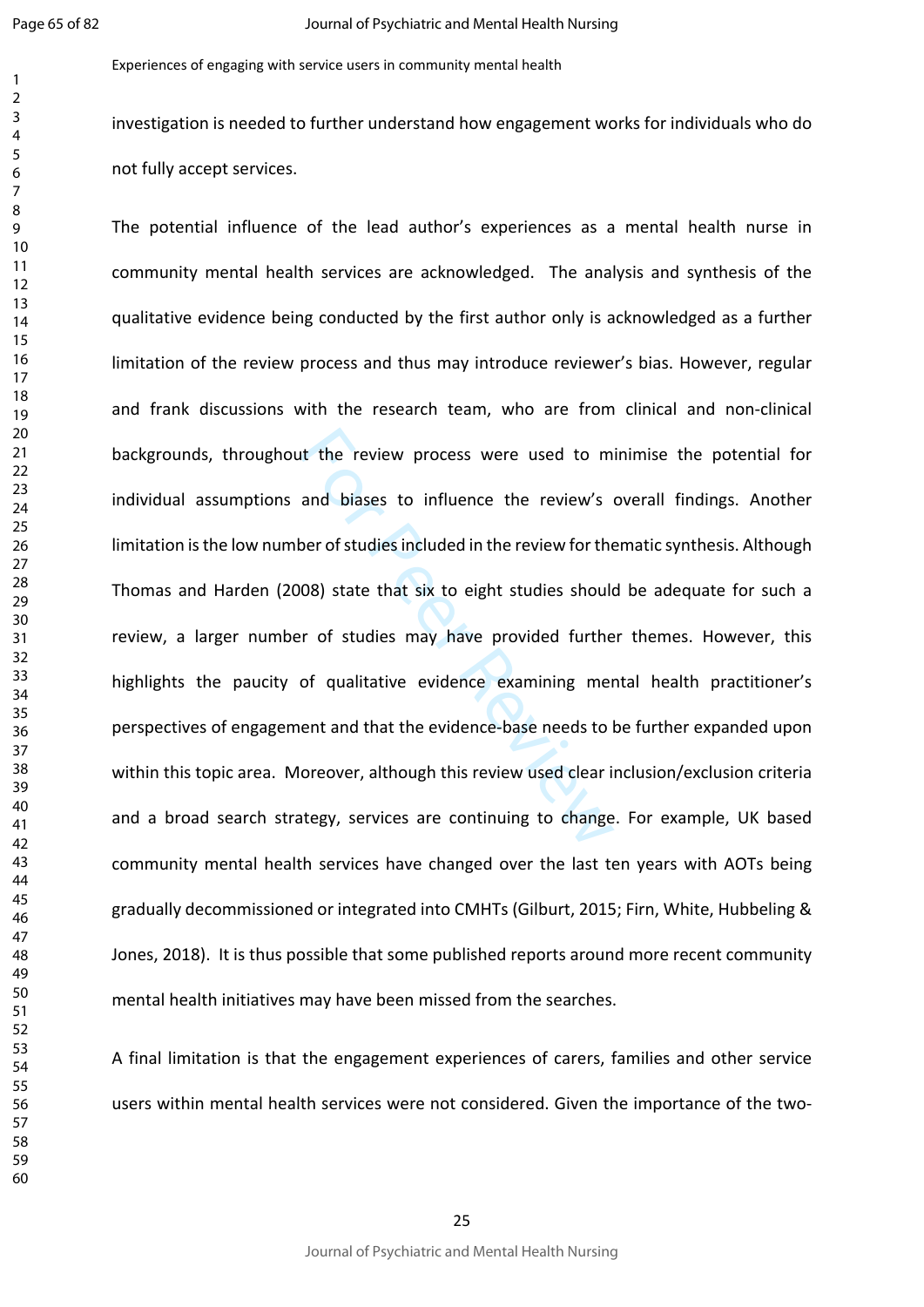way relationship between staff, service users and families/carers, future research could consider integrating findings regarding engagement from these group's perspectives.

#### **6.1 Implications for research and practice**

between the systematic guidance arous<br>portant to be mindful of the applicability<br>s most included studies focused on engancer has been a reduction in the specialist<br>ices or integration of some functions into<br>EISs have retai The findings indicate that mental health professionals see engagement with service users as complex, multi-dimensional, person-centred and includes practical and social approaches as well as clinical interventions. Due to an increasing emphasis within contemporary nurse education around collaborative, person-centred and relationship building approaches (Nursing and Midwifery Council, 2019), registered mental health nurses and other professionals would benefit from further systematic guidance around engagement strategies. Notwithstanding, it is important to be mindful of the applicability of the review's findings to wider service contexts as most included studies focused on engagement in AOT or CMHT settings. Furthermore, there has been a reduction in the specialist remit of AOTs due to the dismantling of such services or integration of some functions into CMHTs (Firn et al., 2013; Gilburt, 2015). Although EISs have retained a distinct function, some of these services have

also been integrated into CMHTs and now provide care for people aged between 14 and 65 years (NHS England, 2016). This has important implications for practitioners working within traditionally youth-focused services such as EIS in utilising engagement skills that best fit with people of varying ages. Additionally, less is known about the engagement experiences of practitioners working within specialist settings such as EIS. Given the paucity of qualitative evidence that focuses on the engagement practices of EIS practitioners (Tindall, Simmons, Allott & Hamilton, 2018), there is a need to gain deeper insights of such experiences within this setting. Future research should aim to qualitatively explore EIS practitioner's experiences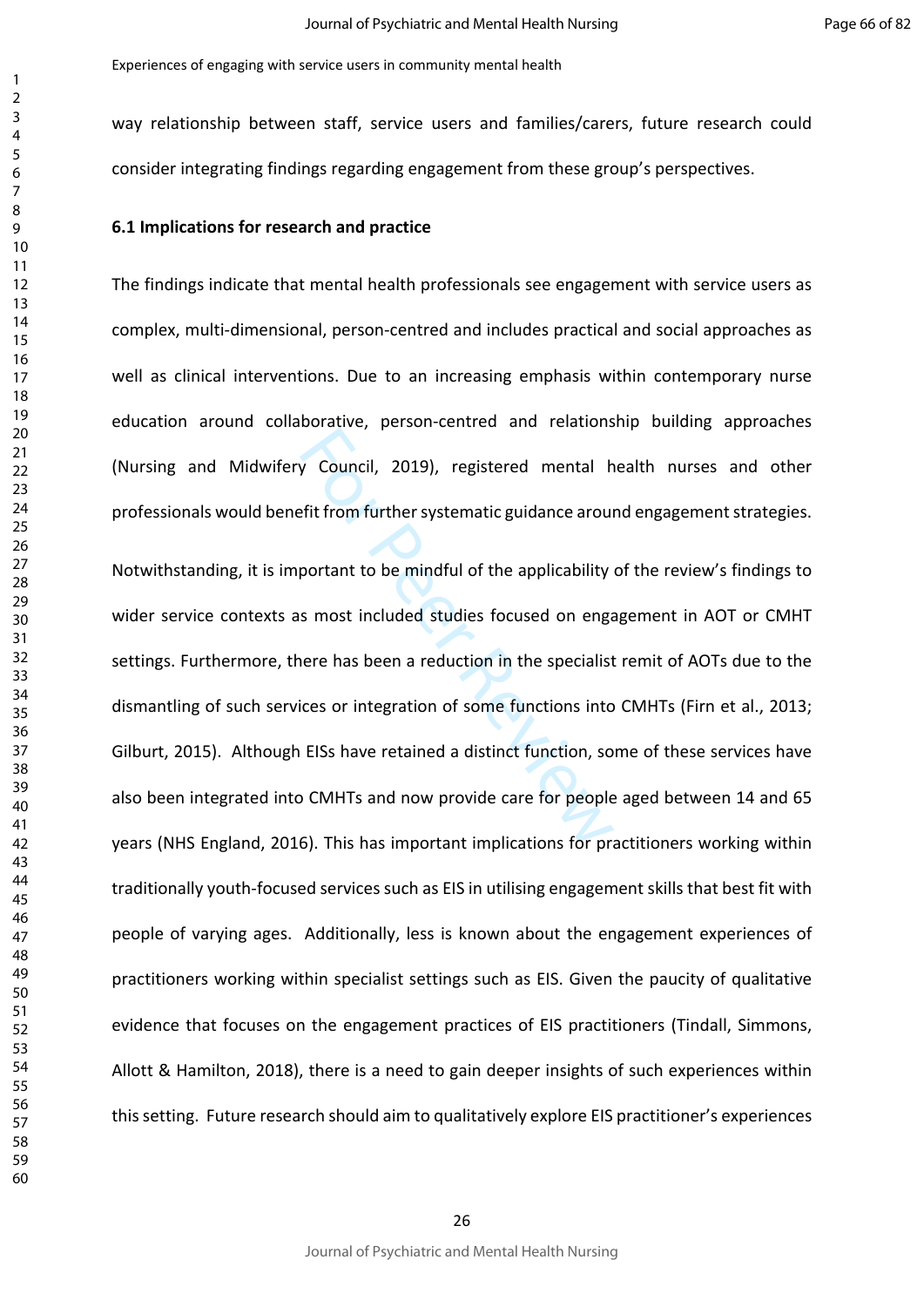$\mathbf{1}$ 

Experiences of engaging with service users in community mental health

of engagement for which it is hoped will add to the knowledge-base about what contributes to successful engagement.

#### **7. Conclusion**

e with service users in a range of commund<br>gagement. Furthermore, it has been ide<br>is not solely focused on clinical interventic<br>ds. However, the professional challenge<br>t characterised by issues including time p<br>nsideration This review has aimed to understand mental health practitioners' experiences of engagement with service users with the intention of providing actionable knowledge for successful engagement approaches across a range of community mental health settings. The findings confirm the importance that mental health practitioners place on being person-centred, collaborative and creative with service users in a range of community mental health settings to enable successful engagement. Furthermore, it has been identified how practitioners ensure that engagement is not solely focused on clinical interventions but that also addresses social and practical needs. However, the professional challenge is being able to maintain engagement in a context characterised by issues including time pressures, larger caseloads and risk management considerations and the service user's perception of time and priorities.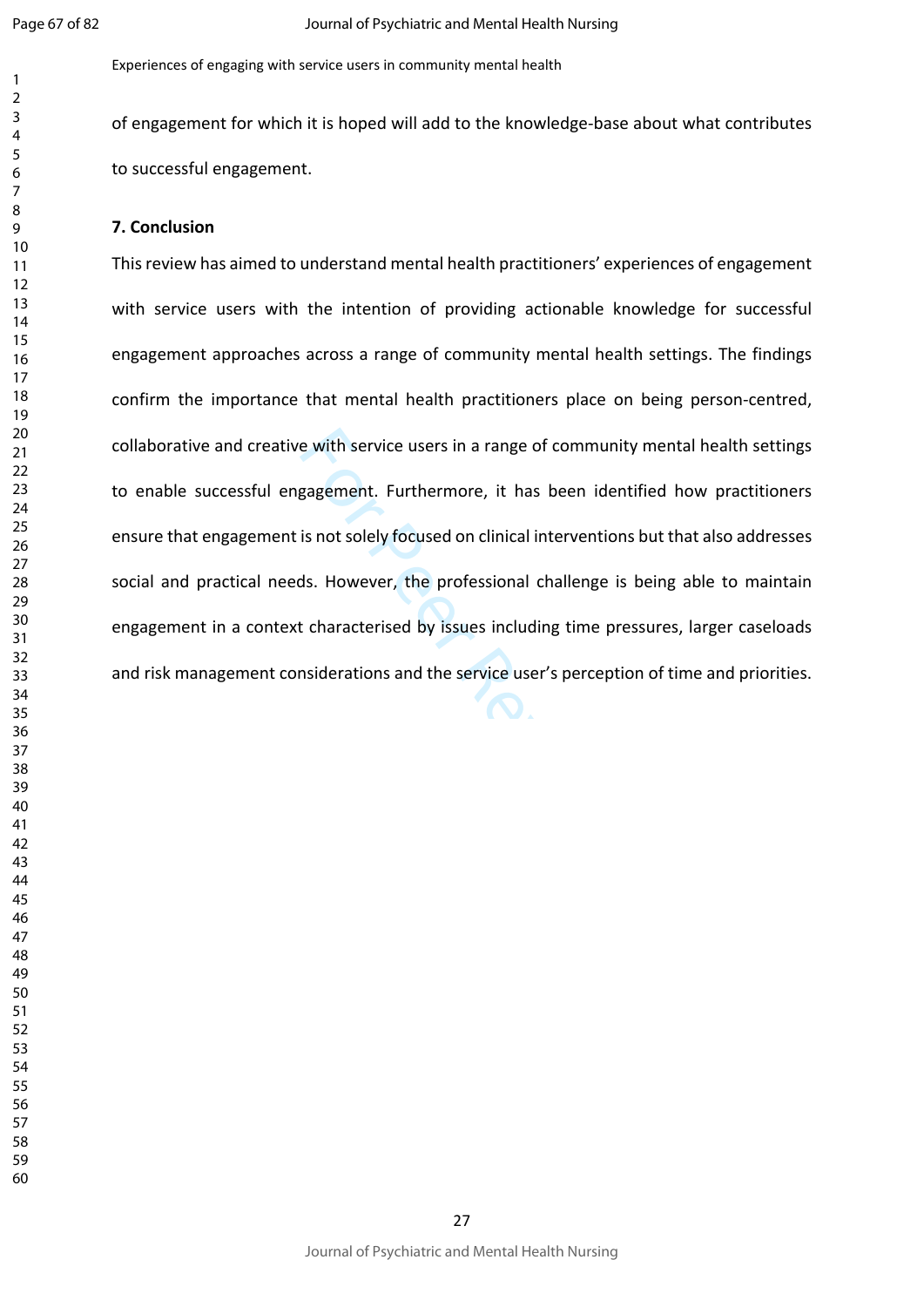#### **References**

- Adam, R., Tilley, S. & Pollock, L. (2003). Person first: what people with enduring mental disorders value about community psychiatric nurses and CPN services. *Journal of Psychiatric and Mental Health Nursing, 10,* 203-212.
- Addis, J. & Gamble, C. (2004). Assertive outreach nurses' experience of engagement. *Journal of Psychiatric and Mental Health Nursing, 11*, (4), 452-460.
- Aveyard, H., Payne, S. & Preston, N. (2016). *A post-graduate's Guide to Doing a Literature Review in Health and Social Care.* Berkshire, England: Open University Press.
- Barker, P. & Buchanan-Barker, P. (2005). *The Tidal Model: A Guide for Mental Health Professionals*. London: Routledge.
- Preston, N. (2016). *A post-graduate's Guid*<br>*d Social Care.* Berkshire, England: Open Ur<br>arker, P. (2005). *The Tidal Model: A Guide*<br>m: Routledge.<br>arker, P. (2010). The Tidal Model of Ment.<br>ation in Acute Care Settings. Barker, P. & Buchanan- Barker, P. (2010). The Tidal Model of Mental Health Recovery and Reclamation: Application in Acute Care Settings. *Issues in Mental Health Nursing, 31,* 171-180.
- Bertolote, J. & McGorry, P. (2005) Early intervention and recovery for young people with early psychosis: consensus statement. *British Journal of Psychiatry 187 (ss48)* s116 s119.
- Booth, A., Papaioannou, D. & Sutton, A. (2012). *Systematic Approaches to a Successful Literature Review*. London, United Kingdom: Sage.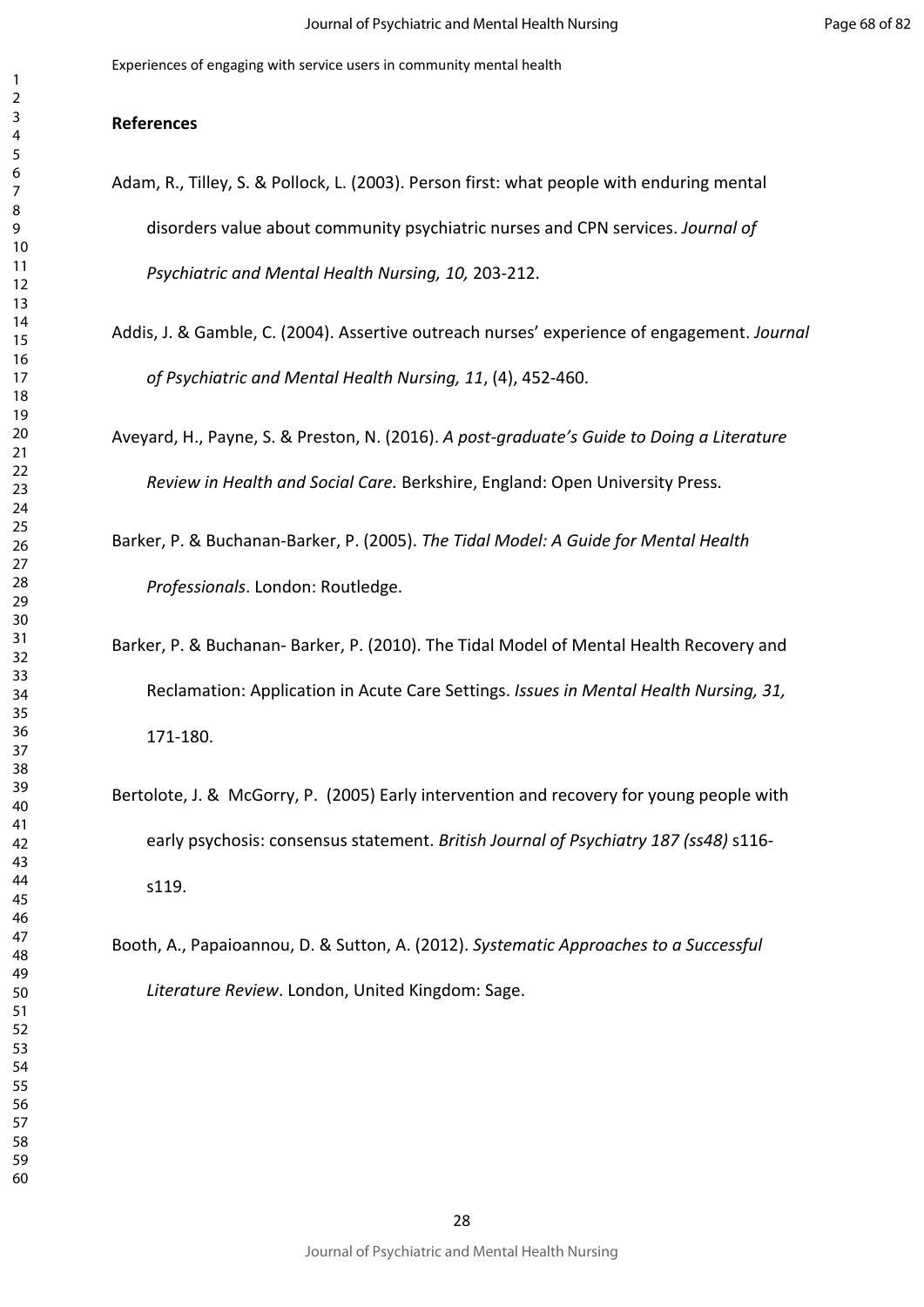- Bright, F.A., Kayes, N.M., Worrall, L. & McPherson, K.M. (2015). A conceptual review of engagement in healthcare and rehabilitation*. Disability and Rehabilitation*, 37 *(8),* 643- 654.
- Burns, T. & Firn, M. (2002). *Assertive Outreach: A Manual for Practitioners*. Oxford, United Kingdom: Oxford University Press.
- Buston, K. (2002). Adolescents with mental health problems: What do they say about health services? *Journal of Adolescence, 25,* 231-242.

C. G. & Johnstone, E.C. (1999). Suicide and u<br>a case-control study using the psychologi<br>ine, 29, 1141-1149.<br>D. Fundamentals of Mental Health Nurs<br>iversity Press.<br>, Orford, J., Copello, A., Preece, M., Birchy<br>e attitudes of Cavanagh, J.T., Owens, D.G. & Johnstone, E.C. (1999). Suicide and undetermined death in south east Scotland: a case-control study using the psychological autopsy method. *Psychological Medicine, 29,* 1141-1149.

- Clarke, V. & Walsh, A. (2009). *Fundamentals of Mental Health Nursing*. Oxford, United Kingdom: Oxford University Press.
- Clutterbuck, R., Tobin, D., Orford, J., Copello, A., Preece, M., Birchwood, M. & McGovern, D. (2009). Exploring the attitudes of staff working within mental health settings toward clients who use cannabis. *Drugs: Education, Prevention & Policy, 16*(4), 311-327.
- Coombes, L. & Wratten, A. (2007). The lived experience of community mental health nurses working with people who have dual diagnosis: A phenomenological study. *Journal of Psychiatric and Mental Health Nursing, 14*(4), 382-392.

Critical Appraisal Skills Programme (CASP). (2002). *Ten Questions to Help You Make Sense of Qualitative Research*. Oxford, United Kingdom: Critical Appraisal Skills Programme.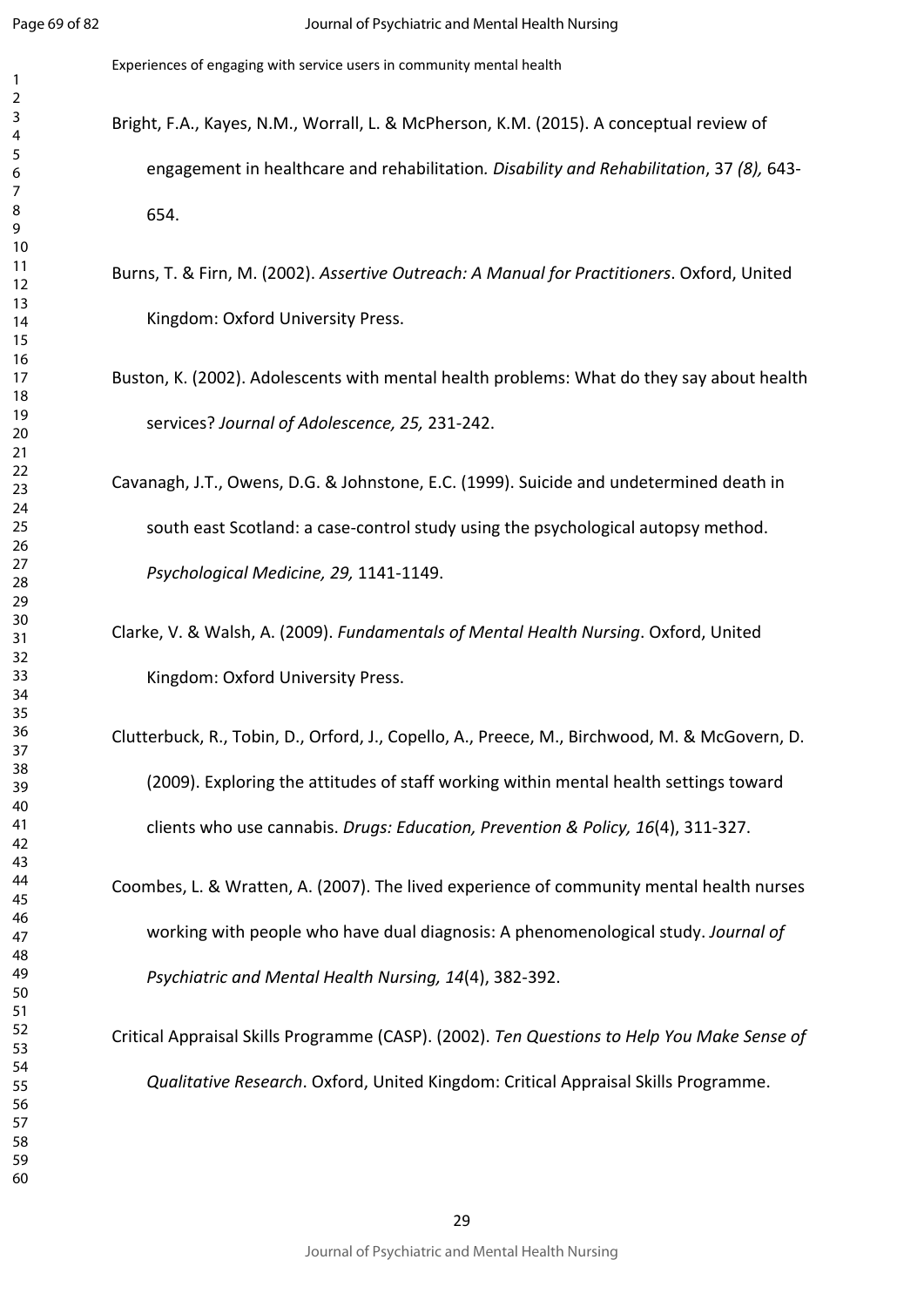Critical Appraisal Skills Programme (CASP). (2018). *CASP Mixed Methods Review Checklist: An Amended Appraisal Tool.* Oxford, United Kingdom: Critical Appraisal Skills Programme.

Department of Health (2019). *The Long-Term NHS Plan*. London: TSO.

- Dixon-Woods, M., Sutton, A., Shaw, R., Miller, T., Smith, J., Young, B. & Jones, D. (2007). Appraising qualitative research for inclusion in systematic reviews: A quantitative and qualitative comparison of three methods. *Journal of Health Services Research and Policy, 12* (1), 42-47.
- on or three incritios, Journal by Inciting Service International Cylical Service Inc.<br>
19 Increment Service Inc.<br>
19 Increment Service Inc.<br>
19 Increment Service Inc.<br>
19 Increment Service Inc.<br>
19 Increment Service Inc.<br> Doyle, R., Turner, N., Fanning, F., Brennan, D., Renwick, L., Lawlor, E. & Clarke, M. (2014). First-Episode Psychosis and Disengagement From Treatment: A Systematic Review*. Psychiatric Services, 65* (5), 603-611.
- Ebrahim, S., Glascott, A., Mayer, H. & Gair, E. (2018). Recovery Colleges; how effective are they? *The Journal of Mental Health Training, Education and Practice, 13* (4), 209-218.
- Egan, G. (2014). *The Skilled Helper: A Client-Centred Approach*. (10<sup>th</sup> ed). Hampshire, UK: Cengage Learning.
- Firn, M., Hindhaugh, K., Hubbeling, D., Davies, G., Jones, B., & White, S.J. (2013). A dismantling study of assertive outreach services: comparing activity and outcomes following replacement with the FACT model. *Social Psychiatry and Psychiatric Epidemiology, 48*, 997–1003.
- Firn, M., White, S.J., Hubbeling, D. & Jones, B. (2018). The replacement of assertive outreach services by reinforcing local community teams: a four-year observational study. *Journal of Mental Health, 27* (1), 4-9.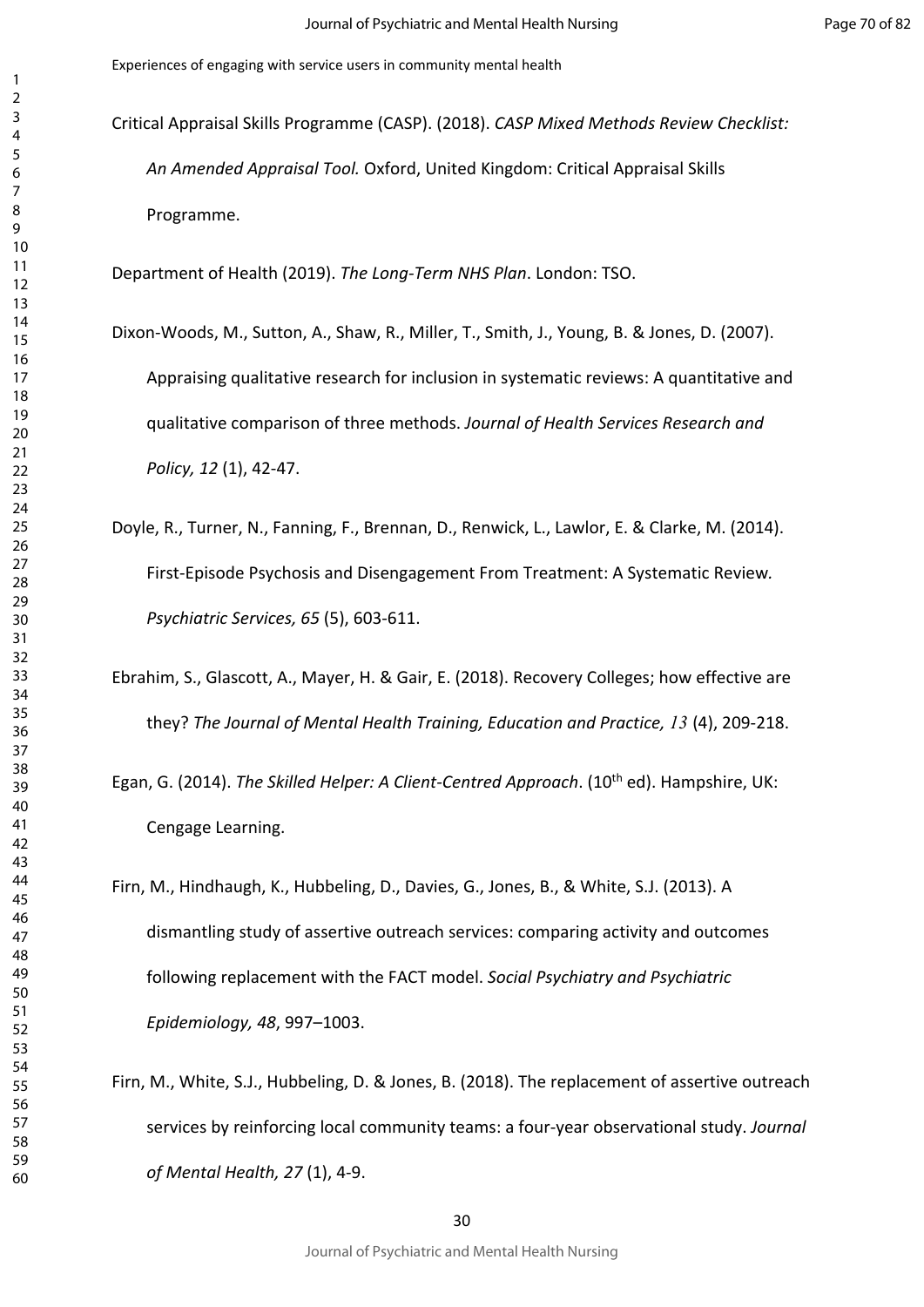$\mathbf{1}$ 

Experiences of engaging with service users in community mental health

- Gairns, S., Alvarez-Jimenez, M., Hulbert, C., McGorry, P., & Bendall, S. (2015). Perceptions of clinicians treating young people with first-episode psychosis for post-traumatic stress disorder. *Early Intervention in Psychiatry, 9*(1), 12-20.
- George, M., Manuel, J., Gandy-Guedes, M., McCray, S., & Negatu, D. (2016). "Sometimes what they think is helpful is not really helpful": Understanding engagement in the program of assertive community treatment (PACT). *Community Mental Health Journal, 52*(8), 882-890.

Gilburt, H. (2015). *Mental Health under Pressure*. London: The King's Fund.

- Il Health under Pressure. London: The King<br>1. & Christensen, H. (2010). Perceived barr<br>seeking in young people: a systematic revi<br>nces of engagement in occupations and as<br>Journal of Occupational Therapy, 72(11), <sup>2</sup><br>8. & D Gulliver, A., Griffiths, K.M. & Christensen, H. (2010). Perceived barriers and facilitators to mental health help-seeking in young people: a systematic review. *BMC Psychiatry, 10:* 113.
- Hitch, D. (2009). Experiences of engagement in occupations and assertive outreach services. *The British Journal of Occupational Therapy, 72*(11), 482-490.
- Jakimowicz, S., Stirling, C. & Duddle, M. (2015). An investigation into factors that impact patients' subjective experiences of nurse led clinics. A qualitative systematic review. *Journal of Clinical Nursing, 24 (*1-2), 19-33.

Kielhofner, G. Borell, L., Friedheim, L., Goldsten, K., Helfrich, C., Jonsson, H., Josephsson, S., Mallison, T. & Nygard, L. (2002). Crafting occupational life: In: G. Kielhofner, (Ed.)., *A model of human occupation: theory and application (3<sup>rd</sup> ed). Baltimore, USA: Lippincott,* Williams & Wilkins.

Killaspy, H. (2007). Assertive treatment in psychiatry. *British Medical Journal, 335,* 311-312.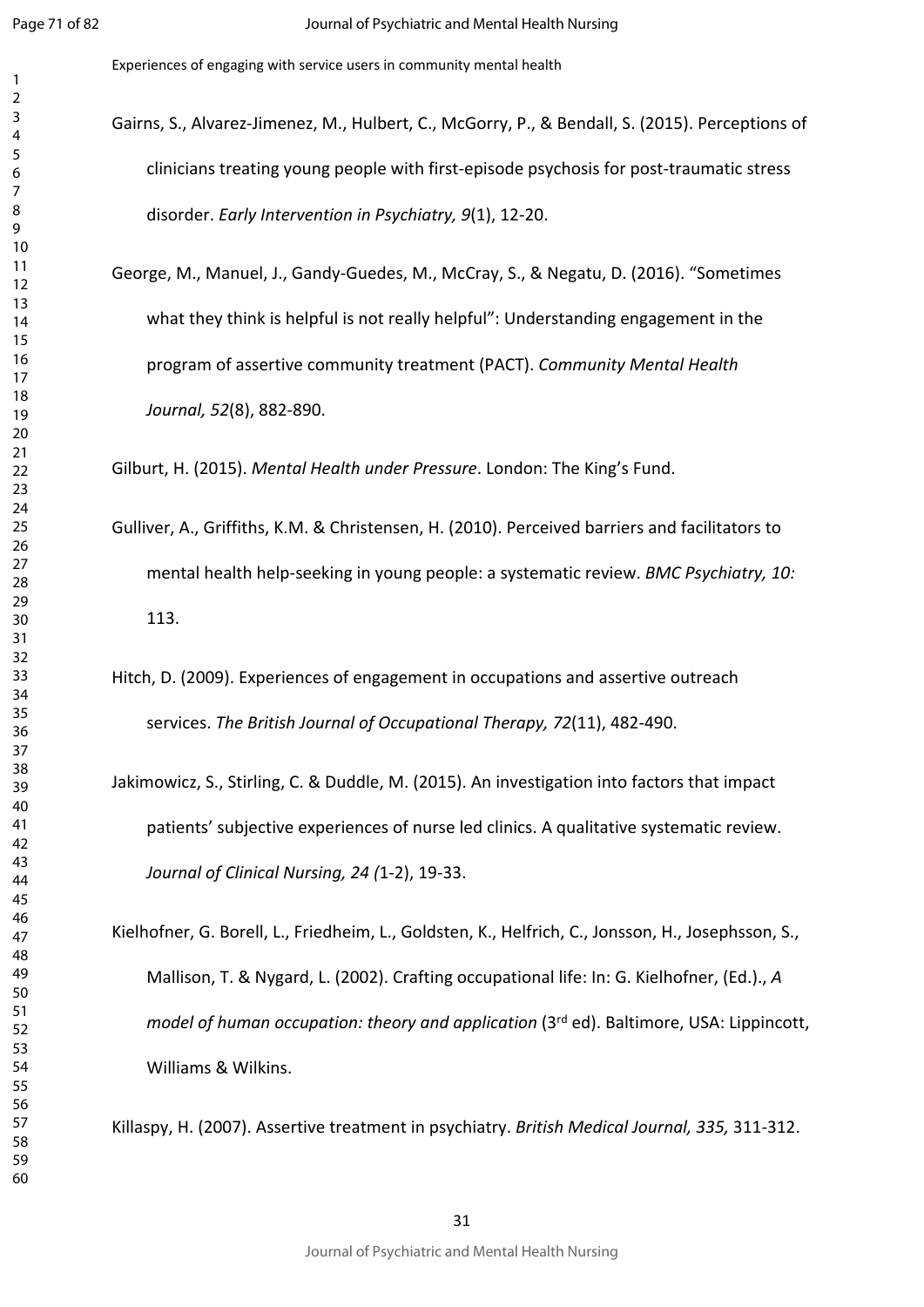- Killaspy, H., Johnson, S., Pierce, B., Bebbington, P., Pilling, S., Nolan, F. & King, M. (2009). Successful engagement: a mixed methods study of the approaches of assertive community treatment and community mental health team in the REACT trial. *Social Psychiatry Epidemiology, 44,* 532-540.
- Kreyenbuhl, J. Nossel, I.R. & Dixon, L.B. (2009). Disengagement from mental health treatment among individuals with schizophrenia and strategies for facilitating connections to care: a review of the literature. *Schizophrenia Bulletin, 35*, 696-703.
- Lal, S. & Malla, A. (2015). Service Engagement in First-Episode Psychosis: Current Issues and Future Directions. *Canadian Journal of Psychiatry, 60* (8), 341-345.
- Loughlin, M., Bucci, S., Brooks, J. & Berry, K. (2020). Service users' and carers' experiences of engaging with early intervention services: A meta- synthesis review. *Early Intervention in Psychiatry, 14,* 20-36.
- Service Engagement in First-Episode Psyc<br>
anadian Journal of Psychiatry, 60 (8), 341-<br>
rooks, J. & Berry, K. (2020). Service users' a<br>
intervention services: A meta-synthesis re<br>
-36.<br>
Cullberg, J. Olsson, U., Hansson, L. Mattson, M., Lawoko, S., Cullberg, J. Olsson, U., Hansson, L. & Forsell, Y. (2005). Background factors as determinants of satisfaction with care among first-episode psychosis patients. *Social Psychiatry and Psychiatric Epidemiology, 40,* 749-754.
- McCabe, R. & Priebe, S. (2004). The therapeutic relationship in the treatment of severe mental illness: A review of methods and findings. *International Journal of Social Psychiatry*, *50* (2), 115-128.

Mitchell, A.J. & Selmes, T. (2007). Why don't patients attend their appointments? Maintaining engagement with psychiatric services. *Advances in Psychiatric Treatment,*  (6), 423-434.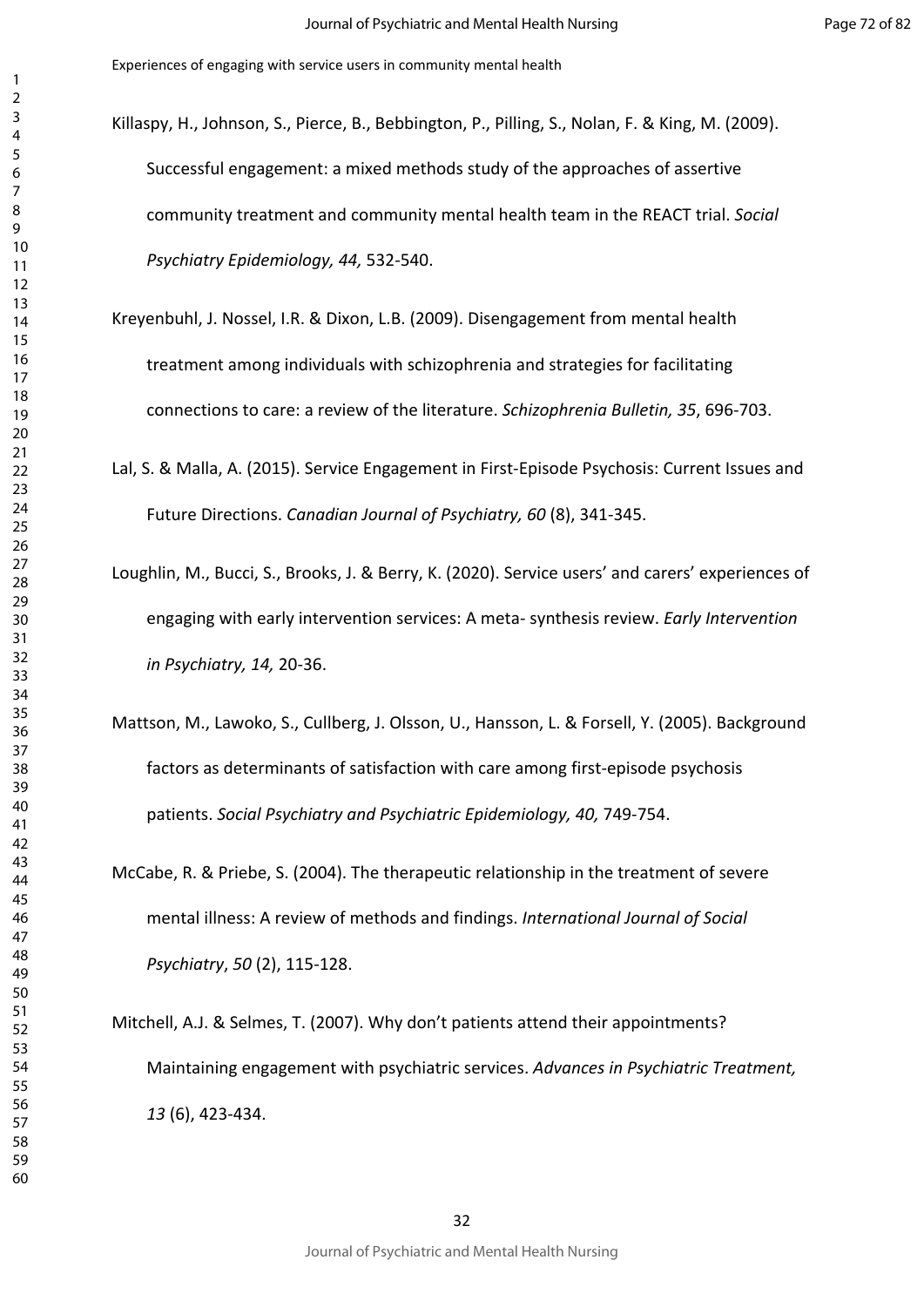$\mathbf{1}$ 

Experiences of engaging with service users in community mental health

- Molodynski, A., Rugkasa, J. & Burns, T. (2010). Coercion and compulsion in community mental health care. *British Medical Bulletin, 95*, 105-119.
- Newbigging, K. (2004). Multidisciplinary teamworking and the roles of members In: T. Ryan & J. Pritchard (Eds.), *Good Practice in Adult Mental Health* (pp.145-163). London, United Kingdom: Jessica Kingsley Publishers.
- NHS England. (2016). *Implementing the Early Intervention in Psychosis Access and Waiting Time Standard: Guidance*. London: NHS England.
- rance: Esheon: With England:<br>
Figure 2016 and social care: National Clinical Practice<br>
dom: British Psychological Society & Gask<br>
pouncil (2019). Future nurse: Standards of p<br>
C.<br>
Singh, S.P. (2009). Disengagement from m<br> NICE-SCIE (2007). *Dementia: A NICE\_SCIE Guideline on supporting people with dementia and their carers in health and social care: National Clinical Practice Guideline Number 42.* London, United Kingdom: British Psychological Society & Gaskell.
- Nursing and Midwifery Council (2019). *Future nurse: Standards of proficiency for registered nurses.* London: NMC.
- O'Brien, A., Fahmy, R. & Singh, S.P. (2009). Disengagement from mental health services: A literature review. *Social Psychiatry & Psychiatric Epidemiology, 44,* 558-568.
- Priebe, S., Watts, J., Chase, M. & Matanov, A. (2005). Processes of disengagement and engagement in assertive outreach patients: qualitative study. *The British Journal of Psychiatry, 187*, 438-443.

Procter, N., Backhouse, J., Cother, I., Ferguson, M., Fielder, A., Jackson, A., & Reilly, J. (2015a). Engaging consumers in the Australian emergency mental health context: A qualitative perspective from clinicians working in the community. *Health & Social Care in the Community, 23*(4), 428-436.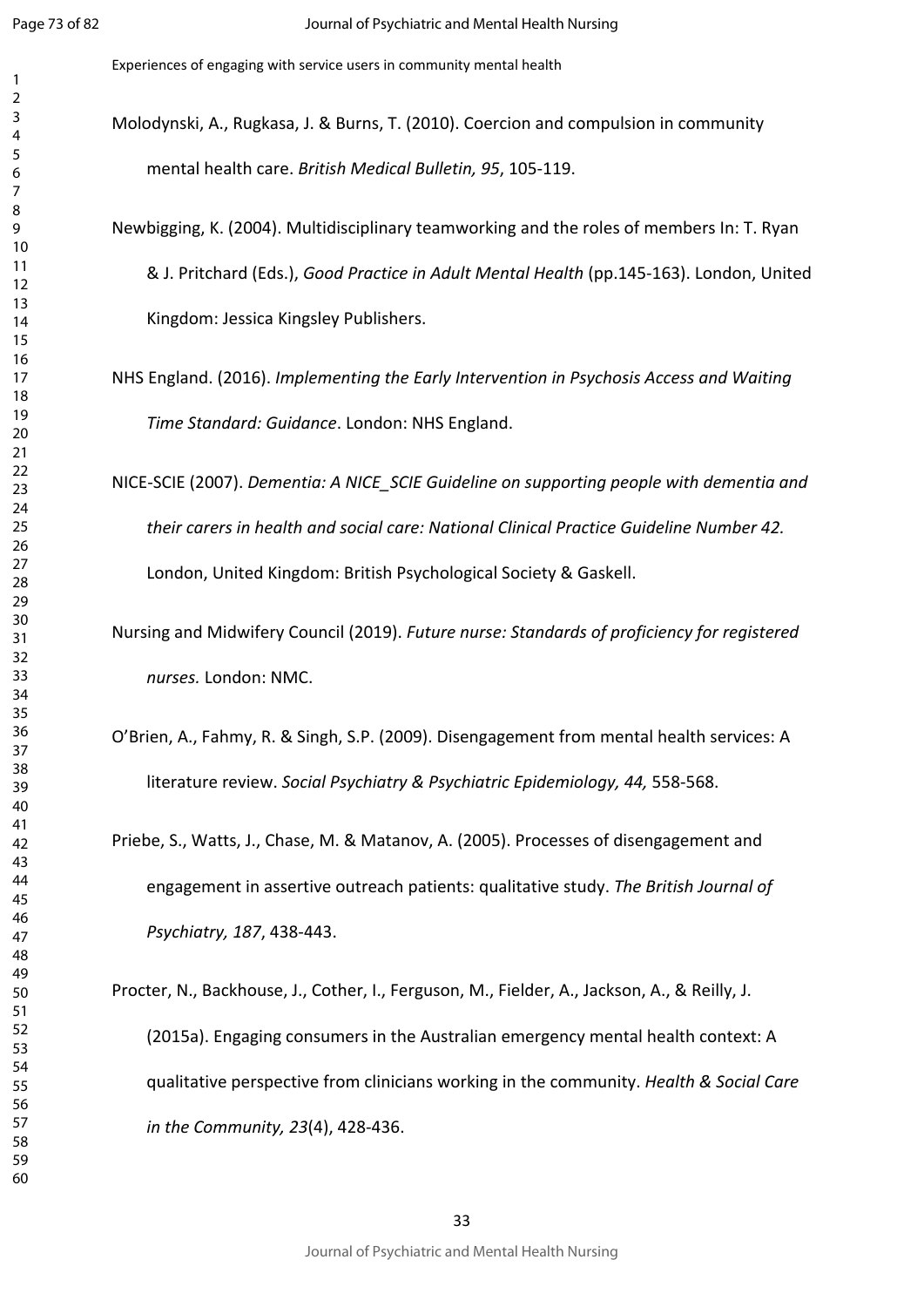- Procter, N., Ferguson, M., Backhouse, J., Cother, I., Jackson, A., Murison, J., & Reilly, J. (2015b). Face to face, person to person: Skills and attributes deployed by rural mental health clinicians when engaging with consumers. *Australian Journal of Rural Health, 23*(6), 352-358.
- Repper, J. & Perkins, R. (2003). *Social Inclusion and Recovery: A Model for Mental Health Practice.* London, United Kingdom: Balliere Tindall.
- Roeg, D., van de Goor, I. & Garretsen, H (2015). Predicting Initial Client Engagement with Community Mental Health Services by Routinely Measured Data. *Community Mental Health Journal*, *51*, 71-78.
- Health Services by Routinely Measured Da<br>
1-78.<br>
Interaction (1998) *Keys to Engagement: Rellness who are hard to engage with service*<br>
ealth.<br>
Boardman, A. P. (1991) The development<br>
e U.K. *Social Psychiatry and Psychiat* Sainsbury Centre for Mental Health (1998) *Keys to Engagement: Review of care for people with severe mental illness who are hard to engage with services*. London: Sainsbury Centre for Mental Health.
- Sayce, L. Craig, T.K.J. and Boardman, A. P. (1991) The development of Community Mental Health Centres in the U.K. *Social Psychiatry and Psychiatric Epidemiology*, 26, 14-20.
- Shattell, M.M., Starr, S.S. & Thomas, S.P. (2007). 'Take my hand, help me out',: mental health service recipients' experiences of the therapeutic relationship. *International Journal of Mental Health Nursing, 16,* 274-284.
- Stanhope, V.,Henwood, B.F. & Padgett, D.K. (2009). Understanding service disengagement from the perspective of case managers, *Psychiatric Services, 60,* 459-464.
- Stewart, K.D. (2012). Factors Contributing to Engagement During the Initial Stages of Treatment for Psychosis. *Qualitative Health Research, 23* (3) 336-347.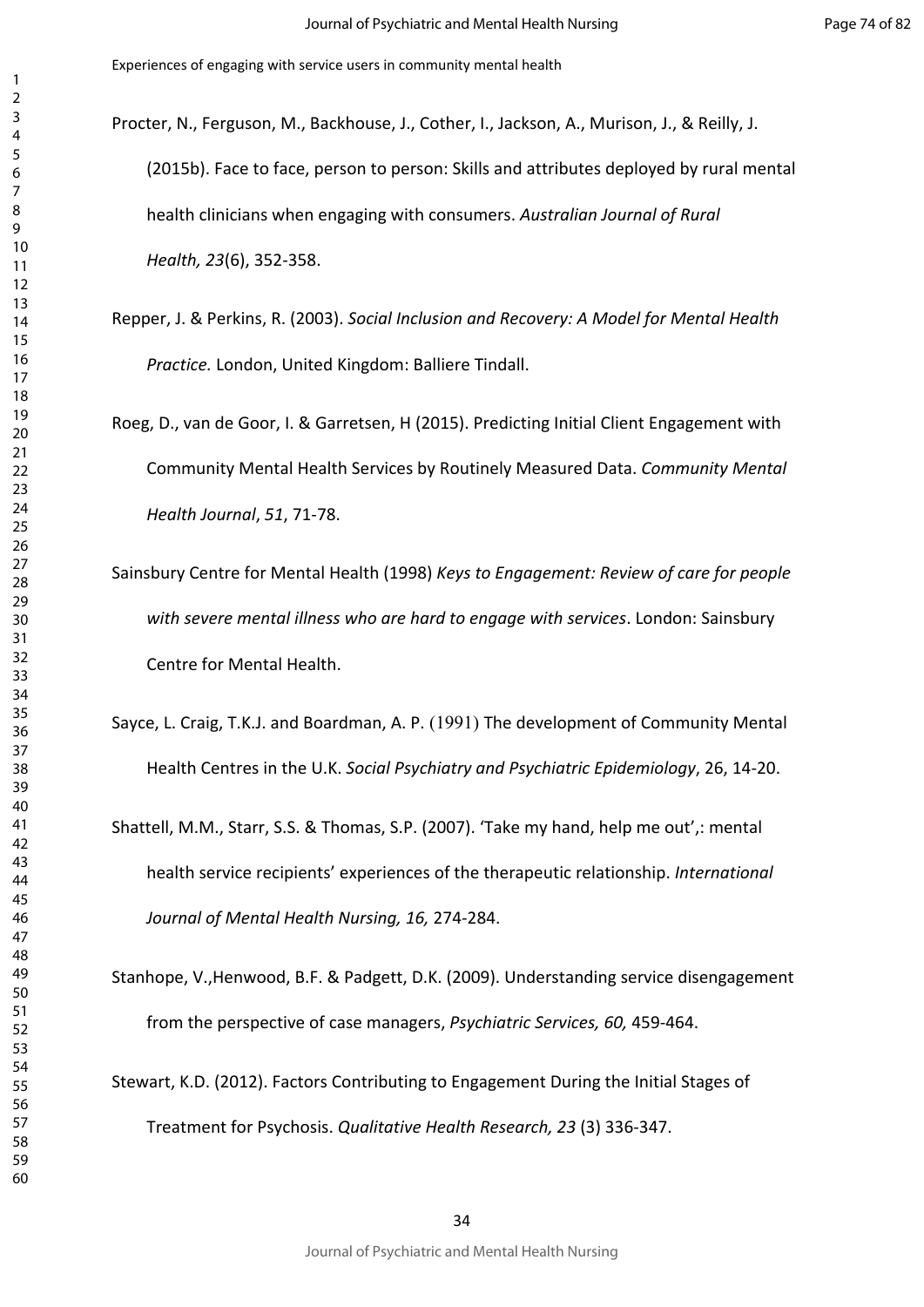$\mathbf{1}$  $\overline{2}$  $\overline{4}$  $\overline{7}$ 

Experiences of engaging with service users in community mental health

- Stowkowy, J., Addington, D., Liu, L., Hollowell, B. & Addington, J. (2012). Predictors of disengagement from treatment in an early psychosis program. *Schizophrenia Research, 136,* 7-12.
- Sweeney, A., Gillard, S., Wykes, T. & Rose, D. (2015). The role of fear in mental health service users' experiences: a qualitative exploration. *Social Psychiatry and Psychiatric Epidemiology, 50*, 1079-1087.
- Tait, L., Birchwood, M. & Trower, P. (2002). A new scale (SES) to measure engagement with community mental health services. *Journal of Mental Health, 11* (2), 191-198.
- Tait, L., Birchwood, M. & Trower, P. (2003). Predicting engagement with services for psychosis: Insight, symptoms and recovery style. *British Journal of Psychiatry, 182,* 123- 128.
- Frower, CESSEY: A The Search (SESE) to The<br>nealth services. Journal of Mental Health,<br>Trower, P. (2003). Predicting engagement<br>proportions and recovery style. British Journal<br>III, A. (2010). Strategies for engagement In<br>M. Tait, L., Ryles, D. & Sidwell, A. (2010). Strategies for engagement In: P. French, J.Smith, D.Shiers, M. Reed & M. Rayne. (Eds.), *Promoting Recovery in Early Psychosis: A Practice Manual* (pp.35-44). Chichester, United Kingdom: Wiley-Blackwell.
- Thomas, J. & Harden, A. (2008). Methods for the thematic synthesis of qualitative research in systematic reviews. *BMC Medical Research Methodology, 8* (45).
- Thomas, J., Harden, A. & Newman, M. (2012). Synthesis: combining results systematically and appropriately. In: D. Gough, S. Oliver & J. Thomas.(Eds.), *An Introduction to Systematic Reviews* (pp. 179-226). London, United Kingdom: Sage.
- Tindall, R., Francey, S. & Hamilton, B. (2015). Factors influencing engagement with case managers: Perspectives of young people with a diagnosis of first-episode psychosis. *International Journal of Mental Health Nursing,* early online, 1-9.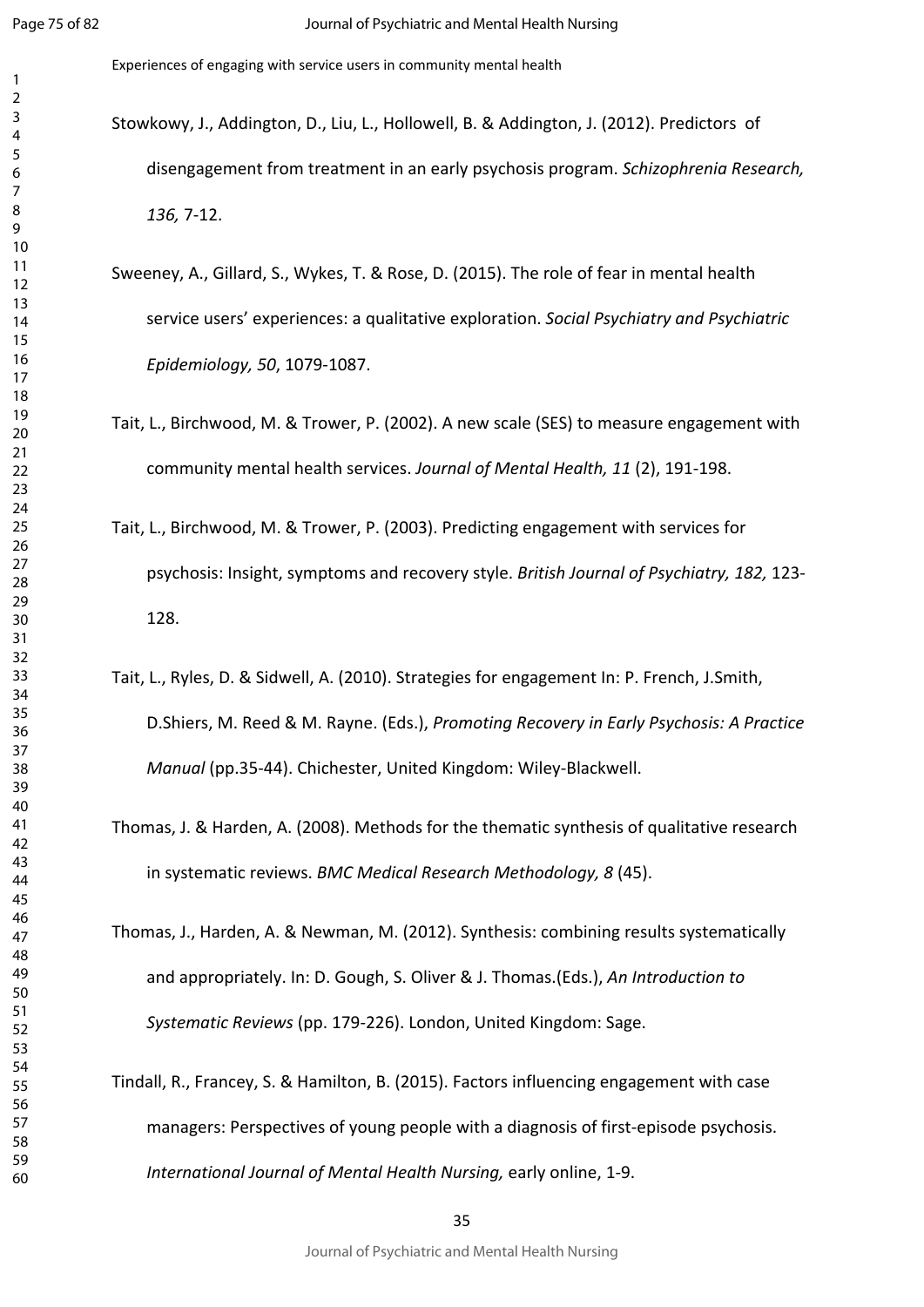- Tindall, R.M., Simmons, M.B., Allott, K. & Hamilton, B. E. (2018). Essential ingredients of engagement when working alongside people after their first episode of psychosis: A qualitative meta-synthesis*. Early Intervention in Psychiatry,* 1-12.
- Wood, L., Burke, E. & Morrison, A. (2015). Individual Cognitive Behavioural Therapy for Psychosis (CBTp): A Systematic Review of Qualitative Literature. *Behavioural and Cognitive Psychotherapy,* 43, 285-297.
- Wright, N., Callaghan, P. & Bartlett, P. (2011). Mental health service users' and practitioners' experiences of engagement in assertive outreach: A qualitative study. *Journal of Psychiatric and Mental Health Nursing, 18*(9), 822-832.

Zeldin, T. (2000). *Conversation: How Talk Can Change Our lives.* Mahwah, NJ: Paulist Press.

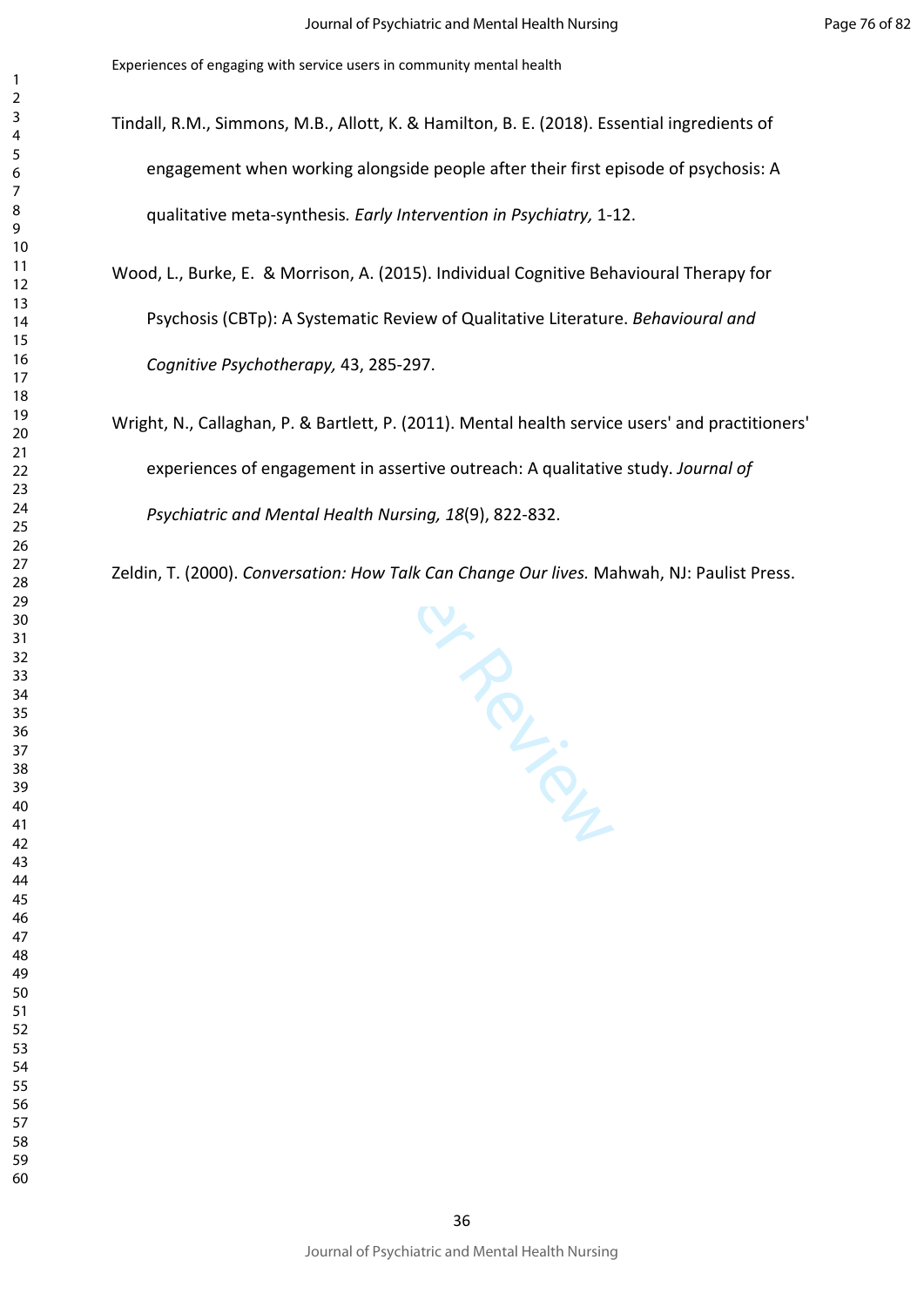$\mathbf{1}$ 

## Experiences of engaging with service users in community mental health

**Table 1**. Quality assessment of included studies 1

| Qualitative<br>studies             |                                  |                                  | <b>CASP</b><br>quality<br>criteria<br>met |                                  |                                  |                           |                                  |                          |                                  |                                  |
|------------------------------------|----------------------------------|----------------------------------|-------------------------------------------|----------------------------------|----------------------------------|---------------------------|----------------------------------|--------------------------|----------------------------------|----------------------------------|
|                                    | $\overline{\mathbf{1}}$          | $\overline{2}$                   | $\overline{\mathbf{3}}$                   | 4                                | 5                                | 6                         | 7                                | $\bf 8$                  | 9                                | ${\bf 10}$                       |
| Addis &<br>Gamble (2004)           | $\ensuremath{\mathsf{v}}\xspace$ | $\ensuremath{\mathsf{v}}\xspace$ | $\ensuremath{\mathsf{v}}\xspace$          | $\ensuremath{\mathsf{v}}\xspace$ | $\ensuremath{\mathsf{v}}\xspace$ |                           | $\ensuremath{\mathsf{v}}\xspace$ | $\mathsf{v}$             | $\ensuremath{\mathsf{v}}\xspace$ | $\ensuremath{\mathsf{v}}\xspace$ |
| Coombes &<br><b>Wratten (2007)</b> |                                  | $\ensuremath{\mathsf{V}}$        | $\sqrt{ }$                                | $\ensuremath{\mathsf{V}}$        | $\sqrt{ }$                       | $\pmb{\times}$            |                                  |                          | $\sqrt{ }$                       | $\sqrt{ }$                       |
| Clutterbuck et<br>al. (2009)       | $\sqrt{ }$                       | $\ensuremath{\mathsf{v}}\xspace$ | $\sqrt{ }$                                |                                  | $\ensuremath{\mathsf{v}}\xspace$ | $\pmb{\mathsf{X}}$        | $\pmb{\times}$                   | $\sqrt{ }$               | $\ensuremath{\mathsf{V}}$        | $\sqrt{ }$                       |
| George et al.<br>(2016)            | $\sqrt{ }$                       | $\sqrt{ }$                       |                                           |                                  |                                  | X                         | $\overline{a}$                   | $\overline{a}$           | $\sqrt{ }$                       | $\sqrt{ }$                       |
| Hitch (2009)                       | $\sqrt{ }$                       | $\ensuremath{\mathsf{V}}$        |                                           | V                                | $\sqrt{ }$                       | $\omega$                  | $\sqrt{ }$                       | $\sqrt{ }$               | $\sqrt{ }$                       | $\sqrt{ }$                       |
| Procter et al.<br>(2015a)          | $\ensuremath{\mathsf{V}}$        | $\ensuremath{\mathsf{V}}$        |                                           |                                  | ٠                                | $\pmb{\times}$            | $\ensuremath{\mathsf{V}}$        | $\overline{\phantom{a}}$ | $\ensuremath{\mathsf{V}}$        | $\sqrt{ }$                       |
| Procter et al.<br>(2015b)          | $\sqrt{ }$                       | $\ensuremath{\mathsf{v}}\xspace$ | $\sqrt{ }$                                | V                                | $\ensuremath{\mathsf{v}}\xspace$ | $\mathsf X$               | $\ensuremath{\mathsf{v}}\xspace$ | $\mathsf{v}$             | $\ensuremath{\mathsf{v}}\xspace$ | $\sqrt{ }$                       |
| Wright et al.<br>(2011)            | $\ensuremath{\mathsf{V}}$        | $\sqrt{ }$                       | $\ensuremath{\mathsf{v}}\xspace$          |                                  | $\sqrt{ }$                       | $\ensuremath{\mathsf{V}}$ | $\ensuremath{\mathsf{v}}\xspace$ | $\mathsf{v}$             | $\ensuremath{\mathsf{v}}\xspace$ | $\sqrt{ }$                       |
| <b>Mixed method</b><br>studies     |                                  |                                  |                                           |                                  |                                  |                           |                                  |                          |                                  |                                  |
| Gairns et al.<br>(2015)            | $\ensuremath{\mathsf{V}}$        | $\sqrt{ }$                       |                                           |                                  | V                                | $\sqrt{ }$                | $\sqrt{ }$                       |                          | $\sqrt{ }$                       | $\sqrt{ }$                       |
| Killaspy et al.<br>(2009)          |                                  |                                  |                                           | $\ensuremath{\mathsf{V}}$        | $\sqrt{ }$                       |                           |                                  | $\mathsf{v}$             | $\ensuremath{\mathsf{V}}$        | $\mathsf{V}$                     |

<sup>1</sup> **Key**: Yes (√) No (x) Can't tell (-)

**CASP questions** (qualitative & mixed method studies) **1**: Aims clearly stated; **2**: Appropriate methodology; **3**: Appropriate research design; **4:** Appropriate recruitment strategy; **5:** Data collection methods; **6**: Consideration of the relationship between researcher and participants; **7**: Ethical issues & considerations; **8**: Data analysis methods sufficiently rigorous **9**: Clear statement of findings; **10**: How valuable is the research?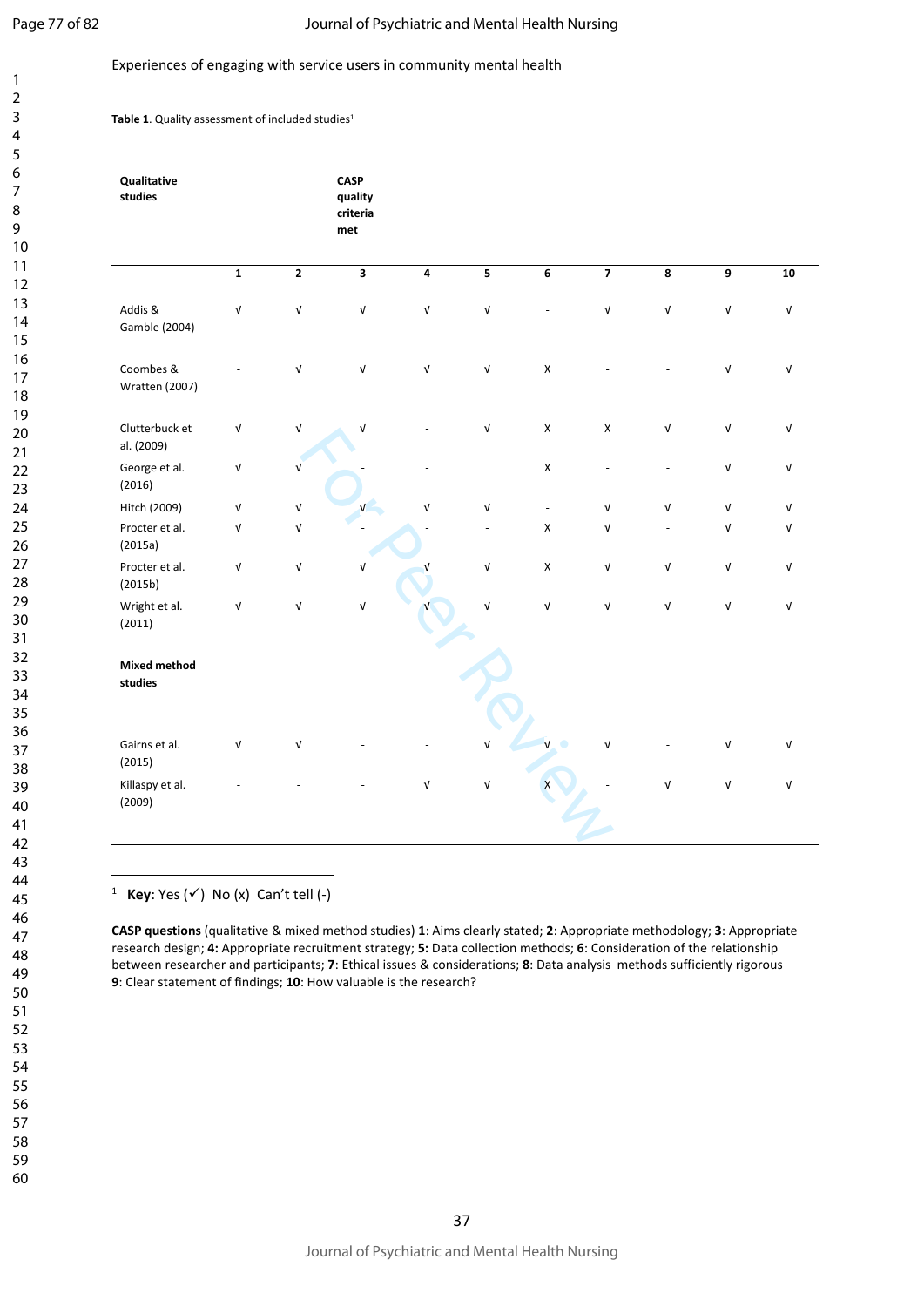**Table 2**. Summary of included studies

| Study          | Author(s) and year         | Study research question/aims                                                                                                                                                               | Sample                                                                                                            | <b>Data collection methods</b>                                                                       | <b>Type of analysis</b>                         |
|----------------|----------------------------|--------------------------------------------------------------------------------------------------------------------------------------------------------------------------------------------|-------------------------------------------------------------------------------------------------------------------|------------------------------------------------------------------------------------------------------|-------------------------------------------------|
| 1              | Addis & Gamble (2004)      | Aim: To provide a constructed<br>view that captures nurses'<br>experiences of assertive<br>engagement.                                                                                     | 5 nurses from one AOT setting<br>in the UK.                                                                       | Semi-structured interviews.                                                                          | Hermeneutic philosophical<br>thematic analysis. |
| 2              | Clutterbuck et al., (2009) | Aim: To explore the attitudes of<br>staff working within mental<br>health services toward cannabis<br>in general and cannabis use in<br>individuals with severe mental<br>health problems. | 20 practitioners from 1 Early<br>Intervention Team and 3 AOTs<br>in Birmingham, UK.                               | Semi-structured interviews.                                                                          | Grounded theory.                                |
| 3              | Coombes & Wratten (2007)   | Aim: To describe the lived<br>experiences of community<br>mental health nurses working<br>with people with a dual<br>diagnosis.                                                            | 7 community mental health<br>nurses from 2 NHS Trusts in<br>South of England, UK.                                 | Semi-structured interviews.                                                                          | Colaizzi's (1978) 6 stage<br>method.            |
| $\overline{4}$ | Gairns et al., (2015)      | What treatment barriers are<br>associated with young people<br>with FEP? What supports would<br>be useful to implement PTSD<br>intervention?                                               | 16 (of 20) Case Managers from<br>an Early Psychosis Prevention<br>Intervention Centre in<br>Melbourne, Australia. | 2 focus groups for the<br>qualitative component of the<br>study (8 participated in focus<br>groups). | Grounded theory.                                |
| 5              | George et al., (2016)      | Aim: To explore the perceptions<br>and experiences of clinical staff<br>related to assertive<br>engagement in PACT services.                                                               | 12 clinicians from one assertive<br>community team in Central<br>Virginia, USA.                                   | Semi-structured focus groups.                                                                        | Thematic analysis.                              |

List of abbreviations: AOT= Assertive Outreach Team; CMHT= Community Mental Health Team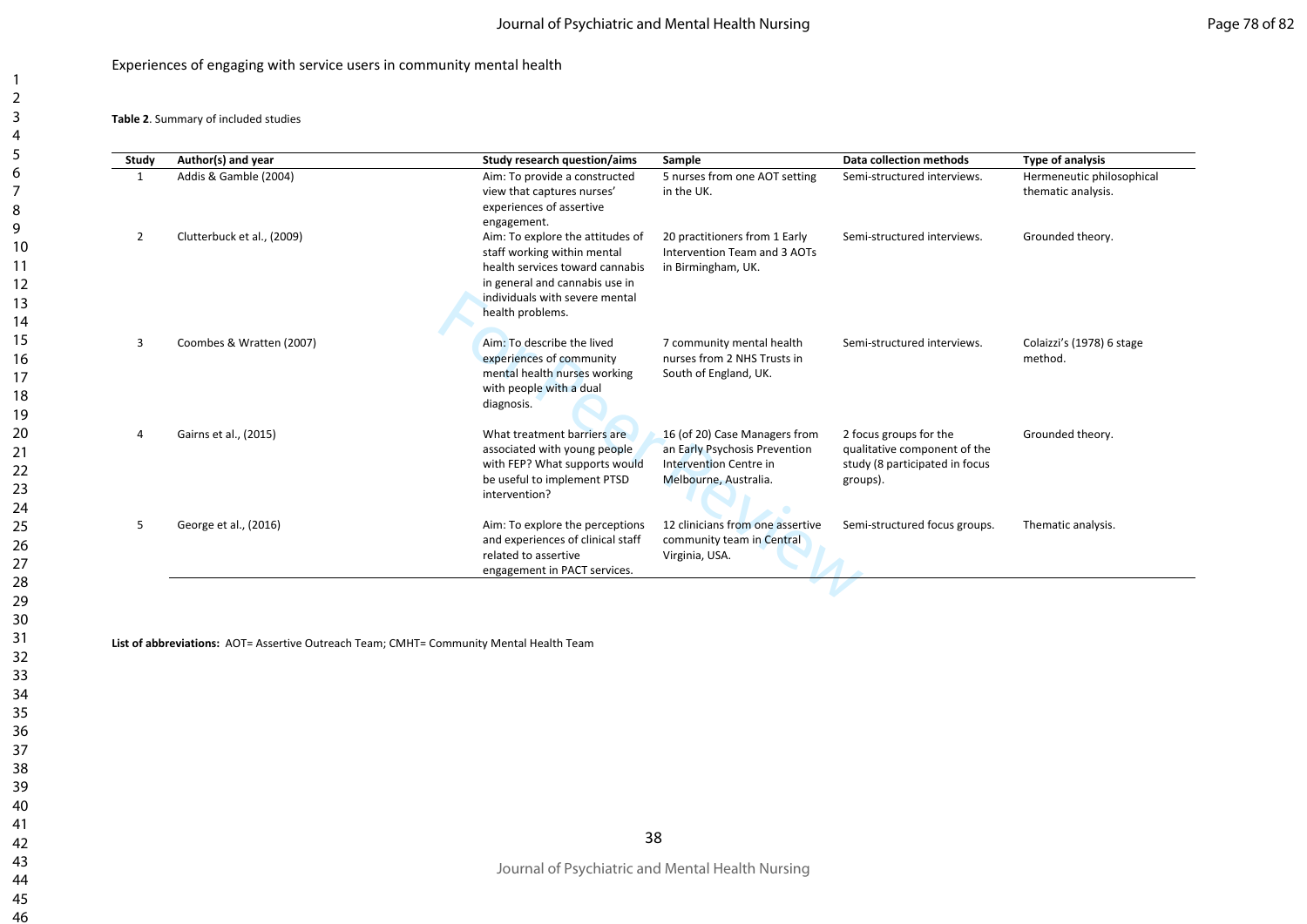1 2 3

## Experiences of engaging with service users in community mental health

| 4               |  |
|-----------------|--|
| 5               |  |
| 6               |  |
|                 |  |
| 8               |  |
| 9               |  |
|                 |  |
| 10              |  |
| 11              |  |
| 12              |  |
| 13              |  |
| $\overline{14}$ |  |
| 15              |  |
| 16              |  |
| 17              |  |
| 18              |  |
| 19              |  |
| 20              |  |
| $\overline{21}$ |  |
| 22<br>23        |  |
|                 |  |
| 24              |  |
| 25              |  |
| 26              |  |
| $^{27}$         |  |
| 28              |  |
| 29              |  |
| 30              |  |
|                 |  |
| 31<br>32        |  |
| 33              |  |
| 34              |  |
| 35              |  |
| 36              |  |
| 37              |  |
|                 |  |
| 38              |  |
| 39              |  |
| 40              |  |
| 41              |  |
| 42              |  |
| 43              |  |
| 44              |  |
| 45              |  |
| 46              |  |

| Study | Author(s) and year      | Study research question/aims                                                                                                                                                                                                                                 | Sample                                                                                                                   | Data collection methods                                      | <b>Type of analysis</b>                                                             |
|-------|-------------------------|--------------------------------------------------------------------------------------------------------------------------------------------------------------------------------------------------------------------------------------------------------------|--------------------------------------------------------------------------------------------------------------------------|--------------------------------------------------------------|-------------------------------------------------------------------------------------|
| 6     | Hitch (2009)            | Aim: To describe the experience<br>and meaning of engagement for<br>staff and clients of assertive<br>outreach teams                                                                                                                                         | 5 clinicians and 5 service users<br>from one AOT setting in<br>London, UK.                                               | Semi-structured interviews.                                  | Interpretive Phenomenological<br>Analysis.                                          |
| 7     | Killaspy et al., (2009) | Aim: To investigate if there are<br>differences of care delivered to<br>study participants in terms of<br><b>CMHT</b> interventions and<br><b>Assertive Community</b><br>Treatment (ACT) and why ACT<br>may be more acceptable to<br>clients than CMHT care. | 37 community mental health<br>practitioners from 13 CMHTs<br>and 2 assertive community<br>treatment teams in London, UK. | Semi-structured interviews for<br>the qualitative component. | Qualitative analysis used coding<br>to generate themes plus<br>specialist software. |
| 8     | Procter et al., (2015a) | Aim: To explore the views and<br>experiences of community<br>mental health clinicians with<br>regard to the way that they<br>engage consumers in the<br>emergency context.                                                                                   | 16 mental health clinicians from<br>one emergency community<br>mental health service in<br>Adelaide, Australia.          | Semi-structured focus groups.                                | Thematic analysis.                                                                  |
| 9     | Procter et al., (2015b) | Aim: To identify the skills and<br>attributes deployed by rural<br>mental health clinicians when<br>engaging with consumers in the<br>community mental health<br>context.                                                                                    | 9 mental health clinicians from<br>one rural community mental<br>health service in South<br>Australia.                   | Semi-structured focus groups.                                | Thematic analysis.                                                                  |
| 10    | Wright et al., (2011)   | Aim: To explore the participants<br>perceptions of engagement<br>within one assertive outreach<br>setting.                                                                                                                                                   | 14 mental health practitioners<br>and 13 service users from an<br>AOT Setting in the Midlands,<br>UK.                    | Semi-structured interviews.                                  | Phenomenology informed<br>thematic analysis.                                        |

**Table 2.** Summary of included studies (continued)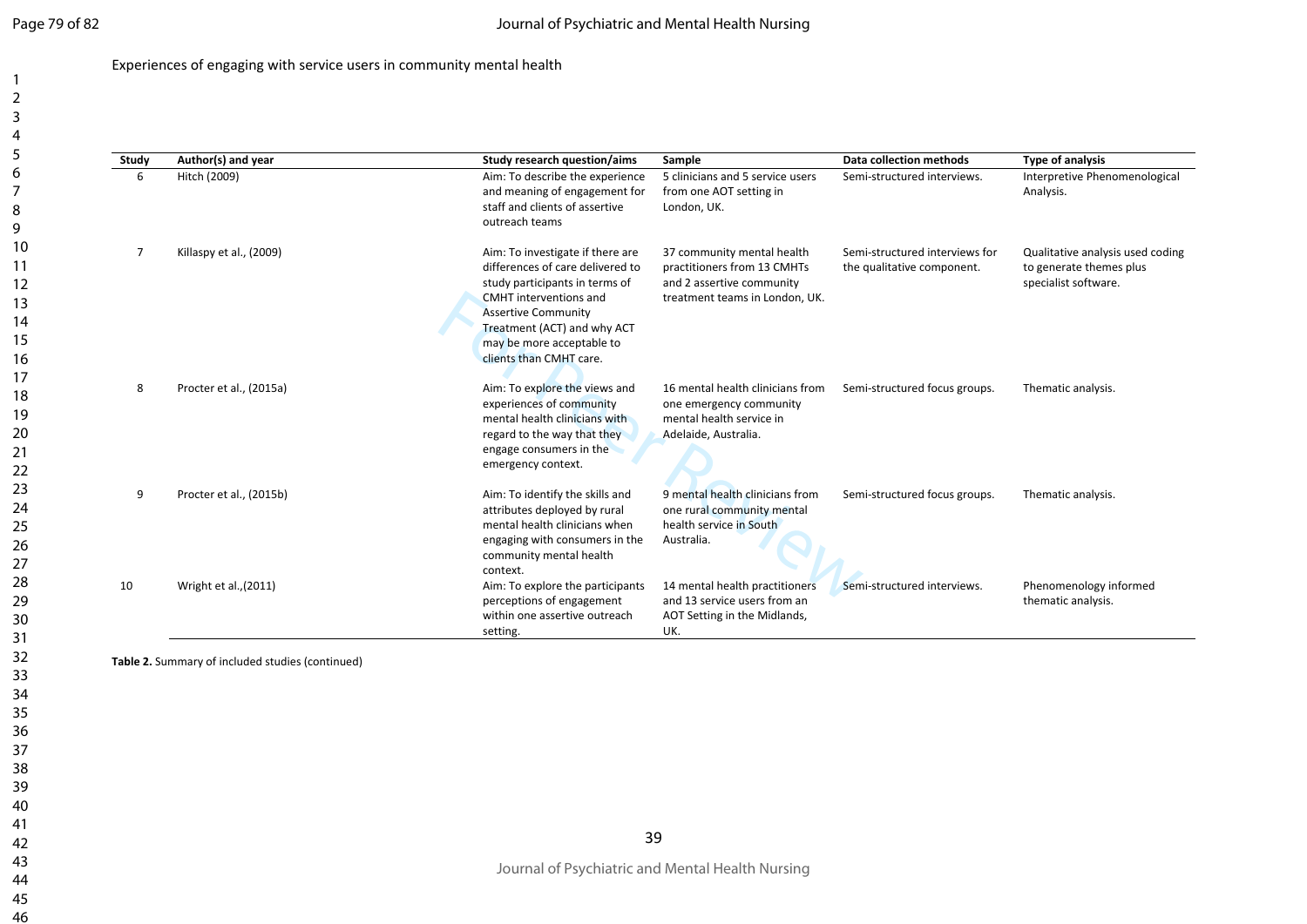For Peer Review

 $\overline{\phantom{0}}$ 

Journal of Psychiatric and Mental Health Nursing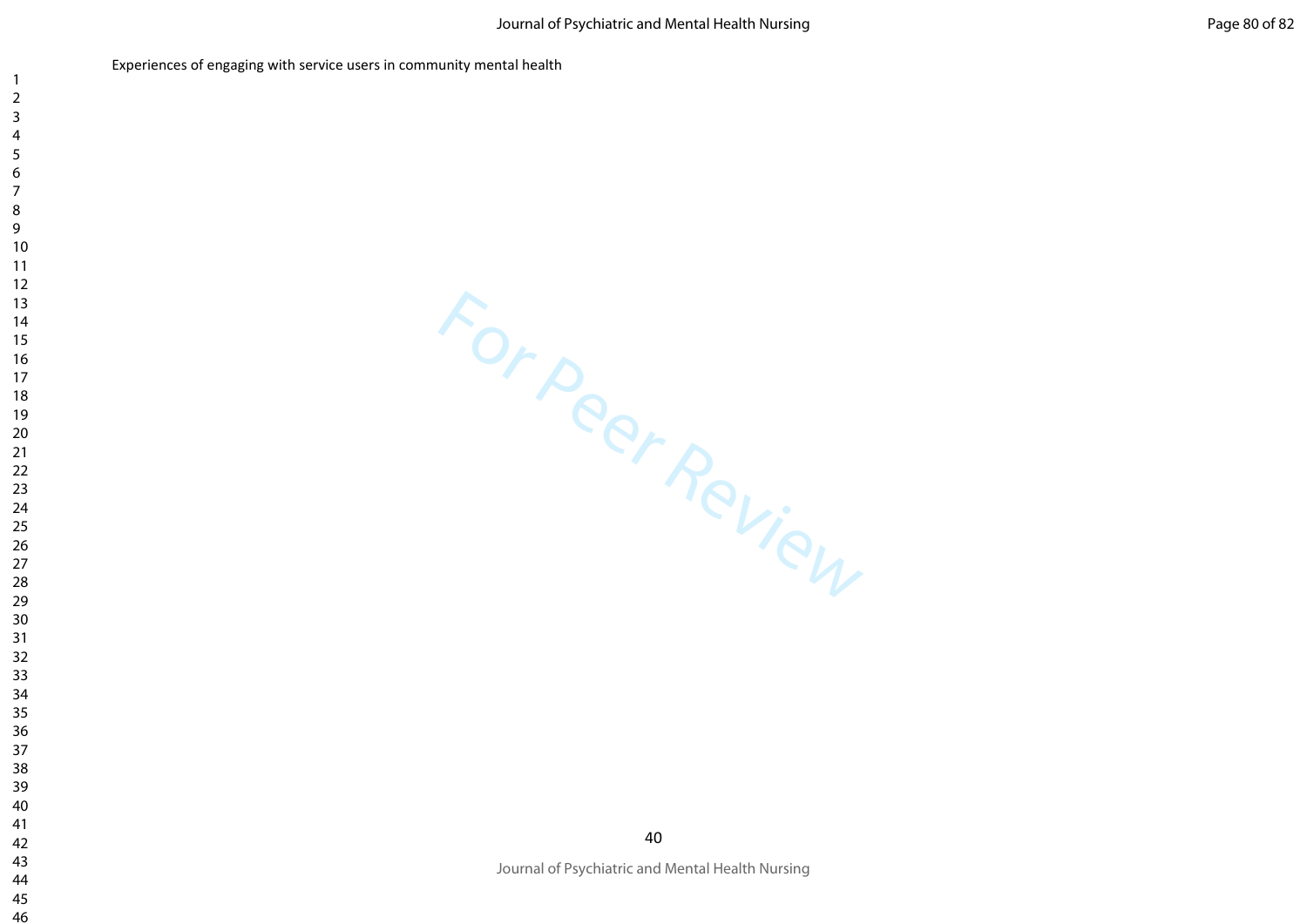1 2 3

## **Figure 1.** PRISMA flow chart of selection process